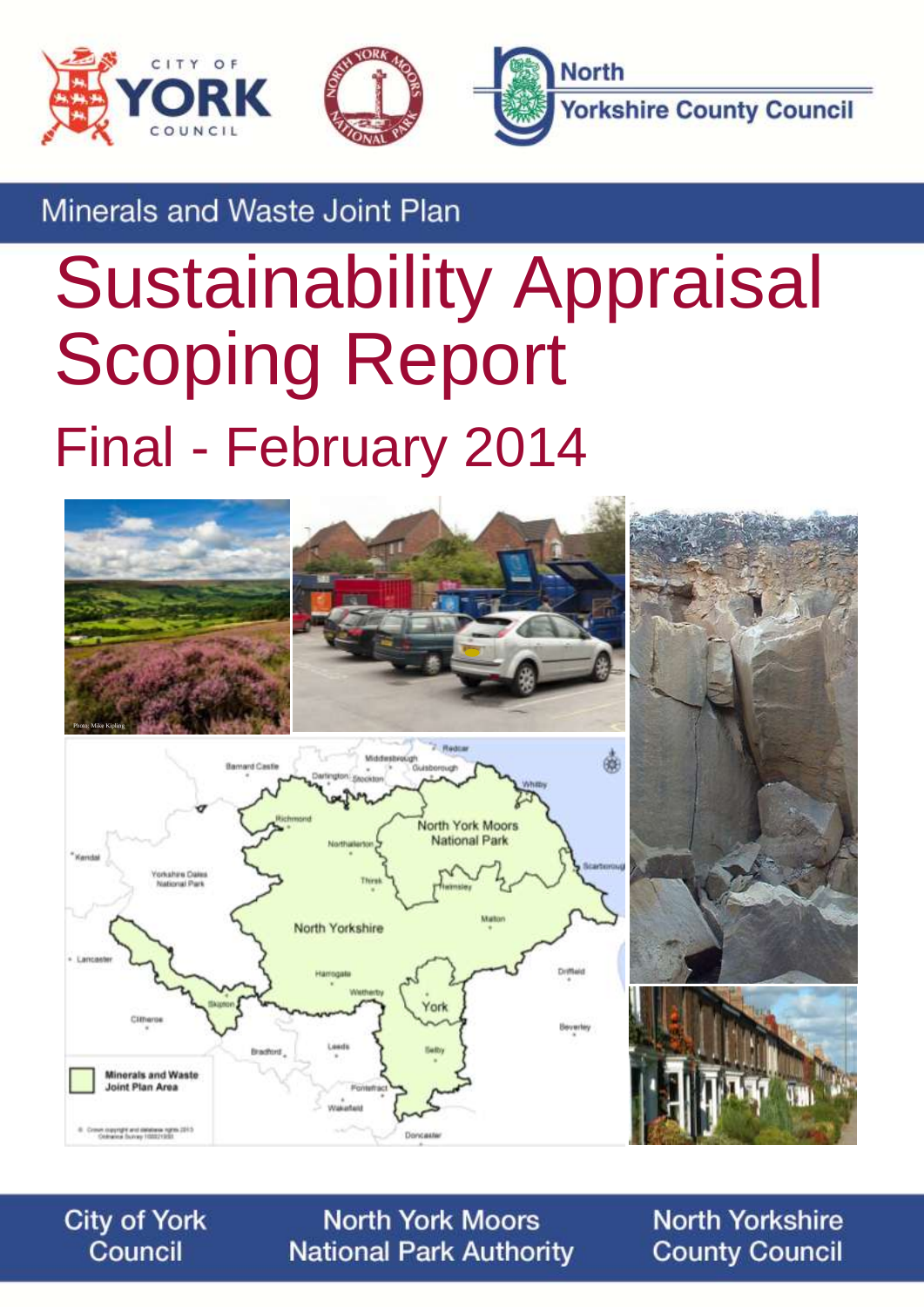## **Non-Technical Summary**

#### **The Minerals and Waste Joint Plan**

North Yorkshire County Council (NYCC), the City of York Council (CYC) and the North York Moors National Park Authority (NYMNPA) are working together to prepare a Minerals and Waste Joint Plan. Each authority has a responsibility to produce a long-term plan which contains land use policies including minerals and waste development, up to the year 2030. Together, the three authorities will plan minerals and waste development for the area covered by these three planning authorities up to 2030. The Yorkshire Dales National Park Authority are in the process of preparing their own Local Plan which will include minerals and waste policies.

#### **Sustainable Development**

There are many definitions of sustainable development. However, in this Sustainability Appraisal Scoping Report we have used a definition put forward by the World Commission on Environment and Development in 1987. This describes sustainable development as 'development that meets the needs of the present without compromising the ability of future generations to meet their own needs'. So, sustainable development is about ensuring that the environment, society and the economy continue to function well now, and into the future.

#### **What is a Sustainability Appraisal?**

Sustainability Appraisal (SA) is a tool to help to assess and improve the social, economic and environmental performance of plans. It tests policies and plans against a number of objectives and goes on to suggest changes to the plan and its policies to make them more sustainable.

#### **Scoping Report**

This scoping report sets out the context for the Sustainability Appraisal of the Minerals and Waste Joint Plan. This is essential in order to create a series of sustainability questions or objectives against which all policy options will be tested.

The scoping report examines all relevant international, national, regional and local plans and policies which need to be taken into consideration when developing minerals and waste land use policies for the Plan Area. The scoping report also reviews local information about the social, economic and environmental circumstances in the Plan Area. From this review a series of 'sustainability appraisal objectives' has been identified. These sustainability appraisal objectives will then be used in the later stages of the sustainability appraisal process to measure the proposed policy options contribution to, or detraction from, sustainable development.

The Sustainability Appraisal objectives to be used when assessing the Minerals and Waste Joint Plan are listed, below:

1. Protect and enhance biodiversity and geodiversity and improve habitat connectivity.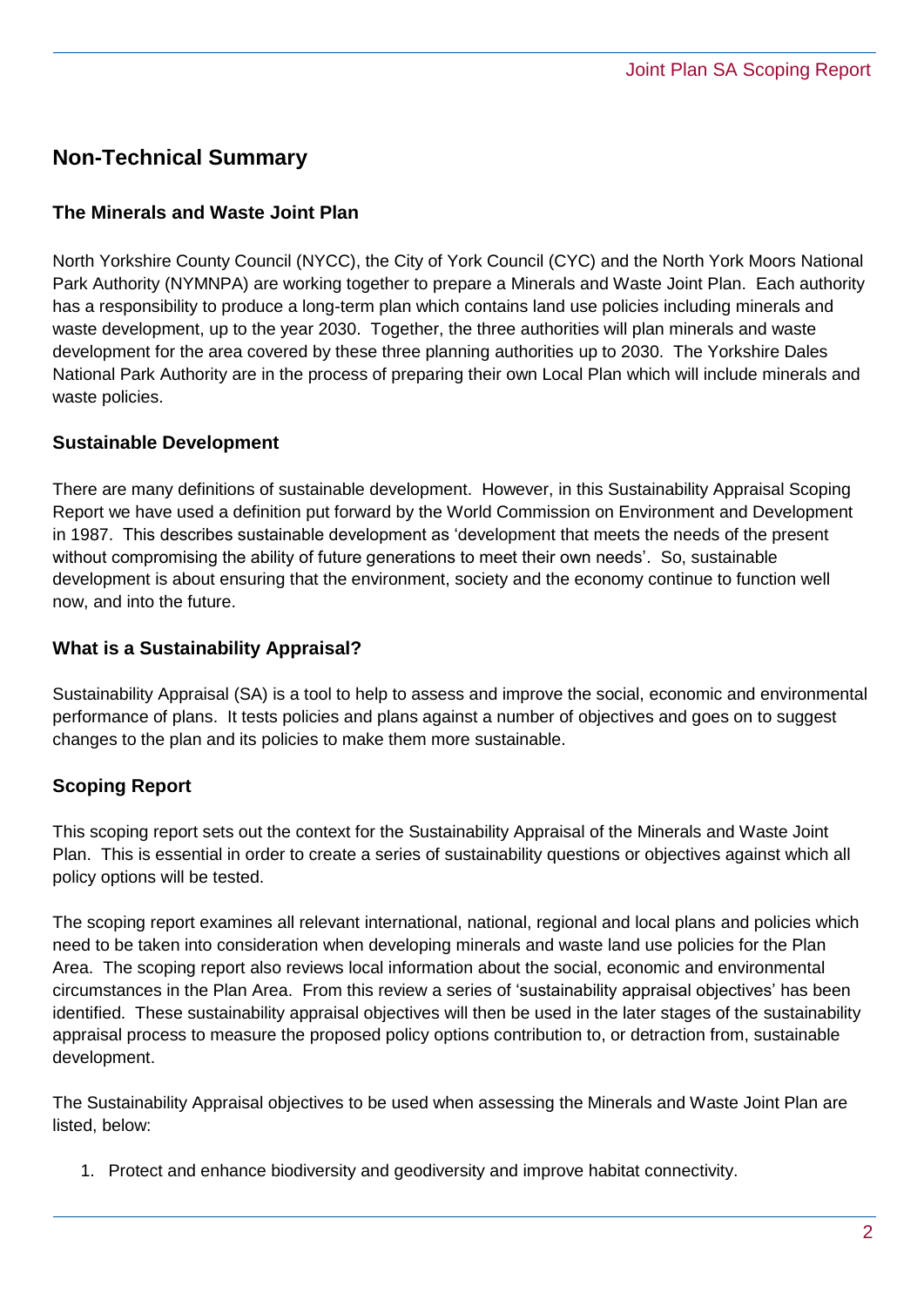- 2. Enhance or maintain water quality and improve efficiency of water use.
- 3. Reduce transport miles and associated emissions from transport and encourage the use of sustainable modes of transportation.
- 4. Protect and improve air quality.
- 5. Use soil and land efficiently and safeguard or enhance their quality.
- 6. Reduce the causes of climate change.
- 7. Respond and adapt to the effects of climate change.
- 8. Minimise the use of resources and encourage their re-use and safeguarding.
- 9. Minimise waste generation and prioritise management of waste as high up the waste hierarchy as practicable.
- 10. Conserve and enhance the historic environment, heritage assets and their settings.
- 11. Protect and enhance the quality and character of landscapes and townscapes.
- 12. Achieve sustainable economic growth and create and support jobs.
- 13. Maintain and enhance the viability and vitality of local communities.
- 14. Provide opportunities to enable recreation, leisure and learning.
- 15. Protect and improve the wellbeing, health and safety of local communities.
- 16. Minimise flood risk and reduce the impact of flooding.
- 17. Address the needs of a changing population in a sustainable and inclusive manner.

#### **Consultation**

A wide ranging consultation on the Scoping Report took place in May and June 2013, alongside the First Consultation on the Joint Plan, and respondents included the three bodies that legislation on Sustainability Appraisal states must be consulted, namely English Heritage, the Environment Agency and Natural England. As part of this consultation two workshops were held with key stakeholders to discuss in more detail the proposed Sustainability Appraisal objectives. An account of how the consultation responses and feedback at the workshops has informed the final Scoping Report is contained in the SA Scoping Reprt Consultation Outcomes Report which can be viewed at www.northyorks.gov.uk/mwsustainability.

#### **Contact details**

**Website**: www.northyorks.gov.uk/mwsustainability

**Address:** Minerals and Waste Joint Plan, Planning Services, North Yorkshire County Council, County Hall, Northallerton, North Yorkshire, DL7 8BR – No stamp is required.

**Email:** mwsustainability@northyorks.gov.uk

If you would like to contact someone in any of the three authorities, please use the contact details below:

North Yorkshire County Council: Environmental Policy Officers -mwsustainability@northyorks.gov.uk, 01609 536493

North York Moors National Park Authority: [policy@northyorkmoors.org.uk,](mailto:a.mcmillan@northyorkmoors.org.uk) 01439 772700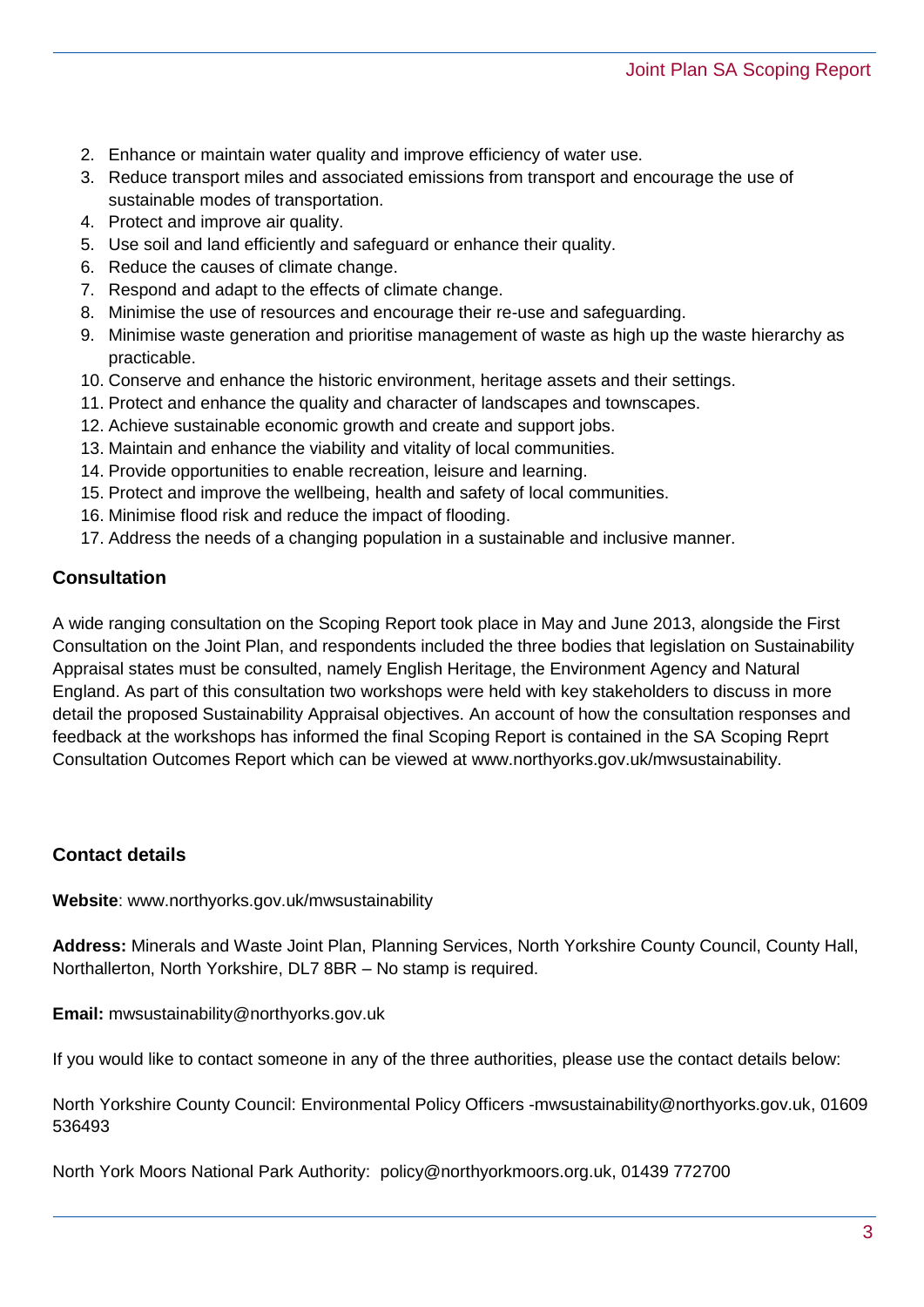City of York Council: [integratedstrategy@york.gov.uk,](mailto:integratedstrategy@york.gov.uk) 01904 551467

This Sustainability Appraisal Scoping Report has been published in three volumes. This report is Volume I. The Sustainability Appraisal Baseline is available in Volume II and the appendices (excluding the Sustainability Appraisal Baseline) are available in Volume III.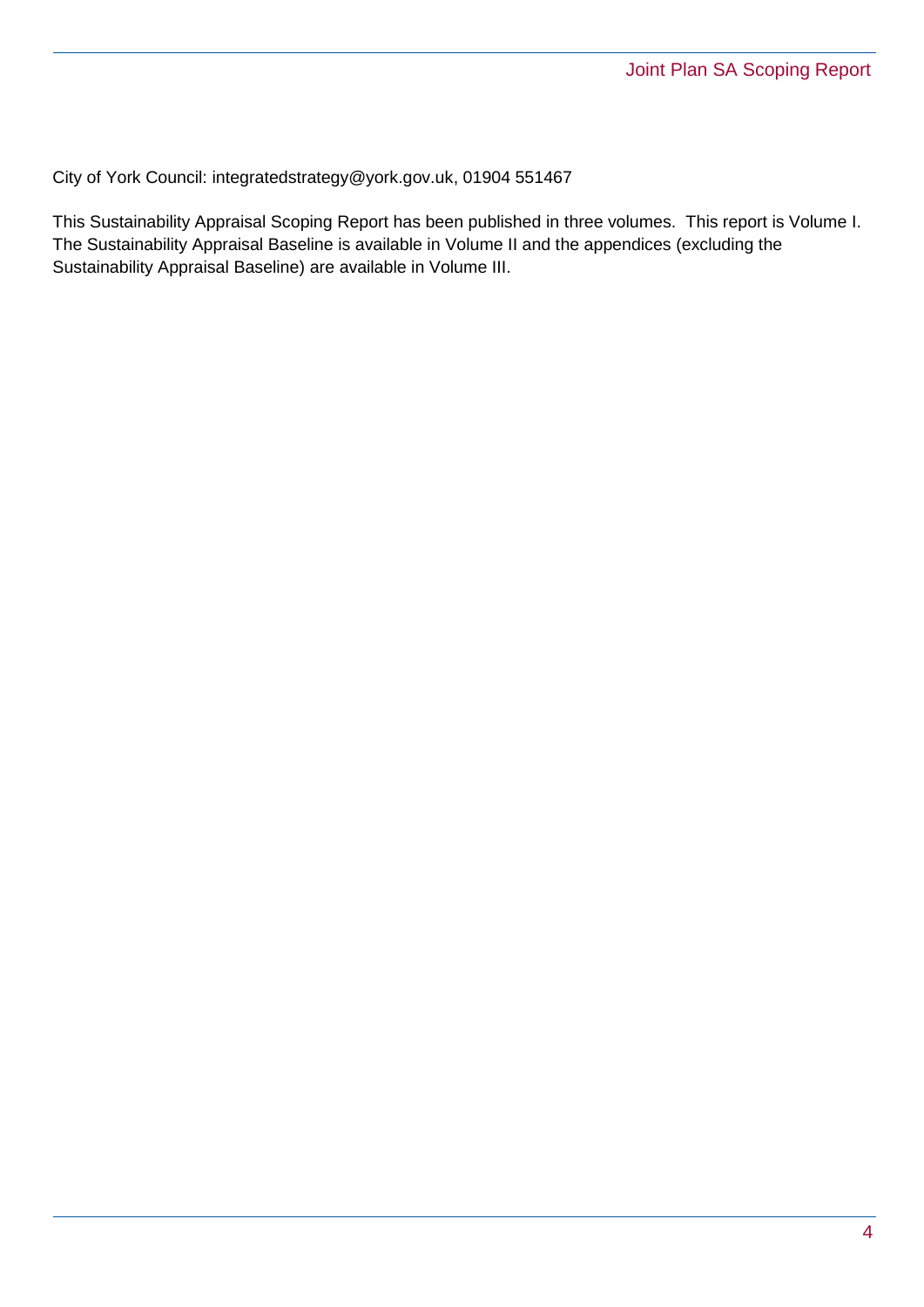# **VOLUME I: Contents**

|             | 5 The Environmental, Social and Economic Baseline and Key Issues for Sustainability 31 |  |
|-------------|----------------------------------------------------------------------------------------|--|
|             |                                                                                        |  |
| $7^{\circ}$ |                                                                                        |  |

**Glossary** 

Bibliography

## **VOLUME II: Plan Area Baseline**

The Sustainability Appraisal Baseline

## **VOLUME III: Appendices**

- Appendix I: Justification for the Sustainability Appraisal Objectives
- Appendix II: Plans, Policies, Programmes, Strategies and Initiatives Review
- Appendix III: Ecosystems Services
- Appendix IV: Previous SA Objectives

#### Volumes II and III can be downloaded from: [www.northyorks.gov.uk/mwsustainability](http://www.northyorks.gov.uk/mwsustainability)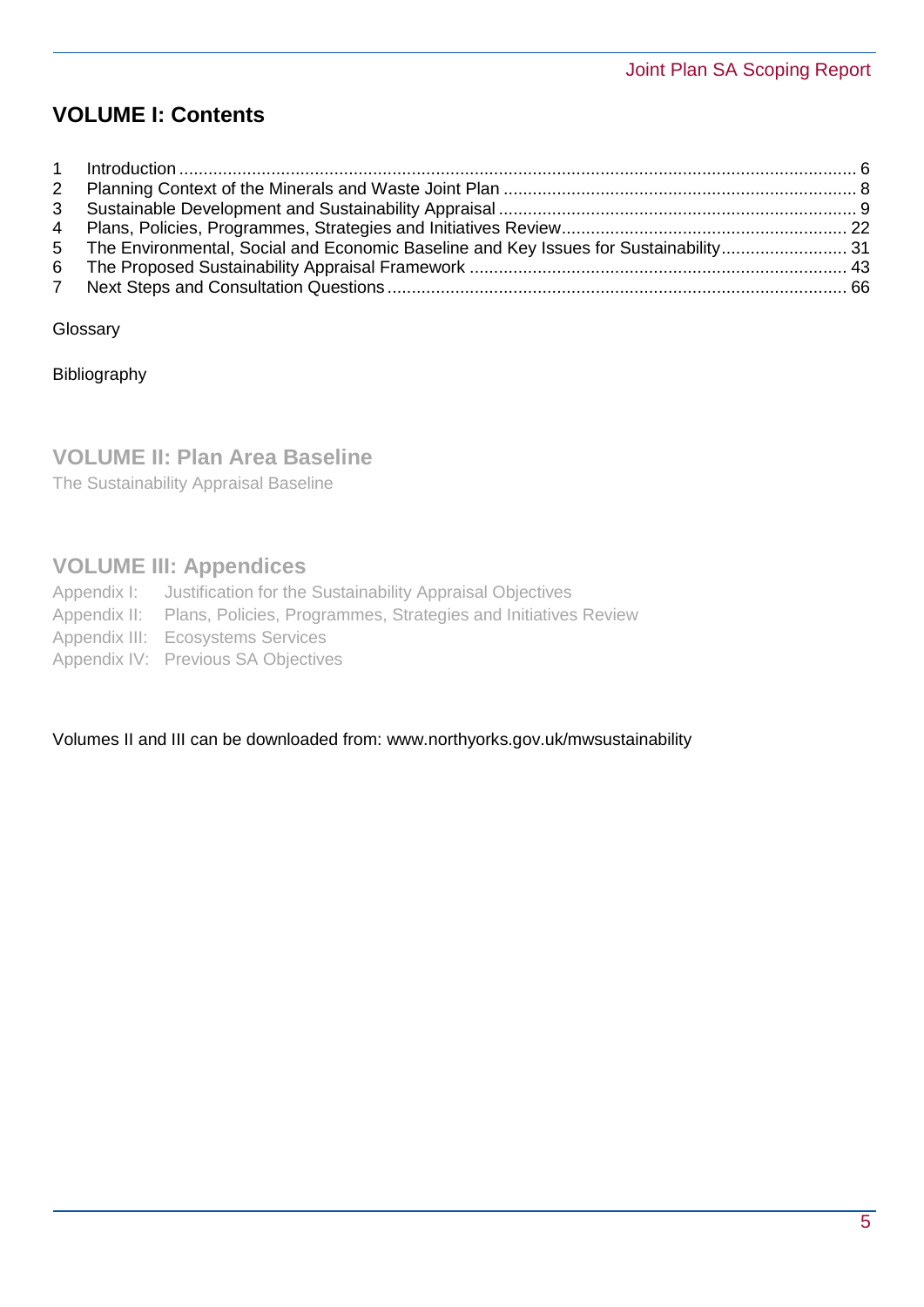## <span id="page-5-0"></span>**1 Introduction**

 $\overline{a}$ 

The extraction and processing of minerals and the management of waste are issues with significant environmental, social and economic impacts. Planning policies can play a fundamental role in considering key questions about future minerals and waste development, such as: *where* should future waste development be directed, *when* should future development take place, *what* sort of development should take place and *how* should it be implemented?

North Yorkshire County Council, the City of York Council and the North York Moors National Park Authority have agreed to work together to prepare a Minerals and Waste Joint Plan (the 'Joint Plan'). This plan, to 2030, takes forward recent work on minerals and waste planning issues and evidence undertaken by the three authorities. The Joint Plan will contain the spatial framework for future minerals and waste development across the three authorities and present land use policies and allocations for future minerals and waste development.

The Joint Plan will be prepared under the provisions of the Town and Country Planning (Local Planning) Regulations 2012<sup>1</sup>. These Regulations set out the procedures for producing Local Plans, which include a requirement to undertake Sustainability Appraisal (SA). The preparation of the Joint Plan must also be in accordance with the requirements of European Directive 2001/42/EC (known as the Strategic Environmental Assessment, or SEA Directive). The SA methodology proposed in this Scoping Report will, in accordance with Government guidance<sup>2</sup>, meet the requirements of SA and SEA through one appraisal.

Sustainability Appraisal is a systematic process of appraisal which can help shape the Joint Plan. It can help deliver sustainable development through the plan by scrutinising options for their sustainability implications. Thus the Government stresses the importance of SA in the National Planning Policy Framework by stating:

*'A sustainability appraisal which meets the requirements of the European Directive on strategic environmental assessment should be an integral part of the plan preparation process, and should consider all the likely significant effects on the environment, economic and social factors'. 3*

This Scoping Report fulfils the requirements of the first stage of the SA process. It sets out the social, economic and environmental context and SA objectives by which the Joint Plan will be appraised. As such it represents the methodology for further work on the SA.

The structure of this Scoping Report broadly follows the steps set out in Stage A of the Government's guidance<sup>4</sup>. Section 2 of this report gives a brief overview of where the Minerals and Waste Joint Plan fits into the three authorities' Development Plans. Section 3 of this report describes the context for SA and SEA

<sup>&</sup>lt;sup>1</sup> These Regulations build upon the broader system for producing plans set out in the 2004 Planning and Compulsory Purchase Act. For instance, the arrangements for Development Plan Documents are amended and those DPDs are renamed as Local Plans.

<sup>2</sup> Department for Communities and Local Government, 2012. National Planning Policy Framework. DCLG, London [URL: [https://www.gov.uk/government/uploads/system/uploads/attachment\\_data/file/6077/2116950.pdf\]](https://www.gov.uk/government/uploads/system/uploads/attachment_data/file/6077/2116950.pdf).

<sup>3</sup> Department for Communities and Local Government, 2012. National Planning Policy Framework. DCLG, London [URL: [https://www.gov.uk/government/uploads/system/uploads/attachment\\_data/file/6077/2116950.pdf\]](https://www.gov.uk/government/uploads/system/uploads/attachment_data/file/6077/2116950.pdf).

<sup>4</sup> Department for Communities and Local Government, 2009. CLG Plan Making Manual: Sustainability Appraisal. [URL: [http://www.pas.gov.uk/pas/core/page.do?pageId=152450\]](http://www.pas.gov.uk/pas/core/page.do?pageId=152450).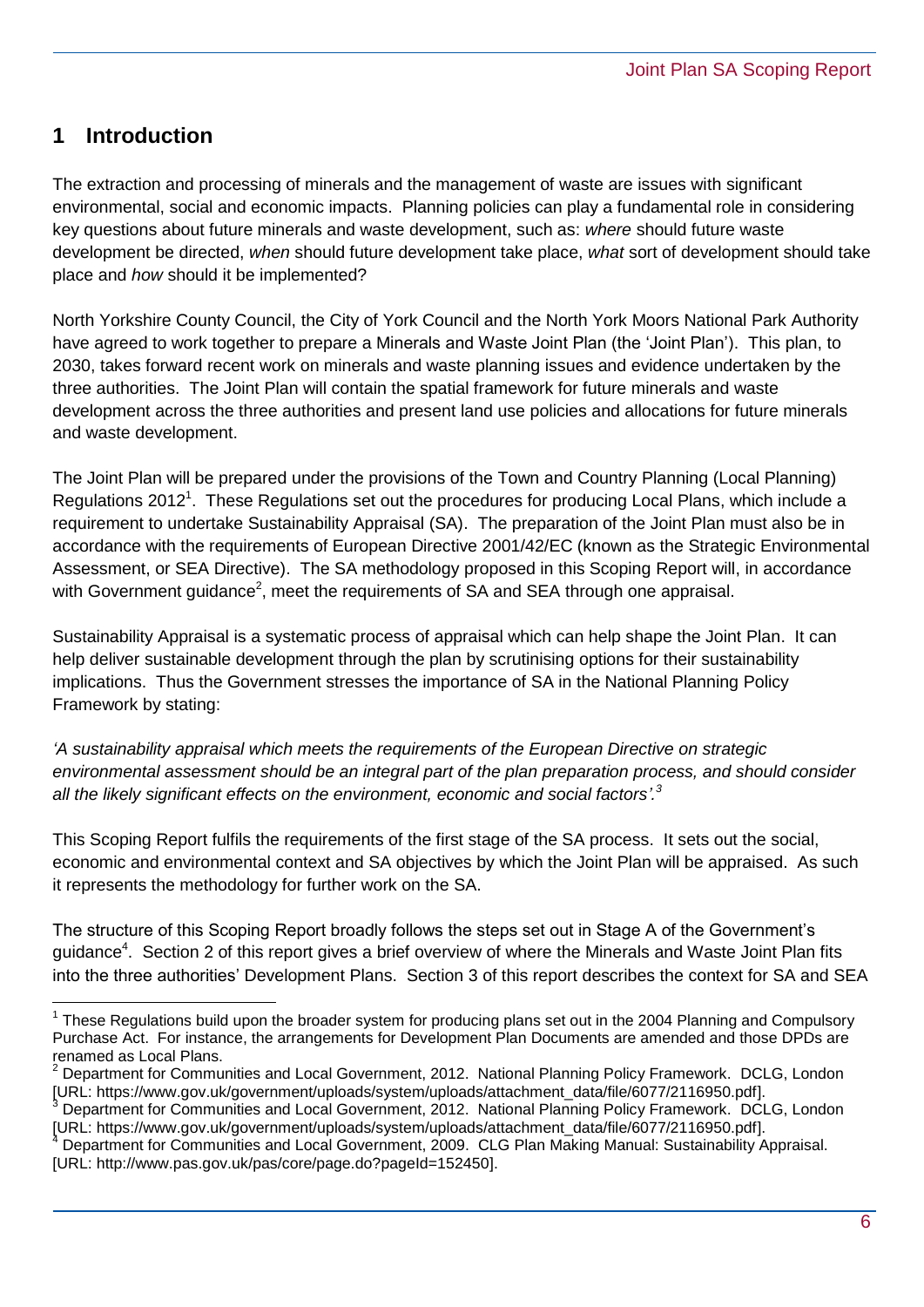while Section 4 provides information on the Plans, Policies, Programmes, Strategies and Initiatives (PPPSIs) that have been reviewed as part of the evidence gathering exercise.

Section 5 details the social, economic and environmental situation in York, North Yorkshire and the North York Moors National Park (the baseline). The draft SA Objectives and SA Framework are presented in Section 6.

Information on the next steps for the assessment is set out in Section 7.

The Scoping Report is presented in 4 volumes . Volume I is the main report (this document), Volume II is the baseline information, Volume III is the remainder of the appendices and Volume IIII is the Consultation Outcomes Report.

The Scoping Report was subject to public consultation in May / June 2013. All responses received have been considered in producing this Final Scoping Report and a summary of responses and how they have been addressed is presented in the Consultation Outcomes Report (Volume 4 of the Scoping Report documents).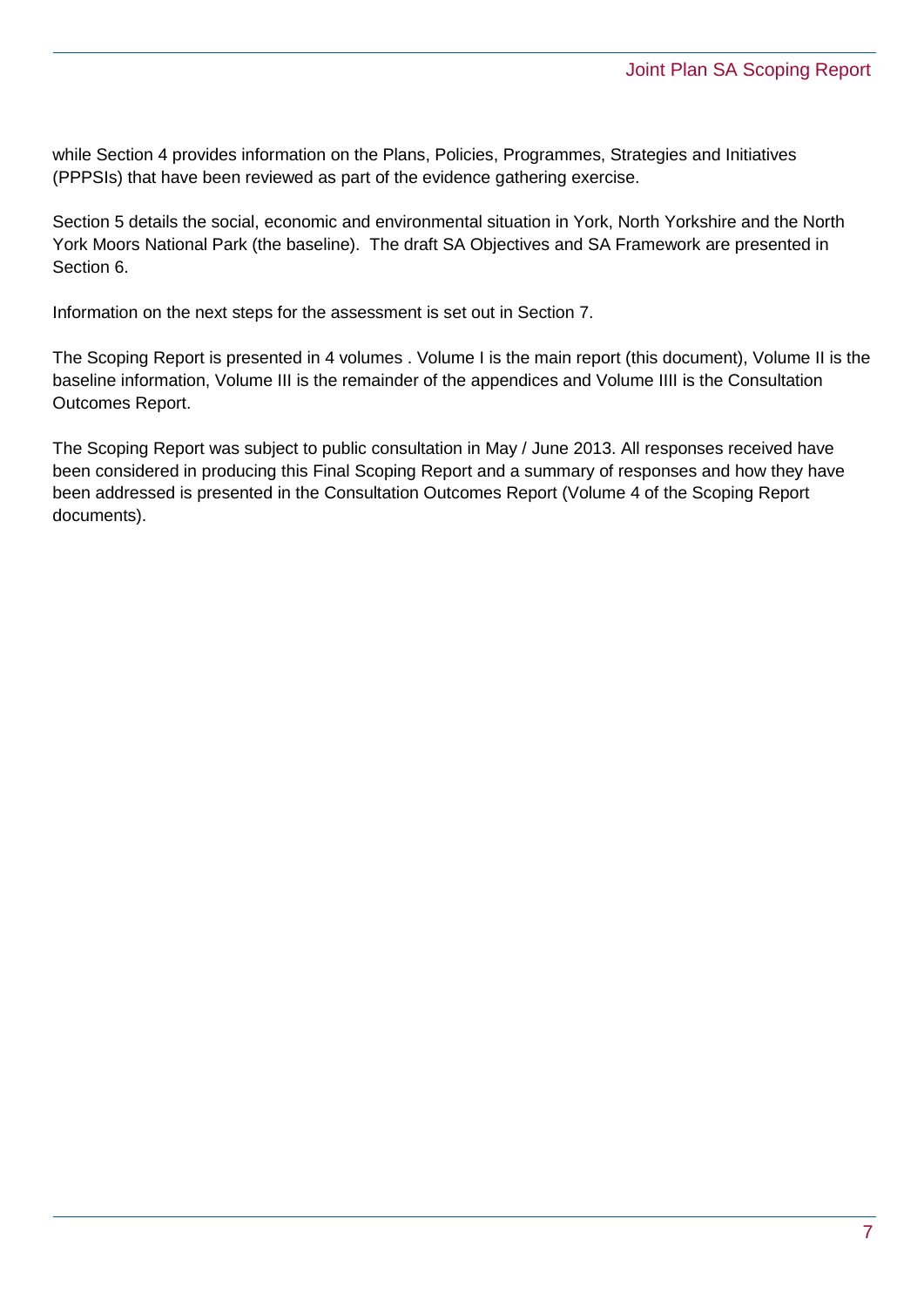## <span id="page-7-0"></span>**2 Planning Context of the Minerals and Waste Joint Plan**

As a minerals and waste planning authority, North Yorkshire County Council has a statutory duty to prepare planning policies for minerals and waste development for those parts of the county that lie outside the Yorkshire Dales and North York Moors National Parks. Within this area the District and Borough Councils produce planning policies for all other types of development. The National Park Authority and the City of York Council each have a responsibility for preparation of planning policies covering all types of development including minerals and waste development. However, agreement has recently been reached between North Yorkshire County Council, the City of York Council and the North York Moors National Park Authority to produce a joint minerals and waste strategic plan. The current status of the City of York and the North York Moors National Park's Local Plans (which will sit alongside the Minerals and Waste Joint Plan), are detailed below. Under previous regulations and guidance authorities would produce an overarching Core Strategy with a number of other documents relating to site allocations and development management. More recently, the focus has moved to the preparation of Local Plans which contain both strategic and development management policies and site allocations.

York has an emerging Local Plan that will form the development plan for York over the 15 year period from 2015-2030. It includes a vision for the future development of the city and a spatial strategy and covers both strategic policies and allocations, alongside detailed development management policies. Preferred Options consultation took place in summer 2013 and following consideration of the comments received the Plan will be revised prior to 'publication' which will followed by submission to the Secretary of State for examination before being adopted.

The North York Moors National Park Authority adopted a Core Strategy and Development Policies in 2008. This is a comprehensive suite of both strategic and development management planning policies covering all areas of planning including minerals and waste. Apart from the minerals and waste policies contained in the Core Strategy and Development Policies, all planning policies will remain in place following the adoption of the Minerals and Waste Joint Plan. The Authority is currently working on two other plans relating to Helmsley and to Whitby Business Park.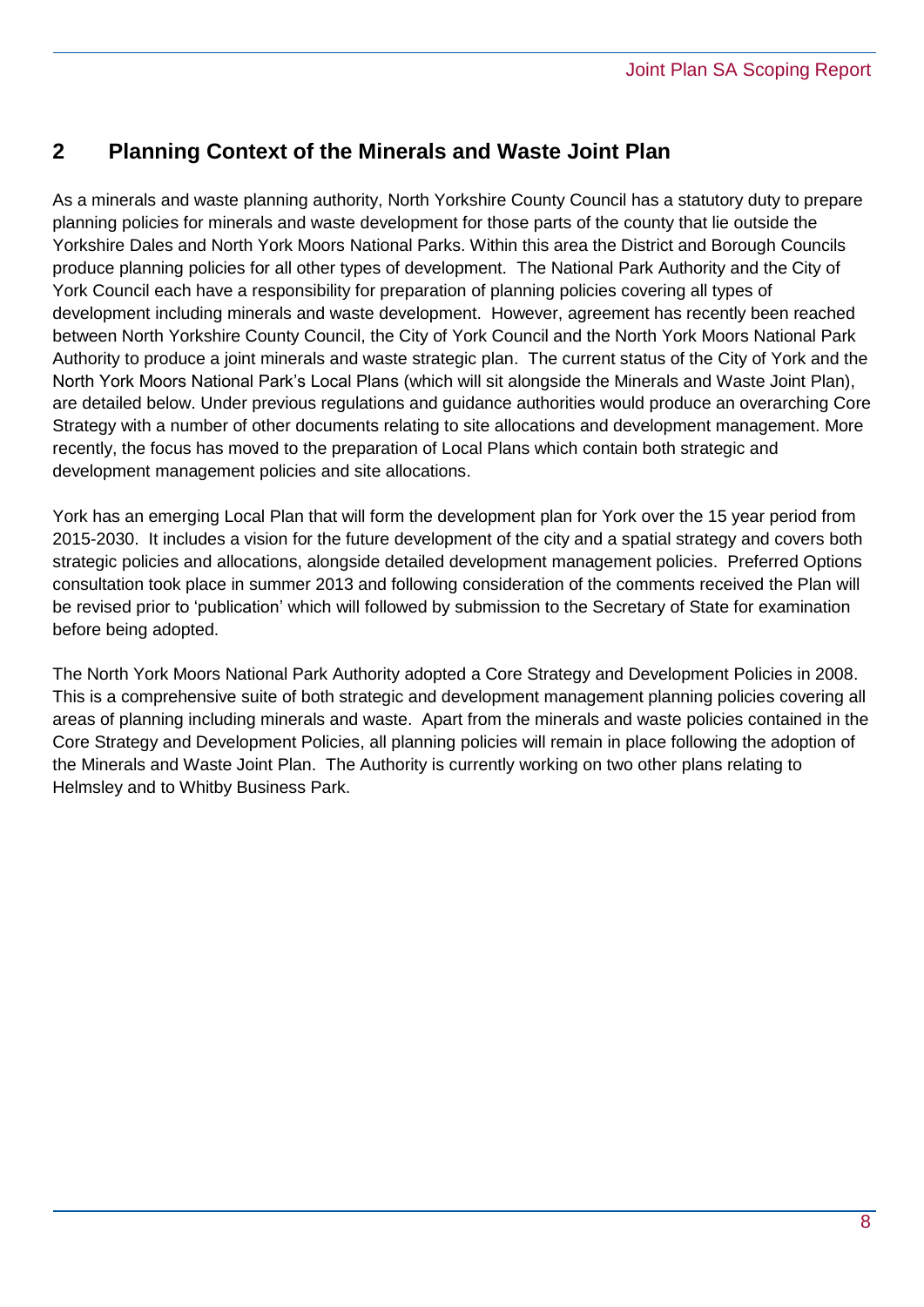# <span id="page-8-0"></span>**3 Sustainable Development and Sustainability Appraisal**

#### **3.1 Sustainable Development**

Sustainable development is focused on living within environmental limits, whilst providing a better quality of life through social wellbeing and economic prosperity for the current population and for generations in the future. Whilst many definitions now exist for sustainable development, the most widely used one was defined by the World Commission on Environment and Development in 1987<sup>5</sup>. This defines sustainability as '*development that meets the needs of the present without compromising the ability of future generations to meet their own needs*.'

The concept of sustainable development can be easily understood by the 'Russian doll' model of sustainability shown below, in Figure 1. This illustrates that while the economy functions to meet the needs of society, they are both dependent on, and a subset of, the wider natural environment. In reality, the natural environment is the foundation for all of our social, cultural and economic way of life as resources from the environment are used to power our economy and social wellbeing is often achieved through economic prosperity.



**Figure 1 - The 'Russian doll' model of sustainable development<sup>6</sup> .**

In 2005 the UK Government published a national sustainable development strategy to 2020 called 'Securing the Future'. Despite a change in government since its publication, the strategic guidance in the Strategy remains in place<sup>7</sup>. The strategy has five guiding principles for achieving sustainable development. These are set out in Figure 2, below.

 $\overline{a}$ <sup>5</sup> World Commission on Environment and Development. 1987. Our Common Future. United Nations [URL: http://www.un-documents.net/wced-ocf.htm] (accessed on 08/04/13).

<sup>&</sup>lt;sup>6</sup> Adapted from World Wildlife Fund, 2002. Ecological Footprints: A Guide for Local Authorities [URL: http://www.gdrc.org/uem/footprints/wwf-ecologicalfootprints.pdf]<br><sup>7</sup> This was confirmed in an a mail to the qutbers of this report by

This was confirmed in an e-mail to the authors of this report by Defra's Sustainable Development Unit, dated 12/03/2013.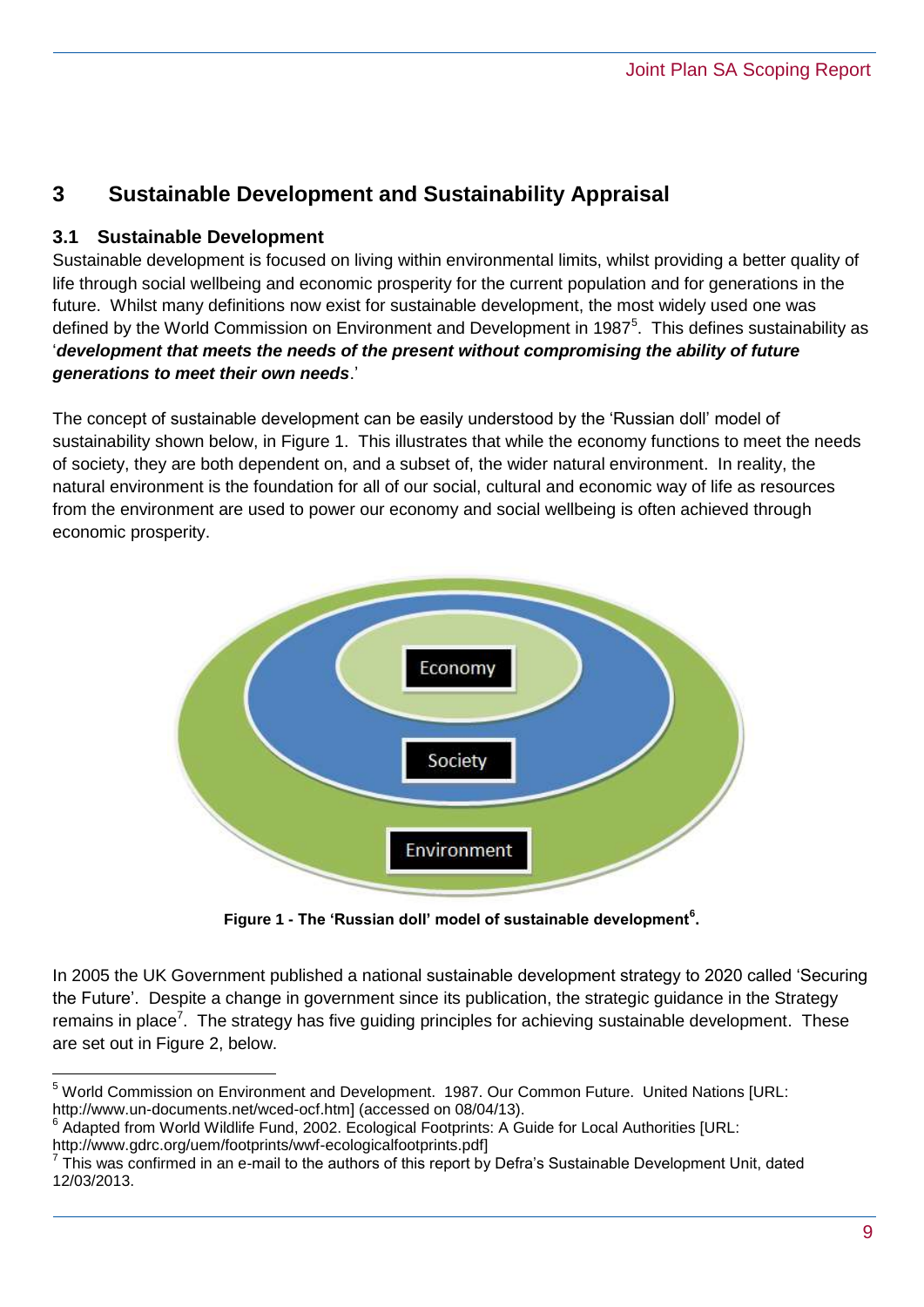

#### **Figure 2 – The guiding principles of the UK Sustainable Development Strategy (Source: HM Government).**

The establishment of these principles has created a new goal for sustainable development in the UK, which is: '*to enable all people throughout the world to satisfy their basic needs and enjoy a better quality of life,*  without compromising the quality of life for future generations<sup>8</sup>.

In relation to policies, the UK Sustainable Development Strategy states that for a policy to be sustainable it must respect all five guiding principles. However, it is acknowledged that some policies, while underpinned by all five, will place more emphasis on certain principles than others.

The UK Coalition Government's guidance on sustainable development (Mainstreaming Sustainable Development<sup>9</sup>) refreshes the Government's sustainable development vision to reflect the aims of the current administration: stimulating economic growth, tackling the deficit, maximising wellbeing and protecting the environment. The headline paragraph of the vision re-affirms the government's commitment to sustainable development:

*'The Coalition Government is committed to sustainable development. This means making the necessary decisions to realise our vision of strong economic growth and tackling the deficit, maximising wellbeing and protecting our environment, without negatively impacting on the ability of future generations to do the same. These are difficult times and tough decisions need to be made. This Government believes in going beyond* 

 $\overline{a}$ 

<sup>&</sup>lt;sup>8</sup> Defra, 2011. Mainstreaming Sustainable Development: The Government's Vision and What this Means in Practice [URL: http://sd.defra.gov.uk/documents/mainstreaming-sustainable-development.pdf] (accessed on 08/04/13).

<sup>9</sup> Defra, 2011. Mainstreaming Sustainable Development: The Government's Vision and What this Means in Practice [URL: http://sd.defra.gov.uk/documents/mainstreaming-sustainable-development.pdf] (accessed on 08/04/13).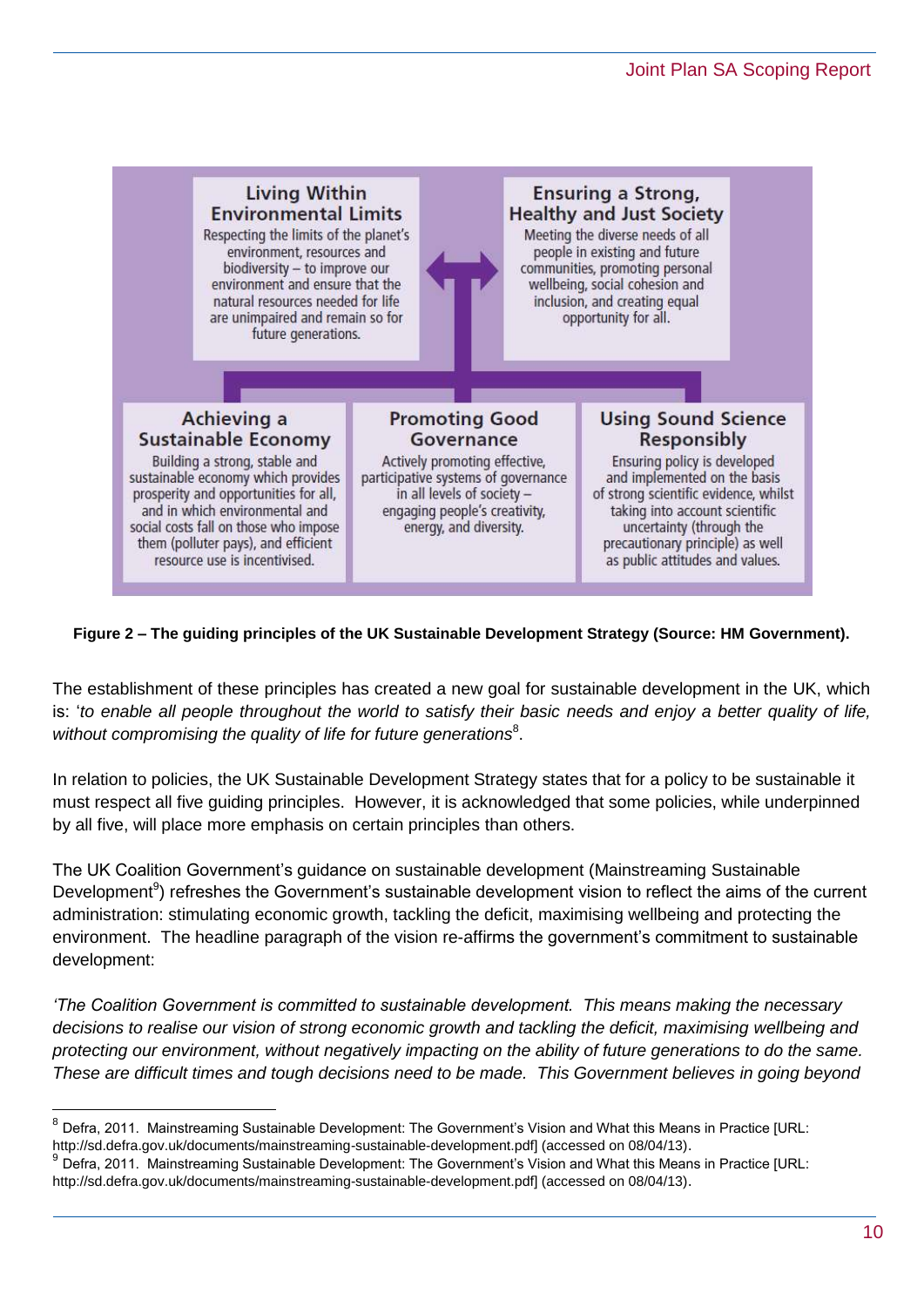*the short term with eyes fixed firmly on long term horizon shift in relation to our economy, our society and the environment'.*

In March 2012 the Government introduced a National Planning Policy Framework (NPPF) for England. This states that *'the purpose of the planning system is to contribute to the achievement of sustainable development'*. It states that there are three dimensions to sustainable development: economic, social and environmental. The NPPF describes these dimensions as follows:

- An economic role contributing to building a strong, responsive and competitive economy, by ensuring that sufficient land of the right type is available in the right places and at the right time to support growth and innovation; and by identifying and coordinating development requirements, including the provision of infrastructure;
- A social role supporting strong, vibrant and healthy communities, by providing the supply of housing required to meet the needs of present and future generations; and by creating a high quality built environment, with accessible local services that reflect the community's needs and support its health, social and cultural well-being; and
- An environmental role contributing to protecting and enhancing our natural, built and historic environment; and, as part of this, helping to improve biodiversity, use natural resources prudently, minimise waste and pollution, and mitigate and adapt to climate change including moving to a low carbon economy.

The concept of sustainable development in National Parks is defined through the National Parks' Circular<sup>10</sup> which states '*Sustainable development is about ensuring a better quality of life for everyone, both now and for generations to come. Within the Parks, conserving and enhancing the landscape, biodiversity, cultural heritage, dark skies and natural resources, and promoting public understanding and enjoyment of these should lie at the very heart of developing a strong economy and thriving local communities.*'

#### **3.2 Sustainability Appraisal**

Sustainable development is embedded within the planning system. As noted above, the Government's National Planning Policy Framework states that the purpose of the planning system is to contribute to the achievement of sustainable development. While the National Planning Policy Framework replaces most of the previous planning policy statements, Planning Policy Statement 10 (PPS10) 'Planning for Sustainable Waste Management' remains temporarily in place, to be used in conjunction with the NPPF until the publication of updated national waste planning policy<sup>11</sup>. Both the NPPF and PPS10 require that sustainability will be at the heart of the Minerals and Waste Joint Plan.

In order to ensure that new plans and strategies contribute towards sustainable development, section 180(5) of the Planning Act 2008 requires all development plan documents (DPDs) to be subject to a sustainability

 $\overline{a}$  $10$  English National Parks and the Broads – UK Government Vision and Circular (Defra, 2010).

<sup>&</sup>lt;sup>11</sup> Paragraph 5 of the NPPF states 'This Framework does not contain specific waste policies, since national waste planning policy will be published as part of the National Waste Management Plan for England. However, local authorities preparing waste plans and taking decisions on waste applications should have regard to policies in this Framework so far as relevant'.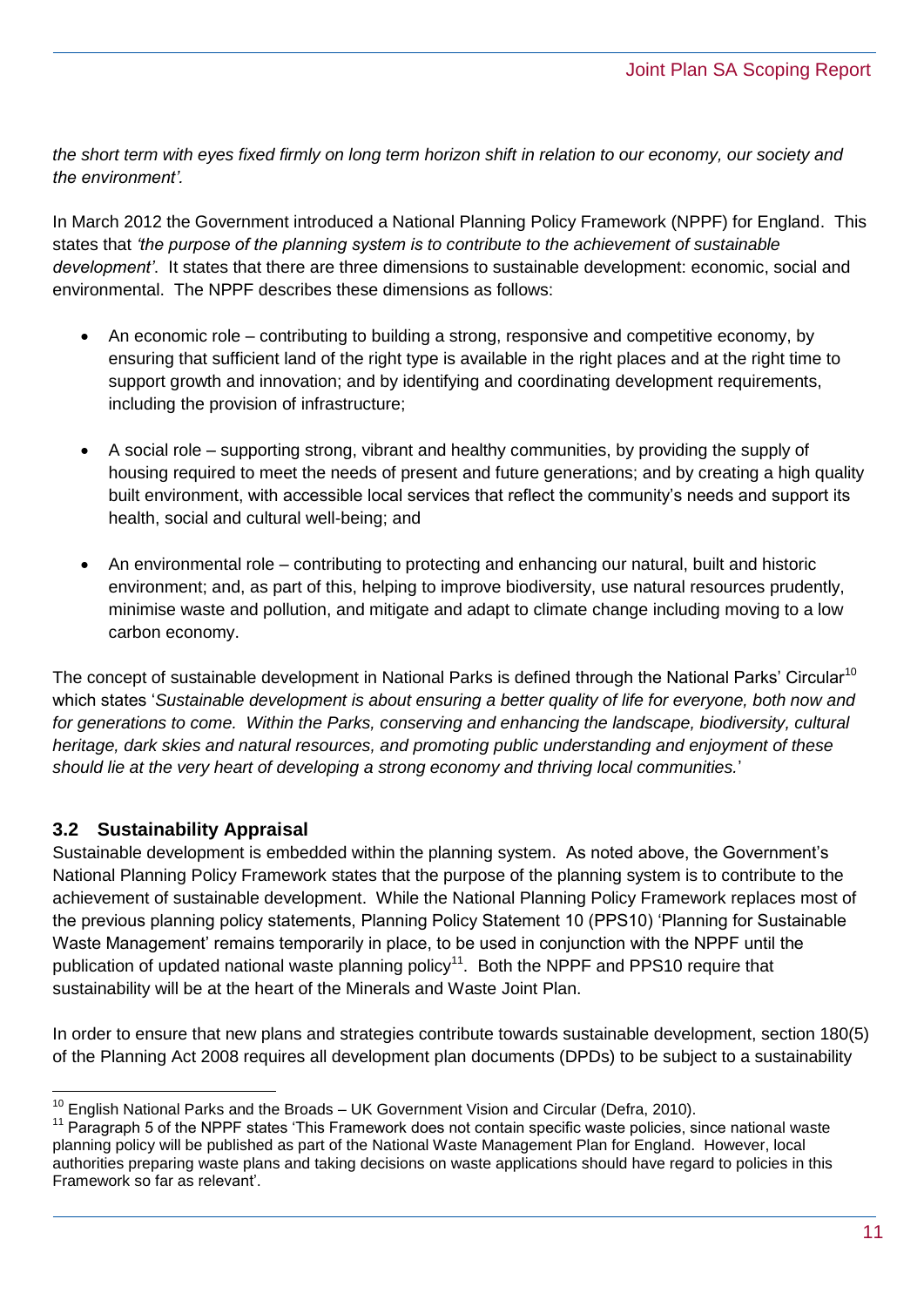appraisal (SA) throughout their production<sup>12</sup>. SA is a systematic process used to assess the extent to which an emerging plan or strategy will help to achieve relevant social, environmental and economic objectives. The SA performs a key role in providing a sound evidence base for the plan and demonstrating to decision makers and the public that the likely significant sustainability effects of the plan have been considered.

The approach taken in this SA is based on the guidance published by the Local Government Association/Planning Advisory Service in 'Successful Plan-Making: Advice for Practitioners<sup>13</sup>, draft National Planning Practice Guidance on Strategic Environmental Assessment and Sustainability Appraisal<sup>14</sup>, Sustainability Appraisal Advice Note<sup>15</sup> and the Practical Guide to the SEA Directive<sup>16</sup>. The former replaces the plan making manual and the 2010 PAS Guidance replaced the 2005 government guidance on 'Sustainability Appraisal of Regional Spatial Strategies and Local Development Documents'. However, occasional references to earlier guidance are made where this represents good practice. Taken together, this guidance sets out the key steps that should be undertaken in a sustainability appraisal that incorporates Strategic Environmental Assessment. The Government has also recently published draft guidance on SA and SEA as part of its on-line (beta version) suite of planning guidance which will accompany the NPPF. This is available at [http://planningguidance.planningportal.gov.uk/blog/guidance/strategic-environmental](http://planningguidance.planningportal.gov.uk/blog/guidance/strategic-environmental-assessment-and-sustainability-appraisal/what-is-a-sustainability-appraisal-and-how-does-it-relate-to-strategic-environmental-assessment/)[assessment-and-sustainability-appraisal/what-is-a-sustainability-appraisal-and-how-does-it-relate-to](http://planningguidance.planningportal.gov.uk/blog/guidance/strategic-environmental-assessment-and-sustainability-appraisal/what-is-a-sustainability-appraisal-and-how-does-it-relate-to-strategic-environmental-assessment/)[strategic-environmental-assessment/.](http://planningguidance.planningportal.gov.uk/blog/guidance/strategic-environmental-assessment-and-sustainability-appraisal/what-is-a-sustainability-appraisal-and-how-does-it-relate-to-strategic-environmental-assessment/)

Table 1 shows key tasks derived from the Practical Guide to the Strategic Environmental Assessment Directive, with the terminology adjusted so that it is consistent with Sustainability Appraisal.

 $\overline{a}$ 

 $12$  The requirement for SA was first outlined in section 180(5) of the Planning and Compulsory Purchase Act 2004, which stated that all local development documents should be subject to sustainability appraisal.

<sup>&</sup>lt;sup>13</sup> Published in 2013 and available at http://www.pas.gov.uk/plan-making/-

<sup>/</sup>journal\_content/56/332612/4077700/ARTICLE

<sup>14</sup> Available at [http://planningguidance.planningportal.gov.uk/.](http://planningguidance.planningportal.gov.uk/) Accessed on 18.09.2013.

<sup>15</sup> Sustainability Appraisal Advice Note (Planning Advisory Service, 2010)

<sup>&</sup>lt;sup>16</sup> DCLG, Scottish Executive, Welsh Assembly Government and Department for the Environment Northern Ireland, 2005. A Practical Guide to the Strategic Environmental Assessment Directive, DCLG (formerly ODPM), London [URL: https://www.gov.uk/government/uploads/system/uploads/attachment\_data/file/7657/practicalguidesea.pdf] (accessed on 08/04/13).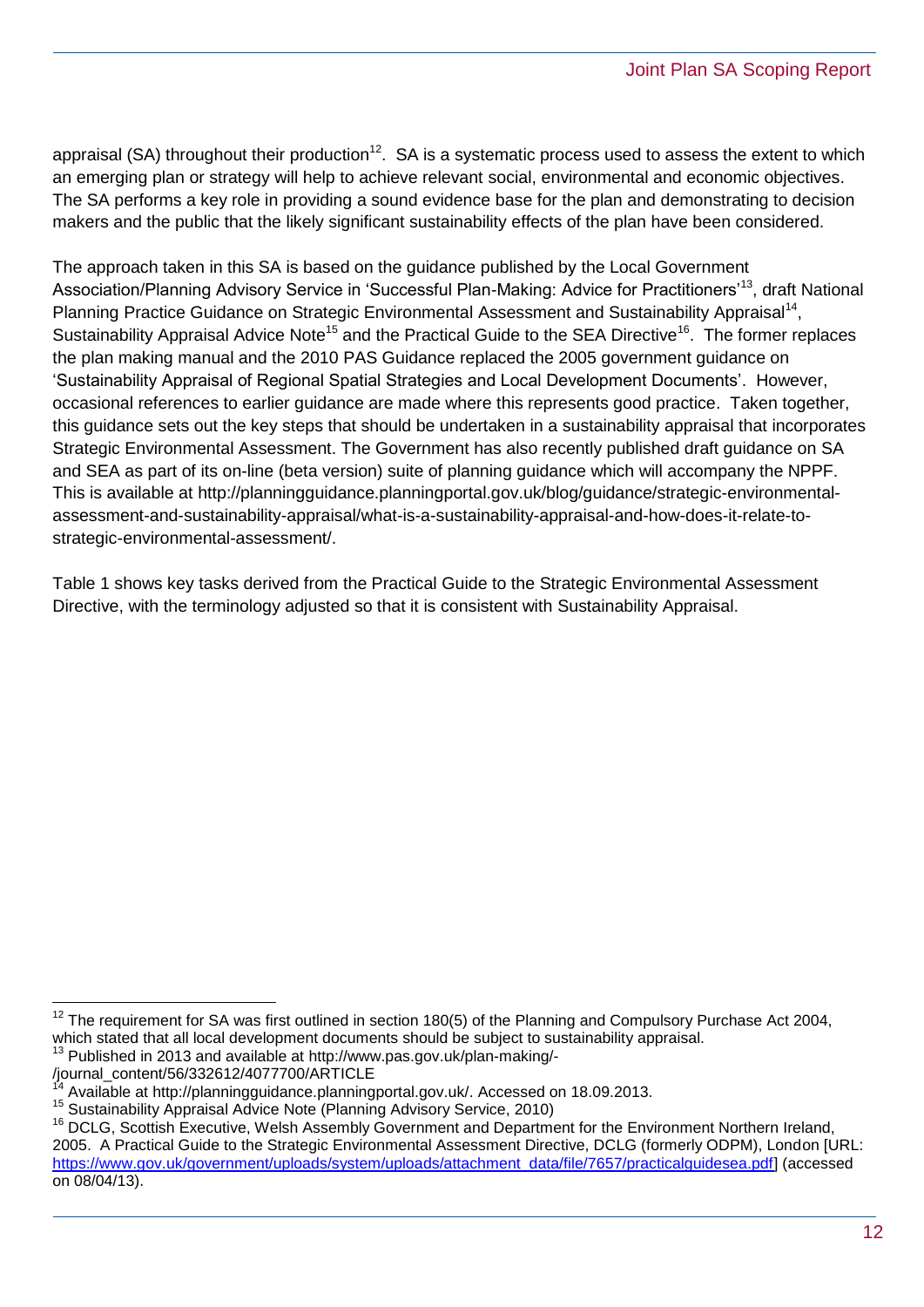**Table 1 - Summary of Sustainability Appraisal tasks as outlined by the DCLG Plan Making Manual/Practical Guide to the SEA Directive (text in bold shows key consultation points).**

| Stage A: Setting the objectives and developing the baseline (Scoping)                                 |
|-------------------------------------------------------------------------------------------------------|
| A1: Identifying relevant policies, plans and programmes                                               |
| A2: Collecting baseline information                                                                   |
| A3: Identifying the sustainability issues and the appraisal objectives                                |
| A4: Considering options and alternatives <sup>17</sup>                                                |
| A5: Consulting on the scope of the Sustainability Appraisal                                           |
| Stage B: Developing and refining options and assessing effects                                        |
| B1: Testing the plan objectives against the Sustainability Appraisal objectives                       |
| B2: Develop and refine the strategic options for the plan                                             |
| B3: Predict and appraise the significant effects of the options, including alternatives <sup>18</sup> |
| B4: Evaluate the effects of the plan, including alternatives                                          |
| B5: Consider ways of mitigating adverse effects and maximising beneficial impacts                     |
| B6: Propose measures to monitor the significant effects of implementing the plan                      |
| <b>Stage C: Preparing the Sustainability Appraisal Report</b>                                         |
| C1: Preparing the Sustainability Appraisal report                                                     |
| Stage D: Publication and Submission of the Plan: Sustainability Appraisal                             |
| D1: Consulting on the draft plan and the Sustainability Appraisal                                     |
| D2: Assessing significant changes and making decisions <sup>19</sup>                                  |
| D3: The Sustainability Appraisal at submission stage                                                  |
| <b>Stage E: Examination of the Plan</b>                                                               |
| <b>E1: Examination and adoption</b>                                                                   |
| E2: Monitoring of significant effects                                                                 |
| E3: Responding to adverse effects <sup>20</sup>                                                       |

The relationship between the production of a Local Plan/DPD (such as the Minerals and Waste Joint Plan) and the SA process is shown in figure 3 below:

 $\overline{a}$ 

 $17$  This step is not included in the on-line 'beta version' suite of National Planning Practice Guidance

<sup>&</sup>lt;sup>18</sup> This step is not included in the on-line 'beta version' suite of National Planning Practice Guidance

<sup>&</sup>lt;sup>19</sup> This incorporates two tasks mentioned in the Practical Guide: 'assessing significant changes' and 'making decisions and providing information'.<br><sup>20</sup> The Prostitute of the Property of the Subset of the Subset of the Subset of the Subset of the Subset of the

The Practical Guide includes a step on responding to adverse effects under Stage E. While not mentioned in the Plan Making Manual, remedial action is required under Article 10 of the SEA Directive.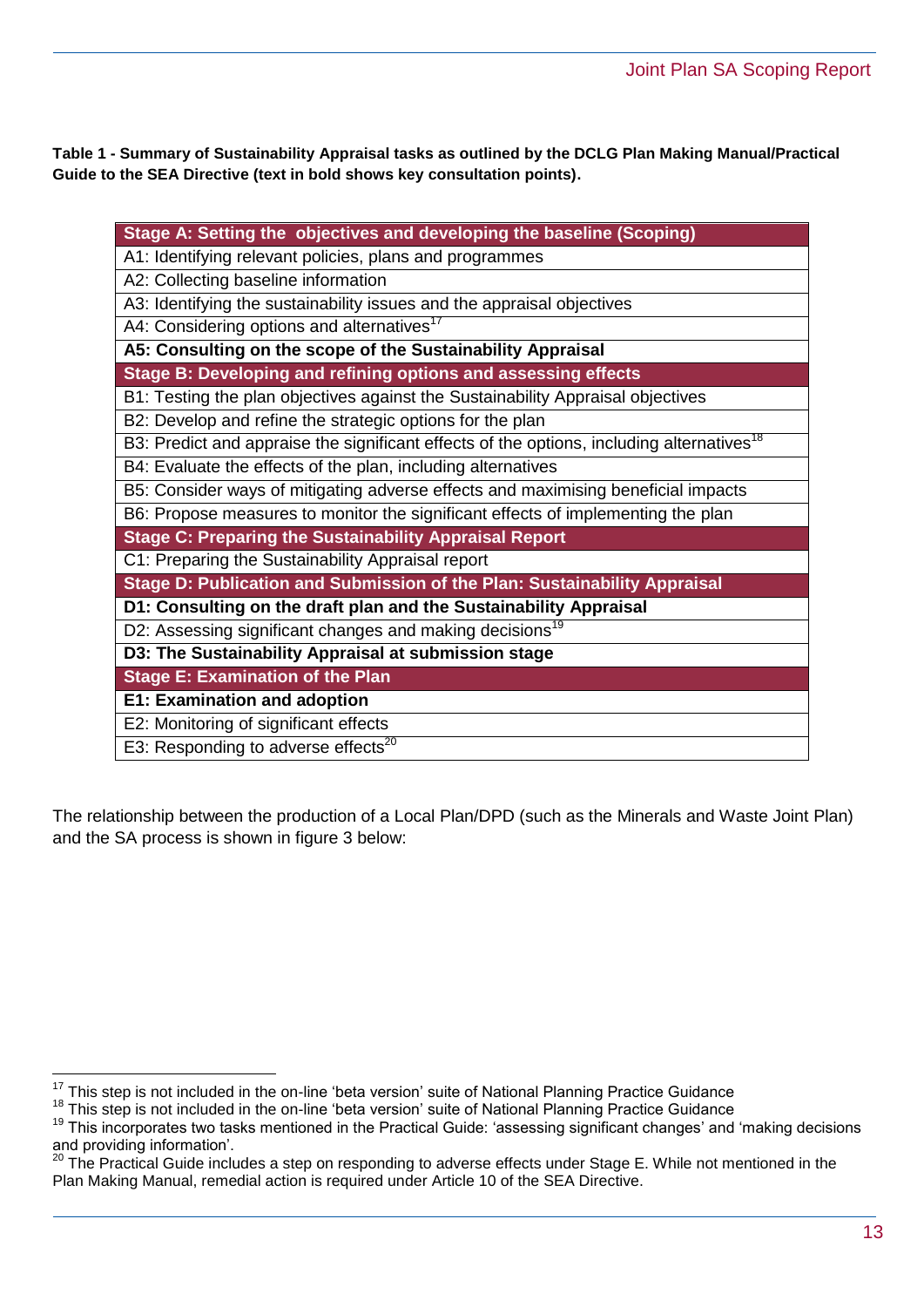

**Figure 3 - The DPD and SA Preparation Process. Adapted from ODPM, 2005. Sustainability Appraisal of Regional Spatial Strategies and Local Development Documents.**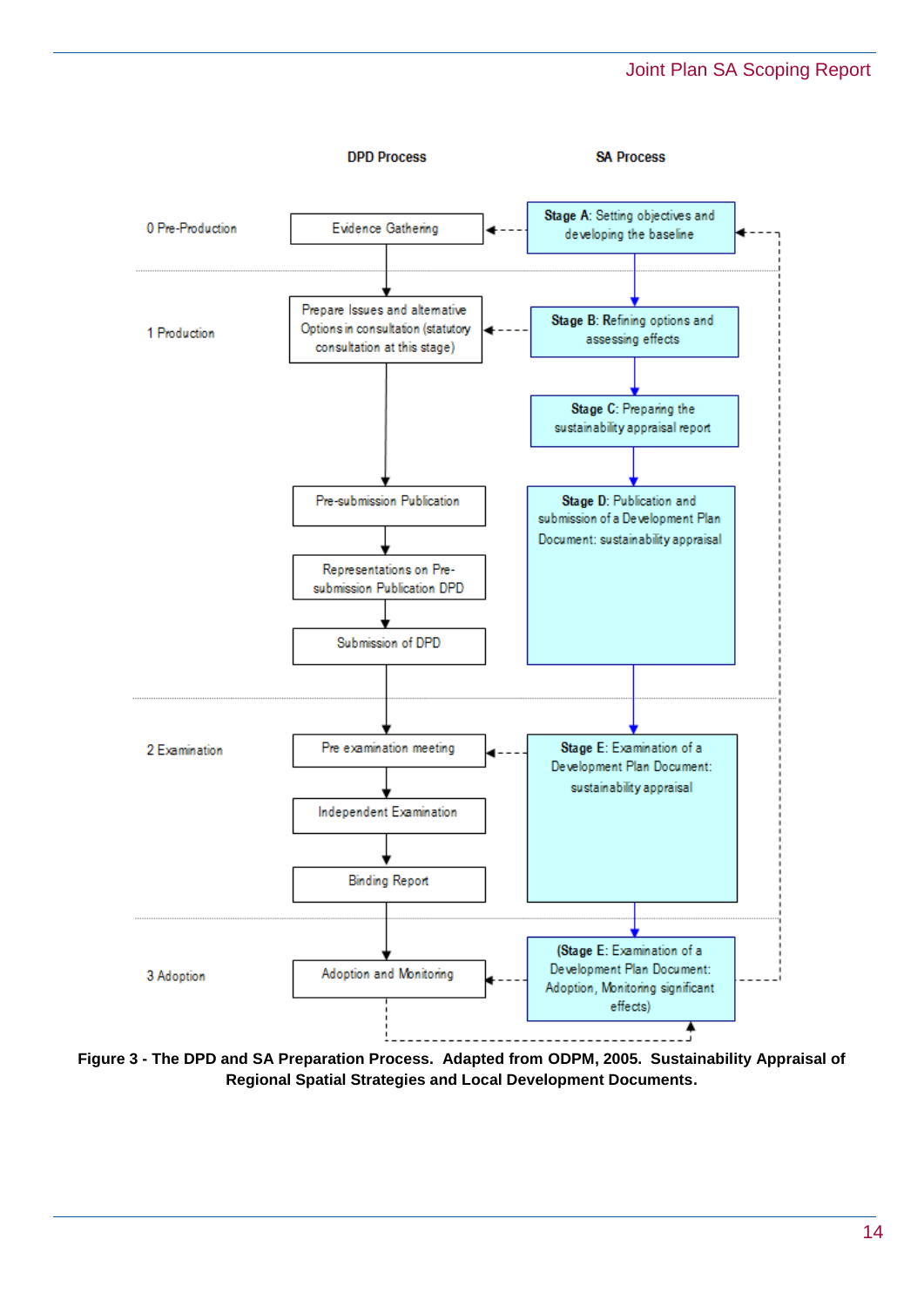This Scoping Report represents Stage A of the SA process. The purpose of the Scoping Report is to identify the key sustainability issues for North Yorkshire and establish the criteria (including the SA objectives), and baseline data that will be used in subsequent stages of the SA process to predict and evaluate the impact of the Joint Plan. The approach taken to meeting the five key tasks involved in the completion of Stage A is summarised below and dealt with in more detail in subsequent sections of this report. This approach is in line with guidance from the Department for Communities and Local Government and Planning Advisory Service, as stated earlier in this section.

- **Stage A1: Identifying relevant policies plans and programmes - Plans, Policies, Programmes, Strategies and Initiatives (PPPSI) Review** – This involves an extensive review of international, national, regional, county and district PPPSI to identify the key sustainability issues of relevance to the plan (see section 4 and Appendix 2 for more details).
- **Stage A2: Collecting baseline information - Establishing the current state of Plan Area** The baseline has been collated through a comprehensive search of documents and liaison with a number of stakeholders. All data has been referenced and the most recent available data used. Where possible, trend data and national and regional comparators have been used to aid interpretation of the data (see section 5 and Volume 2 for more details).
- **Stage A3: Identifying the sustainability issues and the appraisal objectives - Key issues and opportunities** – The baseline data and the PPPSI Review have been used to determine the key issues and problems for North Yorkshire. This has been presented in this report on a joint basis with Stage A2.

SA objectives have been developed to provide an appropriate appraisal framework for the Minerals and Waste Joint Plan. The objectives seek to address the key issues and opportunities identified at stage A3. Objectives will be tested against each other to ensure compatibility. The SA objectives will be used to provide a basis for assessment of the Minerals and Waste Joint Plan (undertaken in Stages B and C) (see section 6 and Appendix 1). Indicators to monitor the SA objectives are also proposed in the Sustainability Appraisal Framework.

 **Stage A4: Considering options and alternatives** –The SEA Directive requires coverage of reasonable alternatives. For this assessment the reasonable alternatives will be the different alternatives (options) presented during Minerals and Waste Joint Plan drafting. The SA is being carried out in parallel with the Joint Plan and will play a key role in helping to generate and refine options that can be considered reasonable alternatives. In line with the principle of 'frontloading', the SA will work with plan authors to ensure that, as options are considered, the SA seeks to identify adverse effects early on. More detail about the SA's approach to considering alternatives is included in Section 7.

The on line National Planning Practice Guidance also recommends developing and refining options in stage B of the sustainability process. This will be documented in later Sustainability Appraisal reports.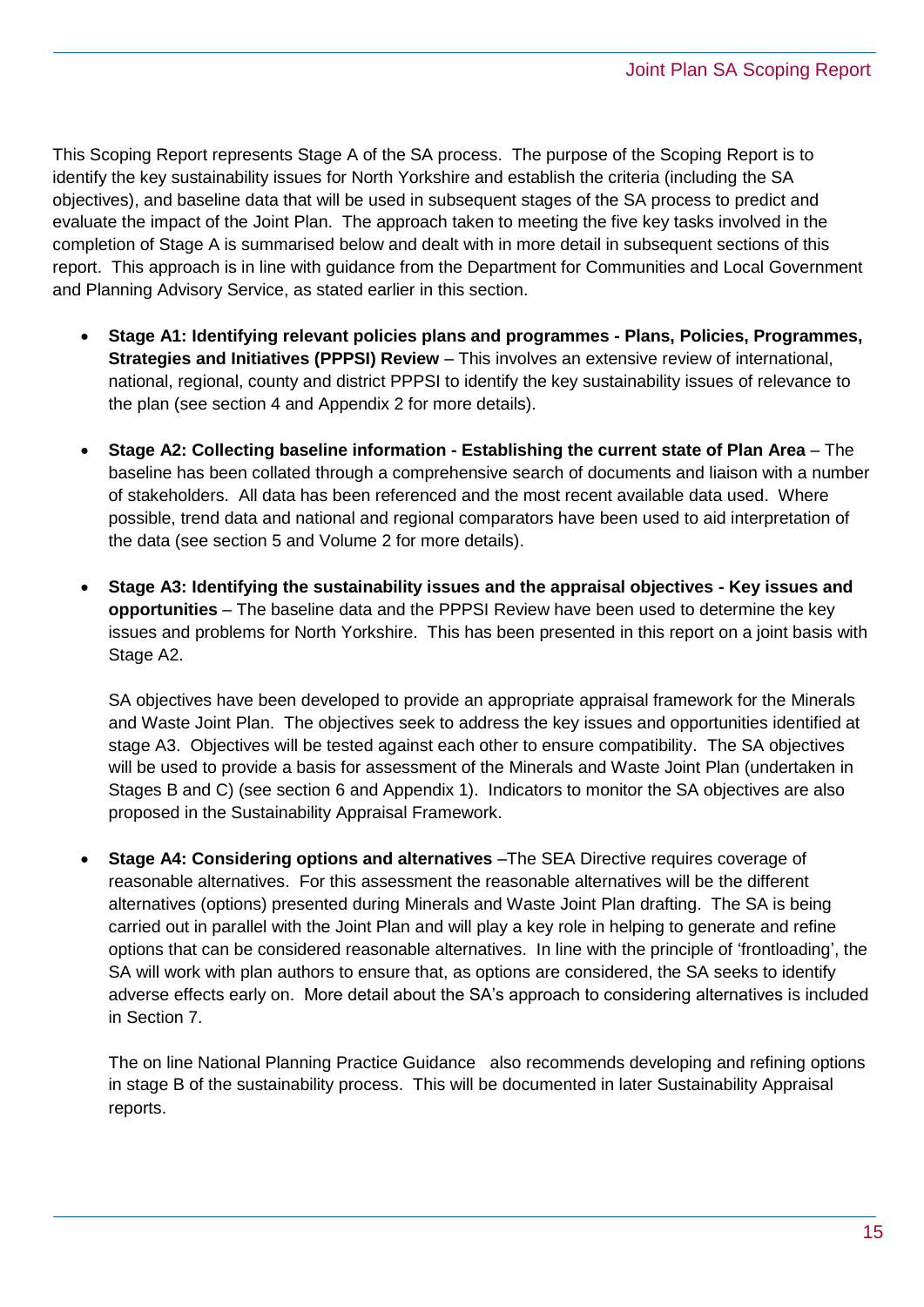**Stage A5: Consulting on the scope of the SA** – Consultation on the Scoping Report must last for a minimum period of five weeks. The Scoping Report was in fact consulted on for 6 weeks, to coincide with the Joint Plan First Consultation.

#### **3.3 Strategic Environmental Assessment (SEA)**

In parallel with the requirement to undertake an SA of the Joint Minerals and Waste Plan, the European Directive 2001/42/EC 'on the assessment of the effects of certain plans and programmes on the environment' (also referred to as the Strategic Environmental Assessment or SEA Directive), which is transposed into United Kingdom law by the Environmental Assessment of Plans and Programmes Regulations 2004 (or SEA Regulations), introduced a statutory requirement to conduct an environmental assessment of certain plans. The Regulations apply to UK plans and programmes that meet certain criteria. The Minerals and Waste Joint Plan meets the relevant criteria as it is a plan which is:

*-"….prepared by an authority for adoption, through a legislative procedure by Parliament or Government; and, in either case<sup>21</sup>;*

*-required by legislative, regulatory or administrative provisions<sup>22</sup>; and* 

*-is prepared for agriculture, forestry, fisheries, energy, industry, transport, waste management, water management, telecommunications, tourism, town and country planning or land use<sup>23</sup>; and*

*-sets the framework for future development consent of projects listed in Annex I or II to Council Directive 85/337/EEC on the assessment of the effects of certain public and private projects on the environment*…"  $(DCLG, 2005)^{2425}$ 

SEA is a systematic process for undertaking an environmental assessment of proposed policies, plans or programmes to ensure environmental issues are fully integrated and addressed at the earliest appropriate stage of decision making. The Directive defines *'*environmental assessment' as a procedure comprising:

- preparing an environmental report on the likely significant effects of the draft plan;
- carrying out consultation on the draft plan and the accompanying environmental report;
- taking into account the environmental report and the results of consultation in decision-making; and
- providing information when the plan is adopted and showing how the results of the SEA have been taken into account.

 $\overline{a}$ <sup>21</sup> The Environmental Assessment of Plans and Programmes Regulations 2004, Regulation 2 – (1) – b.

<sup>&</sup>lt;sup>22</sup> The Environmental Assessment of Plans and Programmes Regulations 2004, Regulation  $2 - (1) - c$ .

<sup>&</sup>lt;sup>23</sup> The Environmental Assessment of Plans and Programmes Regulations 2004, Regulation  $5 - (2) - a$ .

<sup>&</sup>lt;sup>24</sup> The Environmental Assessment of Plans and Programmes Regulations 2004, Regulation  $5 - (2) - b$ .

<sup>&</sup>lt;sup>25</sup> CLG, Scottish Executive, Welsh Assembly Government and Department for the Environment Northern Ireland, 2005. A Practical Guide to the Strategic Environmental Assessment Directive, DCLG (formerly ODPM), London [URL: https://www.gov.uk/government/uploads/system/uploads/attachment\_data/file/7657/practicalguidesea.pdf] (accessed on 08/04/13).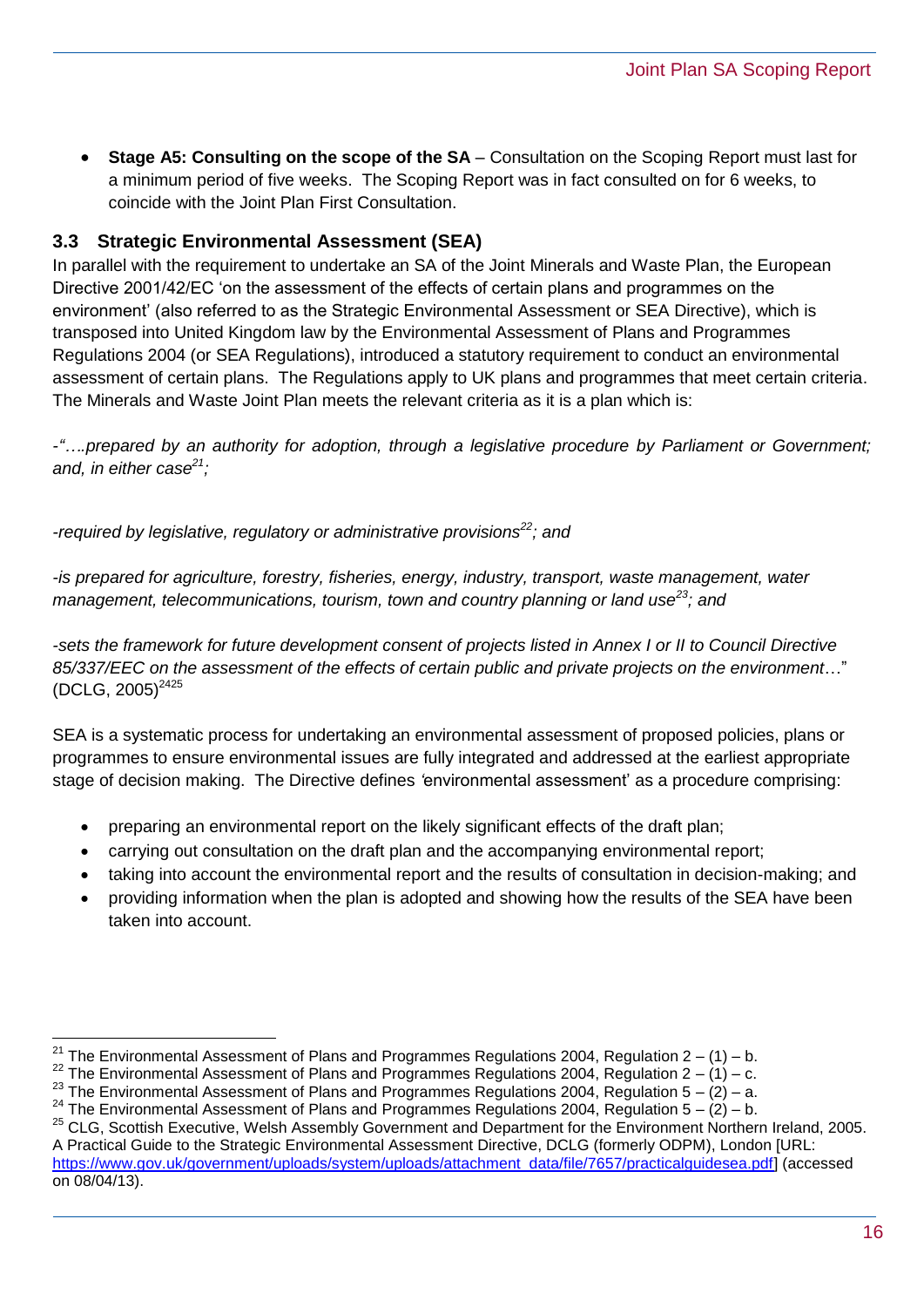While SA and SEA are distinct processes, many of their requirements overlap. Paragraph 165 of the National Planning Policy Framework confirms that sustainability appraisal should encompass Strategic Environmental Assessment and states:

"*A sustainability appraisal which meets the requirements of the European Directive on strategic environmental assessment should be an integral part of the plan preparation process, and should consider all the likely significant effects on the environment, economic and social factors"<sup>26</sup> .* 

Following this guidance this assessment pursues an integrated approach to SA and SEA, so that the SA process also meets the requirements of the SEA Directive and Regulations. This involves extending the breadth of (predominantly environmental) issues required to be considered under SEA to cover the full range of aspects (including social and economic) for sustainability. It is however specified that the SA Report must clearly show that the SEA Directive's requirements have been met. This will be achieved through sign-posting the places in the SA report where the information required by the Directive is provided<sup>27</sup>. Table 2 sets out how the SEA requirements have been met in this Scoping Report.

| <b>Stages in the SEA Process<sup>28</sup></b>   |                                                                                                 |  |  |  |  |
|-------------------------------------------------|-------------------------------------------------------------------------------------------------|--|--|--|--|
| <b>SEA information required</b>                 | Where information is to be provided                                                             |  |  |  |  |
| (a) an outline of the contents, main            | Section 1: Introduction.                                                                        |  |  |  |  |
| objectives of the plan or programme and         |                                                                                                 |  |  |  |  |
| relationship with other relevant plans and      | Section 4: Plans, Policies, Programmes,                                                         |  |  |  |  |
| programmes;                                     | Strategies and Initiatives Review.                                                              |  |  |  |  |
|                                                 | Appendix 2: Synergies with other Plans,<br>Policies, Programmes, Strategies and<br>Initiatives. |  |  |  |  |
| (b) the relevant aspects of the current state   | Section 5: Baseline Information and Key                                                         |  |  |  |  |
| of the environment and the likely evolution     | Sustainability Issues.                                                                          |  |  |  |  |
| thereof without implementation of the plan or   |                                                                                                 |  |  |  |  |
| programme;                                      | Volume 2: Baseline Information.                                                                 |  |  |  |  |
| (c) the environmental characteristics of areas  | Section 5: Baseline Information and Key                                                         |  |  |  |  |
| likely to be significantly affected;            | Sustainability Issues.                                                                          |  |  |  |  |
|                                                 | Volume 2: Baseline Information.                                                                 |  |  |  |  |
| (d) any existing environmental problems         | Section 5: Baseline Information and Key                                                         |  |  |  |  |
| which are relevant to the plan or programme     | Sustainability Issues.                                                                          |  |  |  |  |
| including, in particular, those relating to any |                                                                                                 |  |  |  |  |
| areas of a particular environmental             | Volume 2: Baseline Information.                                                                 |  |  |  |  |

**Table 2 – Environmental report requirements.**

 $\overline{a}$ <sup>26</sup> CLG, 2012. National Planning Policy Framework. Department for Communities and Local Government, London [http://www.communities.gov.uk/documents/planningandbuilding/pdf/2116950.pdf] (accessed on 10/04/2013). As recommended by the CLG Plan Making Manual.

 $^{28}$  As listed in Annex 1 of the SEA Directive (Directive 2001/42/EC).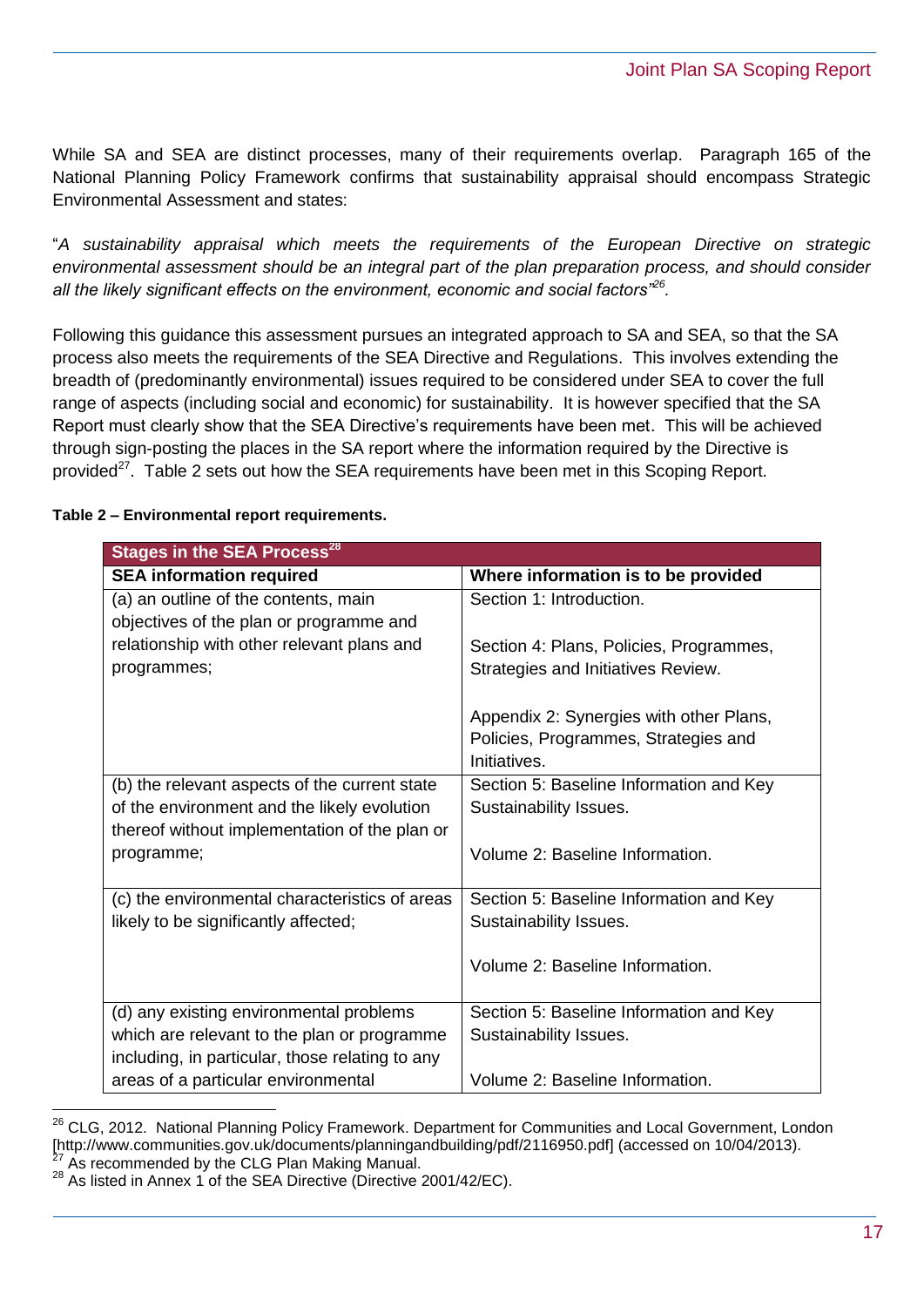| importance, such as areas designated<br>pursuant to Directives 79/409/EEC and<br>92/43/EEC;                                                                                                                                                                                                                                                              |                                                                                                                                                                                  |
|----------------------------------------------------------------------------------------------------------------------------------------------------------------------------------------------------------------------------------------------------------------------------------------------------------------------------------------------------------|----------------------------------------------------------------------------------------------------------------------------------------------------------------------------------|
| (e) the environmental protection objectives,<br>established at international, Community or<br>Member State level, which are relevant to<br>the plan or programme and the way those<br>objectives and any environmental<br>considerations have been taken into account<br>during its preparation;                                                         | Section 4: Plans, Policies, Programmes,<br>Strategies and Initiatives Review.<br>Appendix 2: Synergies with other Plans,<br>Policies, Programmes, Strategies and<br>Initiatives. |
| (f) the likely significant effects on the<br>environment, including on issues such as<br>biodiversity, population, human health,<br>fauna, flora, soil, water, air, climatic factors,<br>material assets, cultural heritage including<br>architectural and archaeological heritage,<br>landscape and the interrelationship between<br>the above factors; | This will be covered in subsequent<br>sustainability appraisal reports.                                                                                                          |
| (g) the measures envisaged to prevent,<br>reduce and as fully as possible offset any<br>significant adverse effects on the<br>environment of implementing the plan or<br>programme;                                                                                                                                                                      | This will be covered in subsequent<br>sustainability appraisal reports.                                                                                                          |
| (h) an outline of the reasons for selecting the<br>alternatives dealt with, and a description of<br>how the assessment was undertaken<br>including any difficulties (such as technical<br>deficiencies or lack of know-how)<br>encountered in compiling the required<br>information;                                                                     | This will be covered in subsequent<br>sustainability appraisal reports.                                                                                                          |
| (i) a description of the measures envisaged<br>concerning monitoring in accordance with<br>Article 10;                                                                                                                                                                                                                                                   | This will be covered in subsequent<br>sustainability appraisal reports.                                                                                                          |
| (j) a non-technical summary of the<br>information provided under the above<br>headings.                                                                                                                                                                                                                                                                  | This will be covered in subsequent<br>sustainability appraisal reports.                                                                                                          |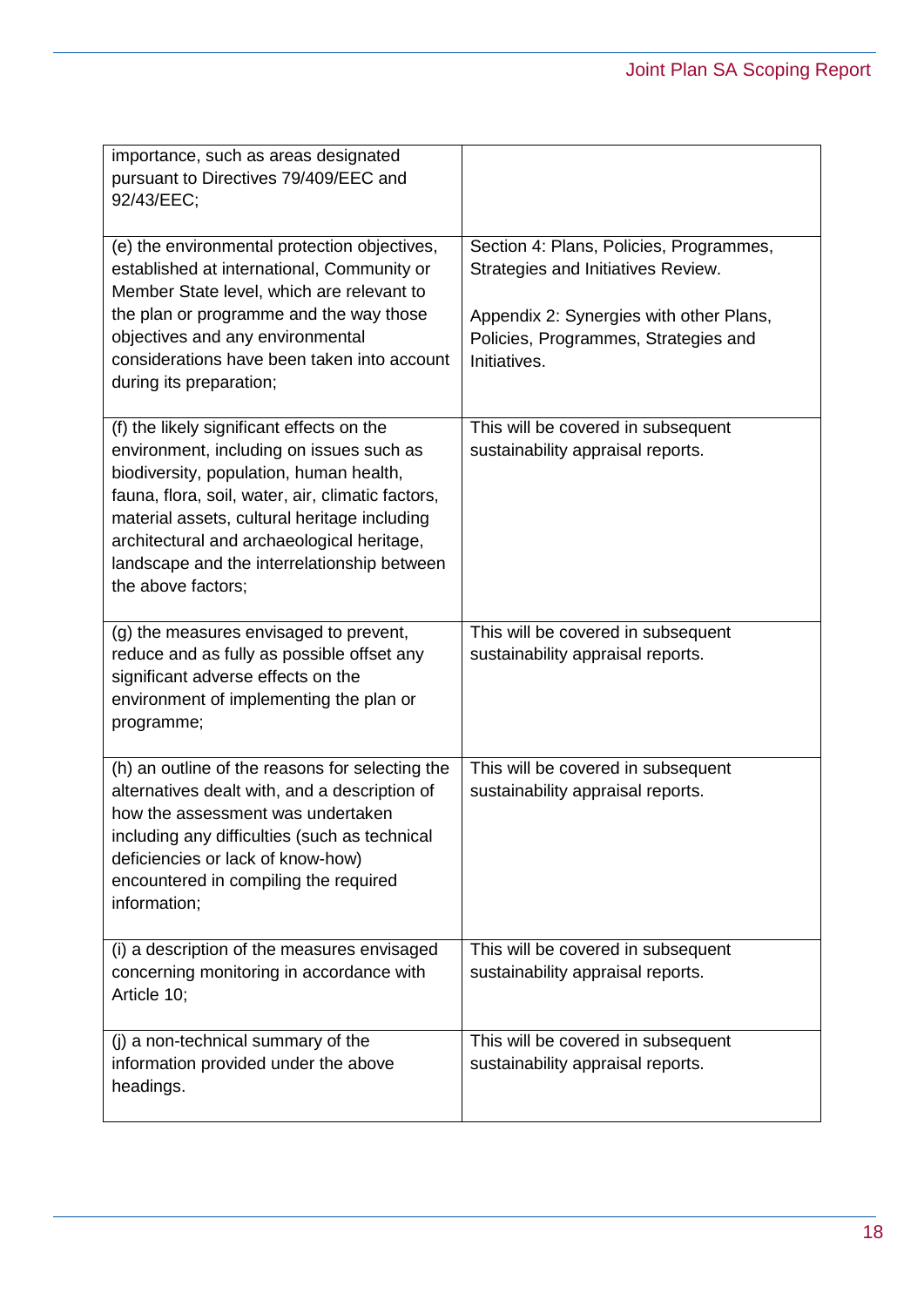#### **3.4 Supporting Evidence for Sustainability Appraisal**

As outlined above, the SA of the Joint Minerals and Waste Plan will fully incorporate the requirements for SEA. In addition, and in line with best practice, the SA process is supported by additional assessments, including:

- Site Assessment Methodology;
- Habitats Regulations Assessment (HRA); and
- Strategic Flood Risk Assessment (SFRA).

#### **Sites and Areas Assessment Methodology**

The Joint Plan will include policies to guide and inform development. However, the National Planning Policy Framework also requires that Local Plans should allocate sites to promote development and flexible use of land. Specifically in relation to planning for aggregate minerals, the NPPF states Minerals Planning Authorities should make provision for aggregates in the form of specific sites, preferred areas and/or areas of search and locational criteria as appropriate. With regard to waste, Planning Policy Statement 10, and the draft updated national waste planning policy which is intended to replace it, indicates that Waste Planning Authorities should identify sites and areas suitable for new and enhanced waste management facilities.

In general terms 'Site Allocations' are considered to be specific sites with a clearly defined boundary where development is likely to be acceptable in principle. 'Preferred Areas' are subject to a lesser degree of precision with regard to the definition of the actual site which may be suitable for development. Areas of search are broader areas intended to direct developers to areas where suitable sites may be located and where support in principle, subject to identification of a suitable site, is likely to be provided by the planning authority.

While the SA Framework presented in this report is considered appropriate for assessing policies in the plan, work is underway to refine aspects of the approach taken in this SA to enable a greater degree of resolution to be applied to possible Site Allocations and Preferred Areas. Further testing of the approach will also determine if a similar approach can be applied to broader Areas of Search. The methodology to be applied to Site and Area Assessment was consulted on in August and September 2013.

#### **Habitats Regulations Assessment**

 $\overline{a}$ 

Alongside this SA a screening exercise for 'appropriate assessment' will be undertaken in line with the requirements of the EU Habitats Directive, as transposed by the Conservation of Habitats and Species Regulations, 2010 (the Habitats Regulations). This legislation requires that appropriate assessment needs to be undertaken for any plan or project which:

 Either alone or in combination with other plans or projects would be likely to have a significant effect on a site designated as part of the Natura  $2000^{29}$  network;

<sup>&</sup>lt;sup>29</sup> A network of European nature conservation sites that is made up of terrestrial and marine Special Areas of Conservation and Special Protection Areas. For the purposes of the assessment Ramsar sites will also be considered.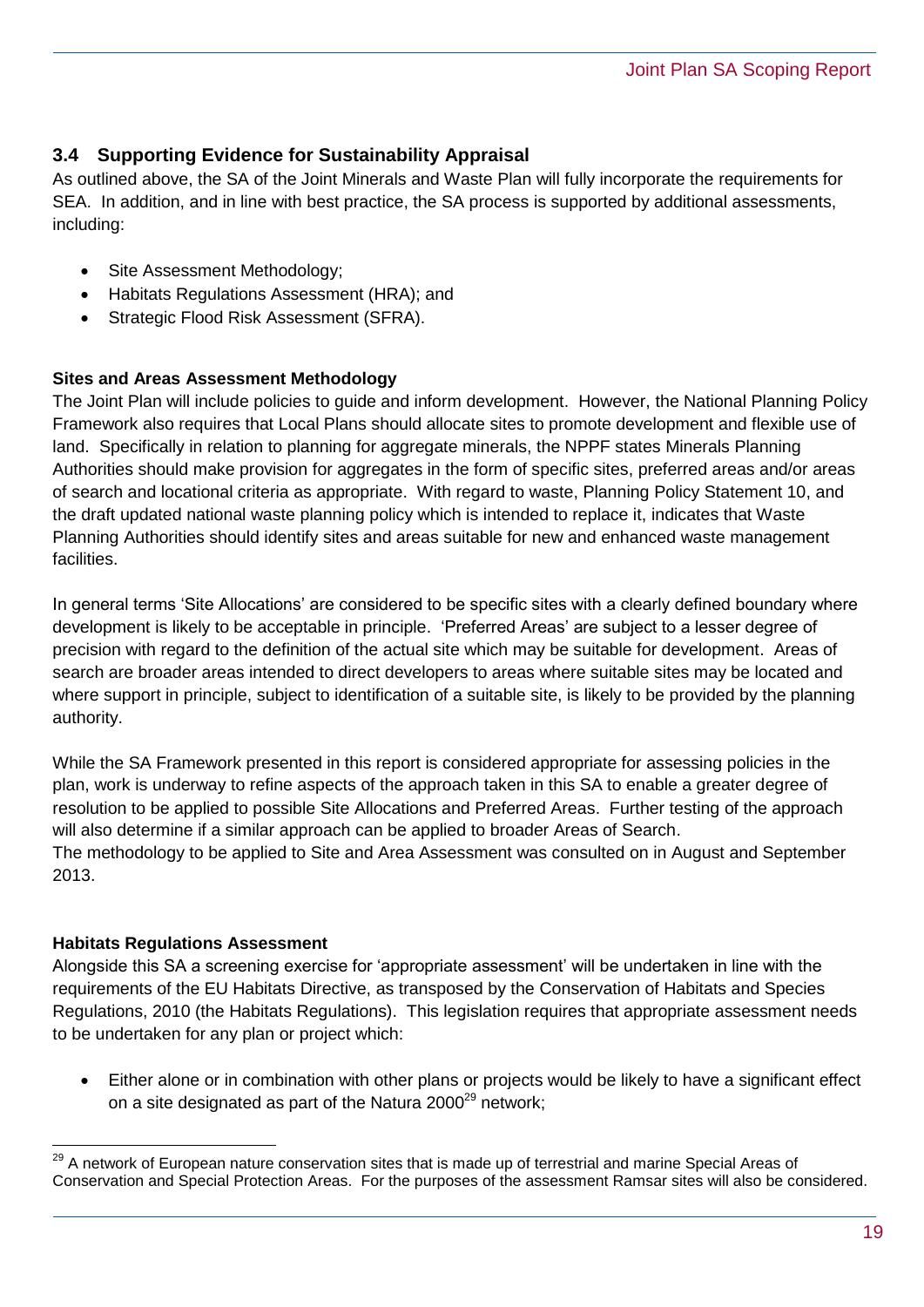Is not directly connected with the management of the site for nature conservation.

Whilst Sustainability Appraisal and Habitats Regulations Assessment (HRA) are two separate processes and should be reported upon separately there are a number of linkages between the two processes. These include:

- Evidence gathering for HRA can feed into the evidence that informs SA;
- Mitigation and alternatives proposed by HRA can help shape the mitigation measures proposed by the SA and vice versa.
- SA can ensure that wider interest features of Natura 2000 sites that are not within the scope of HRA (such as setting, or the interest features of overlapping designations (e.g. SSSI)) are also considered.
- Initial work on the scope of the Habitats Regulations Assessment and screening of the options has taken place and is presented in the Habitats Regulations Assessment Screening Assessment which will be consulted on as part of the Issues and Options consultation.

#### **Strategic Flood Risk Assessment**

Strategic Flood Risk Assessment (SFRA) will also inform the SA process. The role of SFRA is defined within a technical guidance document that accompanies the National Planning Policy Framework (NPPF). This requires that a 'sequential approach' to flood risk is taken.

SFRA is an assessment of the risk posed by flooding from a range of sources to a range of locations in a defined geographical area. It provides the necessary information to undertake a sequential approach to the location of development in relation to flooding. All minerals and waste sites must satisfy the Sequential Test in relation to flooding. This requires that new developments are steered towards areas with the lowest probability of flooding, with Flood Zone 1 being considered ahead of Flood Zone 2, and Flood Zone 3 where sites in Flood Zone 2 are not available. Depending on the vulnerability of development to flooding it may also be necessary to apply the 'Exception Test'<sup>30</sup> to justify the locating of a site in a certain Flood Zone.

Two existing Strategic Flood Risk Assessments are available to the Sustainability Appraisal:

- The North East Yorkshire Strategic Flood Risk Assessment which covers the area of a number of planning authorities including the North York Moors National Park (see: [http://www.northyorkmoors.org.uk/living-in/planning/advice/background-documents/strategic](http://www.northyorkmoors.org.uk/living-in/planning/advice/background-documents/strategic-flood-risk-assessment)[flood-risk-assessment](http://www.northyorkmoors.org.uk/living-in/planning/advice/background-documents/strategic-flood-risk-assessment) );
- The City of York Strategic Flood Risk Assessment [\(http://www.york.gov.uk/info/200406/ldf\\_evidence\\_base\\_documents/465/ldf\\_evidence\\_base\\_doc](http://www.york.gov.uk/info/200406/ldf_evidence_base_documents/465/ldf_evidence_base_documents/2) [uments/2](http://www.york.gov.uk/info/200406/ldf_evidence_base_documents/465/ldf_evidence_base_documents/2) ).

The Strategic Flood Risk Assessment for the North York Moors National Park has been produced at a strategic level (with the exception of a small number of settlements) but a more detailed assessment will be considered if this is necessitated through the production of the Joint Plan.

 $\overline{a}$  $30$  The Exception Test is a 3 part test that sets out to demonstrate wider sustainability benefits of development, consideration of previously developed land and the safety of development.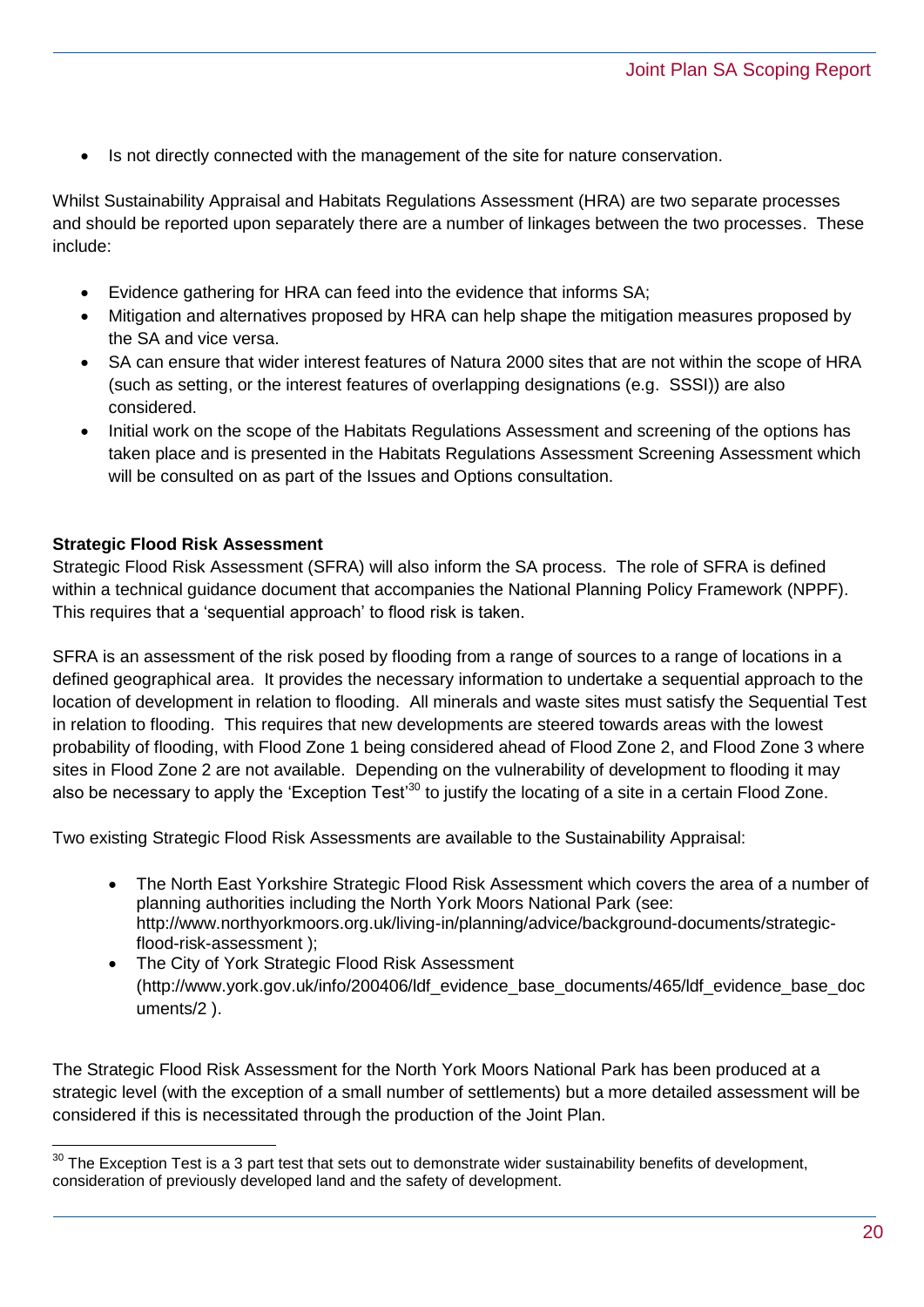York's Strategic Flood Risk Assessment was produced in 2011 and updated in March 2013 to feed into York's emerging Local Plan. The Strategic Flood Risk Assessment (SFRA) assesses the different levels of flood risk in the York Unitary Authority area and maps these to assist with statutory land use planning. The main considerations in the SFRA relate to the River Ouse, River Foss and River Derwent and their catchments in the Yorkshire Dales, the Howardian Hills and the North York Moors respectively.

In addition it is necessary to ensure the wider plan area is covered by Strategic Flood Risk Assessment and that there is a specific approach set out in relation to minerals and waste planning. To achieve this North Yorkshire County Council have commissioned a level one SFRA, which will supply sufficient information to allow the Sequential Test to be undertaken in relation to minerals and waste sites.

In addition to the above appraisals, the draft SA objectives will be subject to two additional checks: Rural Proofing and Ecosystem Services Assessment. Section 6 of this report provides further details of the Rural Proofing Assessment, and Appendix 3 documents the Ecosystem Services Assessment.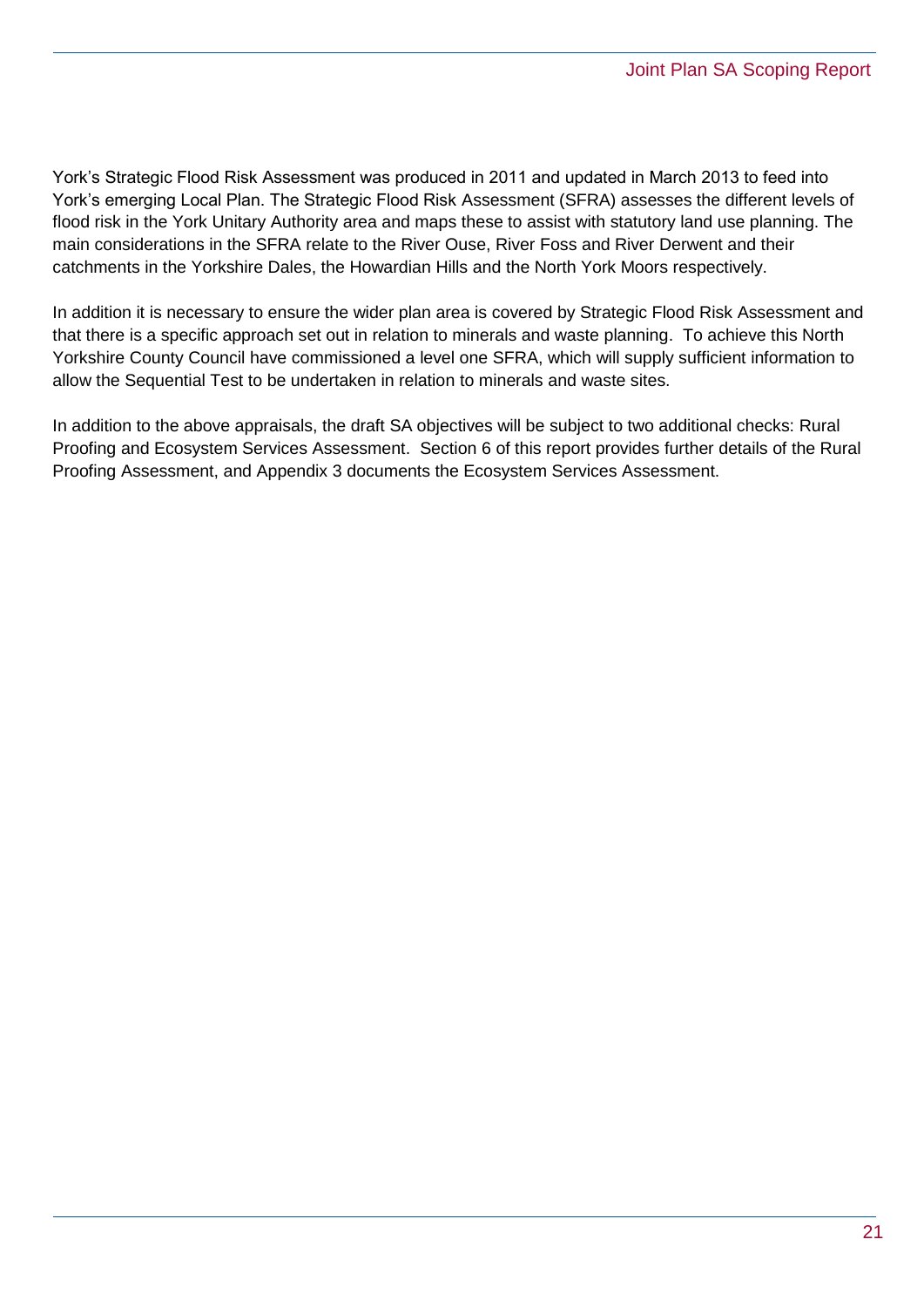## <span id="page-21-0"></span>**4 Plans, Policies, Programmes, Strategies and Initiatives Review**

In order to define the scope of the SA it is necessary to develop an understanding of the wide range of plans, policies, programmes, strategies and initiatives (PPPSIs) that are of relevance to the Minerals and Waste Joint Plan. Accordingly, the scoping stage (stage A) of this SA process involves a review of other PPPSIs relevant to minerals and waste development within the plan area. This task considers PPPSIs at all levels from international and European, national, regional and local, thereby ensuring that all established economic, social and environmental protection objectives are considered in the preparation of the Joint Plan.

Requirements of the SEA Directive:

The Environmental Report shall include information on the "relationship [of the plan or programme] with other relevant plans and programmes" (Annex I(a)).

#### **4.1 Undertaking the PPPSI Review**

To fulfil requirement (e) in Annex I of the SEA Directive<sup>31</sup>, any PPPSIs considered to be relevant to the Joint Plan have been reviewed to identify its main purpose, any environmental or sustainability objectives and targets it may contain, and how the Joint Plan SA will ensure that these objectives are taken into account in the preparation of the plan.

The list of assorted plans and programmes with relevance to the Joint Plan is extensive. Tables 3 and 4 below list the PPPSIs that have been analysed as part of this scoping process. The full review is presented in Appendix 2. In some cases national and international/European plans and policies have been excluded where their objectives have been transposed into regional or local documents.

It should be noted that several significant PPPSI documents may be published during the production of the Plan. The list of PPPSIs forms part of the baseline to this Sustainability Appraisal and as such will be continually updated.

 $\overline{a}$  $31$  Annex 1(e) of the SEA Directive requires information on "the environmental protection objectives, established at international, Community or Member State level, which are relevant to the plan or programme and the way those objectives and any environmental considerations have been taken into account during its preparation".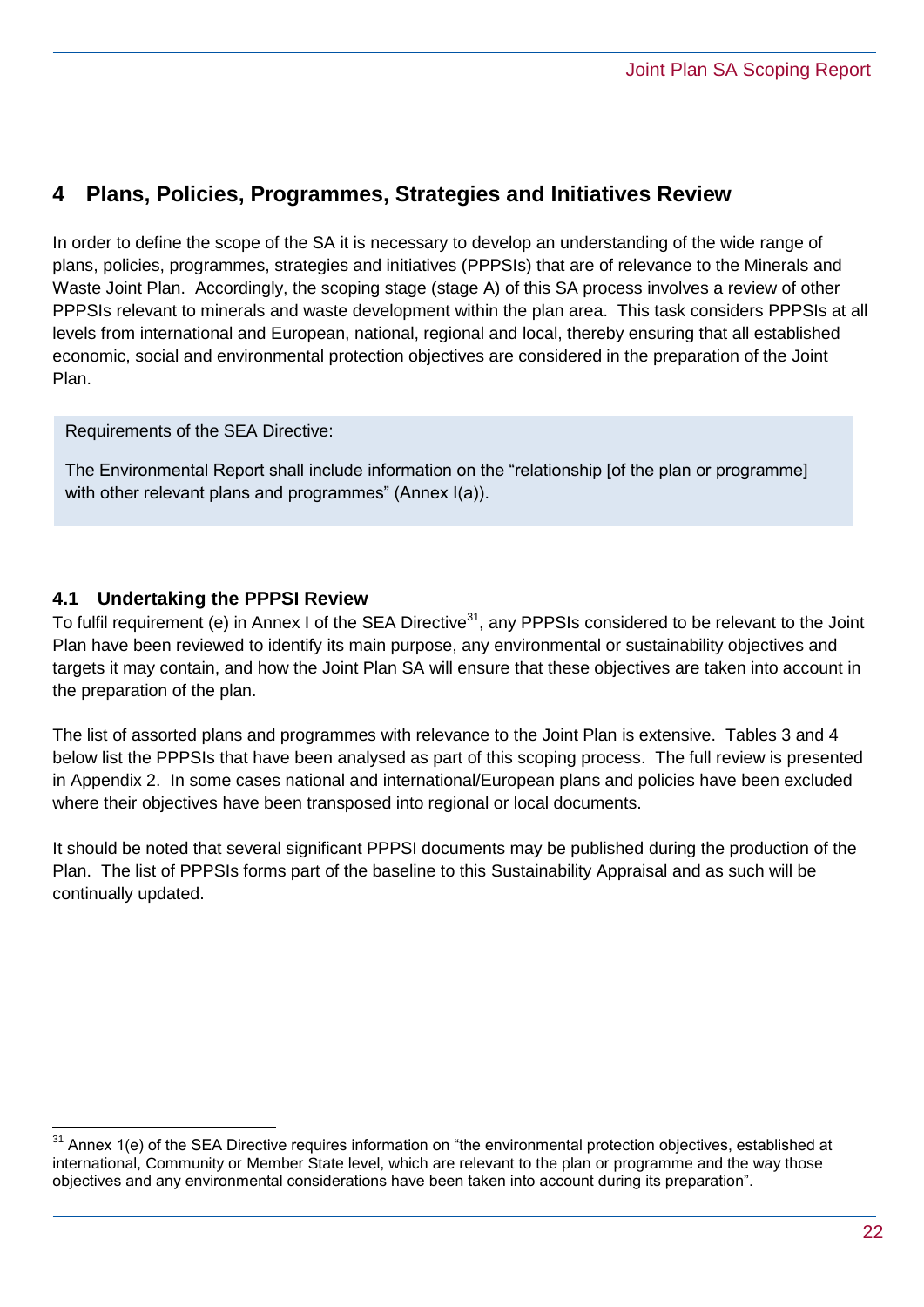## Joint Plan SA Scoping Report

**Table 3- Relevant international, European and national plans, policies, programmes, strategies and initiatives.**

| <b>International</b><br>& European | <b>Bern Convention on</b><br>the Conservation of<br>European Wildlife &<br><b>Natural Habitats</b><br>(1979)                           | <b>Bonn Convention on</b><br>the Conservation of<br><b>Migratory Species of</b><br>Wild Animals (1979,<br>amended 1985,<br>1988) | <b>EU Birds Directive</b><br>(2009)                                                                                | <b>RAMSAR</b><br><b>Convention on</b><br><b>Wetlands of</b><br>International<br>Importance (1971)                        | <b>UN Convention on</b><br><b>Biological Diversity</b><br>(1992)                                                     | EU Directive on the<br><b>Conservation of</b><br><b>Natural Habitats of</b><br>Wild Flora & Fauna<br>(1992) | <b>EU Biodiversity</b><br>Strategy to 2020<br>(2011)                                                                                  | Proposal for a<br><b>Directive</b><br>Establishing a<br>Framework for the<br><b>Protection of Soil</b><br>(2006) | <b>EU Nitrates</b><br>Directive (1991)                                                                                          | <b>EU Directive</b><br>on the<br>Protection of<br>Groundwater<br>(2006)              | <b>EU Urban Waste</b><br><b>Water Directive</b><br>(1991)           | <b>EU Water Bathing</b><br>Directive (2006)                                                                                                 | <b>EU Floods</b><br>Directive (2007)                                                                                                                                |
|------------------------------------|----------------------------------------------------------------------------------------------------------------------------------------|----------------------------------------------------------------------------------------------------------------------------------|--------------------------------------------------------------------------------------------------------------------|--------------------------------------------------------------------------------------------------------------------------|----------------------------------------------------------------------------------------------------------------------|-------------------------------------------------------------------------------------------------------------|---------------------------------------------------------------------------------------------------------------------------------------|------------------------------------------------------------------------------------------------------------------|---------------------------------------------------------------------------------------------------------------------------------|--------------------------------------------------------------------------------------|---------------------------------------------------------------------|---------------------------------------------------------------------------------------------------------------------------------------------|---------------------------------------------------------------------------------------------------------------------------------------------------------------------|
|                                    | <b>EU Water</b><br><b>Framework Directive</b><br>(2000)                                                                                | <b>Marine Strategy</b><br><b>Framework Directive</b><br>(2008)                                                                   | Directive on<br><b>Ambient Air Quality</b><br>& Cleaner Air for<br>Europe (2008)                                   | <b>Kyoto Climate</b><br><b>Change Protocol</b><br>(2005)                                                                 | <b>UN Framework</b><br>Convention on<br><b>Climate Change</b><br>Copenhagen<br><b>Accord (2010)</b>                  | <b>Integrated Pollution</b><br>Prevention & Control<br>Directive (2008)                                     | <b>EU Sixth</b><br>Environmental<br><b>Action Programme</b><br>(2002)                                                                 | <b>European Strategic</b><br>Environmental<br>Assessment<br>Directive (2001)                                     | <b>EU Environmental</b><br>Impact<br>Assessment<br>Directive (2011)                                                             | Environmental<br><b>Noise Directive</b><br>(2002)                                    | <b>Aarhus</b><br>Convention<br>(1998)                               | <b>EU Convention on</b><br>the Protection of<br>Archaeological<br>Heritage (1972)                                                           | <b>UNESCO World</b><br>Heritage<br>Convention<br>(1972)                                                                                                             |
|                                    | <b>EU Landscape</b><br>Convention<br>(Florence<br>Convention) (2004)                                                                   | <b>EU Directive on the</b><br>Incineration of<br><b>Waste (2000)</b>                                                             | <b>EU Mining Waste</b><br>Directive (2006)                                                                         | <b>EU Landfill</b><br>Directive (1999)                                                                                   | <b>EU Waste</b><br>Framework<br>Directive (2008)                                                                     | <b>EU Directive on the</b><br><b>Energy Performance</b><br>of Buildings (2002)                              | <b>EU Renewables</b><br>Directive (2009)                                                                                              | <b>EU Transport White</b><br>Paper (2011)                                                                        | Rio+20 'Future we<br>Want' (2012)                                                                                               | EU.<br>Sustainable<br>Development<br>Strategy<br>(2006)                              | <b>UN Millennium</b><br><b>Declaration</b><br>(2000)                | <b>EU Spatial</b><br>Development<br>Perspective (1997)                                                                                      |                                                                                                                                                                     |
| <b>National</b>                    | <b>The Wetland Vision</b><br>for England<br>(Environment<br>Agency, 2008)                                                              | The UK Post-2010<br><b>Biodiversity</b><br>Framework, 2012)                                                                      | England<br>Biodiversity<br><b>Strategy Climate</b><br><b>Change Adaptation</b><br>Principles (Defra,<br>2008)      | <b>Climate Change &amp;</b><br><b>Biodiversity</b><br>Adaptation<br>(Natural England,<br>2009                            | Biodiversity<br><b>Indicators in Your</b><br>Pocket (Defra,<br>2010                                                  | <b>Natural Environment</b><br>& Rural<br><b>Communities Act</b><br>(2006)                                   | <b>UKNEA National</b><br>Ecosystem<br>Assessment<br>(2011)                                                                            | <b>Conservation of</b><br><b>Habitats &amp; Species</b><br>Regulations (2010)                                    | Wildlife &<br><b>Countryside Act</b><br>(1981)                                                                                  | Government<br>Forestry &<br>Woodlands<br>Policy<br><b>Statement</b><br>(Defra, 2013) | Biodiversity<br>2020 (Defra,<br>2011)                               | <b>The Natural Choice</b><br>- Securing the<br>Value of Nature<br>(Defra, 2011)                                                             | Safeguarding<br>our Soils (Defra,<br>2011                                                                                                                           |
|                                    | Groundwater<br><b>Protection: Policy &amp;</b><br>Practice<br>(Environment<br>Agency, 2012)                                            | Flood & Water<br><b>Management Act</b><br>(2010)                                                                                 | <b>Marine &amp; Coastal</b><br>Access Act (2009)                                                                   | <b>HM Government</b><br><b>UK Marine Policy</b><br>Statement (2011)                                                      | Water<br>Environment<br><b>Regulations</b><br>(2003)                                                                 | <b>HM Government Air</b><br><b>Quality Standard</b><br>Regulations (2010)                                   | <b>The Air Quality</b><br>Strategy for<br>England,<br>Scotland, Wales<br>and Northern<br>Ireland (2007,<br>2011)                      | <b>Climate Change</b><br><b>Risk Assessment</b><br>(Defra, 2012)                                                 | <b>Climate Change</b><br><b>Adaptation by</b><br>Design (Town &<br><b>Country Planning</b><br>Association, 2007)                | HM<br>Government<br><b>Carbon Budget</b><br>Order (2009)                             | <b>The Carbon</b><br>Plan (DECC,<br>2011)                           | <b>Climate Change Act</b><br>(2008)                                                                                                         | National<br>Adaptation<br>Programme<br>(Defra, 2012)                                                                                                                |
|                                    | <b>Planning for Climate</b><br>Change (Town &<br><b>Country Planning</b><br>Association, 2012)                                         | <b>Control of Pollution</b><br>Act (1974)                                                                                        | <b>Model Procedures</b><br>for the<br>Management of<br>Contaminated<br>Land<br>(Defra/Environment<br>Agency, 2004) | <b>HM Government</b><br>Environmental<br>Permitting<br><b>Regulations</b><br>(2010, amended<br>2012)                     | <b>HM Government</b><br><b>Environment Act</b><br>(1995)                                                             | <b>HM Government</b><br>Environmental<br><b>Protection Act</b><br>(1990)                                    | <b>Red Tape</b><br>Challenge -<br>Environment<br><b>Theme Proposals</b><br>(Defra, 2012)                                              | Geological<br>Conservation<br>Review (JNCC,<br>1977 onwards)                                                     | <b>Local Growth</b><br>White Paper (BIS,<br>2010                                                                                | Rural<br><b>Statement</b><br>(Defra, 2012)                                           | <b>Good Practice</b><br><b>Guide for</b><br>Tourism (DCLG,<br>2006) | By all Reasonable<br><b>Means: Inclusive</b><br>Access to the<br><b>Outdoor for Disabled</b><br>People (Countryside<br><b>Agency, 2005)</b> | Countryside &<br><b>Rights of Way</b><br>Act (2000)                                                                                                                 |
|                                    | <b>Healthy Lives,</b><br><b>Healthy People:</b><br><b>Strategy for Public</b><br><b>Health in England</b><br>(Dept. of Health,<br>2010 | <b>NHS Heatwave Plan</b><br>for England (2012)                                                                                   | <b>Mental Wellbeing</b><br>Impact<br><b>Assessment (New</b><br><b>Economics</b><br>Foundation, 2011)               | Ancient<br><b>Monuments &amp;</b><br>Archaeological<br>Areas Act (1979)                                                  | Heritage<br>Protection for the<br>21 <sup>st</sup> Century<br>(DCMS, 2007)                                           | <b>PPS5 Planning for</b><br>the Historic<br>Environment-<br><b>Practical Guide</b><br>(DCLG, 2010)          | <b>UK Government's</b><br>Statement on the<br><b>Historic</b><br><b>Environment for</b><br>England (2010)                             | <b>National Planning</b><br><b>Policy Framework</b><br>(DCLG, 2012)                                              | <b>Technical</b><br>Guidance on the<br><b>National Planning</b><br><b>Policy Framework</b><br>(DCLG, 2012)                      | <b>Localism Act</b><br>(2011)                                                        | <b>Planning and</b><br>Compulsory<br><b>Purchase Act</b><br>(2004)  | Planning Act (2008)                                                                                                                         | <b>PPS 10</b><br><b>Planning for</b><br>Sustainable<br>Waste<br>Management<br>(revised 2011)                                                                        |
|                                    | <b>Government Review</b><br>of Waste Policy in<br>England (Defra,<br>2011                                                              | The Waste<br>Regulations (2011,<br>amended 2012)                                                                                 | The Hazardous<br><b>Waste Regulations</b><br>(2005, amended<br>2009)                                               | <b>Planning for</b><br>Sustainable<br>Waste<br>Management:<br><b>Companion Guide</b><br>to PPS 10 (2006)                 | <b>Waste Strategy for</b><br>England (2007)                                                                          | <b>Agricultural Waste</b><br>Regulations (2006)                                                             | Anaerobic<br><b>Digestion strategy</b><br>and Action Plan<br>(Defra, 2011)                                                            | Strategy for the<br>Management of<br>Solid LLRW from the<br>Non-Nuclear<br>Industry (DECC,<br>2010)              | <b>HM Government</b><br><b>UK Low Carbon</b><br><b>Transition Plan</b><br>(2009)                                                | The renewable<br>Energy<br>Roadmap<br>Update<br>(DECC, 2012)                         | <b>UK Bioenergy</b><br>Strategy (DECC,<br>2012)                     | Microgeneration<br>Strategy (DECC,<br>2011                                                                                                  | Energy Bill,<br>(DECC, 2012)                                                                                                                                        |
|                                    | Strategy for<br>Sustainable<br><b>Construction (BERR,</b><br>2008)                                                                     | <b>Civil Engineering</b><br>Environmental<br><b>Quality Assessment</b><br><b>Award Scheme</b>                                    | <b>Building Research</b><br>Establishment<br>Assessment<br><b>Method</b>                                           | <b>World Class</b><br>Places: The<br>Government's<br><b>Strategy for</b><br><b>Improving Quality</b><br>of Places (2009) | <b>Creating Growth,</b><br>Cutting Carbon,<br><b>Making</b><br>Sustainable<br><b>Transport Happen</b><br>(DfT, 2011) | Low Carbon<br>Transport: A<br><b>Greener Future</b><br>(DfT, 2009)                                          | <b>Low Emissions</b><br><b>Strategies: Using</b><br>the Planning<br><b>System to Reduce</b><br>Transport<br>Emissions (Defra,<br>2010 | <b>Expanding and</b><br>Improving the Rail<br>Network (DfT, 2012)                                                | <b>National and</b><br>Regional<br><b>Guidelines for</b><br>Aggregates<br>Provision in<br>England 2005-<br>2020 (DCLG,<br>2009) | Guidance on<br>the Managed<br>Aggregate<br><b>Supply System</b><br>(DCLG, 2012)      | Managing<br>Aggregates<br>Supply in<br>England (BGS,<br>2008)       | The Future of Food<br>and Farming:<br><b>Challenges and</b><br><b>Choices for Global</b><br>Sustainability (GOS,<br>2011)                   | <b>Agricultural Land</b><br><b>Classification:</b><br>Protecting the<br><b>Best and Most</b><br>Versatile<br><b>Agricultural Land</b><br>(Natural<br>England, 2012) |
|                                    | <b>Uplands Policy</b><br>Review (Defra,<br>2011)                                                                                       | <b>UK Sustainable</b><br>Development<br>Strategy (ODPM,<br>2005)                                                                 | Mainstreaming<br>Sustainable<br>Development<br>(Defra, 2011)                                                       | <b>English National</b><br>Parks & the<br>Broads (Defra,<br>2010                                                         | <b>Draft Waste</b><br><b>Management Plan</b><br>for England                                                          | <b>Waste Prevention</b><br>Programme for<br>England (2013)                                                  | <b>North Yorkshire</b><br>and York Local<br><b>Nature Partnership</b><br>Partnership<br>Strategy (2013)                               | <b>Draft East Inshore</b><br>and east Offshore<br>Marine Plan (2013)                                             | Economic and<br><b>Inward Investment</b><br>Plan (2013)                                                                         |                                                                                      |                                                                     |                                                                                                                                             |                                                                                                                                                                     |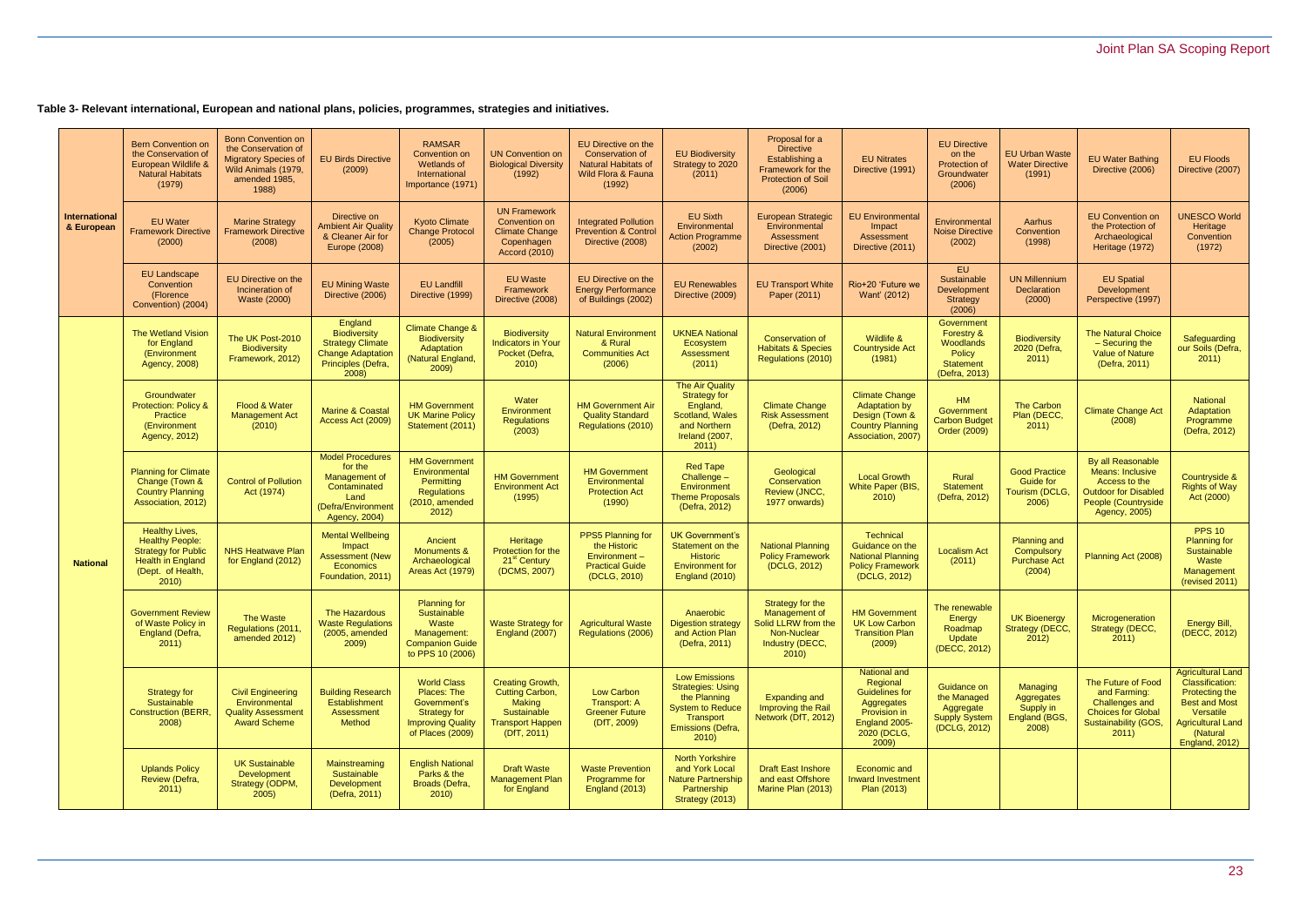## Joint Plan SA Scoping Report

**Table 4 – Relevant regional, sub-regional and local plans, policies, programmes, strategies and initiatives.**

|                                  | A Regional Forestry<br>Strategy for the<br>North East of<br><b>England (Forestry</b><br>Commission, 2005)          | Regional<br><b>Biodiversity Strategy</b><br>for Yorkshire &<br>Humber (Y&H<br><b>Biodiversity Forum,</b><br>2009)                               | Yorkshire &<br>Humber<br><b>Biodiversity Action</b><br>Plan (Y&H<br>Biodiversity<br>Forum)                                              | Water<br><b>Resources</b><br>Management<br>Plan (Yorkshire<br>Water, 2009)                                                                                                  | <b>Regional Catchment</b><br>Abstraction<br>Management<br><b>Strategies</b><br>(Environment Agency,<br>various dates) | <b>Regional Catchment</b><br><b>Flood Management</b><br><b>Plans (Environment</b><br>Agency, various<br>dates)  | <b>Regional River</b><br><b>Basin</b><br>Management<br>Plans<br>(Environment<br>Agency, 2009)                            | <b>River Tyne to</b><br>Flamborough<br><b>Head Shoreline</b><br><b>Management Plan</b><br>(North East<br><b>Coastal Authorities</b><br>Group, 2007) | <b>Climate Change</b><br>Plan for Yorkshire<br>& Humber<br>(Yorkshire &<br><b>Humber Climate</b><br>Change<br>Partnership, 2009)     | <b>Climate Change</b><br>Action Plan for the<br><b>North East</b><br>(Sustaine, 2008)                                                               | <b>Tees Valley</b><br><b>Climate Change</b><br><b>Strategy (Tees</b><br><b>Valley Climate</b><br>Change<br>Partnership,<br>undated)                         | Environmental<br>Limits in<br>Yorkshire &<br>Humber (YHEF,<br>2007)                                                                | National<br><b>Character Area</b><br>Profiles (natural<br><b>England, 2012)</b>                                        |
|----------------------------------|--------------------------------------------------------------------------------------------------------------------|-------------------------------------------------------------------------------------------------------------------------------------------------|-----------------------------------------------------------------------------------------------------------------------------------------|-----------------------------------------------------------------------------------------------------------------------------------------------------------------------------|-----------------------------------------------------------------------------------------------------------------------|-----------------------------------------------------------------------------------------------------------------|--------------------------------------------------------------------------------------------------------------------------|-----------------------------------------------------------------------------------------------------------------------------------------------------|--------------------------------------------------------------------------------------------------------------------------------------|-----------------------------------------------------------------------------------------------------------------------------------------------------|-------------------------------------------------------------------------------------------------------------------------------------------------------------|------------------------------------------------------------------------------------------------------------------------------------|------------------------------------------------------------------------------------------------------------------------|
| <b>Regional/Sub-</b><br>Regional | <b>Tees Valley Green</b><br>Infrastructure<br><b>Strategy (Tees</b><br><b>Valley Joint</b><br>Strategy Unit, 2008) | <b>Leeds City Region</b><br>Green Infrastructure<br>Strategy, (LCR LEP,<br>2010                                                                 | <b>Tees Valley</b><br>Geodiversity<br><b>Action Plan (tees</b><br><b>Valley Wildlife</b><br>Trust, 2011)                                | <b>Leeds City</b><br><b>Region Local</b><br>Enterprise<br>Partnership<br><b>Economic Plan</b><br>(2012)                                                                     | <b>Tees Valley Unlimited</b><br><b>Business Plan (Tees</b><br>Valley Unlimited,<br>2011)                              | <b>Local Enterprise</b><br>Partnership Plan<br>(York, North<br><b>Yorkshire &amp; East</b><br>Riding LEP, 2012) | <b>Leeds City</b><br>Region<br>Employment &<br><b>Skills Strategy</b><br>(2010)                                          | Economic Impact<br>of Heritage in<br>Yorkshire &<br>Humber (YHEF.<br>2010                                                                           | Historic<br>Environment<br>Strategy for<br>Yorkshire & the<br><b>Humber Region</b><br>(YHHEF, 2008)                                  | North Yorkshire &<br>Cleveland<br><b>Heritage Coast</b><br><b>Management Plan</b><br>(North Yorkshire &<br><b>Cleveland Coastal</b><br>Forum, 2007) | <b>Culture Strategy</b><br><b>York and North</b><br><b>Yorkshire Cultural</b><br>Partnership<br>(Yorkshire &<br><b>Humber Regional</b><br>Assembly, 2003)   | Yorkshire &<br><b>Humber Regional</b><br><b>Waste Strategy</b><br>(Yorkshire &<br><b>Humber Regional</b><br>Assembly, 2003)        | Low Carbon &<br>Renewable<br><b>Energy Capacity</b><br>in Yorkshire &<br><b>Humber Final</b><br>Report (LGYH,<br>2011) |
| Local                            | <b>Biodiversity Audit &amp;</b><br>Action Plan (CYC,<br>2013)                                                      | District/Borough<br><b>Biodiversity Action</b><br>Plans (various<br>dates)                                                                      | <b>North York Moors</b><br><b>Biodiversity Action</b><br>Plan (NYM<br><b>National Park</b><br>Authority, 2008)                          | <b>Local Strategic</b><br><b>Flood Risk</b><br>Assessment<br>(various dates)                                                                                                | <b>Ouse Flood Risk</b><br><b>Management Strategy</b><br>(Environment Agency<br>2010                                   | <b>Green Streets: The</b><br>Neighbourhood<br>Carbon Footprint of<br>York (CYC, 2009)                           | <b>York Low</b><br>Emission<br>Strategy (CYC,<br>2012)                                                                   | <b>Climate Change</b><br><b>Strategy &amp; Action</b><br>Plan for York<br>(CYC, 2010)                                                               | Adapting to<br>Climate Change in<br>the North York<br><b>Moors National</b><br>Park (NYM<br><b>National Park</b><br>Authority, 2011) | Delivering on<br><b>Climate Change</b><br>(NYCC Climate<br>Change Strategy,<br>2009                                                                 | Contaminated<br><b>Land Strategy</b><br>(CYC, adopted<br>2001, revised<br>2010                                                                              | Your Dales Rock:<br>Local<br>Geodiversity<br><b>Action Plan (NY</b><br>Geodiversity<br>Partnership,<br>2006)                       | Reaching<br>Further: York's<br>Economic<br>Strategy (CYC,<br>2012)                                                     |
|                                  | <b>Rights of Way</b><br>Improvement Plan<br>for North Yorkshire<br>(NYCC, 2007)                                    | <b>Rights of Way</b><br>Improvement Plan<br>for Redcar &<br><b>Cleveland Borough</b><br>Council (2007)                                          | City of York Rights<br>of Way<br>Improvement Plan<br>(draft)                                                                            | <b>Healthier Lives:</b><br><b>NHS North</b><br>Yorkshire &<br>York's Strategic<br>Plan (2010)                                                                               | North Yorkshire Joint<br><b>Strategic Health</b><br>Needs Assessment<br>(NYCC, 2012)                                  | <b>North Yorkshire</b><br>Joint Health &<br><b>Wellbeing Strategy</b><br>(NYCC, undated)                        | <b>Local Open</b><br>Space, Sport &<br>Recreation<br>Assessments<br>(various dates)                                      | <b>Community Safety</b><br>Plan, Safer York<br>Partnership (CYC,<br>undated)                                                                        | North Yorkshire<br><b>Policing Plan</b><br>(North Yorkshire<br>Police Authority,<br>2011                                             | <b>Fountains Abbey</b><br>& Studley Royal<br><b>World Heritage</b><br>Site Management<br>Plan (National<br>Trust & English<br>Heritage, 2009)       | <b>York Greenbel</b><br>Appraisal 2003<br>and Technical<br>Paper (CYC,<br>2011)                                                                             | Local Landscape<br>Character<br>Assessments and<br>Appraisals<br>(various dates)                                                   | <b>AONB</b><br>Management<br>Plans (various<br>dates)                                                                  |
|                                  | A Strategy for the<br>North Yorkshire<br>Countryside<br>(NYCC, draft,<br>undated)                                  | <b>Local Development</b><br>Frameworks and<br>neighbouring LDFs<br>(various dates)                                                              | Yorkshire &<br>Humber Plan:<br><b>Regional Spatial</b><br>Strategy retained<br>greenbelt policies<br>(DCLG, 2008)                       | A Municipal<br>Waste<br>Management<br>Strategy for City<br>of York & North<br>Yorkshire (Y &<br>NY Waste<br>partnership,<br>2006)                                           | <b>Tees Valley Joint</b><br><b>Waste Management</b><br><b>Strategy (Tees Valley</b><br>Local Authorities,<br>2008)    | York Renewable<br><b>Energy Strategic</b><br>Viability Study (AEA,<br>2010                                      | Redcar &<br><b>Cleveland Loca</b><br><b>Transport Plan</b><br>(Redcar &<br>Cleveland<br>Borough<br><b>Council, 2011)</b> | <b>North Yorkshire</b><br><b>Local Transport</b><br>Plan (NYCC,<br>2011                                                                             | City of York Local<br>Transport Plan 3<br>(CYC, 2011)                                                                                | North Yorkshire<br>Gypsy & Traveller<br>Accommodation<br>Assessment<br>(North Yorkshire<br><b>Strategic Housing</b><br>Partnership, 2008)           | York & North<br>Yorkshire<br><b>Strategic Housing</b><br><b>Market</b><br>Assessment<br>(North Yorkshire)<br><b>Strategic Housing</b><br>Partnership, 2011) | <b>North Yorkshire</b><br><b>Local Investment</b><br>Plan (North<br>Yorkshire<br><b>Strategic Housing</b><br>Partnership,<br>2011) | North Yorkshire<br>Housing<br>Strategy &<br><b>Action Plan</b><br>(NYCC, 2010)                                         |
|                                  | <b>Craven Sustainable</b><br>Community<br><b>Strategy (Craven</b><br><b>Local Strategic</b><br>Partnership, 2007)  | Richmondshire 2021<br>Sustainable<br><b>Community Strategy</b><br>(Richmondshire<br>Local Strategic<br>Partnership,<br>undated)                 | Harrogate District<br>Sustainable<br>Community<br>Strategy<br>(Harrogate District<br>Strategic<br>Partnership, revise<br>November 2008) | <b>Selby District</b><br>Local Strategic<br>Partnership<br>Sustainable<br>Community<br><b>Strategy (Selby</b><br><b>District Local</b><br>Strategic<br>Partnership,<br>2010 | Imagine Ryedale<br>(Ryedale Strategic<br>Partnership, 2003)                                                           | A Community Plan<br>for Hambleton<br>(Hambleton District<br><b>Council, 2006)</b>                               | Redcar &<br>Cleveland's<br>Sustainable<br>Community<br><b>Strategy Redcar</b><br>& Cleveland<br>Partnership,<br>2008)    | Sustainable<br>Community<br>Strategy for the<br>Borough of<br>Scarborough (NY<br><b>Coast Community</b><br>Partnership, 2010)                       | $York -$<br>Sustainable<br>Community<br>Strategy (2008)                                                                              | <b>Council Plan</b><br>(NYCC, 2012)                                                                                                                 | York City Vision &<br>Community<br>Strategy (CYC,<br>2011                                                                                                   | North Yorkshire<br><b>Community Plan</b><br>(NYSP, 2011)                                                                           | North Yorkshire,<br><b>York and Lower</b><br><b>Tees Valley</b><br>Historic<br>Landscape<br>Characterisation           |
|                                  | North York Moors<br><b>National Park</b><br>Management Plan<br>(NYM National Park<br>Authority, 2012)              | <b>Recreation &amp;</b><br><b>Access Strategy for</b><br>the North York<br><b>Moors National Park</b><br>(NYM National Park<br>Authority, 2008) | Corporate<br>Fairness &<br><b>Inclusion Strategy</b><br>& Single<br><b>Corporate Equality</b><br>Scheme (CYC,<br>2010                   | Visit York<br><b>Strategic Plan</b><br>(Visit York,<br>2008)                                                                                                                | The Education Plan<br>(CYC, 2005)                                                                                     | Children's and<br>Young People's<br>Plan (CYC & YorOK<br>Children's Trust,<br>2012)                             | North Yorkshire<br>Children &<br>Young People's<br>Plan (NYCC &<br>NY Children's<br>Trust, undated)                      |                                                                                                                                                     |                                                                                                                                      |                                                                                                                                                     |                                                                                                                                                             |                                                                                                                                    |                                                                                                                        |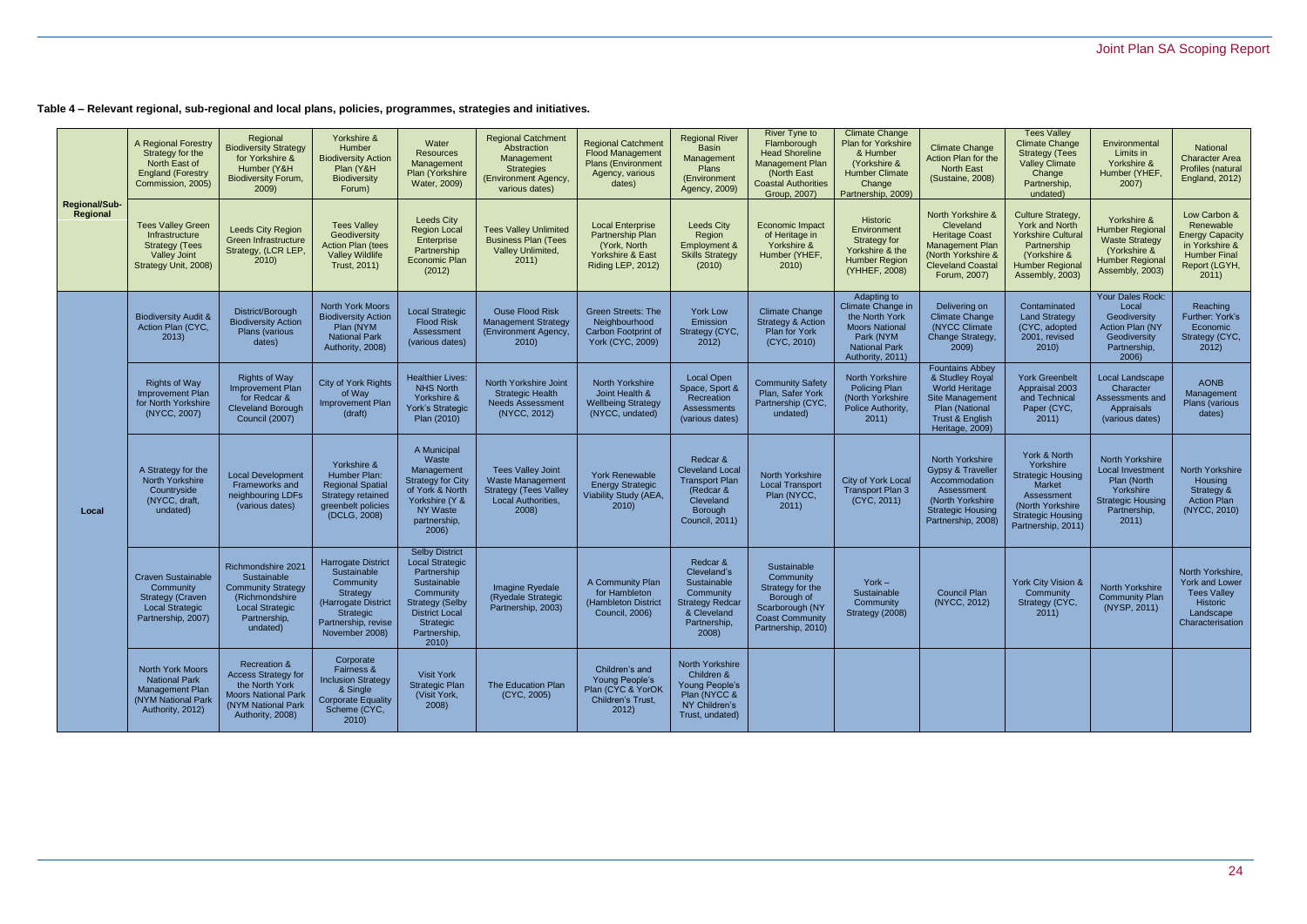#### **4.2 Key Messages from the PPPSI Review**

Here, a list of key messages that have been drawn from the PPPSI review are presented. These messages, along with the environmental baseline of the SA, play a part in helping define the SA objectives.

| Table 5 - Key messages from the PPPSI review. |  |  |
|-----------------------------------------------|--|--|
|                                               |  |  |

| Key messages that the Joint Minerals<br>and Waste Strategic Plan should seek<br>to address                                                                                                                                                                                                                                                                                                                              | <b>Main Sources</b>                                                                                                                                                                                                                                                                                                                                                                                                                                                                                                                                                                                                                                                                                                                                        |
|-------------------------------------------------------------------------------------------------------------------------------------------------------------------------------------------------------------------------------------------------------------------------------------------------------------------------------------------------------------------------------------------------------------------------|------------------------------------------------------------------------------------------------------------------------------------------------------------------------------------------------------------------------------------------------------------------------------------------------------------------------------------------------------------------------------------------------------------------------------------------------------------------------------------------------------------------------------------------------------------------------------------------------------------------------------------------------------------------------------------------------------------------------------------------------------------|
| Protect and enhance biodiversity,<br>including sites of nature conservation<br>importance designated at a European,<br>national and local level and protected<br>species. Avoid fragmentation of priority<br>habitats and seek to enhance the<br>permeability of land cover for species<br>movement at a landscape scale. Halt the<br>loss of biodiversity and create better<br>habitat networks. Deliver a net-gain in | Ramsar Convention, UN Convention on Biological<br>Diversity, Bern Convention on the conservation of<br>European Wildlife and Natural Habitats, Bonn Convention<br>on the Conservation of Migratory Species and Wild<br>Animals, EU Sixth Environmental Action Plan, European<br>Sustainable Development Strategy, EU Habitats Directive<br>(92/43/EEC) and EU Birds Directive (2009/147/EC), Rio +<br>20 'Future we Want', Wetlands Vision for England,<br>Biodiversity Indicators in your Pocket, Natural Environment<br>and Rural Communities Act 2006, National Ecosystem                                                                                                                                                                               |
| biodiversity.                                                                                                                                                                                                                                                                                                                                                                                                           | Assessment, Conservation of Habitats and Species<br>Regulations 2010, Wildlife and Countryside Act 1981, The                                                                                                                                                                                                                                                                                                                                                                                                                                                                                                                                                                                                                                               |
| Recognise and enhance the natural<br>capital provided by natural, semi natural<br>and managed habitats and ecosystems<br>to maintain flows of ecosystem services.                                                                                                                                                                                                                                                       | Natural Choice: Securing the Value of Nature, Biodiversity<br>2020, England Biodiversity Strategy Climate Change<br>Adaptation Principles, National Parks Circular, NPPF,<br>Mainstreaming Sustainable Development - the<br>Government's Vision and What this Means in Practice, UK<br>Post-2010 Biodiversity Framework, Climate Change and<br>Biodiversity Adaptation, Yorkshire and Humber Regional<br>Biodiversity Strategy, Yorkshire and Humber Biodiversity<br>Delivery Plan, Community Plan for North Yorkshire, BAPs,<br>Local Development Frameworks/Local Plans, North York<br>Moors National Park management Plan.                                                                                                                              |
| Protect and enhance historic and<br>archaeological features to conserve<br>cultural heritage and maximise the<br>economic impact of heritage. Engage<br>people in assets of historical and<br>architectural interest, including world<br>heritage sites, listed buildings,<br>conservation areas, archaeologically<br>important locations and historically<br>important landscapes.                                     | EU Convention for the Protection of the Archaeological<br>Heritage of Europe (Granada Convention, Valetta<br>Convention), UNESCO World Heritage Site Convention,<br>European Landscape Convention (Florence Convention),<br>Heritage Protection for the 21 <sup>st</sup> Century, Ancient<br>Monuments and Archaeological Areas Act 1979, NPPF,<br>PPS5 Practical Guide, National Parks Circular, Statement<br>of the Historic Environment for England, Fountains Abbey<br>and Studley Royal World Heritage Site Management Plan,<br>Economic Impact of Heritage in Yorkshire and Humber,<br>Historic Environment Strategy for Yorkshire and Humber,<br>North Yorkshire and Cleveland Heritage Coast<br>Management Plan, York Heritage Topics Paper, Local |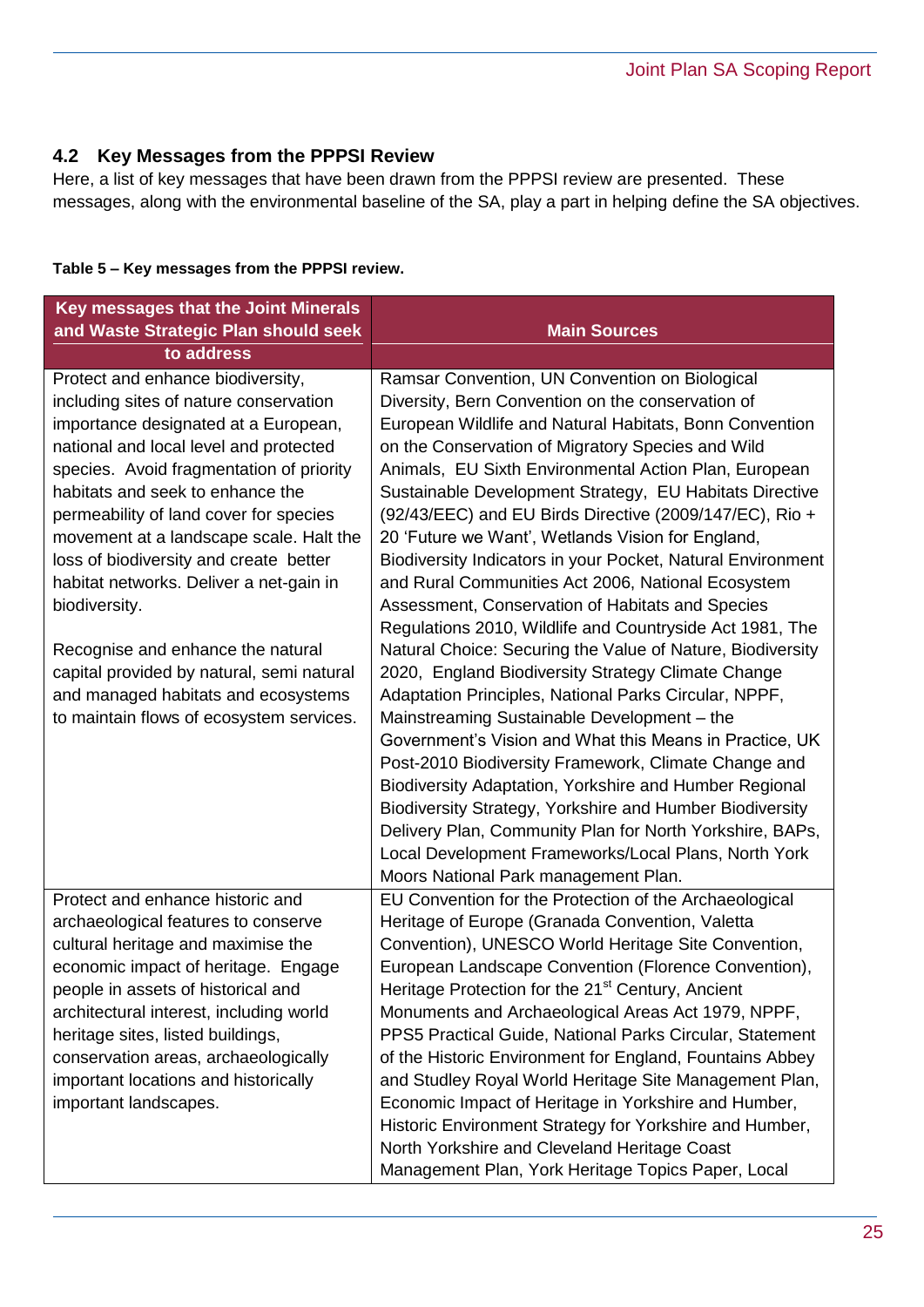| EU Landscape Convention, Climate Change and<br>Conserve and improve local<br>Biodiversity Adaptation: The Role of the Spatial Planning<br>environmental quality, townscapes and<br>System, Natural Environment and Rural Communities Act<br>landscapes, including national parks and<br>2006, National Parks Circular, English National Parks and<br>AONBs.<br>the Broads, NPPF, PPS10, AONB Management Plans,<br>National Character Area Profiles, Regional Forestry<br>Framework, Regional Forestry Strategy for North East<br>England, Tees Valley Green Infrastructure Strategy, Leeds<br>City Region Green Infrastructure Strategy, Tees Valley<br>Geodiversity Action Plan, Your Dales Rock, A Strategy for<br>the North Yorkshire Countryside, Flamborough Head<br>Management Plan, North Yorkshire and Cleveland<br>Heritage Coast Management Plan, North Yorkshire<br>Landscape Character Assessment, York and North<br>Yorkshire Culture Strategy, North York Moors Landscape<br>Character Assessment, York Landscape Appraisal, York<br>Green Belt Policies, York Green Belt Appraisal, Local<br>Development Frameworks/Local Plans, North York Moors<br>National park Management Plan.<br>Reduce contribution to climate change<br>Kyoto Climate Change Protocol, UN Framework<br>and ensure people, the built and natural<br>Convention on Climate Change Copenhagen Accord,<br>environments can adapt to the changing<br>Climate Change Act 2008, EU Sixth Environmental Action<br>Programme, The Carbon Budget Order 2009, UK Low<br>climate.<br>Carbon Transition Plan, The Carbon Plan, Planning for<br>Climate Change - Guidance for Local Authorities, The<br>Natural Choice: Securing the Value of Nature,<br>Mainstreaming Sustainable Development - the<br>Government's Vision and What this Means in Practice.<br><b>England Biodiversity Strategy Climate Change Adaptation</b><br>Principles, Climate Change and Biodiversity Adaptation:<br>The Role of the Spatial Planning System, Climate Change<br>Risk Assessment, Climate Change Adaptation by Design,<br>NHS Heatwave Plan for England, National Adaptation<br>Programme, The Future of Food and Farming: Challenges<br>and Choices for Global Sustainability, Low Carbon<br>Transport: A Greener Future, regional and local climate<br>change management and action plans, local and regional<br>carbon and energy plans, regional and local waste<br>strategies, Local Transport Plans, Community Plans and<br>Strategies, Water Resource Management Plan, Local<br>Development Frameworks/Local Plans, North York Moors<br>National Park Management Plan.<br>EU Floods Directive (2007/60/EC), EU Water Framework<br>Recognise the impact of flooding on new<br>and existing development and also the<br>Directive (2000/60/EC), Flood and Water Management Act | Development Frameworks/Local Plans, North York Moors |
|-----------------------------------------------------------------------------------------------------------------------------------------------------------------------------------------------------------------------------------------------------------------------------------------------------------------------------------------------------------------------------------------------------------------------------------------------------------------------------------------------------------------------------------------------------------------------------------------------------------------------------------------------------------------------------------------------------------------------------------------------------------------------------------------------------------------------------------------------------------------------------------------------------------------------------------------------------------------------------------------------------------------------------------------------------------------------------------------------------------------------------------------------------------------------------------------------------------------------------------------------------------------------------------------------------------------------------------------------------------------------------------------------------------------------------------------------------------------------------------------------------------------------------------------------------------------------------------------------------------------------------------------------------------------------------------------------------------------------------------------------------------------------------------------------------------------------------------------------------------------------------------------------------------------------------------------------------------------------------------------------------------------------------------------------------------------------------------------------------------------------------------------------------------------------------------------------------------------------------------------------------------------------------------------------------------------------------------------------------------------------------------------------------------------------------------------------------------------------------------------------------------------------------------------------------------------------------------------------------------------------------------------------------------------------------------------------------------------------------------------------------------------------------------------------------------------------------------------------------|------------------------------------------------------|
|                                                                                                                                                                                                                                                                                                                                                                                                                                                                                                                                                                                                                                                                                                                                                                                                                                                                                                                                                                                                                                                                                                                                                                                                                                                                                                                                                                                                                                                                                                                                                                                                                                                                                                                                                                                                                                                                                                                                                                                                                                                                                                                                                                                                                                                                                                                                                                                                                                                                                                                                                                                                                                                                                                                                                                                                                                                     | National Park Management Plan.                       |
|                                                                                                                                                                                                                                                                                                                                                                                                                                                                                                                                                                                                                                                                                                                                                                                                                                                                                                                                                                                                                                                                                                                                                                                                                                                                                                                                                                                                                                                                                                                                                                                                                                                                                                                                                                                                                                                                                                                                                                                                                                                                                                                                                                                                                                                                                                                                                                                                                                                                                                                                                                                                                                                                                                                                                                                                                                                     |                                                      |
|                                                                                                                                                                                                                                                                                                                                                                                                                                                                                                                                                                                                                                                                                                                                                                                                                                                                                                                                                                                                                                                                                                                                                                                                                                                                                                                                                                                                                                                                                                                                                                                                                                                                                                                                                                                                                                                                                                                                                                                                                                                                                                                                                                                                                                                                                                                                                                                                                                                                                                                                                                                                                                                                                                                                                                                                                                                     |                                                      |
|                                                                                                                                                                                                                                                                                                                                                                                                                                                                                                                                                                                                                                                                                                                                                                                                                                                                                                                                                                                                                                                                                                                                                                                                                                                                                                                                                                                                                                                                                                                                                                                                                                                                                                                                                                                                                                                                                                                                                                                                                                                                                                                                                                                                                                                                                                                                                                                                                                                                                                                                                                                                                                                                                                                                                                                                                                                     |                                                      |
|                                                                                                                                                                                                                                                                                                                                                                                                                                                                                                                                                                                                                                                                                                                                                                                                                                                                                                                                                                                                                                                                                                                                                                                                                                                                                                                                                                                                                                                                                                                                                                                                                                                                                                                                                                                                                                                                                                                                                                                                                                                                                                                                                                                                                                                                                                                                                                                                                                                                                                                                                                                                                                                                                                                                                                                                                                                     |                                                      |
|                                                                                                                                                                                                                                                                                                                                                                                                                                                                                                                                                                                                                                                                                                                                                                                                                                                                                                                                                                                                                                                                                                                                                                                                                                                                                                                                                                                                                                                                                                                                                                                                                                                                                                                                                                                                                                                                                                                                                                                                                                                                                                                                                                                                                                                                                                                                                                                                                                                                                                                                                                                                                                                                                                                                                                                                                                                     |                                                      |
|                                                                                                                                                                                                                                                                                                                                                                                                                                                                                                                                                                                                                                                                                                                                                                                                                                                                                                                                                                                                                                                                                                                                                                                                                                                                                                                                                                                                                                                                                                                                                                                                                                                                                                                                                                                                                                                                                                                                                                                                                                                                                                                                                                                                                                                                                                                                                                                                                                                                                                                                                                                                                                                                                                                                                                                                                                                     |                                                      |
|                                                                                                                                                                                                                                                                                                                                                                                                                                                                                                                                                                                                                                                                                                                                                                                                                                                                                                                                                                                                                                                                                                                                                                                                                                                                                                                                                                                                                                                                                                                                                                                                                                                                                                                                                                                                                                                                                                                                                                                                                                                                                                                                                                                                                                                                                                                                                                                                                                                                                                                                                                                                                                                                                                                                                                                                                                                     |                                                      |
|                                                                                                                                                                                                                                                                                                                                                                                                                                                                                                                                                                                                                                                                                                                                                                                                                                                                                                                                                                                                                                                                                                                                                                                                                                                                                                                                                                                                                                                                                                                                                                                                                                                                                                                                                                                                                                                                                                                                                                                                                                                                                                                                                                                                                                                                                                                                                                                                                                                                                                                                                                                                                                                                                                                                                                                                                                                     |                                                      |
|                                                                                                                                                                                                                                                                                                                                                                                                                                                                                                                                                                                                                                                                                                                                                                                                                                                                                                                                                                                                                                                                                                                                                                                                                                                                                                                                                                                                                                                                                                                                                                                                                                                                                                                                                                                                                                                                                                                                                                                                                                                                                                                                                                                                                                                                                                                                                                                                                                                                                                                                                                                                                                                                                                                                                                                                                                                     |                                                      |
|                                                                                                                                                                                                                                                                                                                                                                                                                                                                                                                                                                                                                                                                                                                                                                                                                                                                                                                                                                                                                                                                                                                                                                                                                                                                                                                                                                                                                                                                                                                                                                                                                                                                                                                                                                                                                                                                                                                                                                                                                                                                                                                                                                                                                                                                                                                                                                                                                                                                                                                                                                                                                                                                                                                                                                                                                                                     |                                                      |
|                                                                                                                                                                                                                                                                                                                                                                                                                                                                                                                                                                                                                                                                                                                                                                                                                                                                                                                                                                                                                                                                                                                                                                                                                                                                                                                                                                                                                                                                                                                                                                                                                                                                                                                                                                                                                                                                                                                                                                                                                                                                                                                                                                                                                                                                                                                                                                                                                                                                                                                                                                                                                                                                                                                                                                                                                                                     |                                                      |
|                                                                                                                                                                                                                                                                                                                                                                                                                                                                                                                                                                                                                                                                                                                                                                                                                                                                                                                                                                                                                                                                                                                                                                                                                                                                                                                                                                                                                                                                                                                                                                                                                                                                                                                                                                                                                                                                                                                                                                                                                                                                                                                                                                                                                                                                                                                                                                                                                                                                                                                                                                                                                                                                                                                                                                                                                                                     |                                                      |
|                                                                                                                                                                                                                                                                                                                                                                                                                                                                                                                                                                                                                                                                                                                                                                                                                                                                                                                                                                                                                                                                                                                                                                                                                                                                                                                                                                                                                                                                                                                                                                                                                                                                                                                                                                                                                                                                                                                                                                                                                                                                                                                                                                                                                                                                                                                                                                                                                                                                                                                                                                                                                                                                                                                                                                                                                                                     |                                                      |
|                                                                                                                                                                                                                                                                                                                                                                                                                                                                                                                                                                                                                                                                                                                                                                                                                                                                                                                                                                                                                                                                                                                                                                                                                                                                                                                                                                                                                                                                                                                                                                                                                                                                                                                                                                                                                                                                                                                                                                                                                                                                                                                                                                                                                                                                                                                                                                                                                                                                                                                                                                                                                                                                                                                                                                                                                                                     |                                                      |
|                                                                                                                                                                                                                                                                                                                                                                                                                                                                                                                                                                                                                                                                                                                                                                                                                                                                                                                                                                                                                                                                                                                                                                                                                                                                                                                                                                                                                                                                                                                                                                                                                                                                                                                                                                                                                                                                                                                                                                                                                                                                                                                                                                                                                                                                                                                                                                                                                                                                                                                                                                                                                                                                                                                                                                                                                                                     |                                                      |
|                                                                                                                                                                                                                                                                                                                                                                                                                                                                                                                                                                                                                                                                                                                                                                                                                                                                                                                                                                                                                                                                                                                                                                                                                                                                                                                                                                                                                                                                                                                                                                                                                                                                                                                                                                                                                                                                                                                                                                                                                                                                                                                                                                                                                                                                                                                                                                                                                                                                                                                                                                                                                                                                                                                                                                                                                                                     |                                                      |
|                                                                                                                                                                                                                                                                                                                                                                                                                                                                                                                                                                                                                                                                                                                                                                                                                                                                                                                                                                                                                                                                                                                                                                                                                                                                                                                                                                                                                                                                                                                                                                                                                                                                                                                                                                                                                                                                                                                                                                                                                                                                                                                                                                                                                                                                                                                                                                                                                                                                                                                                                                                                                                                                                                                                                                                                                                                     |                                                      |
|                                                                                                                                                                                                                                                                                                                                                                                                                                                                                                                                                                                                                                                                                                                                                                                                                                                                                                                                                                                                                                                                                                                                                                                                                                                                                                                                                                                                                                                                                                                                                                                                                                                                                                                                                                                                                                                                                                                                                                                                                                                                                                                                                                                                                                                                                                                                                                                                                                                                                                                                                                                                                                                                                                                                                                                                                                                     |                                                      |
|                                                                                                                                                                                                                                                                                                                                                                                                                                                                                                                                                                                                                                                                                                                                                                                                                                                                                                                                                                                                                                                                                                                                                                                                                                                                                                                                                                                                                                                                                                                                                                                                                                                                                                                                                                                                                                                                                                                                                                                                                                                                                                                                                                                                                                                                                                                                                                                                                                                                                                                                                                                                                                                                                                                                                                                                                                                     |                                                      |
|                                                                                                                                                                                                                                                                                                                                                                                                                                                                                                                                                                                                                                                                                                                                                                                                                                                                                                                                                                                                                                                                                                                                                                                                                                                                                                                                                                                                                                                                                                                                                                                                                                                                                                                                                                                                                                                                                                                                                                                                                                                                                                                                                                                                                                                                                                                                                                                                                                                                                                                                                                                                                                                                                                                                                                                                                                                     |                                                      |
|                                                                                                                                                                                                                                                                                                                                                                                                                                                                                                                                                                                                                                                                                                                                                                                                                                                                                                                                                                                                                                                                                                                                                                                                                                                                                                                                                                                                                                                                                                                                                                                                                                                                                                                                                                                                                                                                                                                                                                                                                                                                                                                                                                                                                                                                                                                                                                                                                                                                                                                                                                                                                                                                                                                                                                                                                                                     |                                                      |
|                                                                                                                                                                                                                                                                                                                                                                                                                                                                                                                                                                                                                                                                                                                                                                                                                                                                                                                                                                                                                                                                                                                                                                                                                                                                                                                                                                                                                                                                                                                                                                                                                                                                                                                                                                                                                                                                                                                                                                                                                                                                                                                                                                                                                                                                                                                                                                                                                                                                                                                                                                                                                                                                                                                                                                                                                                                     |                                                      |
|                                                                                                                                                                                                                                                                                                                                                                                                                                                                                                                                                                                                                                                                                                                                                                                                                                                                                                                                                                                                                                                                                                                                                                                                                                                                                                                                                                                                                                                                                                                                                                                                                                                                                                                                                                                                                                                                                                                                                                                                                                                                                                                                                                                                                                                                                                                                                                                                                                                                                                                                                                                                                                                                                                                                                                                                                                                     |                                                      |
|                                                                                                                                                                                                                                                                                                                                                                                                                                                                                                                                                                                                                                                                                                                                                                                                                                                                                                                                                                                                                                                                                                                                                                                                                                                                                                                                                                                                                                                                                                                                                                                                                                                                                                                                                                                                                                                                                                                                                                                                                                                                                                                                                                                                                                                                                                                                                                                                                                                                                                                                                                                                                                                                                                                                                                                                                                                     |                                                      |
|                                                                                                                                                                                                                                                                                                                                                                                                                                                                                                                                                                                                                                                                                                                                                                                                                                                                                                                                                                                                                                                                                                                                                                                                                                                                                                                                                                                                                                                                                                                                                                                                                                                                                                                                                                                                                                                                                                                                                                                                                                                                                                                                                                                                                                                                                                                                                                                                                                                                                                                                                                                                                                                                                                                                                                                                                                                     |                                                      |
|                                                                                                                                                                                                                                                                                                                                                                                                                                                                                                                                                                                                                                                                                                                                                                                                                                                                                                                                                                                                                                                                                                                                                                                                                                                                                                                                                                                                                                                                                                                                                                                                                                                                                                                                                                                                                                                                                                                                                                                                                                                                                                                                                                                                                                                                                                                                                                                                                                                                                                                                                                                                                                                                                                                                                                                                                                                     |                                                      |
|                                                                                                                                                                                                                                                                                                                                                                                                                                                                                                                                                                                                                                                                                                                                                                                                                                                                                                                                                                                                                                                                                                                                                                                                                                                                                                                                                                                                                                                                                                                                                                                                                                                                                                                                                                                                                                                                                                                                                                                                                                                                                                                                                                                                                                                                                                                                                                                                                                                                                                                                                                                                                                                                                                                                                                                                                                                     |                                                      |
|                                                                                                                                                                                                                                                                                                                                                                                                                                                                                                                                                                                                                                                                                                                                                                                                                                                                                                                                                                                                                                                                                                                                                                                                                                                                                                                                                                                                                                                                                                                                                                                                                                                                                                                                                                                                                                                                                                                                                                                                                                                                                                                                                                                                                                                                                                                                                                                                                                                                                                                                                                                                                                                                                                                                                                                                                                                     |                                                      |
|                                                                                                                                                                                                                                                                                                                                                                                                                                                                                                                                                                                                                                                                                                                                                                                                                                                                                                                                                                                                                                                                                                                                                                                                                                                                                                                                                                                                                                                                                                                                                                                                                                                                                                                                                                                                                                                                                                                                                                                                                                                                                                                                                                                                                                                                                                                                                                                                                                                                                                                                                                                                                                                                                                                                                                                                                                                     |                                                      |
|                                                                                                                                                                                                                                                                                                                                                                                                                                                                                                                                                                                                                                                                                                                                                                                                                                                                                                                                                                                                                                                                                                                                                                                                                                                                                                                                                                                                                                                                                                                                                                                                                                                                                                                                                                                                                                                                                                                                                                                                                                                                                                                                                                                                                                                                                                                                                                                                                                                                                                                                                                                                                                                                                                                                                                                                                                                     |                                                      |
|                                                                                                                                                                                                                                                                                                                                                                                                                                                                                                                                                                                                                                                                                                                                                                                                                                                                                                                                                                                                                                                                                                                                                                                                                                                                                                                                                                                                                                                                                                                                                                                                                                                                                                                                                                                                                                                                                                                                                                                                                                                                                                                                                                                                                                                                                                                                                                                                                                                                                                                                                                                                                                                                                                                                                                                                                                                     |                                                      |
|                                                                                                                                                                                                                                                                                                                                                                                                                                                                                                                                                                                                                                                                                                                                                                                                                                                                                                                                                                                                                                                                                                                                                                                                                                                                                                                                                                                                                                                                                                                                                                                                                                                                                                                                                                                                                                                                                                                                                                                                                                                                                                                                                                                                                                                                                                                                                                                                                                                                                                                                                                                                                                                                                                                                                                                                                                                     |                                                      |
|                                                                                                                                                                                                                                                                                                                                                                                                                                                                                                                                                                                                                                                                                                                                                                                                                                                                                                                                                                                                                                                                                                                                                                                                                                                                                                                                                                                                                                                                                                                                                                                                                                                                                                                                                                                                                                                                                                                                                                                                                                                                                                                                                                                                                                                                                                                                                                                                                                                                                                                                                                                                                                                                                                                                                                                                                                                     |                                                      |
|                                                                                                                                                                                                                                                                                                                                                                                                                                                                                                                                                                                                                                                                                                                                                                                                                                                                                                                                                                                                                                                                                                                                                                                                                                                                                                                                                                                                                                                                                                                                                                                                                                                                                                                                                                                                                                                                                                                                                                                                                                                                                                                                                                                                                                                                                                                                                                                                                                                                                                                                                                                                                                                                                                                                                                                                                                                     |                                                      |
|                                                                                                                                                                                                                                                                                                                                                                                                                                                                                                                                                                                                                                                                                                                                                                                                                                                                                                                                                                                                                                                                                                                                                                                                                                                                                                                                                                                                                                                                                                                                                                                                                                                                                                                                                                                                                                                                                                                                                                                                                                                                                                                                                                                                                                                                                                                                                                                                                                                                                                                                                                                                                                                                                                                                                                                                                                                     |                                                      |
|                                                                                                                                                                                                                                                                                                                                                                                                                                                                                                                                                                                                                                                                                                                                                                                                                                                                                                                                                                                                                                                                                                                                                                                                                                                                                                                                                                                                                                                                                                                                                                                                                                                                                                                                                                                                                                                                                                                                                                                                                                                                                                                                                                                                                                                                                                                                                                                                                                                                                                                                                                                                                                                                                                                                                                                                                                                     |                                                      |
|                                                                                                                                                                                                                                                                                                                                                                                                                                                                                                                                                                                                                                                                                                                                                                                                                                                                                                                                                                                                                                                                                                                                                                                                                                                                                                                                                                                                                                                                                                                                                                                                                                                                                                                                                                                                                                                                                                                                                                                                                                                                                                                                                                                                                                                                                                                                                                                                                                                                                                                                                                                                                                                                                                                                                                                                                                                     |                                                      |
|                                                                                                                                                                                                                                                                                                                                                                                                                                                                                                                                                                                                                                                                                                                                                                                                                                                                                                                                                                                                                                                                                                                                                                                                                                                                                                                                                                                                                                                                                                                                                                                                                                                                                                                                                                                                                                                                                                                                                                                                                                                                                                                                                                                                                                                                                                                                                                                                                                                                                                                                                                                                                                                                                                                                                                                                                                                     |                                                      |
|                                                                                                                                                                                                                                                                                                                                                                                                                                                                                                                                                                                                                                                                                                                                                                                                                                                                                                                                                                                                                                                                                                                                                                                                                                                                                                                                                                                                                                                                                                                                                                                                                                                                                                                                                                                                                                                                                                                                                                                                                                                                                                                                                                                                                                                                                                                                                                                                                                                                                                                                                                                                                                                                                                                                                                                                                                                     |                                                      |
|                                                                                                                                                                                                                                                                                                                                                                                                                                                                                                                                                                                                                                                                                                                                                                                                                                                                                                                                                                                                                                                                                                                                                                                                                                                                                                                                                                                                                                                                                                                                                                                                                                                                                                                                                                                                                                                                                                                                                                                                                                                                                                                                                                                                                                                                                                                                                                                                                                                                                                                                                                                                                                                                                                                                                                                                                                                     |                                                      |
|                                                                                                                                                                                                                                                                                                                                                                                                                                                                                                                                                                                                                                                                                                                                                                                                                                                                                                                                                                                                                                                                                                                                                                                                                                                                                                                                                                                                                                                                                                                                                                                                                                                                                                                                                                                                                                                                                                                                                                                                                                                                                                                                                                                                                                                                                                                                                                                                                                                                                                                                                                                                                                                                                                                                                                                                                                                     |                                                      |
|                                                                                                                                                                                                                                                                                                                                                                                                                                                                                                                                                                                                                                                                                                                                                                                                                                                                                                                                                                                                                                                                                                                                                                                                                                                                                                                                                                                                                                                                                                                                                                                                                                                                                                                                                                                                                                                                                                                                                                                                                                                                                                                                                                                                                                                                                                                                                                                                                                                                                                                                                                                                                                                                                                                                                                                                                                                     |                                                      |
|                                                                                                                                                                                                                                                                                                                                                                                                                                                                                                                                                                                                                                                                                                                                                                                                                                                                                                                                                                                                                                                                                                                                                                                                                                                                                                                                                                                                                                                                                                                                                                                                                                                                                                                                                                                                                                                                                                                                                                                                                                                                                                                                                                                                                                                                                                                                                                                                                                                                                                                                                                                                                                                                                                                                                                                                                                                     |                                                      |
|                                                                                                                                                                                                                                                                                                                                                                                                                                                                                                                                                                                                                                                                                                                                                                                                                                                                                                                                                                                                                                                                                                                                                                                                                                                                                                                                                                                                                                                                                                                                                                                                                                                                                                                                                                                                                                                                                                                                                                                                                                                                                                                                                                                                                                                                                                                                                                                                                                                                                                                                                                                                                                                                                                                                                                                                                                                     |                                                      |
|                                                                                                                                                                                                                                                                                                                                                                                                                                                                                                                                                                                                                                                                                                                                                                                                                                                                                                                                                                                                                                                                                                                                                                                                                                                                                                                                                                                                                                                                                                                                                                                                                                                                                                                                                                                                                                                                                                                                                                                                                                                                                                                                                                                                                                                                                                                                                                                                                                                                                                                                                                                                                                                                                                                                                                                                                                                     |                                                      |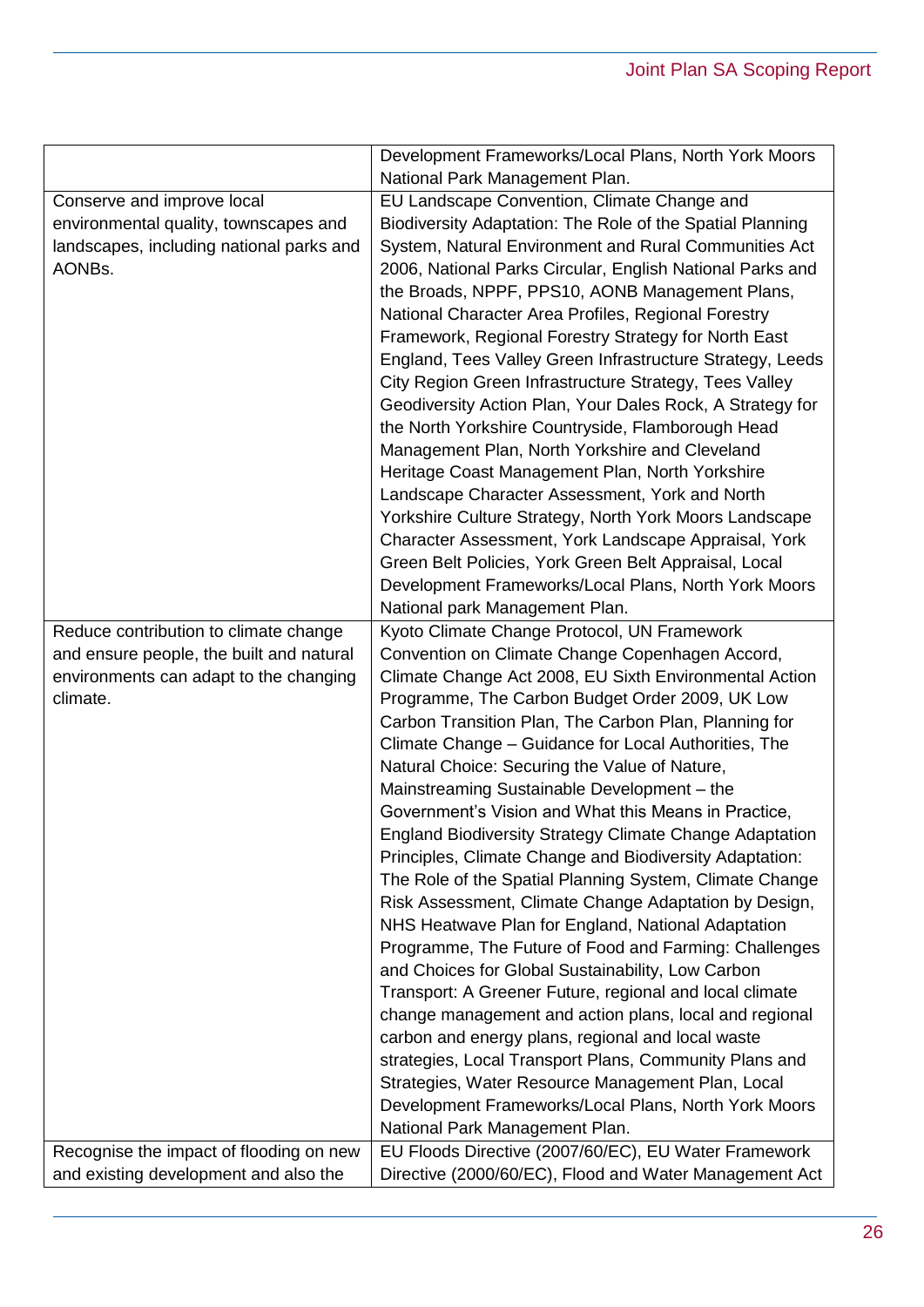| impact this development can have on       | 2010, River Tyne to Flamborough Head Shoreline                                                               |
|-------------------------------------------|--------------------------------------------------------------------------------------------------------------|
| exacerbating the risk of flooding         | Management Plan, FRMSs, CFMPs, Strategic Flood Risk                                                          |
| elsewhere.                                | Assessments, The North Yorkshire Community Plan, Local                                                       |
|                                           | Development Frameworks/Local Plans, North York Moors                                                         |
|                                           | National Park Management Plan.                                                                               |
| Enhance waterways and wetlands and        | Ramsar Convention, European Nitrates Directive                                                               |
| recognise the impact that flood and       | (91/676/EEC), EU Groundwater Directive (2006/118/EC),                                                        |
| water management works and pollution      | EU Urban Waste Water Directive (91/271/EEC), EU Water                                                        |
| may have on the chemical,                 | Framework Directive (2000/60/EC), EU SEA Directive                                                           |
| geomorphological, hydropmorphological     | (2001/42/EC), Groundwater Protection: Policy and                                                             |
| and ultimately, ecological status of      | Practice, CAMSs, CFMPs, RBMPs, Local Development                                                             |
| waterways and wetlands.                   | Frameworks/Local Plans, North York Moors National Park                                                       |
|                                           | Management Plan.                                                                                             |
| Ensure development proposals do not       | Proposal for a Directive Establishing a Framework for the                                                    |
| result in unacceptable air, water or land | Protection of Soil (2006/0086), EU Nitrates Directive                                                        |
| pollution.                                | (91/676/EEC), EU Groundwater Directive (2006/118/EC),                                                        |
|                                           | EU Urban Waste Water Directive (91/271/EEC), EU                                                              |
|                                           |                                                                                                              |
|                                           | Bathing Water Directive (2006/7/EC), Marine Strategy<br>Framework Directive (2008/56/EC), EU Water Framework |
|                                           |                                                                                                              |
|                                           | Directive (2000/60/EC), Directive on Ambient Air Quality                                                     |
|                                           | and Cleaner Air for Europe (2008/50/EC), EU Integrated                                                       |
|                                           | Pollution and Prevention and Control (IPPC) Directive                                                        |
|                                           | (2008/1/EC), NPPF, Groundwater Protection: Policy and                                                        |
|                                           | Practice, Environmental Permitting Regulations 2010,                                                         |
|                                           | Control of Pollution Act 1974 and Amending Act, 1989,                                                        |
|                                           | Environmental Protection Act, 1990, Environment Act                                                          |
|                                           | 1995, The Air Quality Strategy for England, Scotland,                                                        |
|                                           | Wales, and Northern Ireland, Model Procedures for the                                                        |
|                                           | Management of Contaminated Land, Protecting our Water,                                                       |
|                                           | Soil and $Air - a code of good agricultural practice for$                                                    |
|                                           | farmers growers and land managers, Contaminated Land                                                         |
|                                           | Strategy, Environmental Protection Unit, RBMPs, Local                                                        |
|                                           | Development Frameworks/Local Plans.                                                                          |
| Increase mobility through the             | EU Renewables Directive (2009/28/EC), EU Transport                                                           |
| encouragement of the use of more          | White Paper, NPPF, UK Bioenergy Strategy, Creating                                                           |
| sustainable modes of transport,           | Growth, Cutting Carbon: Making Sustainable Local                                                             |
| encourage the production and use of       | Transport Happen, Low Carbon Transport: A Greener                                                            |
| renewable energy for transport and seek   | Future, Expanding and Improving the Rail Network, Low                                                        |
| to reduce the need to travel by car to    | Carbon Transport: A Greener Future, Low Emissions                                                            |
| reduce congestion and transport-related   | Strategies: Using the Planning System to Reduce                                                              |
| emissions.                                | Transport Emissions, regional climate change action                                                          |
|                                           | plans, Local Transport Plans, Local Development                                                              |
|                                           | Frameworks/Local Plans.                                                                                      |
| Promote the use of renewable              | Kyoto Climate Change Protocol, UN Framework                                                                  |
|                                           | Convention on Climate Change Copenhagen Accord, EU                                                           |
| energy/low carbon energy and              |                                                                                                              |
| encourage its incorporation within new    | Directive on the Energy Performance of Buildings                                                             |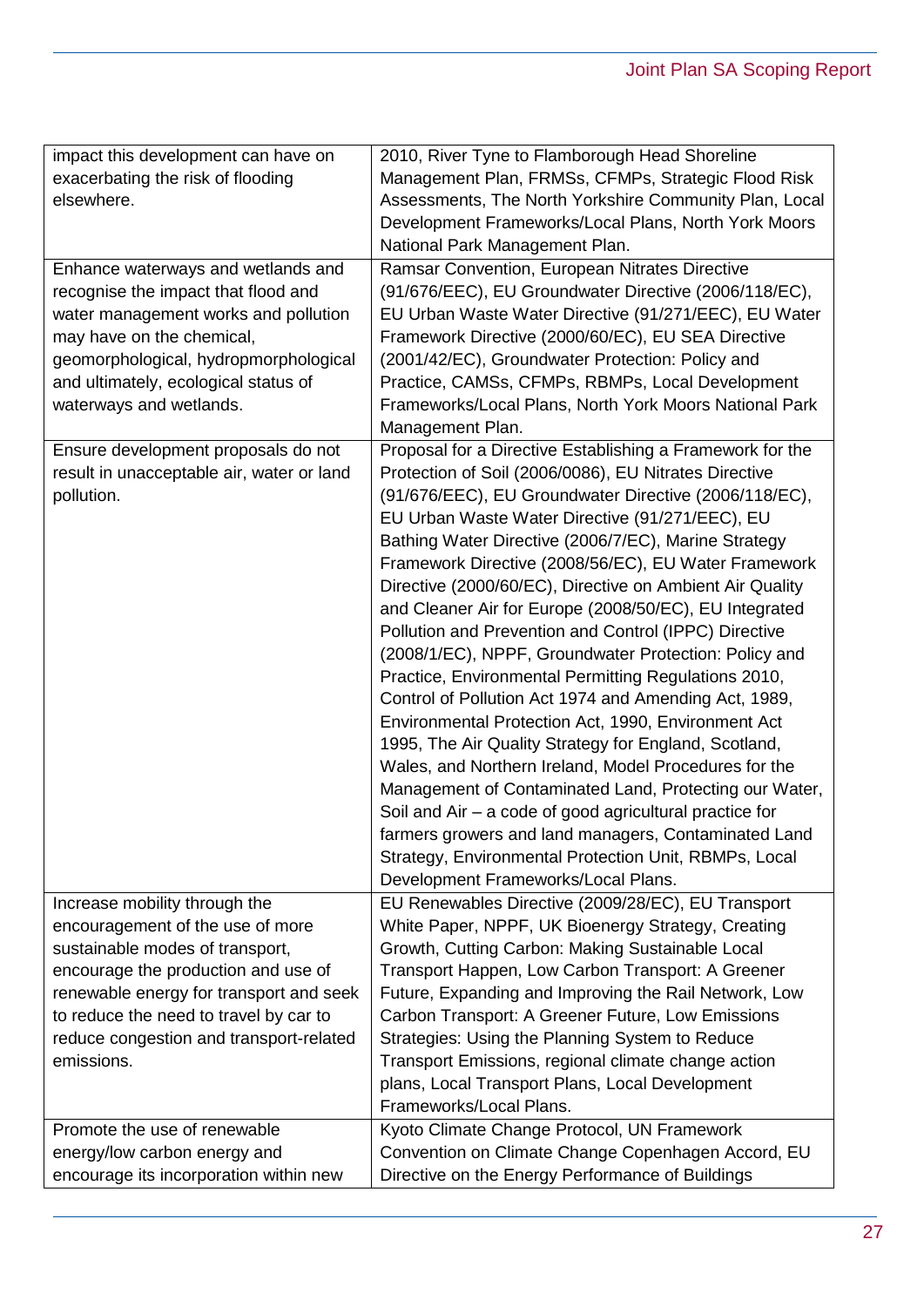| development.                                                                                                                                              | (2002/91/EC), Renewables Directive (2009/28/EC), EU<br>Sustainable Development Strategy, NPPF, The Carbon<br>Plan, Anaerobic Digestion Strategy, UK Low Carbon<br>Transition Plan, UK Renewable Energy Roadmap, UK<br>Bioenergy Strategy, Microgeneration Strategy, Energy Bill,<br>Planning for Climate Change - Guidance for Local<br>Authorities, regional/local climate change action plans,<br>Low Carbon and Renewable Energy Capacity in Yorkshire<br>and Humber, York Renewable Energy Strategic Viability<br>Study, Local Development Frameworks/Local Plans, North<br>York Moors National Park Management Plan.                                                                                                      |
|-----------------------------------------------------------------------------------------------------------------------------------------------------------|--------------------------------------------------------------------------------------------------------------------------------------------------------------------------------------------------------------------------------------------------------------------------------------------------------------------------------------------------------------------------------------------------------------------------------------------------------------------------------------------------------------------------------------------------------------------------------------------------------------------------------------------------------------------------------------------------------------------------------|
| Prioritise the development of previously                                                                                                                  | NPPF, The Yorkshire and Humber Plan (retained green                                                                                                                                                                                                                                                                                                                                                                                                                                                                                                                                                                                                                                                                            |
| developed land in preference to                                                                                                                           | belt policies for York), York Greenbelt Appraisal 2003,                                                                                                                                                                                                                                                                                                                                                                                                                                                                                                                                                                                                                                                                        |
| greenfield sites. Respect the purposes                                                                                                                    | Local Development Frameworks/Local Plans and                                                                                                                                                                                                                                                                                                                                                                                                                                                                                                                                                                                                                                                                                   |
| of the green belt.                                                                                                                                        | <b>Community Strategies.</b>                                                                                                                                                                                                                                                                                                                                                                                                                                                                                                                                                                                                                                                                                                   |
| Seek to safeguard and improve the                                                                                                                         | By all Reasonable Means: Inclusive access to the                                                                                                                                                                                                                                                                                                                                                                                                                                                                                                                                                                                                                                                                               |
| health and wellbeing of communities and<br>improve inclusive access to services,<br>facilities and the countryside.<br>Provide an adequate and continuous | outdoors for disabled people, Countryside and Rights of<br>Way Act (2000), Healthy Lives, Healthy People: Our<br>Strategy for Public Health in England, NHS Heatwave Plan<br>for England, NPPF, PPS10, Mental Wellbeing Impact<br>Assessment: A Toolkit for Wellbeing, Health Joint Strategic<br>Needs Assessment, Joint Health and Wellbeing Strategy,<br>Rights of Way Improvement Plans, Healthier Lives: NHS<br>Yorkshire and York's Strategic Plan, Open Space, Sport<br>and Recreation Study, Community Safety Plan, Safer York<br>Partnership, North Yorkshire Policing Plan, Community<br>Plans and Strategies, Local Development<br>Frameworks/Local Plans.<br>Rio + 20 'Future we Want', NPPF, National and regional |
| supply of minerals to the economy.                                                                                                                        | guidelines for aggregates provision in England, Guidance                                                                                                                                                                                                                                                                                                                                                                                                                                                                                                                                                                                                                                                                       |
|                                                                                                                                                           | on Managed Aggregate Supply System, Local Aggregate<br>Assessment,                                                                                                                                                                                                                                                                                                                                                                                                                                                                                                                                                                                                                                                             |
| Limit the impacts of minerals                                                                                                                             | Rio + 20 'Future we Want', NPPF, National and regional                                                                                                                                                                                                                                                                                                                                                                                                                                                                                                                                                                                                                                                                         |
| development on amenity.                                                                                                                                   | quidelines for aggregates provision in England, Guidance<br>on Managed Aggregate Supply System, Agricultural Land<br>Classification: Protecting the Best and Most Versatile<br>Agricultural Land.                                                                                                                                                                                                                                                                                                                                                                                                                                                                                                                              |
| Promote employment, including a shift                                                                                                                     | Local Growth White Paper, Defra Rural Statement, LEPs,                                                                                                                                                                                                                                                                                                                                                                                                                                                                                                                                                                                                                                                                         |
| from public to private sector jobs and                                                                                                                    | local business plans, local employment and economic                                                                                                                                                                                                                                                                                                                                                                                                                                                                                                                                                                                                                                                                            |
| investment.                                                                                                                                               | strategies, Local Development Frameworks/Local Plans.                                                                                                                                                                                                                                                                                                                                                                                                                                                                                                                                                                                                                                                                          |
| Support a low carbon economy.                                                                                                                             | Rio + 20, EU Transport White Paper, European<br>Sustainable Development Strategy, The Carbon Plan,<br>Local Growth White Paper, UK Low Carbon Transition<br>Plan, UK Renewable Energy Roadmap, UK Bioenergy<br>Strategy, Microgeneration Strategy, Energy Bill, Strategy<br>for Sustainable Construction, Creating Growth, Cutting                                                                                                                                                                                                                                                                                                                                                                                             |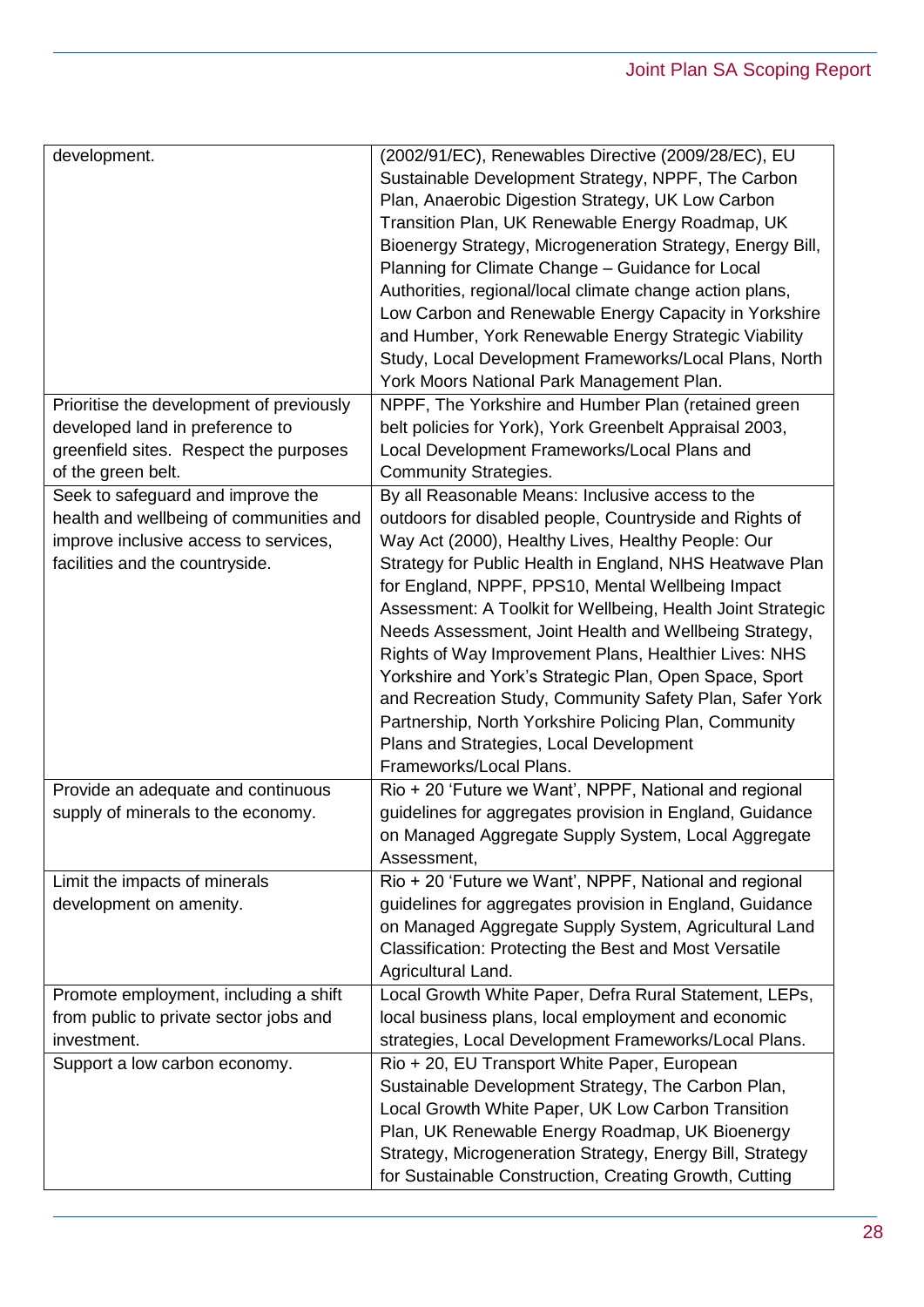|                                                                                                                                                                             | Carbon: Making Sustainable Local Transport Happen, Low<br>Carbon Transport: A Greener Future, Low Emissions<br>Strategies, Expanding and Improving the Rail Network, UK<br>Sustainable Development Strategy, Mainstreaming<br>Sustainable Development, Sustainable Communities: A<br>shared vision, a shared agenda. Natural Choice: Securing<br>the Value of Nature, Planning for Climate Change -<br>Guidance for Local Authorities, Local Development<br>Frameworks/Local Plans.                                                                                                                                                                                                       |
|-----------------------------------------------------------------------------------------------------------------------------------------------------------------------------|-------------------------------------------------------------------------------------------------------------------------------------------------------------------------------------------------------------------------------------------------------------------------------------------------------------------------------------------------------------------------------------------------------------------------------------------------------------------------------------------------------------------------------------------------------------------------------------------------------------------------------------------------------------------------------------------|
| Develop strong, attractive and thriving<br>neighbourhoods and societies (The Big<br>Society) and encourage public<br>participation in the development of the<br>local area. | Aarhus Convention, Local Growth White Paper, Localism<br>Act, NPPF, Mainstreaming Sustainable Development,<br>Local Development Frameworks/Local Plans.                                                                                                                                                                                                                                                                                                                                                                                                                                                                                                                                   |
| Protect and enhance geological<br>diversity.                                                                                                                                | NPPF, Geological Conservation Review, Geodiversity<br>Action Plans, Landscape Character Assessments, North<br>York Moors National Park Management Plan, North York<br>Moors Core Strategy and Development Policies, Local<br>Development Frameworks/Local Plans.                                                                                                                                                                                                                                                                                                                                                                                                                          |
| Ensure environmental limits are not<br>breached.                                                                                                                            | Rio + 20 'Future we Want', European Sustainable<br>Development Strategy, Safeguarding our Soils, Water<br>White Paper, Groundwater Protection (GP3), UK Marine<br>Policy Statement, Protecting our Water, Soil and Air, Air<br>Quality Standard Regulations, Air Quality Strategy for<br>England, Scotland, Wales and Northern Ireland, Carbon<br>Budget Order, Climate Change Act, Control of Pollution<br>Act, Environmental Permitting Regulations, Environmental<br>Protection Act, CAMSs, national/regional/local sustainable<br>development strategies, regional/local climate change<br>plans and strategies, Environmental Limits in Yorkshire<br>and Humber: a Discussion Paper. |
| Ensure continued economic viability and<br>access to services for rural areas.                                                                                              | Defra Rural Statement, Uplands Policy Review,<br>Community Strategies and Plans, AONB Management<br>Plans, North York Moors National Park Management Plan,<br>Local Development Frameworks/Local Plans.                                                                                                                                                                                                                                                                                                                                                                                                                                                                                   |
| Recognise the importance of protecting<br>the best and most versatile agricultural<br>land and fertile soils.                                                               | NPPF, Proposal for a Directive Establishing a Framework<br>for the Protection of Soil (2006/0086), Safeguarding our<br>Soils, Protecting our Water, Soil and Air, Agricultural Land<br>Classification: Protecting the Best and Most Versatile<br>Agricultural Land, North York Moors National Park<br>Management Plan, Local Development Frameworks/Local<br>Plans.                                                                                                                                                                                                                                                                                                                       |
| Protect coastal landscapes and<br>biodiversity.                                                                                                                             | NPPF, Marine Strategy Framework Directive<br>(2008/56/EC), Marine and Coastal Access Act, UK Marine<br>Policy Statement, Natural Choice: Securing the Value of<br>Nature, North Yorkshire and Cleveland Heritage Coast                                                                                                                                                                                                                                                                                                                                                                                                                                                                    |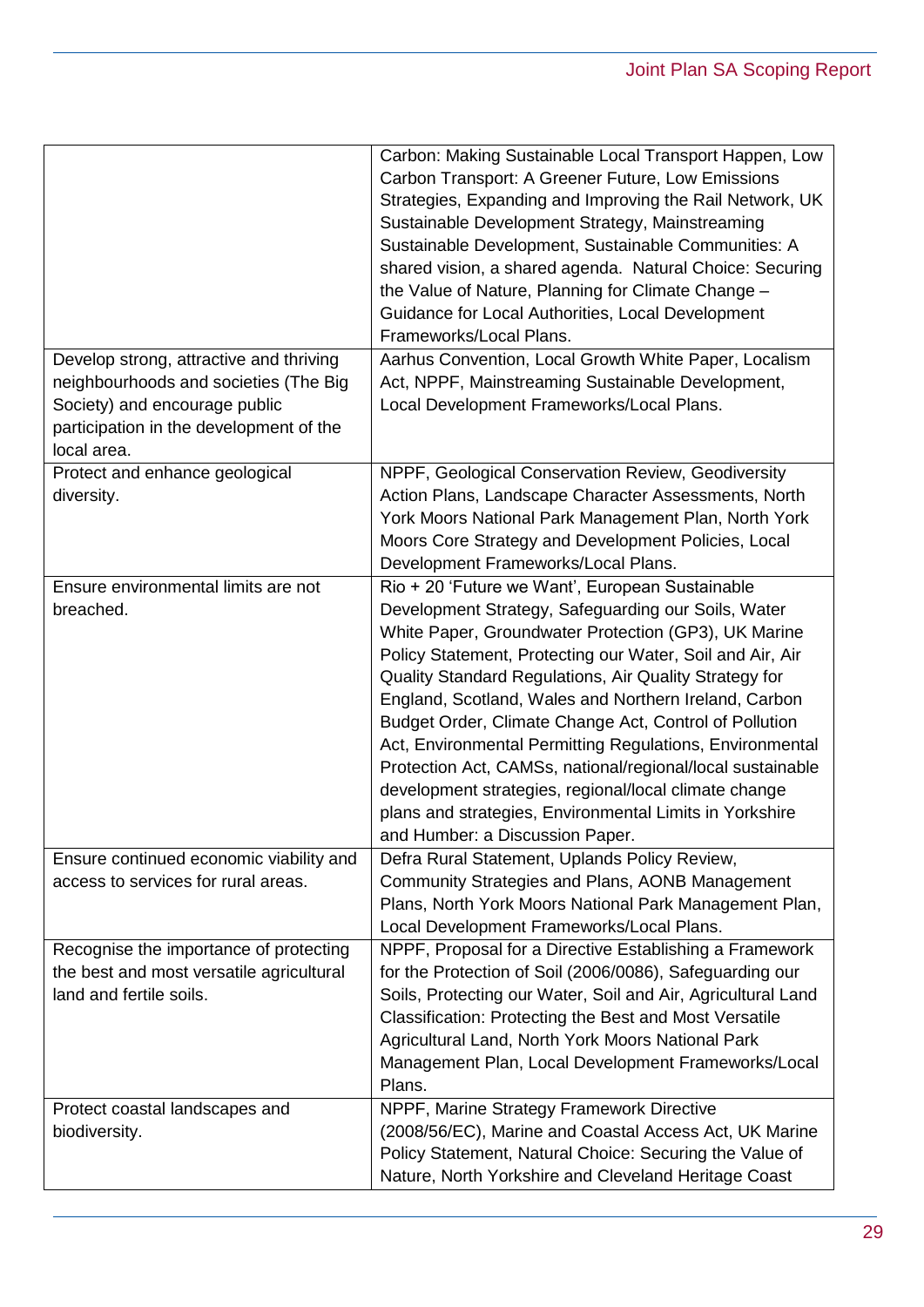|                                             | Management Plan, North York Moors National Park            |  |  |
|---------------------------------------------|------------------------------------------------------------|--|--|
|                                             | Management Plan, Local Development Frameworks/Local        |  |  |
|                                             | Plans.                                                     |  |  |
| Protect open space for community            | NPPF, Healthy Lives, Healthy People, Yorkshire and         |  |  |
| benefit.                                    | Humber Plan retained greenbelt policies, Leeds City        |  |  |
|                                             | Region Green Infrastructure Strategy, Tees Valley Green    |  |  |
|                                             | Infrastructure Strategy, NHS Heatwave Plan for England,    |  |  |
|                                             | Natural Choice: Securing the Value of Nature, North York   |  |  |
|                                             | Moors Core Strategy and development policies, North        |  |  |
|                                             | York Moors National Park Management Plan, Recreation       |  |  |
|                                             | and Access Strategy for the North York Moors National      |  |  |
|                                             | Park, Local Development Frameworks/Local Plans.            |  |  |
| Ensure that waste is managed as high        | EU Landfill Directive (99/31/EC), EU Waste Framework       |  |  |
| up the waste hierarchy as practicable.      | Directive (2008/98/EC), NPPF, PPS10, Waste Regulations     |  |  |
|                                             | 2012, Hazardous Waste Regulations 2009, Waste              |  |  |
|                                             | Strategy for England, Agricultural Waste Regulations,      |  |  |
|                                             | Government Review of Waste Policy in England 2011,         |  |  |
|                                             | Anaerobic Digestion Strategy and Action Plan, Strategy for |  |  |
|                                             | the Management of Solid Low Level Radioactive Waste        |  |  |
|                                             | from the Non-Nuclear Industry, regional and local waste    |  |  |
|                                             | management strategies.                                     |  |  |
| Ensure high quality design of built         | EU Directive on Energy Performance of Buildings            |  |  |
| infrastructure.                             | (2002/91/EC), Strategy for Sustainable Construction, Local |  |  |
|                                             | Development Frameworks/Local Plans, BREEAM,                |  |  |
|                                             | CEEQUAL, World Class Places: The Government's              |  |  |
|                                             | Strategy for Improving the Quality of Places, Local        |  |  |
|                                             | Development Frameworks/Local Plans.                        |  |  |
| Apply life cycle thinking to the extraction | Government Review of Waste Policy in England 2011,         |  |  |
| of minerals and management of waste.        | Managing Aggregates Supply in England.                     |  |  |
| Contribute to the delivery of statutory     | North York Moors National Park Management Plan,            |  |  |
| National Park purposes and duty.            | Recreation and Access Strategy for the North York Moors,   |  |  |
|                                             | North York Moors Core Strategy and Development             |  |  |
|                                             | Policies.                                                  |  |  |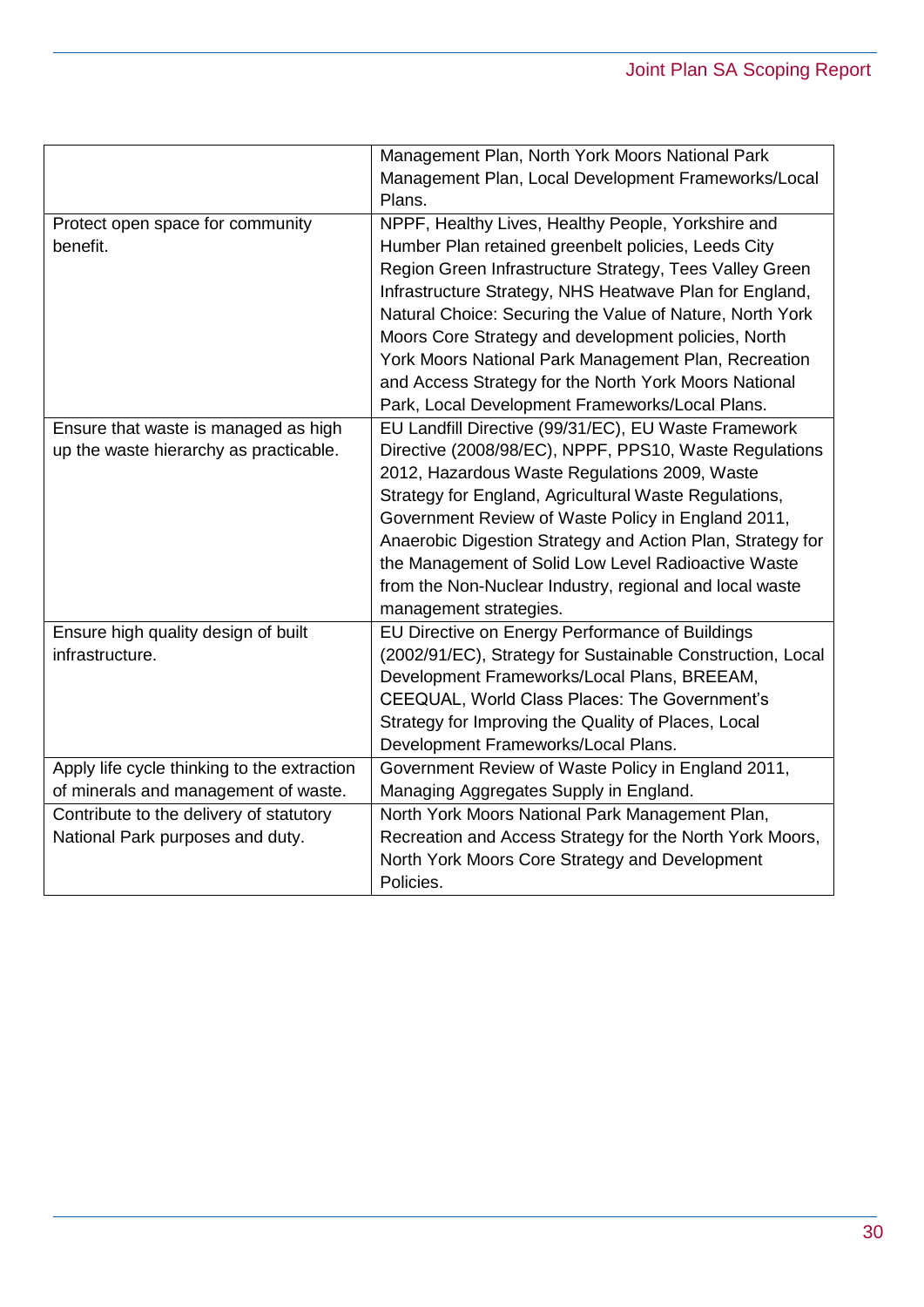## <span id="page-30-0"></span>**5 The Environmental, Social and Economic Baseline and Key Issues for Sustainability**

One of the key requirements of the Sustainability Appraisal is to predict and monitor the effects of implementing a plan. In order to do this effectively it is necessary to have an understanding of the baseline position. This forms an important starting point for ascertaining the current and likely future state of the Plan Area as well as helping to identify the sustainability issues that the Joint Plan will try to address. Evidence produced as part of the production of the Plan itself contains more detail in relation to some of the topics considered in the baseline, particularly in relation to minerals and waste, and these can be viewed at [www.northyorks.gov.uk/mwevidence.](http://www.northyorks.gov.uk/mwevidence)

Requirements of the SEA Directive:

The Environmental Report shall include information on "relevant aspects of the current state of the environment and the likely evolution thereof without implementation of the plan or programme' and 'the environmental characteristics of areas likely to be significantly affected' and 'any existing environmental problems which are relevant to the plan or programme including, in particular, those relating to any areas of a particular environmental importance, such as areas designated pursuant to Directives 79/409/EEC and 92/43/EEC". (Annex I (b), (c) and (d)).

Guidance provided by the Planning Advisory Service<sup>32</sup> does make it clear that it is nevertheless important to ensure that the baseline is proportionate and relevant to the plan being prepared, and is not merely an account of all of the data available for the Plan Area. It has therefore been acknowledged that some baseline information that is relevant or even significant for a Local Plan covering a whole range of topics, may be less significant or even not relevant for a Minerals and Waste Plan.

The Planning Advisory Service guidance states that planning authorities can draw upon a range of available data including the latest available statistics, topic based studies and area profiles. As the Joint Plan Area is made up of three minerals and waste planning authorities, published data (most of which is produced for individual local authority areas) is not readily available for many topic areas covered by the baseline. Therefore, in many cases the baseline contains data which relates to an area which is not the Joint Plan area but is a 'best fit'. This is explained in more detail in Volume 2.

In this Sustainability Appraisal we have recognised that the social, environmental and economic issues experience by the City of York and the North York Moors National Park are often quite different from those issues experienced by the whole Plan area. For instance, the economy of a city environment such as York may be distinctly different from deep rural areas such as are found in the North York Moors National Park. Baseline documents for the City of York and for the North York Moors National Park have been produced

 $\overline{a}$ 

Sustainability Appraisal Advice Note (Planning Advisory Service, July 2010).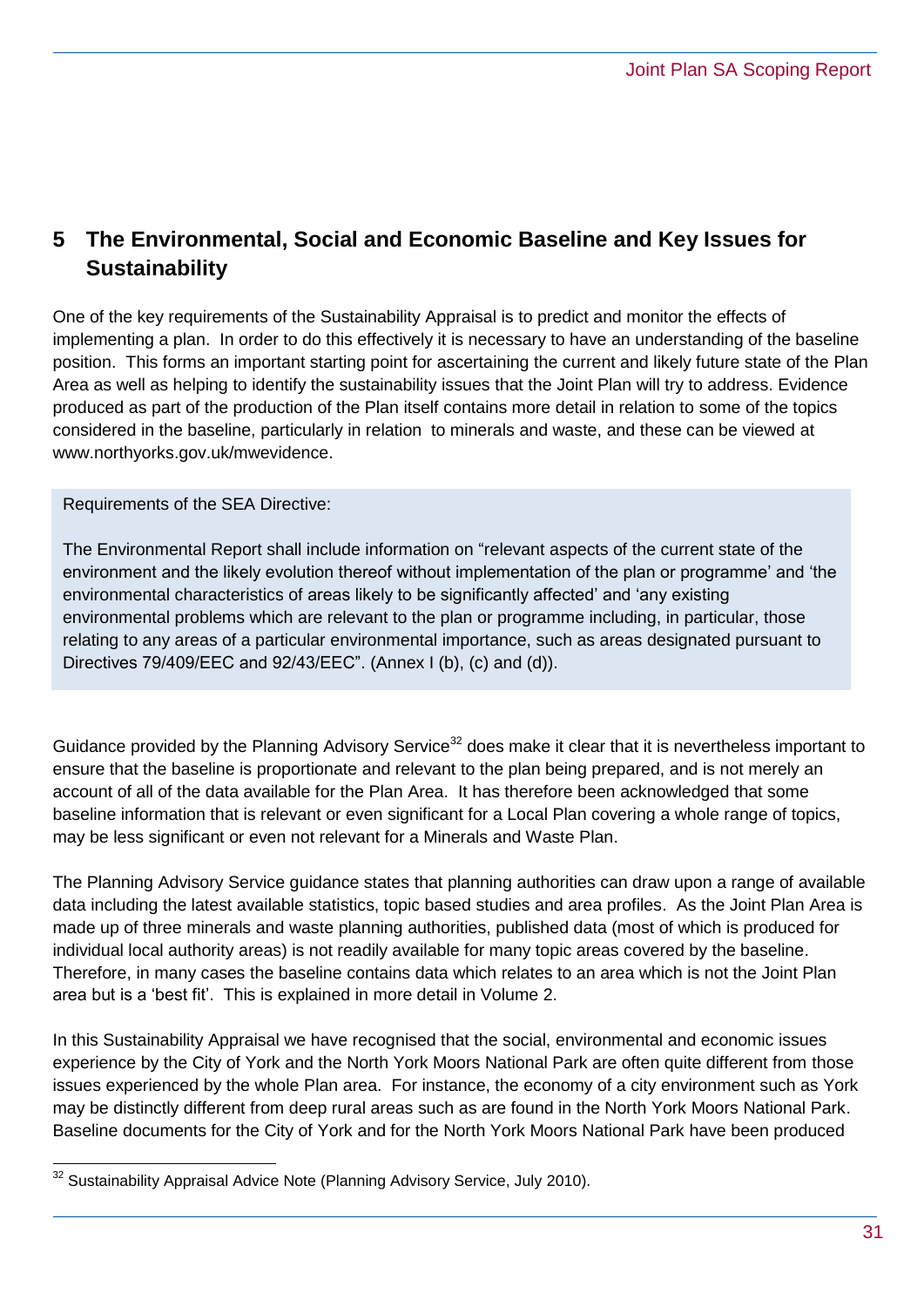separately to the production on this Scoping exercise but information contained with them has fed into the Plan Area baseline. The York and North York Moors baseline documents have been produced for wider purposes than minerals and waste planning; therefore some elements of the baseline may have varying degrees of relevance for the Joint Plan.

Readers interested solely in the National Park or in York may wish to consult the baseline documents for their respective areas. Elsewhere readers should consult the baseline data for the Plan Area as a whole, as shown in the diagram below.

Other sources of information for the Plan area baseline have included the Environmental and Demographic and Economic Evidence Papers which have been produced as part of the background evidence for the Joint Plan, and various published data sources such as data provided by the Office for National Statistics or the Environment Agency. The Evidence Papers produced as background documents for the Joint Plan contain much of the same information to the baseline, but is presented in a way that makes it relevant for developing the Plan. The baseline to this Sustainability Appraisal, on the other hand, is presented in a way which makes the data relevant for identifying sustainability issues. The sources of data contained in the baseline are referenced throughout the baseline.



**Figure 4 - Relationship between other sources of information and the Joint Plan Area baseline.**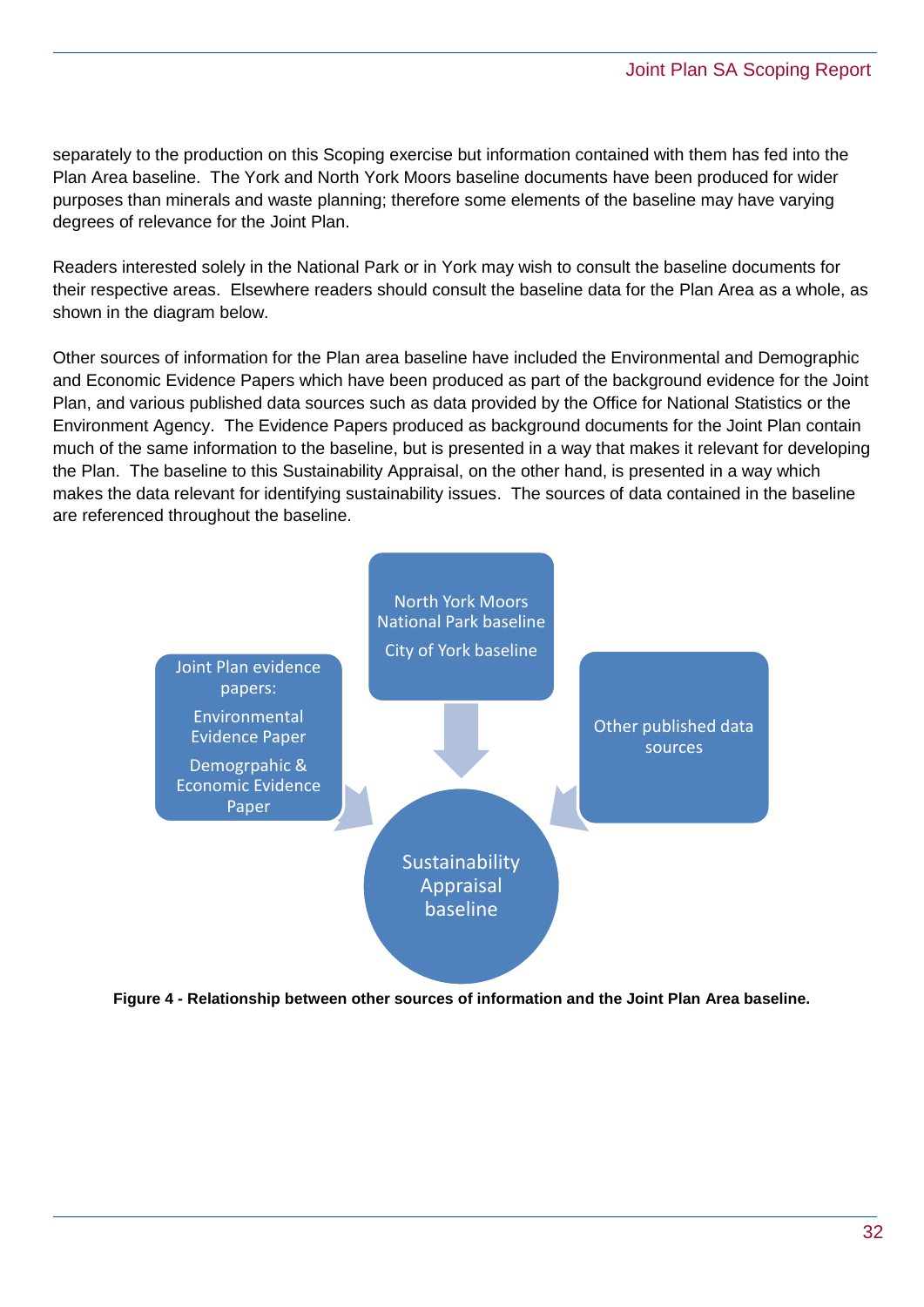- **The baseline for the Plan Area as a whole is [in](http://in/) Volume III of these reports and is available at: www.northyorks.gov.uk/mwsustainability**
- **The North York Moors baseline is available at – http://www.northyorkmoors.org.uk/living-in/planning/advice/backgrounddocuments**
- **The City of York Baseline is available at – [www.york.gov.uk/NewLocalPlanforYork](http://www.york.gov.uk/NewLocalPlanforYork)**
- **The Environmental Evidence Paper and Demographic and Economic Evidence Paper is available at [www.northyorks.gov.uk/m](http://www.northyorks.gov.uk/)wjointplan**

The topics covered by the baseline have been informed by the SEA topics (as contained in Annex I(f) of the SEA Directive). These are biodiversity, population, human health, fauna, flora, soil, water, air, climatic factors, material assets, cultural heritage including architectural and archaeological heritage and landscape. As the scope of Sustainability Appraisal is wider than Strategic Environmental Assessment additional topic areas have also been included, particularly in relation to social and economic factors.

Where gaps in data exist these have been identified within the baseline. As the baseline should continually evolve and be updated, it may be that these gaps can be filled during the course of plan production. Where gaps in data exist an explanation has been included to this effect and a description of the situation as is currently understood has been included.

The Plan Area baseline assessment is contained in Volume 2.

The key sustainability issues arising out of the baseline are summarised in Table 6. This contains the key sustainability issues for the Plan area along with any additional location specific issues for the City of York and the North York Moors National Park.

Overall, the baseline review reveals that a large part of the Joint Plan Area is designated for the quality of its landscape and/or the importance of its wildlife and there are a large number of important historic assets. The area is diverse, ranging from large swathes of protected landscape to densely populated urban areas. Much of the area is either at risk from flooding or is important in controlling floodwaters. There are generally higher proportions of older people and lower proportions of younger people living in the Plan area when compared to regional and national averages. Levels of deprivation are low and unemployment is relatively low, whilst educational attainment is comparatively high.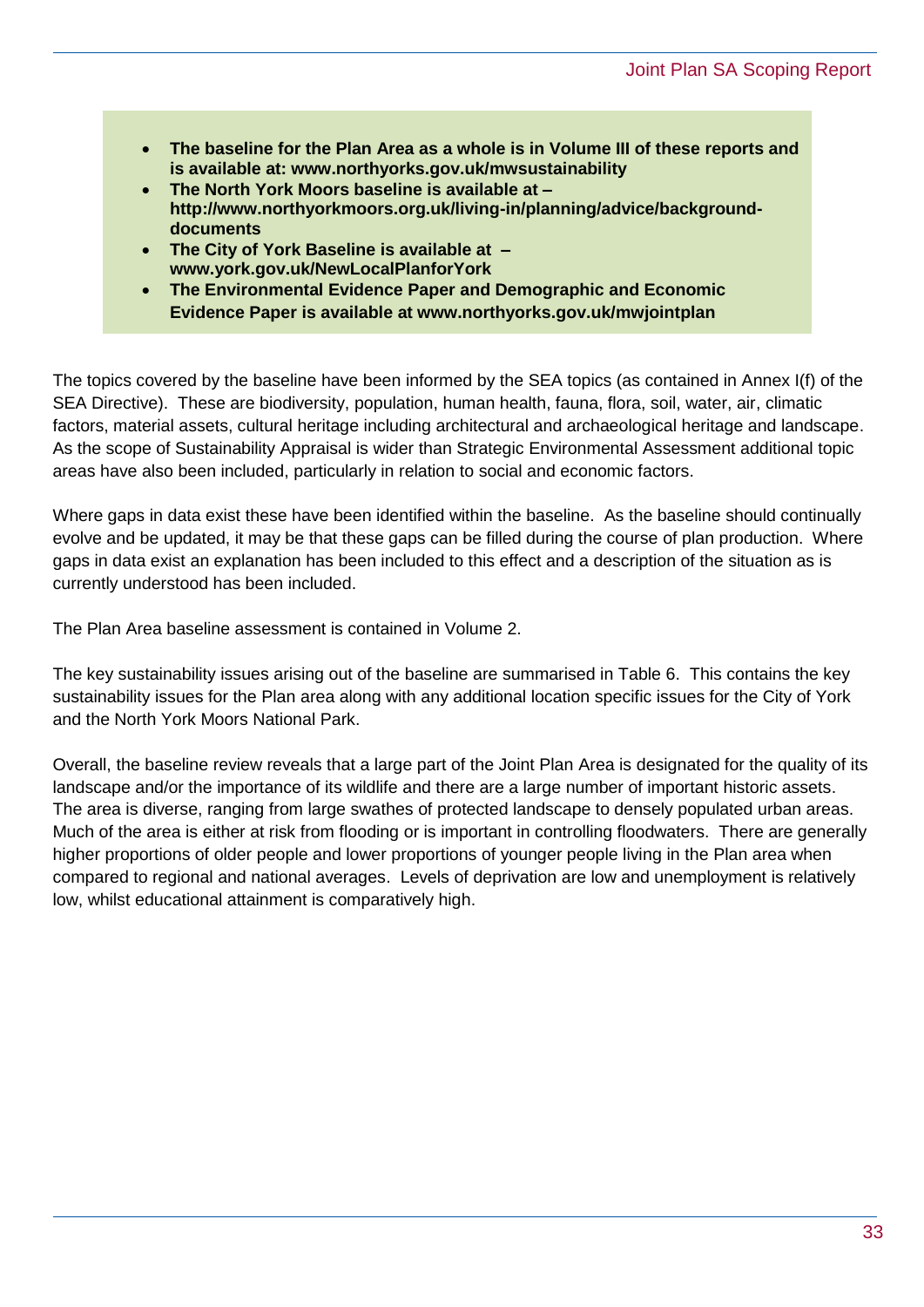**Table 6: Key sustainability issues arising out of baseline data review**

| <b>The Plan Area</b>                                                                                                                                                                                                                                                                                                                                                                                                                                                                                                                                                                                                                          | <b>York</b>                                                                                                                                                                                                                                                                                                                                                                                                                                                                                                                                                                                                                                                                                                                                | <b>North York Moors</b>                                                                                                                                                                                                                                                                                                                                                                                                                                                                                                                                                                                                                                                                                            |  |  |  |  |  |
|-----------------------------------------------------------------------------------------------------------------------------------------------------------------------------------------------------------------------------------------------------------------------------------------------------------------------------------------------------------------------------------------------------------------------------------------------------------------------------------------------------------------------------------------------------------------------------------------------------------------------------------------------|--------------------------------------------------------------------------------------------------------------------------------------------------------------------------------------------------------------------------------------------------------------------------------------------------------------------------------------------------------------------------------------------------------------------------------------------------------------------------------------------------------------------------------------------------------------------------------------------------------------------------------------------------------------------------------------------------------------------------------------------|--------------------------------------------------------------------------------------------------------------------------------------------------------------------------------------------------------------------------------------------------------------------------------------------------------------------------------------------------------------------------------------------------------------------------------------------------------------------------------------------------------------------------------------------------------------------------------------------------------------------------------------------------------------------------------------------------------------------|--|--|--|--|--|
| Biodiversity, Flora, Fauna, Geodiversity, Landscape and Cultural Heritage Issues                                                                                                                                                                                                                                                                                                                                                                                                                                                                                                                                                              |                                                                                                                                                                                                                                                                                                                                                                                                                                                                                                                                                                                                                                                                                                                                            |                                                                                                                                                                                                                                                                                                                                                                                                                                                                                                                                                                                                                                                                                                                    |  |  |  |  |  |
| Large number of nationally<br>➤<br>designated wildlife sites and<br>significant areas of internationally<br>designated wildlife sites<br>Outside of these areas there are large<br>numbers and a wide distribution of<br>locally important Sites of Importance<br>for Nature Conservation and UK BAP<br>priority habitats<br>Much of the farmland is covered by<br>some form of agri-environment<br>scheme<br>Despite this many habitats in this area<br>are fragmented and isolated<br>Outside of the National Park,<br>woodland is generally found in small<br>fragments<br>Invasive species are an increasing<br>threat to native wildlife | Whilst open space in York includes<br>➤<br>approximately 480 hectares of parks and<br>open space it is not distributed in a<br>uniform manner across the city and<br>therefore some areas are deficient in<br>certain types of open space<br>Quality of large parks and gardens in<br>York is good with 5 designated as Green<br>Flag Award status<br>York has an abundance of important site<br>for nature conservation at international,<br>national, regional and local levels;<br>The city's nature conservation sites<br>support a diverse range of flora and<br>fauna<br>Initiatives are on-going to support nature<br>➤<br>conservation / open space around the<br>city to make a more environmentally<br>friendly and healthy city | $\triangleright$ Entire area is a protected nationally<br>for its natural beauty, wildlife and<br>cultural heritage<br>Large areas of nationally and<br>➤<br>internationally protected wildlife sites<br>Small number of RIGS sites but<br>geology part of the Park's<br>established special qualities<br>Relatively large areas of woodland<br>and ancient woodland, and largest<br>concentration of Plantation on<br>Ancient Woodland Sites (PAWS) in<br>northern England<br>Entire coastline is Heritage Coast<br>➤<br>Relatively very tranquil<br>➤<br>Over half of the area of the Park, and<br>most of the moorland, is covered by<br>agri-environment schemes<br>Many habitats could be better<br>connected |  |  |  |  |  |
| Although large parts of this area are<br>relatively low lying, variation in<br>geology, soils, topography and<br>historical factors have helped create a<br>range of distinctive and valued                                                                                                                                                                                                                                                                                                                                                                                                                                                   | York's landscape is a primary feature of<br>York's historic character and setting<br>There are specific elements of the<br>landscape that need to be preserved in<br>order to appreciate the whole of York's                                                                                                                                                                                                                                                                                                                                                                                                                                                                                                                               | Large number of Listed Buildings<br>and the number of buildings at risk<br>has significantly declined during<br>recent years                                                                                                                                                                                                                                                                                                                                                                                                                                                                                                                                                                                       |  |  |  |  |  |
| landscapes<br>The North York Moors National Park<br>makes up a large part of the Plan<br>area and a significant portion of the<br>Plan area lies within Areas of                                                                                                                                                                                                                                                                                                                                                                                                                                                                              | context<br>Views from and to the landscape and<br>➤<br>built environment features are an<br>important feature of York's character                                                                                                                                                                                                                                                                                                                                                                                                                                                                                                                                                                                                          | Contains a third of all of the<br>Scheduled Monuments in the region,<br>plus thousands more archaeological<br>sites and features. Around a third of<br>the Scheduled Monuments are at                                                                                                                                                                                                                                                                                                                                                                                                                                                                                                                              |  |  |  |  |  |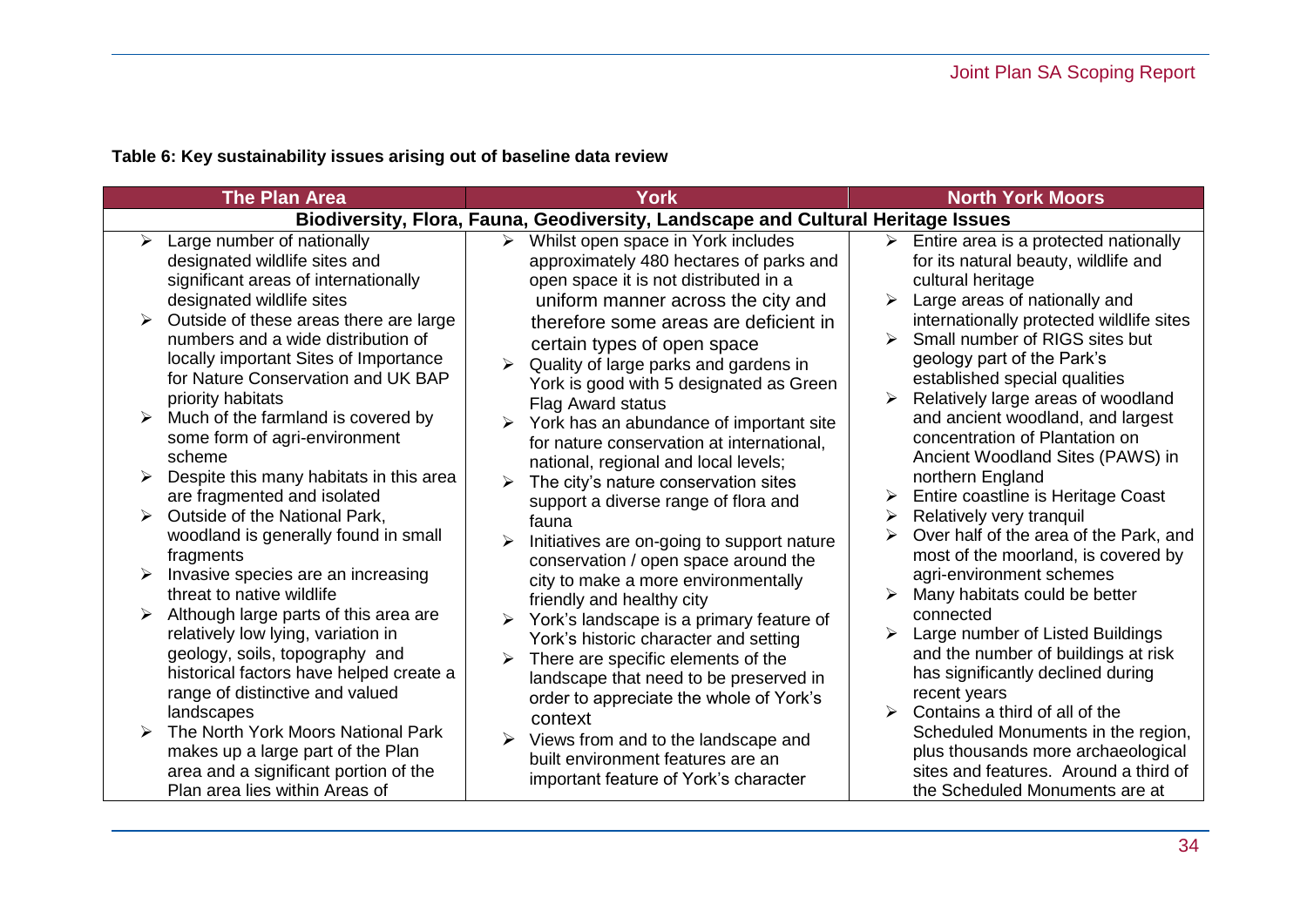# Joint Plan SA Scoping Report

| ➤                                                          | Outstanding Natural Beauty or<br><b>Heritage Coasts</b><br>Green belts limit development in parts<br>of the south of this area<br>While the county of North Yorkshire<br>as a whole is one of the most tranguil<br>in England, outside of the national<br>parks and AONBs tranquillity levels<br>often fall due to transport corridors or<br>when near to settlements<br>Key ecosystem services include<br>regulating water flow, food provision<br>and cultural services such as the<br>provision of a sense of history<br>The Plan Area is rich in historic<br>assets<br>Whilst most designated assets in the<br>area are not 'at risk' a large proportion<br>of the designated historic assets<br>identified as being at risk in the region<br>are in North Yorkshire.<br>The Plan Area has a wealth of<br>geological interest | ➤<br>$\blacktriangleright$<br>➤ | Historic character and setting is an<br>integral part of the city's past and future<br>The attractive and unique historic<br>environment contributes to/influences<br>the economy, social and environmental<br>functioning of the city of York<br>Appreciating the value of heritage assets<br>is key to preservation and enhancement<br>as well understanding any future impacts<br>Consideration needs to be given to the<br>key views and assets which are<br>identified to have a positive experience<br>for the city |  | risk                                                                                                                                                                                                                                    |  |  |
|------------------------------------------------------------|-----------------------------------------------------------------------------------------------------------------------------------------------------------------------------------------------------------------------------------------------------------------------------------------------------------------------------------------------------------------------------------------------------------------------------------------------------------------------------------------------------------------------------------------------------------------------------------------------------------------------------------------------------------------------------------------------------------------------------------------------------------------------------------------------------------------------------------|---------------------------------|---------------------------------------------------------------------------------------------------------------------------------------------------------------------------------------------------------------------------------------------------------------------------------------------------------------------------------------------------------------------------------------------------------------------------------------------------------------------------------------------------------------------------|--|-----------------------------------------------------------------------------------------------------------------------------------------------------------------------------------------------------------------------------------------|--|--|
| Air, Water, Soil, Climate Change and Material Asset Issues |                                                                                                                                                                                                                                                                                                                                                                                                                                                                                                                                                                                                                                                                                                                                                                                                                                   |                                 |                                                                                                                                                                                                                                                                                                                                                                                                                                                                                                                           |  |                                                                                                                                                                                                                                         |  |  |
| ➤<br>≻                                                     | Long stretches of river catchments<br>can be found in this area, all of which<br>ultimately drain to the Humber<br>Estuary, with the exception of the Esk<br>and Tees<br>Significant floodplains form around<br>large parts of these rivers, becoming<br>more significant as they travel east                                                                                                                                                                                                                                                                                                                                                                                                                                                                                                                                     | $\blacktriangleright$           | Climate change will have an impact in<br>York at a variety of levels<br>Targeted campaigns can work including<br>those aimed at design and sustainability<br>as well as lifestyle changes<br>York has reduced its overall<br>consumption of energy resources over<br>the past few years and this trend is likely                                                                                                                                                                                                          |  | Water quality is mostly moderate,<br>however some water bodies<br>categorised as poor with only a few<br>good<br>Upland areas are important for<br>storing water and reducing flood risk<br>for areas outside of the Park<br>downstream |  |  |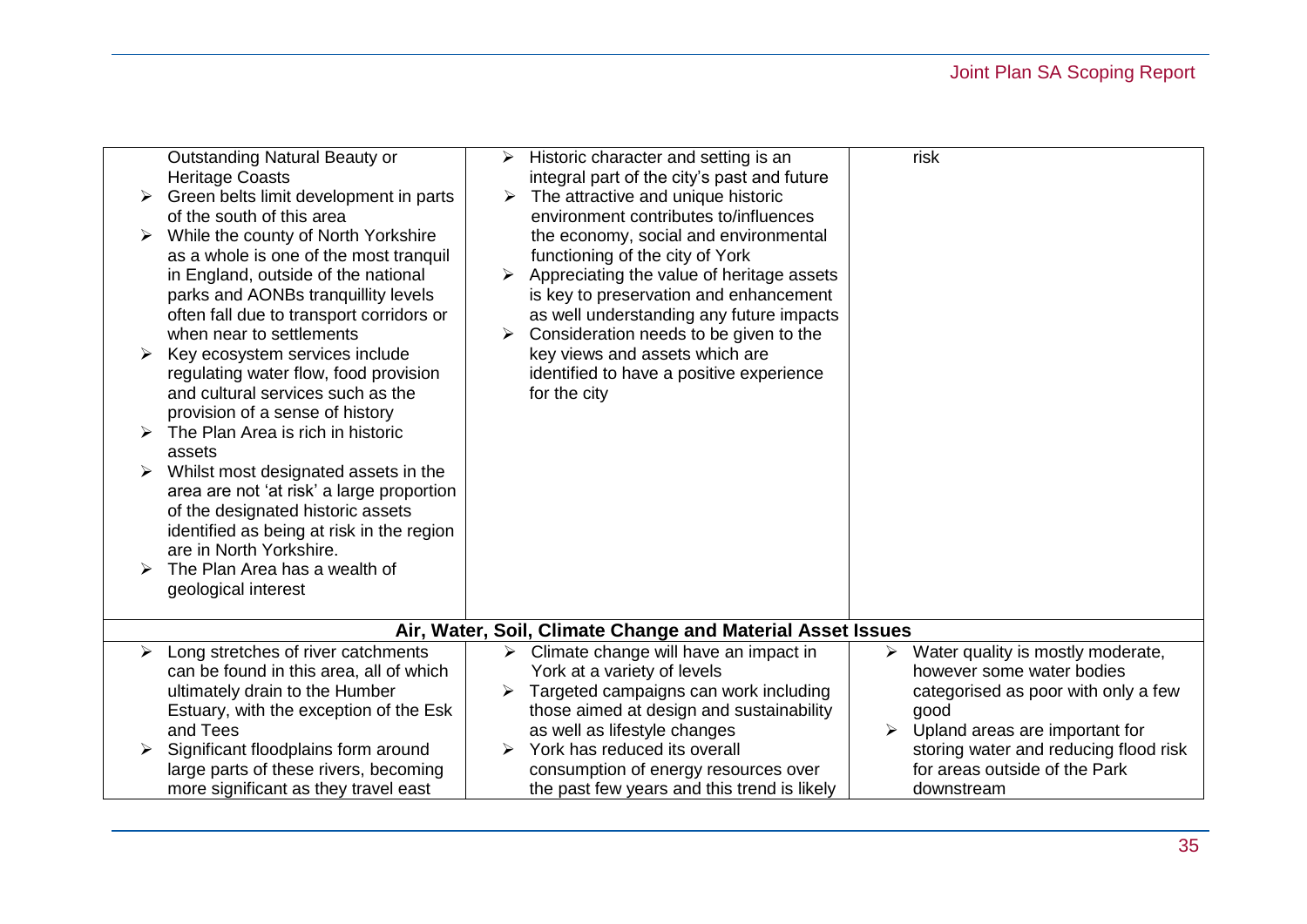- $\triangleright$  River Basin Management Plans set demanding targets for water quality across many water bodies: there are still significant numbers of water bodies at poor or bad status
- $\triangleright$  Important groundwater resources are protected by Groundwater Source Protection Zones.
- $\triangleright$  Flooding is already a problem in lower lying areas. However, climate change is likely to increase the risk of surface water and river flooding
- $\triangleright$  Much of the Plan Area is made up of high quality farmland, though there are significant areas of poorer agricultural soils particularly in uplands
- $\triangleright$  Air quality is mainly an issue for a few very local urban areas, however some important upland habitats are being affected by deposition of air pollutants
- $\triangleright$  Harrogate has the highest total emissions of CO2, followed by York and Selby, though across the Plan area total emissions are falling
- $\triangleright$  Per capita emissions of CO2 are highest in the more rural parts of the North Yorkshire and York, although are also falling
- $\triangleright$  Climate change is likely to have a range impacts on the Plan area including increased flooding, damage to infrastructure and effects on food

to continue

- $\triangleright$  A key consumer of resources is transport
- $\triangleright$  External factors such as the weather is likely to continue to impact on consumption
- $\triangleright$  The Council is committed to resource and carbon reduction through energy efficiency
- $\triangleright$  Water resources are not likely to have a significant effect on York as the household consumption has been built into Yorkshire water's model. Water efficiency however is still required
- $\triangleright$  The amount of waste produced in York is reducing whilst the levels of recycling and composting has increased in line with a decrease in landfill
- $\triangleright$  York's air quality continues to get worse in the city centre. A combination of measures is needed in order to tackle improvement of air quality, including a modal shift in transport and moving to low emission technologies with supporting infrastructure. York's ambition is to become the first low emission city
- $\triangleright$  York has a history of flooding which needs to be taken into consideration in the planning for the future of the city.
- $\triangleright$  Flooding is still likely and will affect people and businesses in York
- $\triangleright$  There is a need to minimise future flood risk arising from the impacts of climate
- $\triangleright$  Flooding within the Park is not a widespread issue
- $\triangleright$  Soils are not of high agricultural quality
- $\triangleright$  Air quality is generally good although some upland habitats being affected by deposition of air pollutants
- $\triangleright$  Contains the UKs only potash mine;
- $\triangleright$  High per capita CO2 emissions. Per capita domestic CO2 emissions are higher than England average but lower than Yorkshire and Humber
- $\triangleright$  Most waste is managed outside of the Park, although there are a few small recycling 'bring' facilities and one household waste recycling centre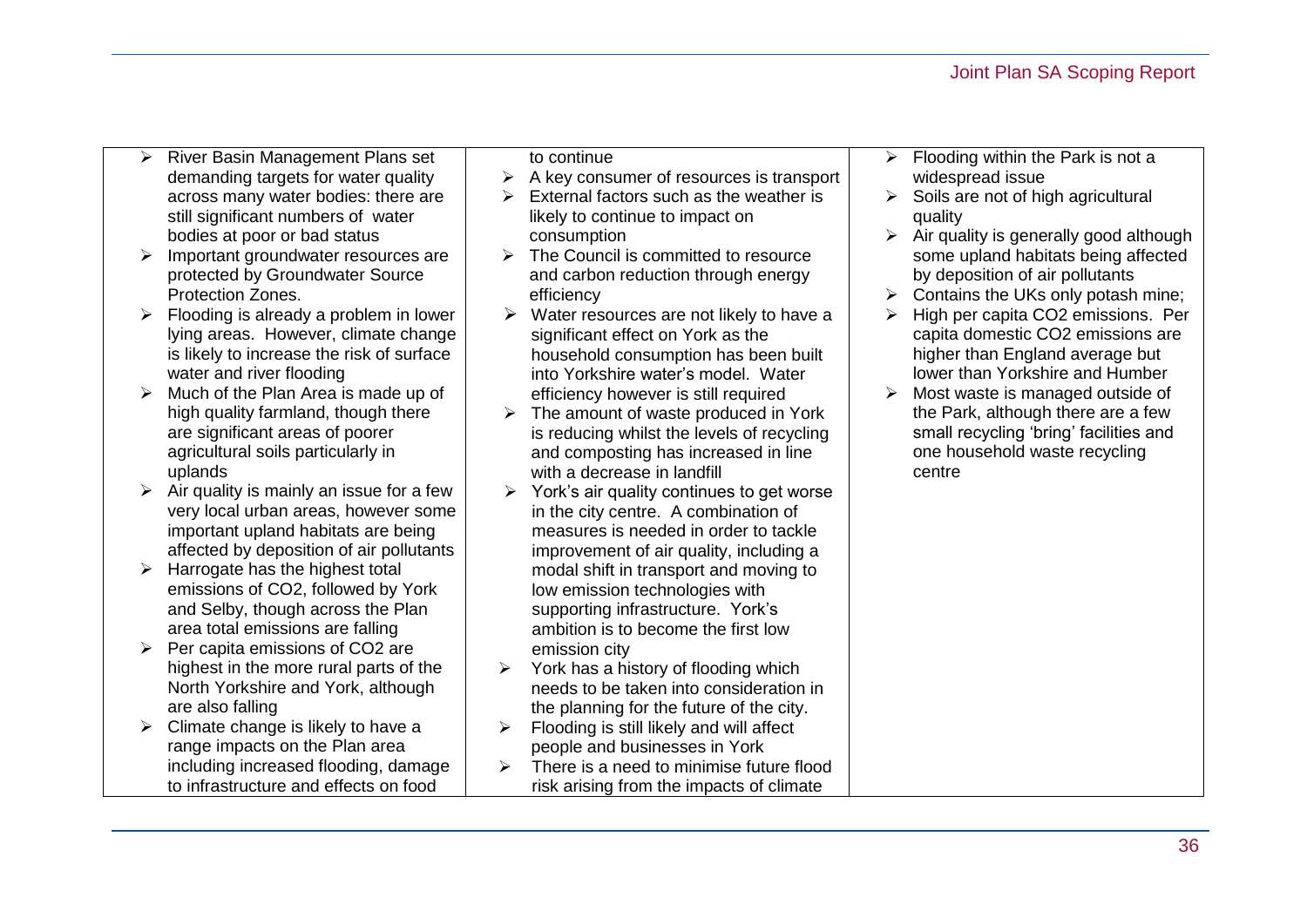| ➤ | production<br>The area has economically important<br>areas of minerals, including<br>aggregates and industrial minerals<br>such as crushed rock, sand and<br>gravel and silica sand; energy<br>minerals such as deep mined coal;<br>and non-aggregate building stone<br>Most deposits of household waste in<br>North Yorkshire and York are still sent<br>to landfill sites, though the percentage<br>of household waste recycled, reused<br>and composted has risen in recent<br>years, with North Yorkshire as a<br>whole recycling more than the<br>national average;<br>There is significant variation between<br>district levels of recycling<br>North Yorkshire's waste management<br>sites take proportionally more landfill<br>waste deposits than the region as a<br>whole, and England.<br>Energy consumption is generally<br>higher than average | change<br>Water quality is generally good though<br>≻<br>there are areas of poorer water quality<br>There are contaminated land sites<br>➤<br>across the city which would require<br>remediation should it be taken forward<br>for development<br>There are crossovers between land<br>contamination with natural resources<br>and people's health and well-being<br>Agricultural land in York is predominantly<br>$\blacktriangleright$<br>of good quality and therefore valuable for<br>farming |                                                                                                                                                                                                                                                       |  |  |
|---|-------------------------------------------------------------------------------------------------------------------------------------------------------------------------------------------------------------------------------------------------------------------------------------------------------------------------------------------------------------------------------------------------------------------------------------------------------------------------------------------------------------------------------------------------------------------------------------------------------------------------------------------------------------------------------------------------------------------------------------------------------------------------------------------------------------------------------------------------------------|---------------------------------------------------------------------------------------------------------------------------------------------------------------------------------------------------------------------------------------------------------------------------------------------------------------------------------------------------------------------------------------------------------------------------------------------------------------------------------------------------|-------------------------------------------------------------------------------------------------------------------------------------------------------------------------------------------------------------------------------------------------------|--|--|
|   | <b>Population and Human Health Issues</b>                                                                                                                                                                                                                                                                                                                                                                                                                                                                                                                                                                                                                                                                                                                                                                                                                   |                                                                                                                                                                                                                                                                                                                                                                                                                                                                                                   |                                                                                                                                                                                                                                                       |  |  |
| ➤ | There are many sparsely populated<br>parishes and most settlements are<br>relatively small. However York is a<br>significant city of 198,000 in the heart<br>of the Plan area;<br>The largest settlements outside of<br>York are Harrogate and Scarborough,                                                                                                                                                                                                                                                                                                                                                                                                                                                                                                                                                                                                 | York's population and household<br>$\blacktriangleright$<br>numbers is projected to increase<br>York has a high need for housing which<br>it needs to addressed<br>Housing delivery has decreased<br>➤<br>There is a need to plan for a mix and<br>type of accommodation to suit all                                                                                                                                                                                                              | The Park is sparsely populated and<br>➤<br>the settlements are small, the largest<br>being Helmsley with a population of<br>less than 3,000<br>There is a higher than average<br>proportion of older people and a<br>lower than average proportion of |  |  |
|   |                                                                                                                                                                                                                                                                                                                                                                                                                                                                                                                                                                                                                                                                                                                                                                                                                                                             |                                                                                                                                                                                                                                                                                                                                                                                                                                                                                                   |                                                                                                                                                                                                                                                       |  |  |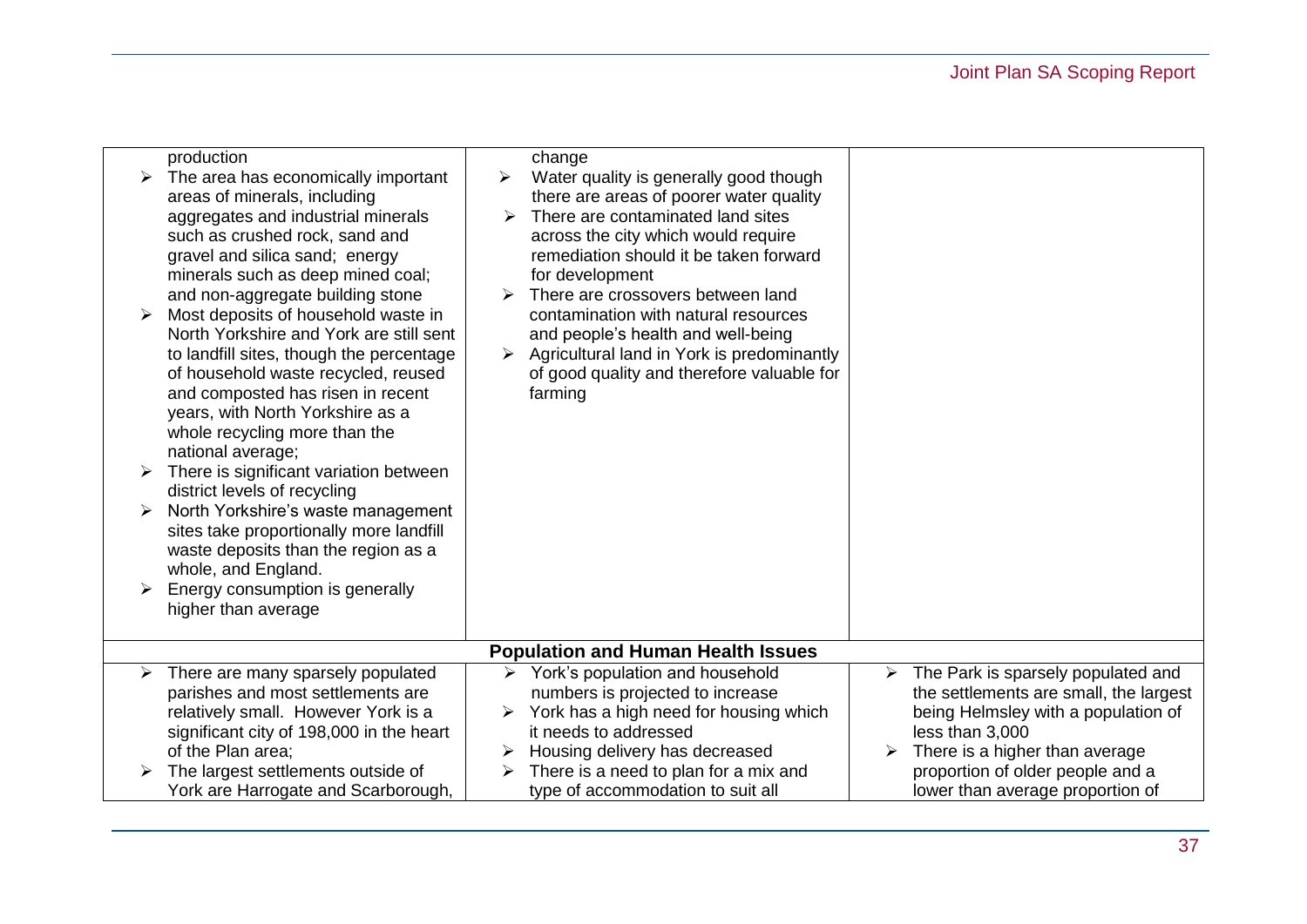## Joint Plan SA Scoping Report

both with populations over 50,000. Most people, however, live outside of larger settlements

- $\triangleright$  Population of North Yorkshire and York as a whole is increasing and is expected to continue to rise, but at a lower rate than the region as a whole;
- $\triangleright$  North Yorkshire as a whole has a higher proportion of older people than the region and nationally. However a younger population profile can be found in York. In the future older people will form a larger proportion of the population;
- $\triangleright$  Most districts and the City of York receive a net inflow of new residents, though there is a net outflow in Craven; Harrogate and Richmondshire receive the most new residents;
- $\triangleright$  Life expectancy is increasing in all Districts in North Yorkshire, but there are significant geographical variations in both male and female life expectancy within the county;
- $\triangleright$  Scarborough is the only district in the North Yorkshire and York with lower male and female life expectancy than England as a whole;
- $\triangleright$  Scarborough has the highest rates of mortality from cancer and circulatory diseases
- $\triangleright$  The Plan Area provides many

household types

- $\triangleright$  The general health of citizens in York is good
- $\triangleright$  The main priorities to address are obesity, particularly in children, alcohol and physical activity
- $\triangleright$  A major barrier to housing is the disparity between the cost of housing and how much people earn as well as access to funding such as mortgages
- $\triangleright$  The provision of other types of homes for the elderly, including nursing homes, residential care homes and warden assisted living as well as support services will also need to be developed to take care of the current demand identified for the future
- $\triangleright$  There is a recognised need for Gypsy and Traveller and Show people sites

those under 45

- $\triangleright$  There is a high level of second home ownership
- $\triangleright$  Higher than average life expectancy;
- $\triangleright$  Low levels of obesity
- $\triangleright$  Higher than average participation in sport, with the exception of Scarborough Borough
- $\triangleright$  Lack of affordable housing, although a lot has been built during recent years
- $\triangleright$  Extensive rights of way network and areas of open access land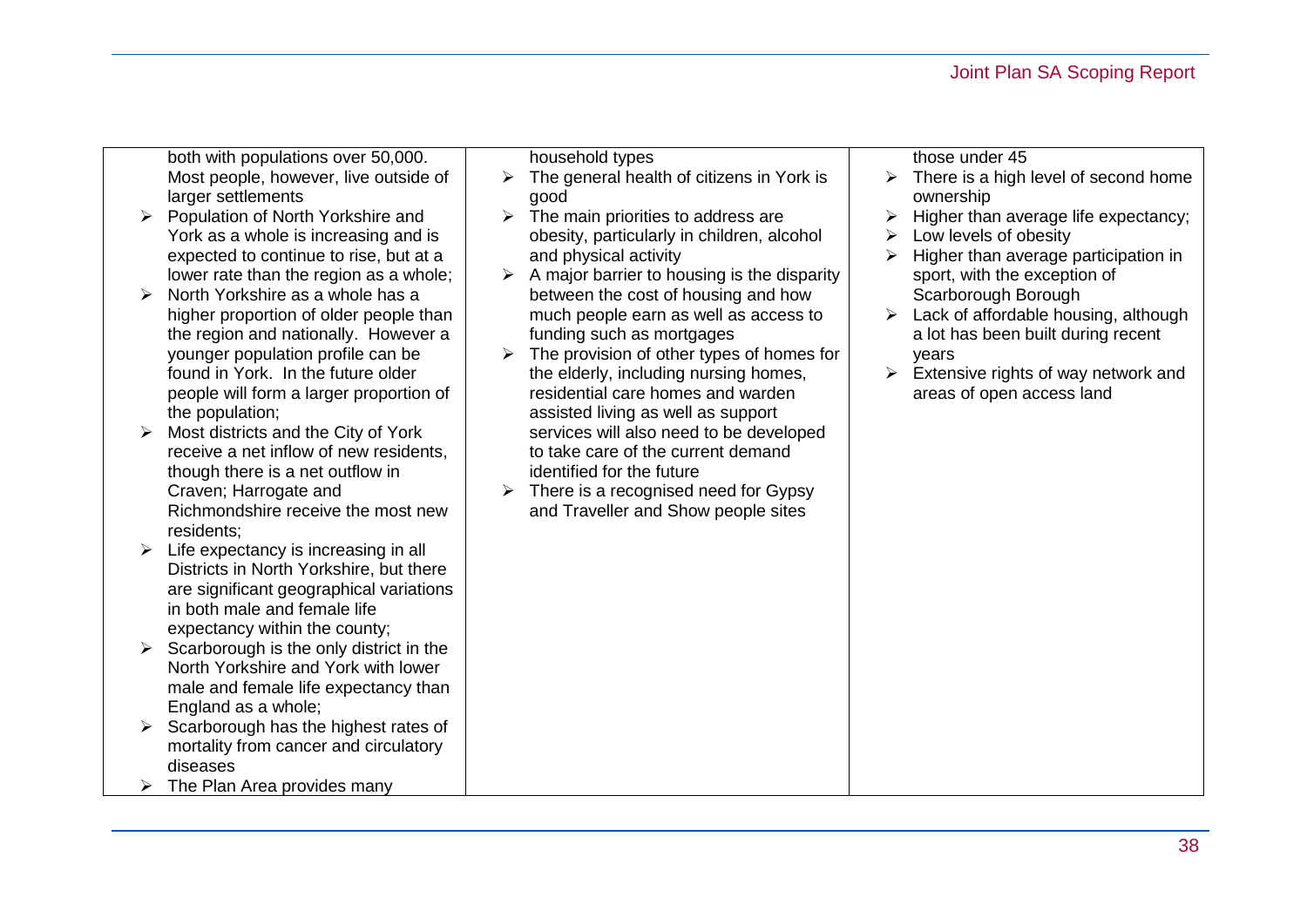|   | opportunities for recreation and<br>leisure including the North York<br>Moors National Park and an extensive<br>network of rights of way                                                                                                       |                                                                                                                                                                                                                 |                                                                                                                                                                |
|---|------------------------------------------------------------------------------------------------------------------------------------------------------------------------------------------------------------------------------------------------|-----------------------------------------------------------------------------------------------------------------------------------------------------------------------------------------------------------------|----------------------------------------------------------------------------------------------------------------------------------------------------------------|
|   |                                                                                                                                                                                                                                                | <b>Economic issues</b>                                                                                                                                                                                          |                                                                                                                                                                |
| ↘ | Since the economic downturn<br>unemployment has risen across the<br>area, though small declines have<br>been recorded in several districts<br>more recently                                                                                    | Key challenge is to achieve this<br>➤<br>economic success in a sustainable<br>manner that protects the environment<br>whilst allowing social and economic<br>progress that recognises the needs of all          | $\triangleright$ High reliance on agriculture and<br>tourism<br>High reliance on low paid, seasonal,<br>part time employment<br>Unemployment remains below the |
|   | There is, however, a higher rate of<br>economically active people in York<br>and North Yorkshire than for the<br>region and England                                                                                                            | people<br>The unemployment rate gap between<br>York and GB has increased through<br>2011/12 showing York's unemployment                                                                                         | national and regional averages<br>although has increased in recent<br>years                                                                                    |
|   | In Yorkshire as a whole more than 1<br>in 10 people feel that they are<br>underemployed                                                                                                                                                        | levels are lower than the national<br>average<br>York seems fairly resilient to the                                                                                                                             |                                                                                                                                                                |
|   | The minerals sector is a significant<br>employer directly supporting nearly<br>2,000 jobs                                                                                                                                                      | economic downturn with a highly skilled<br>labour force and the highest number of<br>businesses in 2012 since 1998                                                                                              |                                                                                                                                                                |
|   | York and North Yorkshire is generally<br>one of the least deprived areas in the<br>country, though Scarborough and<br>some parts of York rank significantly<br>higher on the indices of deprivation<br>than the rest of the Plan Area          | The relative dependence on public<br>sector employment is decreasing with<br>the increase in private business<br>The proportion of people with NVQ4+ is<br>increasing<br>The number of city centre vacant shops |                                                                                                                                                                |
|   | Business appears to be 'holding up'<br>during the downturn with only modest<br>falls in active enterprises across the<br>plan area (and growth in the number<br>of active enterprises in York). There<br>are signs that new business formation | is decreasing<br>Footfall has been negatively affected by<br>external factors effecting spend in<br>the city<br>York has become less deprived but still                                                         |                                                                                                                                                                |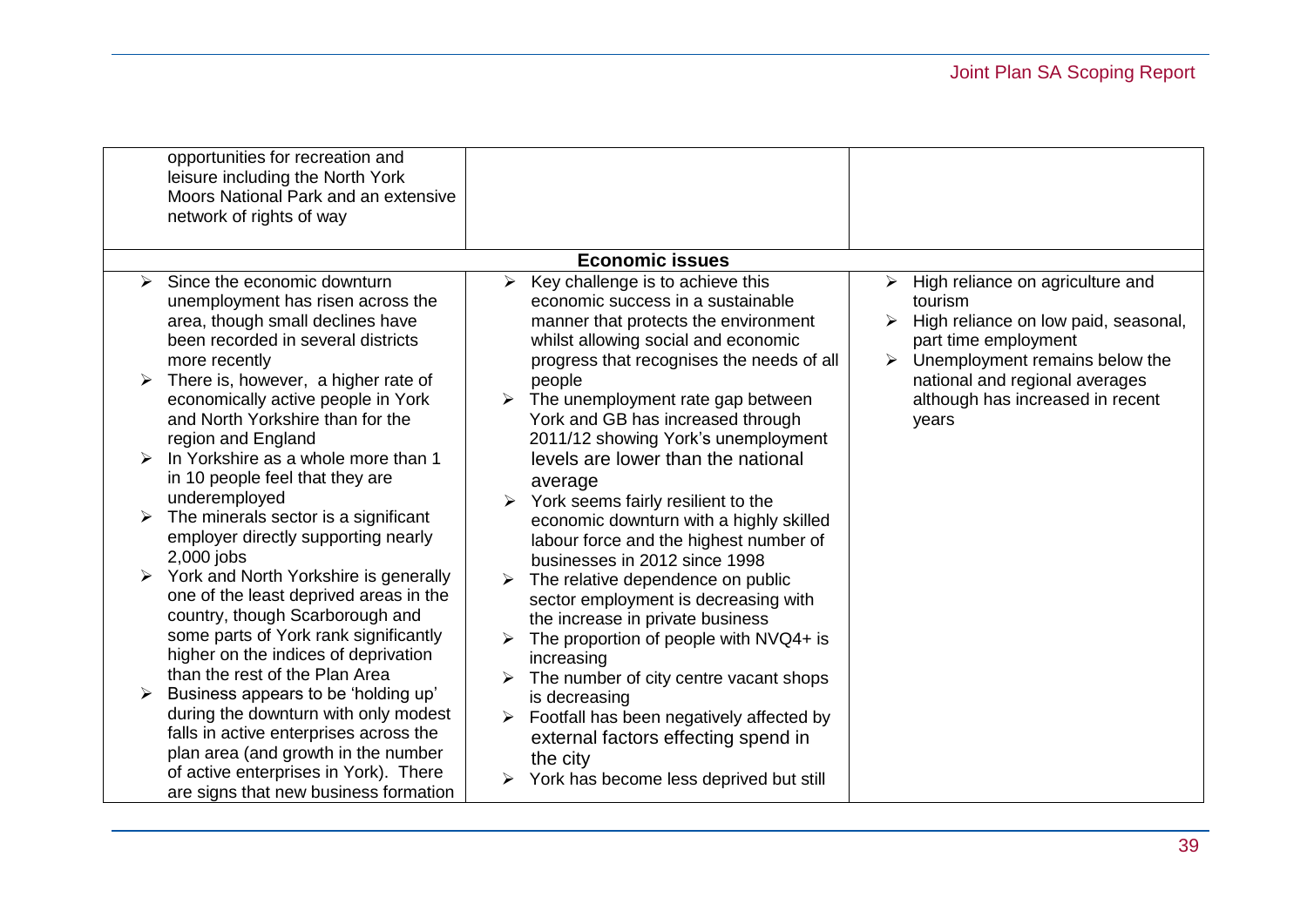| ≻<br>➤ | is reducing however, and continued<br>uncertainty over the economy may<br>erode resilience<br>Wage levels in North Yorkshire and<br>York are lower than England as a<br>whole. Median earnings are<br>significantly higher for men than<br>women<br>Fuel prices are rising nationally, which<br>will have impacts on businesses and<br>rural communities in such a large<br>economic area<br>Outdoor recreation brings income to<br>many rural areas, though less money<br>is spent outdoors by North Yorkshire<br>people than the rates for England as<br>a whole. Heritage assets are also<br>popular tourist destinations<br>North Yorkshire and York have<br>generally better than average<br>educational attainment levels | has pockets of high deprivation<br>which<br>need to be addressed<br>Demand for affordable homes is high<br>York has areas which feature within the<br>top 20% most deprived in the country in<br>terms of barriers to housing although the<br>number has decreased between 2007-<br>2010. Continued access to facilities and<br>services is paramount for local provision<br>and needs to be factored in for the future<br>The authority has a duty to provide and<br>there is a clear link between York's<br>population and the continuance of a<br>vibrant economy support education for<br>all for the development of skills and<br>learning<br>The results attained at primary and<br>secondary level are good<br>City of York has a highly skilled<br>workforce which is key to York's<br>economic success |                                                                                                                                                                                                                                                                            |
|--------|---------------------------------------------------------------------------------------------------------------------------------------------------------------------------------------------------------------------------------------------------------------------------------------------------------------------------------------------------------------------------------------------------------------------------------------------------------------------------------------------------------------------------------------------------------------------------------------------------------------------------------------------------------------------------------------------------------------------------------|-----------------------------------------------------------------------------------------------------------------------------------------------------------------------------------------------------------------------------------------------------------------------------------------------------------------------------------------------------------------------------------------------------------------------------------------------------------------------------------------------------------------------------------------------------------------------------------------------------------------------------------------------------------------------------------------------------------------------------------------------------------------------------------------------------------------|----------------------------------------------------------------------------------------------------------------------------------------------------------------------------------------------------------------------------------------------------------------------------|
|        |                                                                                                                                                                                                                                                                                                                                                                                                                                                                                                                                                                                                                                                                                                                                 | <b>Community and social issues</b>                                                                                                                                                                                                                                                                                                                                                                                                                                                                                                                                                                                                                                                                                                                                                                              |                                                                                                                                                                                                                                                                            |
|        | The most remote parts of the Plan<br>Area have little or poor access to<br>broadband and mobile phone<br>coverage though this is expected to<br>improve very shortly<br>People in North Yorkshire and York<br>generally perceive anti-social<br>behaviour to be less of a problem<br>than people in England taken as a                                                                                                                                                                                                                                                                                                                                                                                                          | People generally think York is a safe<br>➤<br>place to live<br>Delivering key safety protection<br>measures are primarily out of the remit<br>of the Local Plan. The Community<br>Safety Plan sets out a number of<br>objectives to deliver a safer city and<br>other organisations, such as the safer<br>York Partnership, would ensure that                                                                                                                                                                                                                                                                                                                                                                                                                                                                   | Loss of general stores and post<br>➤<br>offices over the past two decades,<br>although recently this has levelled off<br>Poor broadband provision and<br>➤<br>mobile phone reception in many<br>parts of the Park<br>Limited provision of sports and<br>leisure facilities |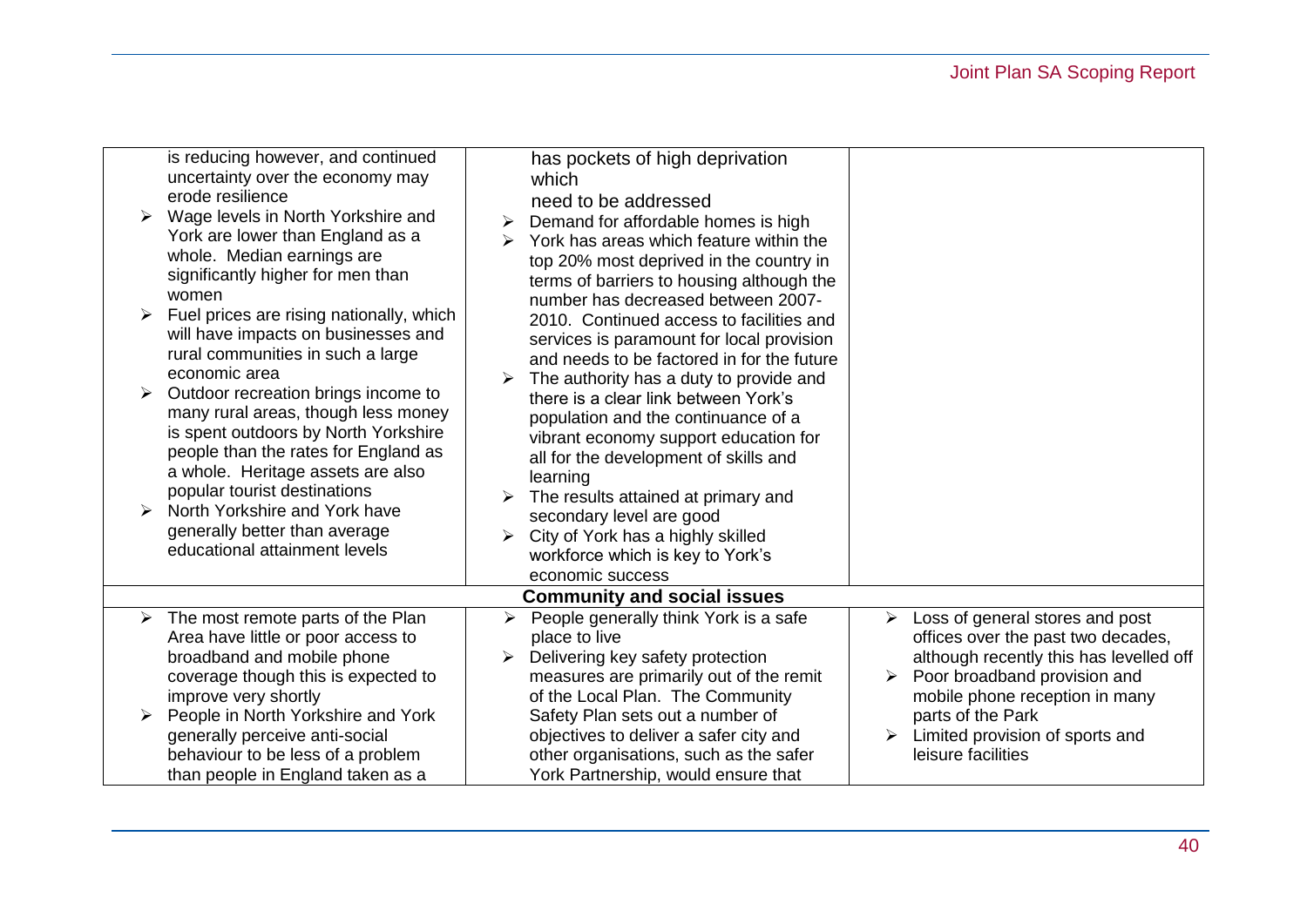# Joint Plan SA Scoping Report

| whole<br>Reported flytipping incidents are<br>➤<br>generally low, though in certain areas,<br>such as Scarborough, reports of<br>flytipping are more frequent                                                                                                                                                                                   | initiatives and schemes<br>Crime rates are decreasing<br>➤<br>Support for the future should be aimed at<br>➤<br>helping to meet the objectives and<br>identified priorities set out in the<br><b>Community Safety Plan</b>                                                                                                                                                                                                                                                                                                                                                                                                                                                                                                                                                                                                                                                                                                                                                                                                                                                                          |                                                                                                                                                                                            |
|-------------------------------------------------------------------------------------------------------------------------------------------------------------------------------------------------------------------------------------------------------------------------------------------------------------------------------------------------|-----------------------------------------------------------------------------------------------------------------------------------------------------------------------------------------------------------------------------------------------------------------------------------------------------------------------------------------------------------------------------------------------------------------------------------------------------------------------------------------------------------------------------------------------------------------------------------------------------------------------------------------------------------------------------------------------------------------------------------------------------------------------------------------------------------------------------------------------------------------------------------------------------------------------------------------------------------------------------------------------------------------------------------------------------------------------------------------------------|--------------------------------------------------------------------------------------------------------------------------------------------------------------------------------------------|
|                                                                                                                                                                                                                                                                                                                                                 | <b>Access and transport issues</b>                                                                                                                                                                                                                                                                                                                                                                                                                                                                                                                                                                                                                                                                                                                                                                                                                                                                                                                                                                                                                                                                  |                                                                                                                                                                                            |
| The most significant transport<br>≻<br>corridors run north to south and<br>include the A1, A19 and East Coast<br>mainline<br>There are no airports and relatively<br>few stretches of canal in the area.<br>However three airports lie within close<br>range of the Plan Area, and there are<br>major seaports nearby on the Tees<br>and Humber | Traffic levels in York have remained<br>$\blacktriangleright$<br>largely unchanged since 1998, despite<br>continued development over this period<br>York experiences a net daily in-commute<br>of approximately 7250 trips<br>The number of people cycling has<br>increased since the introduction of the<br>Cycling City York programme<br>High frequency bus services match well<br>➤<br>to the areas in York with the highest<br>number of households without a car<br>Vehicle ownership levels are significantly<br>higher in rural areas of the York area<br>York is well connected by rail to many<br>other areas of the country, but services<br>to Harrogate are of a low frequency and<br>rail links to the south east of the city<br>including Hull are relatively poor<br>Killed and seriously injured road<br>casualties have reduced by at least 45%<br>(from the 1994/98 average)<br>In the past two years City of York<br>Council has made successful bids to<br>Government for funding programmes to<br>improve public transport and encourage<br>travel behaviour change to reduce | High reliance on the private car<br>Traffic levels have been decreasing<br>in recent years although have<br>increased over longer timescales<br>Lack of public transport in many<br>places |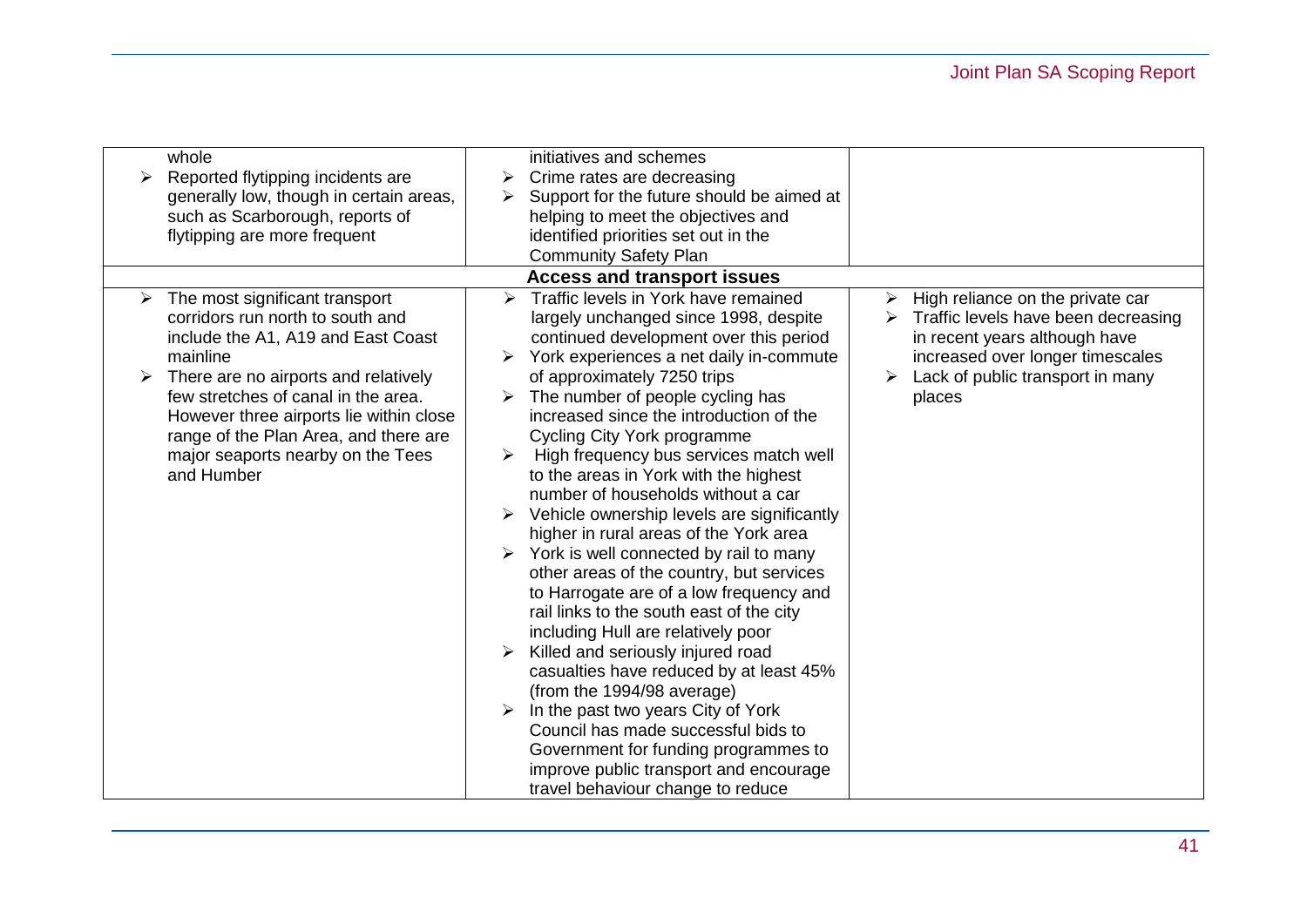|  | dependency<br>on<br>n the private car for travel |  |
|--|--------------------------------------------------|--|
|--|--------------------------------------------------|--|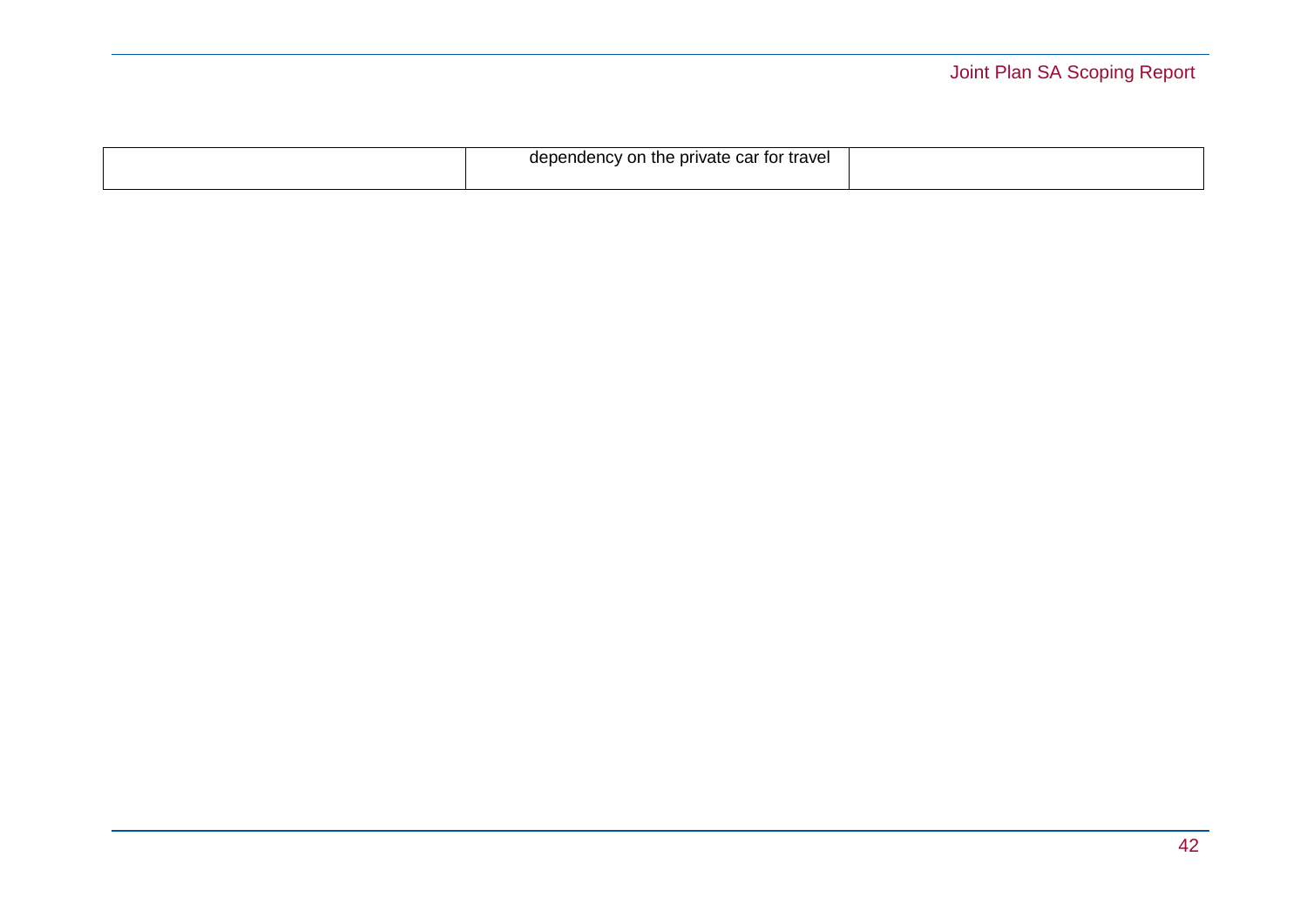## **6 The Proposed Sustainability Appraisal Framework**

## **6.1 Developing the Sustainability Objectives**

The development of the SA Framework, containing a series of sustainability objectives, is the main output of this scoping stage (Stage A) of the sustainability appraisal. It is this framework which is used in later appraisal stages to guide the assessment of each policy option presented in the Minerals and Waste Joint Plan. The sustainability appraisal objectives contained in the SA Framework should help to show how the plan will tackle the sustainability issues that have been identified during scoping. The role of sustainability issues in defining sustainability objectives were explored in the Department of Communities and Local Government's 'Plan Making Manual' (now unavailable):

*'Identifying sustainability issues is key to reaching an informed view on the sustainability of the plan. Sustainability appraisal objectives, which can be derived from these issues, may be used to check and refine the plan. In particular, they can be used as a basis for testing and comparing the effects of alternative options considered in the plan. They build on the concept of SEA objectives, which are not mandatory but are a widely used tool in SEA for comparing alternatives' 33*

Section 5 of this report includes the key sustainability issues, derived from baseline data gathering, for the whole plan area as well as distinct parts of it. This section of the report shows the SA Framework derived from the review of sustainability issues that will be used in the Sustainability Appraisal. It also shows the SA objectives that will be applied during the assessment of options and sites.

The SA objectives are intended to be separate from the Minerals and Waste Joint Plan's objectives. However, the two may influence each other and overlaps may occur. The SA objectives should promote an integrated approach to sustainability, bringing together all relevant social, economic and environmental factors. The SEA topics identified in Annex I (f) of the SEA Directive are one of the key determinants when considering which SA objectives should be used for environmental criteria.

Table 7 sets out the Sustainability Appraisal objectives to be used in this SA of the Minerals and Waste Joint Plan. It also includes proposed sub objectives for each SA objective. These sub objectives allow the broad headline objectives to be further and more specifically defined. To see how the review of baseline and sustainability issues has informed the formation of the SA objectives and sub objectives Appendix 1 includes a summary of the justification for each objective.

## **6.2 The SA Framework and Indicators**

 $\overline{a}$ 

A series of proposed indicators is also presented in Table 7. These indicators will be considered when the sustainability effects of options are investigated. Together, the SA objectives, sub objectives and indicators form the SA Framework.

As the sustainability appraisal of options is carried out the Sustainability Framework will inform how options are assessed by asking questions of each option through use of the SA objectives and sub objectives, as

<sup>33</sup> Department for Communities and Local Government, undated, DCLG Plan Making Manual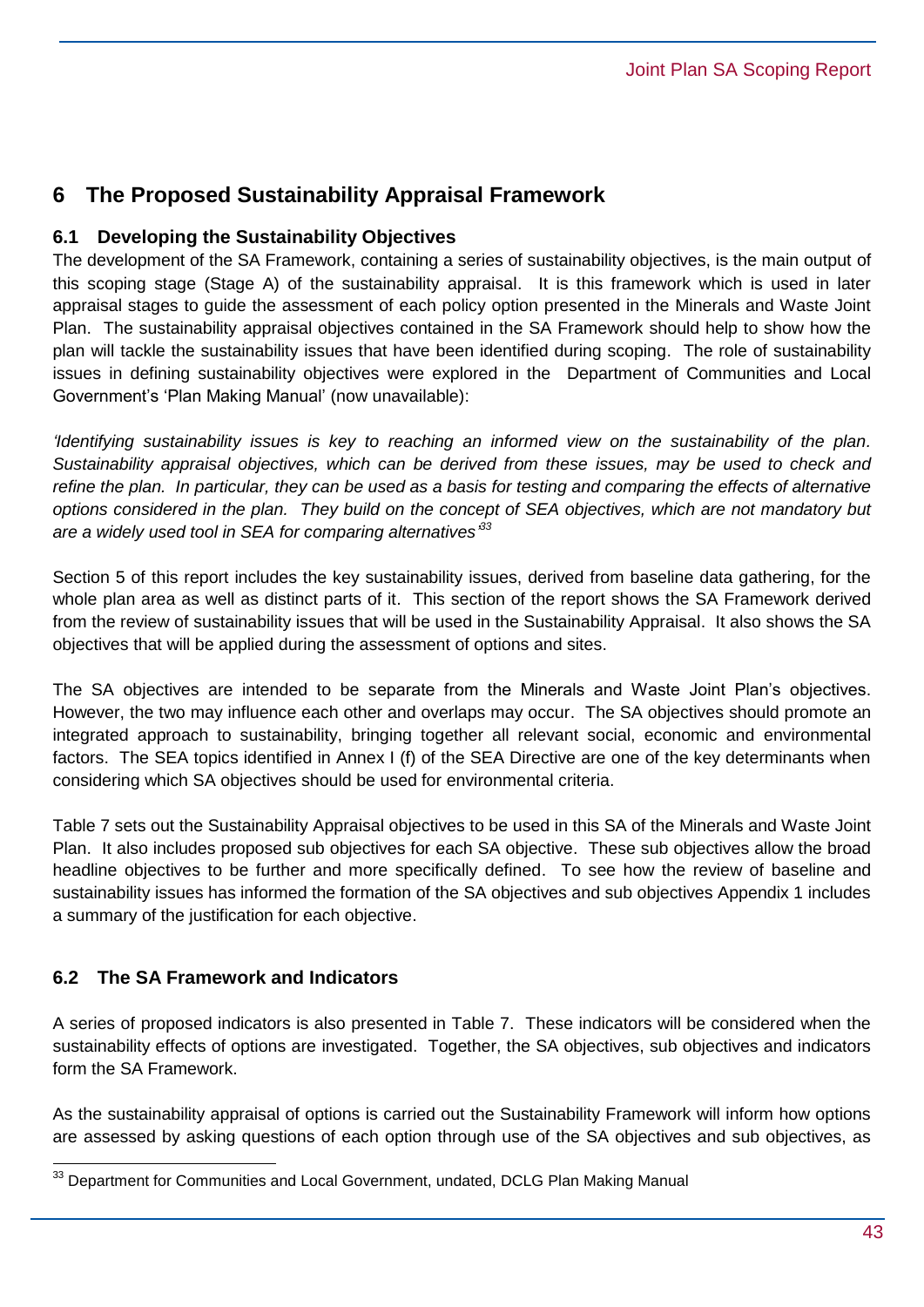well as by predicting how these indicators might change if particular options were to be adopted. Section 6.8 explains how the appraisal will proceed in more detail.

Within the SA Framework we have included contextual indicators that allow for trends to be observed over time, irrespective of the Joint Plan. Often these are collected by third parties. A worsening trend may indicate that the Minerals and Waste Joint Plan is not performing in a sustainable way, or may indicate that there are wider factors that are contributing to the trend. We have also used a number of more specific indicators. These indicators will allow a causal link to be established between the Joint Plan and environmental, social and economic change. The assessment of options against SA objectives and sub objectives will require predictions to be made against these indicators to determine whether trends are likely to improve or worsen. This may require professional judgement, supported by available evidence; evidence arrived at through the Strategic Flood Risk Assessment and Habitats Regulations Assessment, or the use of assessment tools such as Network Analysis and evaluation of effects using Geographical Information Systems. The indicators presented alongside the objectives are for the purpose of ascertaining what the likely effects on these would be when undertaking the Sustainability Appraisal. Indicators for monitoring the actual effects of the Plan will be established through the Sustainability Appraisal process, based upon the potential effects that arise. Consideration of potential effects is not limited to the effects on the indicators as it is acknowledged that these cover a limited spectrum. Some of these indicators may ultimately form part of the monitoring framework.

IGuidance on Sustainabilty Appraisal<sup>34</sup> suggests it is important to limit indicators in the Sustainability Appriasal Framework (ie those for predicting likely effects) to manageable numbers. Therefore many of the individual indicators presented will show progress towards or away from more than one sub objective. Wherever possible we have tried to ensure that indicators provide information for all sub objectives (even if one indicator is informing several sub objectives), however for some sub objectives it has not been possible to provide a matched indicator due to the difficulty of gathering meaningful data. These sub objectives will rely on professional judgement when effects are predicted. More information is provided in the limitations section of this report.

Work will continue to further refine a number of indicators to ensure that they accurately measure change. We will continue to consult on the development of these indicators. Baseline data for many of the indicators can be found in Volume 2. However, for other indicators work to gather baseline data will continue as indicators are further refined.

Within this SA Scoping Report we tested the proposed objectives against rural proofing criteria and against one another (see 6.4 below). We have also introduced a compatibility testing exercise to establish whether the SA Framework would help to ensure that ecosystem services<sup>35</sup> found within the Plan area are not deleteriously affected by any of the SA objectives (see Appendix 3). Ecosystem services are the services provided by the natural environment that benefit people, such as food, fuel and flood protection, so it is important that the sustainability objectives proposed complement, rather than work against, that service provision. The results of this exercise have fed into the development of the sustainability objectives and wider SA Framework.

<sup>&</sup>lt;sup>34</sup> ODPM, 2005. Sustainability Appraisal of Regional Spatial Strategies and Local Development Documents

<sup>&</sup>lt;sup>35</sup> See Appendix 3 for an explanation of the term 'ecosystem services'.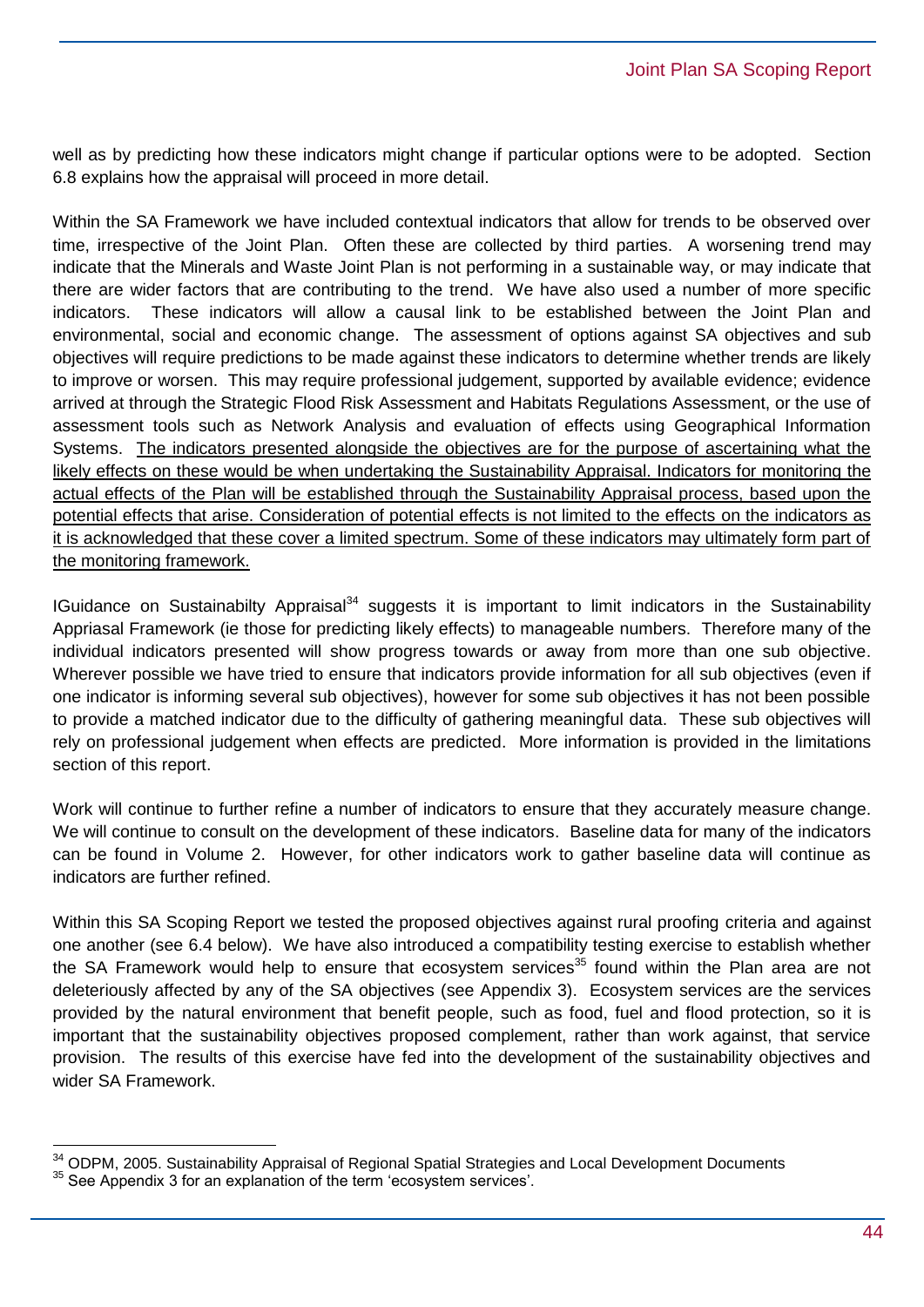| <b>Sustainability Objective</b>                                                             | <b>Sub objectives</b>                                                                                                                                                                                                                                                                                                                                                                                                                                                                                                                                                                                                                                                                                                                                                                                                                                                                                                                                 | Indicators <sup>36</sup>                                                                                                                                                                                                                                                                                                                                                                                                                                                                                                                                                                                            |
|---------------------------------------------------------------------------------------------|-------------------------------------------------------------------------------------------------------------------------------------------------------------------------------------------------------------------------------------------------------------------------------------------------------------------------------------------------------------------------------------------------------------------------------------------------------------------------------------------------------------------------------------------------------------------------------------------------------------------------------------------------------------------------------------------------------------------------------------------------------------------------------------------------------------------------------------------------------------------------------------------------------------------------------------------------------|---------------------------------------------------------------------------------------------------------------------------------------------------------------------------------------------------------------------------------------------------------------------------------------------------------------------------------------------------------------------------------------------------------------------------------------------------------------------------------------------------------------------------------------------------------------------------------------------------------------------|
| 1. Protect and enhance<br>biodiversity and geodiversity and<br>improve habitat connectivity | -Protect and enhance designated nature conservation sites<br>and protected species;<br>-To contribute to the suitable protection of trees, woodlands<br>and forests<br>-Avoid damage to designated geological assets and create<br>new areas of geodiversity value;<br>-Seek to contribute to national targets for biodiversity,<br>including for national and local priority species and habitats;<br>-Seek to contribute to local targets for geodiversity;<br>-Preserve the integrity of habitat networks and increase the<br>connectivity between habitats;<br>-Maximise the potential for the creation of new habitats;<br>-Minimise the spread of invasive species;<br>-Provide opportunities for people to access the natural<br>environment:<br>-Protect and manage ancient woodland;<br>-Appropriately manage and enhance PAWS;<br>-Promote improvements for biodiversity at the landscape<br>scale;<br>-Achieve a net gain for biodiversity | 1. Percentage of SSSIs in favourable condition<br>(Natural England)<br>2. Total area of SSSI (Natural England)<br>3. Total area of UK BAP Priority Habitat (Natural<br>England)<br>4. Area of ancient and semi natural woodland (Natural<br>England)<br>5. Area of ancient replanted woodland (PAWS)<br>(Natural England)<br>6. Area of land in Higher Level Stewardship (Natural<br>England)<br>7. Area of SINC land (NYCC)<br>8. Number of alerts for invasive species relevant to<br>North Yorkshire (Defra) <sup>37</sup><br>9. Number of alien species on UKTAG List found in<br>North Yorkshire <sup>38</sup> |
| 2. Enhance or maintain water<br>quality and supply and improve<br>efficiency of water use   | -Ensure that Water Framework Directive status objectives for<br>surface and groundwater are not compromised by maintaining<br>or improving upon ecological and chemical status;<br>- Prevent unsustainable levels of ground and surface water<br>abstraction;<br>- Avoid wasting water;<br>-Protect groundwater source protection zones;                                                                                                                                                                                                                                                                                                                                                                                                                                                                                                                                                                                                              | 1. Percentage of water bodies achieving overall good<br>status in River Basin Management Plans (Environment<br>Agency)<br>2. Water resource availability at low flows as reported<br>in CAMS (Environment Agency)<br>3. Groundwater resource availability as reported in<br>CAMS (Environment Agency)                                                                                                                                                                                                                                                                                                               |

 $36$  See explanation above regarding the purpose of indicators

 $37$  Species distribution to be taken from the National Biodiversity Network.

 $38$  Species distribution to be taken from the National Biodiversity Network.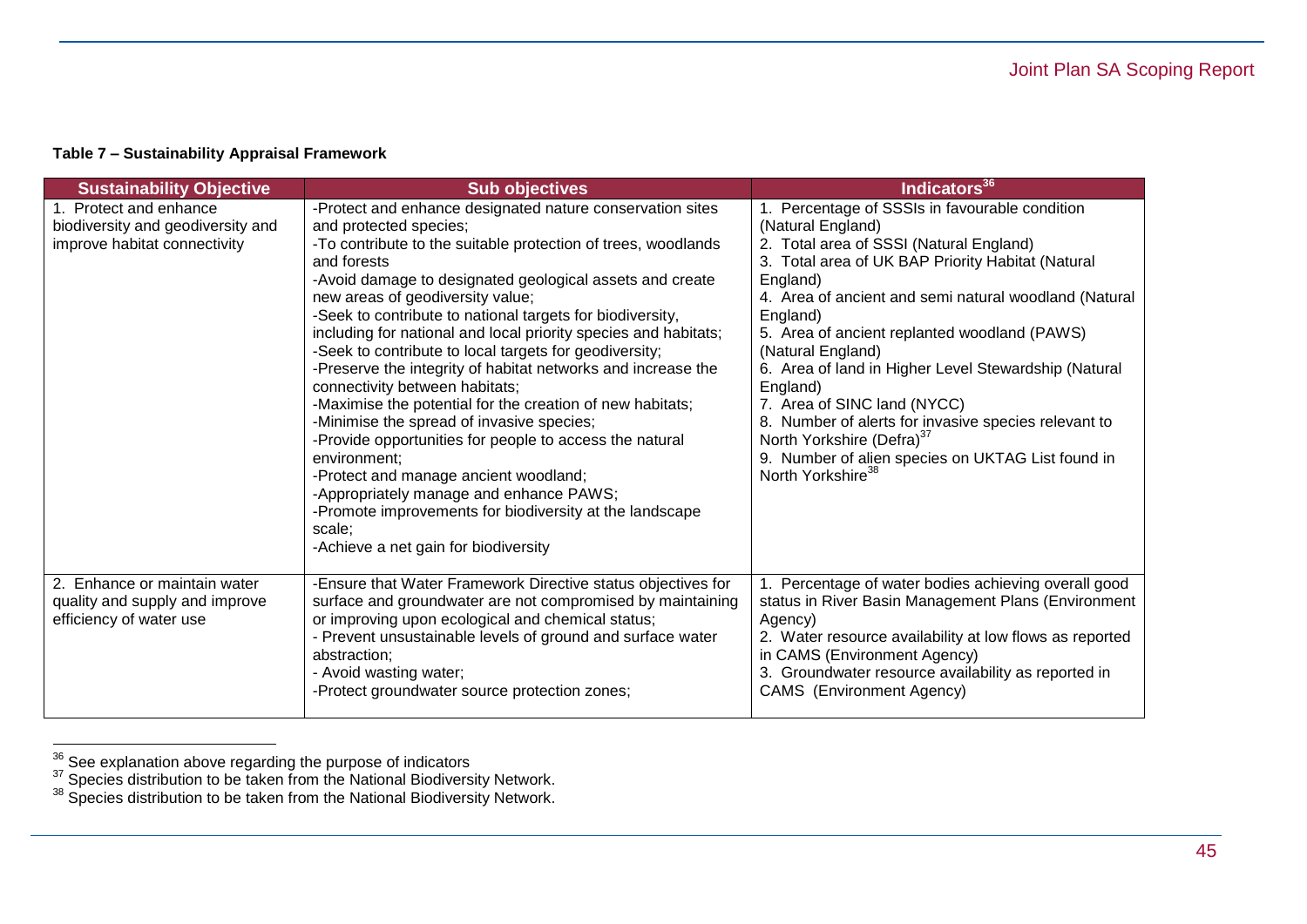| <b>Sustainability Objective</b>    | <b>Sub objectives</b>                                                                                                        | Indicators <sup>36</sup>                                    |
|------------------------------------|------------------------------------------------------------------------------------------------------------------------------|-------------------------------------------------------------|
| 3. Reduce transport miles and      | -Encourage more sustainable transport modes;                                                                                 | 1. Motor vehicle traffic (Vehicle miles) by local           |
| associated emissions from          | -Reduce the impact of transporting minerals by road on local                                                                 | authority (DfT)                                             |
| transport and encourage the use of | communities;                                                                                                                 | 2. Proportion of residents who walk or cycle, at least      |
| sustainable modes of               | -Reduce vehicle emissions due to mineral and waste                                                                           | one per month, for utility purposes (for reasons other      |
| transportation                     | movements;                                                                                                                   | than recreation, health, training or competition) by        |
|                                    | -Encourage proximity between minerals and waste sites and                                                                    | local authority <sup>40</sup> (DfT)                         |
|                                    | markets / sources <sup>39</sup> ;                                                                                            | 3. Road transport energy consumption at local               |
|                                    | -Safeguard or deliver valuable infrastructure that may                                                                       | authority level (DfT/NAEI)                                  |
|                                    | contribute to modal shift;                                                                                                   |                                                             |
|                                    | -Promote active travel and sustainable commuting                                                                             |                                                             |
|                                    | -Improve congestion                                                                                                          |                                                             |
| 4. Protect and improve air quality | -Reduce all emissions to air from new development;                                                                           | Number of Air Quality Management Areas                      |
|                                    | -To reduce the causes and levels of air pollution in Air Quality                                                             | 2. Number of SAC and SPAs exceeding critical loads          |
|                                    | Management Areas and seek to avoid new designations;                                                                         | for deposition of either N or S (APIS)                      |
|                                    | -To minimise dust and odour, particularly where communities                                                                  | 3. Mapped distribution of NOX, NO2, PM10 and                |
|                                    | or other receptors may be affected;                                                                                          | PM2.5 (Defra LAQM)                                          |
|                                    | -Support cleaner technology for minerals and waste                                                                           |                                                             |
|                                    | development;                                                                                                                 |                                                             |
|                                    | -Avoid locating development in areas of existing poor air<br>quality where it could result in negative impacts on the health |                                                             |
|                                    | of present and future occupants / users;                                                                                     |                                                             |
|                                    | -Seek to avoid adding to pollutant deposition at sensitive                                                                   |                                                             |
|                                    | habitats.                                                                                                                    |                                                             |
| 5. Use soil and land efficiently   | -Reduce the permanent loss of best and most versatile                                                                        | 1. Number of minerals and waste applications which          |
| and safeguard or enhance their     | agricultural land;                                                                                                           | are located within areas of best and most versatile         |
| quality                            | -Conserve and enhance soil resources and quality;                                                                            |                                                             |
|                                    | -Promote good land management practices on restored land;                                                                    | (BMV) agricultural land (NYCC)                              |
|                                    | -Reduce the amount of derelict, contaminated, degraded and                                                                   | 2. Land use change: previous use of land changing to        |
|                                    | vacant / underused land;                                                                                                     | developed use annual average by region <sup>41</sup> (DCLG) |

 $39$  This reduces the distance required to transport products / waste and can provide benefits to businesses in terms of supply chains

<sup>&</sup>lt;sup>40</sup> Department for Transport/Sport England, 2012. Local Area Walking and Cycling Statistics: England 2010/11 [URL:

[https://www.gov.uk/government/uploads/system/uploads/attachment\\_data/file/9105/local-area-walking-and-cycling-2010-11.pdf](https://www.gov.uk/government/uploads/system/uploads/attachment_data/file/9105/local-area-walking-and-cycling-2010-11.pdf) ].

<sup>&</sup>lt;sup>41</sup> Derived from the Department for Communities and Local Government 'Live Tables on Land Use Change Statistics' which are collated by Government Office Region [\[https://www.gov.uk/government/statistical-data-sets/live-tables-on-land-use-change-statistics](https://www.gov.uk/government/statistical-data-sets/live-tables-on-land-use-change-statistics) ].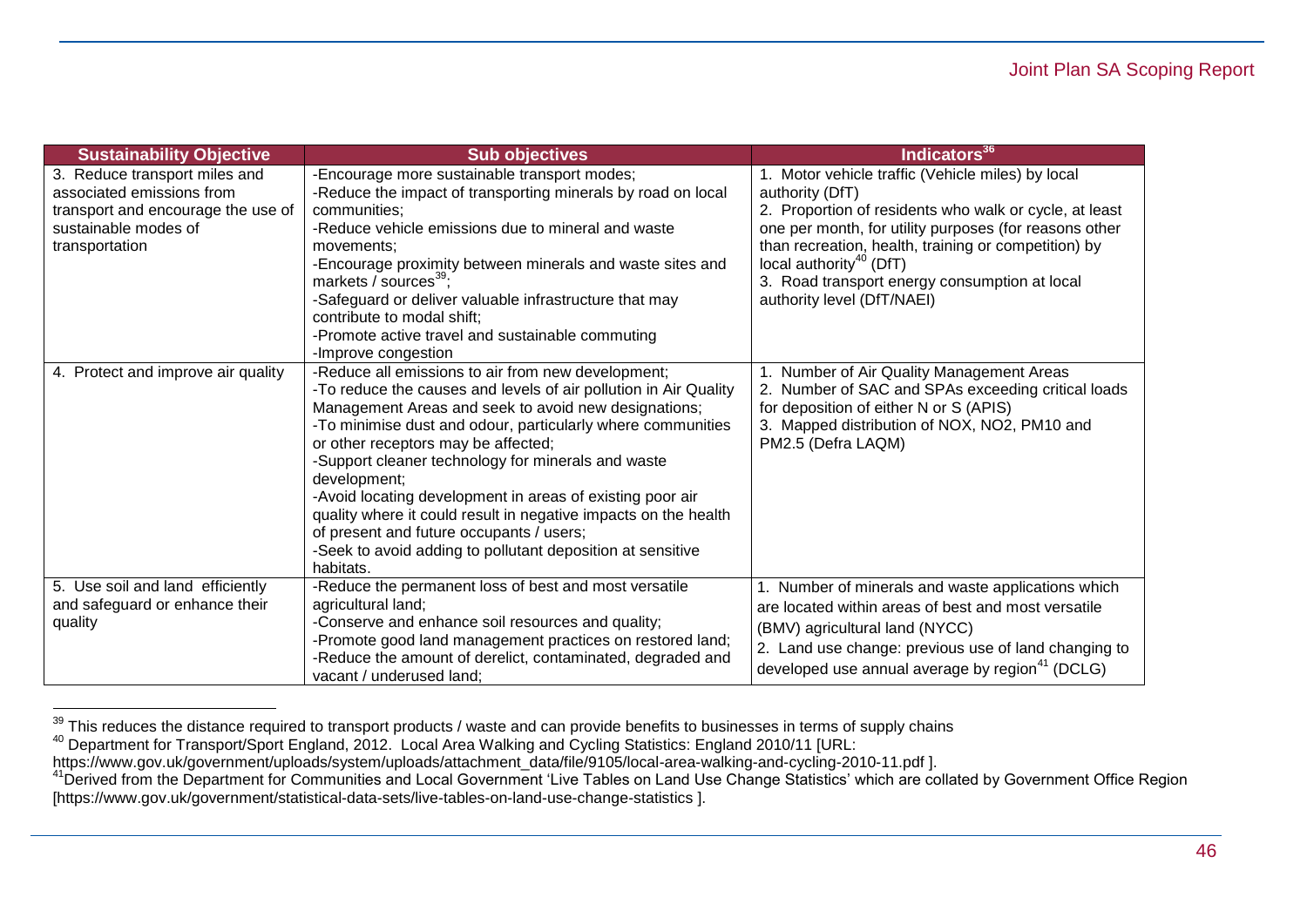| <b>Sustainability Objective</b>                          | <b>Sub objectives</b>                                                                                                                                                                                                                                                                                                                                                                                                                                                                                                                                    | Indicators <sup>36</sup>                                                                                                                                                                                                                                                                                                                              |
|----------------------------------------------------------|----------------------------------------------------------------------------------------------------------------------------------------------------------------------------------------------------------------------------------------------------------------------------------------------------------------------------------------------------------------------------------------------------------------------------------------------------------------------------------------------------------------------------------------------------------|-------------------------------------------------------------------------------------------------------------------------------------------------------------------------------------------------------------------------------------------------------------------------------------------------------------------------------------------------------|
|                                                          | -Recover nutrient value from biodegradable wastes (e.g.<br>compost, biodigestate)<br>-Minimise land taken up by minerals and waste development<br>-Seek to utilise brownfield land for waste development where<br>possible                                                                                                                                                                                                                                                                                                                               |                                                                                                                                                                                                                                                                                                                                                       |
| 6. Reduce the causes of climate<br>change                | -Reduce emissions of greenhouse gases;<br>-Reduce CO2 from minerals and waste development through<br>use of energy efficient and low and zero carbon design and<br>adoption of efficient plant and processes;<br>-Maximise the generation and use of renewable energy in<br>appropriate locations;<br>-Prevent the loss of embodied energy by promoting the use of<br>recycled, recyclable and secondary resources;<br>-Promote carbon storage through appropriate land<br>management<br>-Adhere to the principles of the energy hierarchy <sup>42</sup> | Emissions of CO2 per capita by Local Authority<br>(excluding LULUCF <sup>43</sup> ) (DECC)<br>2. Industrial and commercial per capita CO2<br>emissions by Local Authority (DECC)<br>3. Road transport CO2 emissions per capita by Local<br>Authority (DECC)<br>4. Land use change CO2 emissions per capita by<br>Local Authority (DECC) <sup>44</sup> |
| 7. Respond and adapt to the<br>effects of climate change | -To plan and implement adaptation measures for the likely<br>effects of climate change;<br>-Ensure 'sustainable adaptation' is planned for <sup>45</sup> ;<br>Ensure that minerals and waste developments are not<br>susceptible to effects of climate change                                                                                                                                                                                                                                                                                            | UKCP climate change scenarios <sup>46</sup> (UKCP)<br>2. Mapped extent of Flood Zones under Climate<br>Change as reported in available Strategic Flood Risk<br>Assessments <sup>47</sup> (NYCC, CYC, NYMNPA)<br>3. Allocations requiring exception testing in North                                                                                   |

 $^{42}$  The energy hierarchy is analogous to the waste hierarchy in that it shows a sequence of preferred approaches to obtaining energy. Broadly this can be shown as three steps, in order of preference: 'Reduce' the amount of energy required in the first place (for instance through good design); 'Re-use' waste energy such as heat (e.g. through combined heat and power technology); and 'recycling' (which means the provision of energy that has some processing applied – e.g. renewable energy to meet demand or the extracting of energy from waste). CABE, 2011. Thinking Differently – The Energy Hierarchy.

<sup>43</sup> LULUCF relates to emissions from Land Use, Land Use Change and Forestry.

<sup>&</sup>lt;sup>44</sup> There is a time lag between publication of the DECC carbon statistics at a local authority level and the present year, such that 2010 figures were published in 2012.

<sup>45</sup> Sustainable Adaptation has been defined by Natural England. According to Natural England 'It is important that any adaptation action is sustainable. This means that any response by society should not actually add to climate change, cause detrimental impacts or limit the ability or other parts of the natural environment society or business to carry out adaptation elsewhere" (Natural England, undated. Sustainable Adaptation [URL:

[http://www.naturalengland.org.uk/ourwork/climateandenergy/climatechange/adaptation/sustainable.aspx\]](http://www.naturalengland.org.uk/ourwork/climateandenergy/climatechange/adaptation/sustainable.aspx).

 $46$  Changes to precipitation and temperature to be recorded in line with latest available data.

<sup>47</sup> As further SFRA work becomes available the spatial extent of increased flood risk from rivers will become clearer.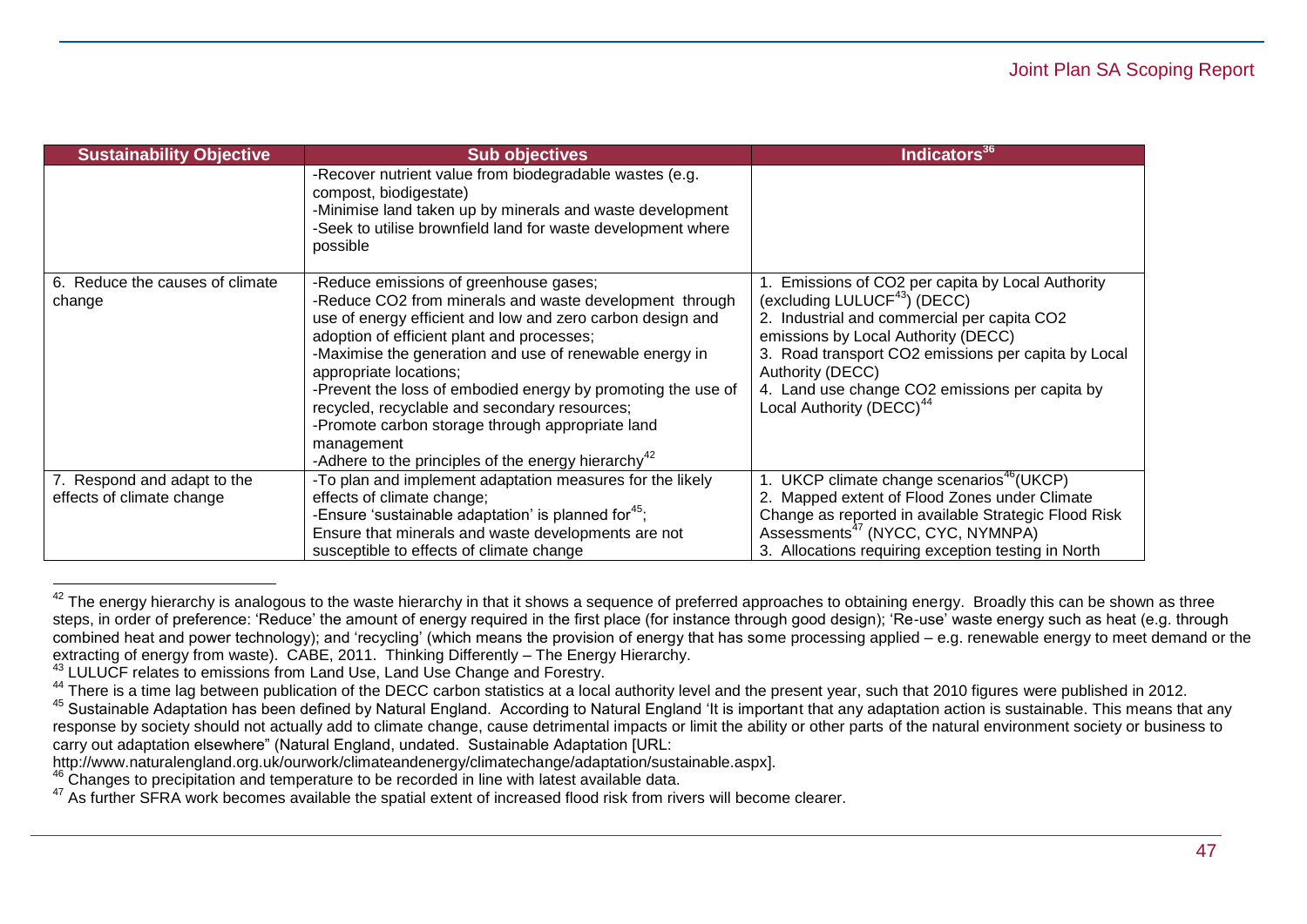| <b>Sustainability Objective</b>   | <b>Sub objectives</b>                                         | Indicators <sup>36</sup>                                     |
|-----------------------------------|---------------------------------------------------------------|--------------------------------------------------------------|
|                                   | -Ensure that minerals and waste developments do not hinder    | Yorkshire SFRA (NYCC)                                        |
|                                   | adaptation to climate change                                  |                                                              |
| 8. Minimise the use of resources  | -To safeguard and use minerals resources efficiently;         | 1. Number / type / area of safeguarding areas defined        |
| and encourage their re-use and    | -Safeguard infrastructure that may support more sustainable   | in Plan                                                      |
| safeguarding                      | minerals and waste development                                | 2. Reserves of primary land won aggregate and                |
|                                   | -To encourage the re-use of primary materials;                | crushed rock (LAA)                                           |
|                                   | -To promote the efficient use of resources throughout the     | 3. Sales of secondary aggregate in the North                 |
|                                   | lifecycle of a development, including construction, operation | Yorkshire sub region (LAA)                                   |
|                                   | and decommissioning of minerals and waste infrastructure;     |                                                              |
|                                   | Encourage the utilisation of suistainable construction        |                                                              |
|                                   | techniques;                                                   |                                                              |
|                                   | -Promote the use of secondary and recycled minerals           |                                                              |
|                                   | resources where they can play a role in reducing the need for |                                                              |
|                                   | more primary minerals extraction                              |                                                              |
| 9. Minimise waste generation and  | -Use less materials through design and processing;            | 1. Total waste received by waste facilities by category      |
| prioritise management of waste as | -Re-use materials where possible;                             | ('household, industrial and commercial', 'inert /            |
| high up the waste hierarchy as    | -Encourage recycling;                                         | construction and demolition', 'hazardous', 'unknown')        |
| practicable                       | -Recover residual resources (e.g. through anaerobic digestion | (Environment Agency);                                        |
|                                   | or energy recovery);                                          | 2. Waste management method of household waste                |
|                                   | -Support 'recycling on the go', <sup>48</sup>                 | arisings in North Yorkshire (NYCC)                           |
|                                   | -Recognise and promote the value of waste streams as          | 3. Anaerobic digestion plants in the plan area <sup>49</sup> |
|                                   | alternatives to primary mineral extraction;                   |                                                              |
|                                   | -Promote economic gain through re-use                         |                                                              |
|                                   |                                                               |                                                              |
| 10. Conserve and enhance the      | -To protect and enhance those elements, including setting,    | Buildings, scheduled monuments, conservation                 |
| historic environment, heritage    | which contribute to the significance of:                      | areas, registered parks and gardens, registered              |
| assets and their settings.        | <b>World Heritage Sites</b><br>➤                              | battlefields 'at risk' as defined by the Heritage at Risk    |
|                                   | Scheduled Monuments                                           | Register (English Heritage)                                  |
|                                   | <b>Archaeological Features</b>                                | 2. Number of visits to historic sites (Yorkshire and the     |
|                                   | Listed buildings                                              | Humber) (English Heritage)                                   |
|                                   | Historic parks and gardens                                    |                                                              |
|                                   | Historic battlefields                                         |                                                              |

<sup>&</sup>lt;sup>48</sup> 'Recycling on the go' is promoted by the Government's Waste Policy Review. It represents recycling on the street and in public places.

<sup>49</sup> As shown on the official biogas plant map produced by 'Anaerobic Digestion' [URL: [http://www.biogas-info.co.uk/\]](http://www.biogas-info.co.uk/).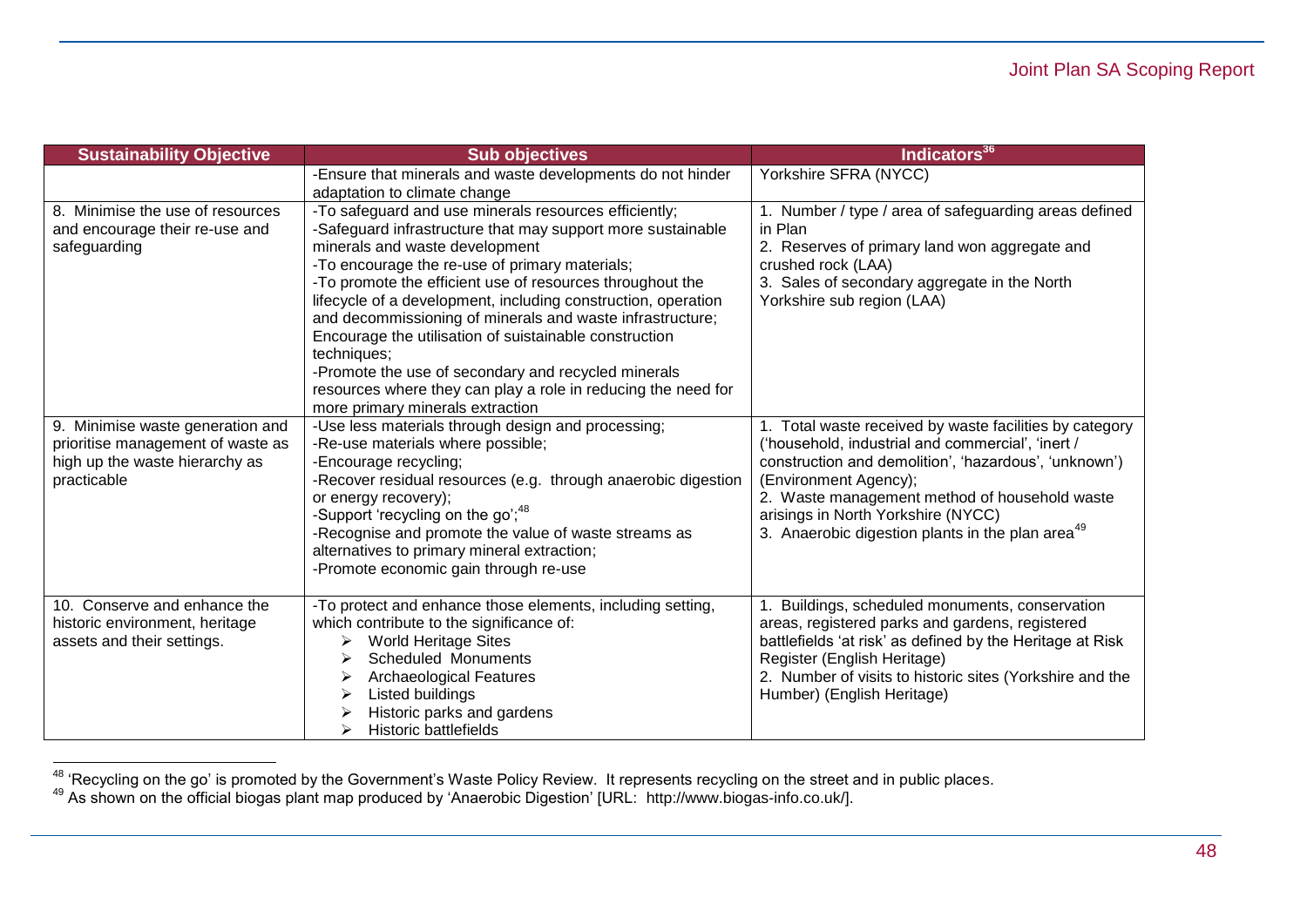| <b>Sustainability Objective</b>                                                      | <b>Sub objectives</b>                                                                                                                                                                                                                                                                                                                                                                                                                                                                                                                                                                                                                                                                                                                                                                                                                                                                                                                                        | Indicators <sup>36</sup>                                                                                                                                                                                                                                                                 |
|--------------------------------------------------------------------------------------|--------------------------------------------------------------------------------------------------------------------------------------------------------------------------------------------------------------------------------------------------------------------------------------------------------------------------------------------------------------------------------------------------------------------------------------------------------------------------------------------------------------------------------------------------------------------------------------------------------------------------------------------------------------------------------------------------------------------------------------------------------------------------------------------------------------------------------------------------------------------------------------------------------------------------------------------------------------|------------------------------------------------------------------------------------------------------------------------------------------------------------------------------------------------------------------------------------------------------------------------------------------|
|                                                                                      | <b>Conservation Areas;</b><br>➤<br>The city of York<br>➤<br>-To provide appropriate protection for archaeological features<br>in areas of potential development;<br>-To protect the wider historic environment from the potential<br>impacts of proposed development and the cumulative impacts;<br>-To improve access to, and enjoyment of, the historic<br>environment where appropriate;<br>-Preserve and enhance cultural heritage<br>-Safeguard those elements which contribute to the special<br>historic character and setting of York.<br>-To ensure a steady supply of building and roofing stone for<br>the repair and construction of buildings and structures<br>-Protect and enhance important non-designated heritage<br>assets                                                                                                                                                                                                                |                                                                                                                                                                                                                                                                                          |
| 11. Protect and enhance the<br>quality and character of<br>landscapes and townscapes | -Conserve and enhance the natural beauty and cultural<br>heritage of the North York Moors National Park;<br>- To conserve and enhance the setting of designated<br>landscapes, including those outside of the Plan area;<br>- To protect and enhance the natural beauty of Areas of<br><b>Outstanding Natural Beauty</b><br>-To protect and enhance local landscape / townscape<br>character and quality, local distinctiveness and sense of place;<br>-To protect the setting of important townscapes;<br>-To protect the purposes and 'positive use' <sup>50</sup> of the Green Belt;<br>-To protect coastal landscape and seascape character;<br>-To protect and improve tranquillity levels and reduce sources<br>of intrusion, such as light pollution;<br>-To co-locate waste facilities with complementary industrial<br>facilities where possible to reduce dispersed visual intrusion;<br>-Preserve, enhance and complement architectural character | 1. Number of minerals and waste planning<br>applications in the green belt / designated landscapes<br>/ conservation areas (NYCC, CYC, NYMNPA);<br>2. Number of planning conditions related to visual<br>amenity / noise / lighting for minerals and waste sites<br>(NYCC, CYC, NYMNPA); |

<sup>&</sup>lt;sup>50</sup> The National Planning Policy Framework defined 5 purposes to the Green Belt and also recommends that local planning authorities should 'plan positively to enhance the beneficial use of the Green Belt'.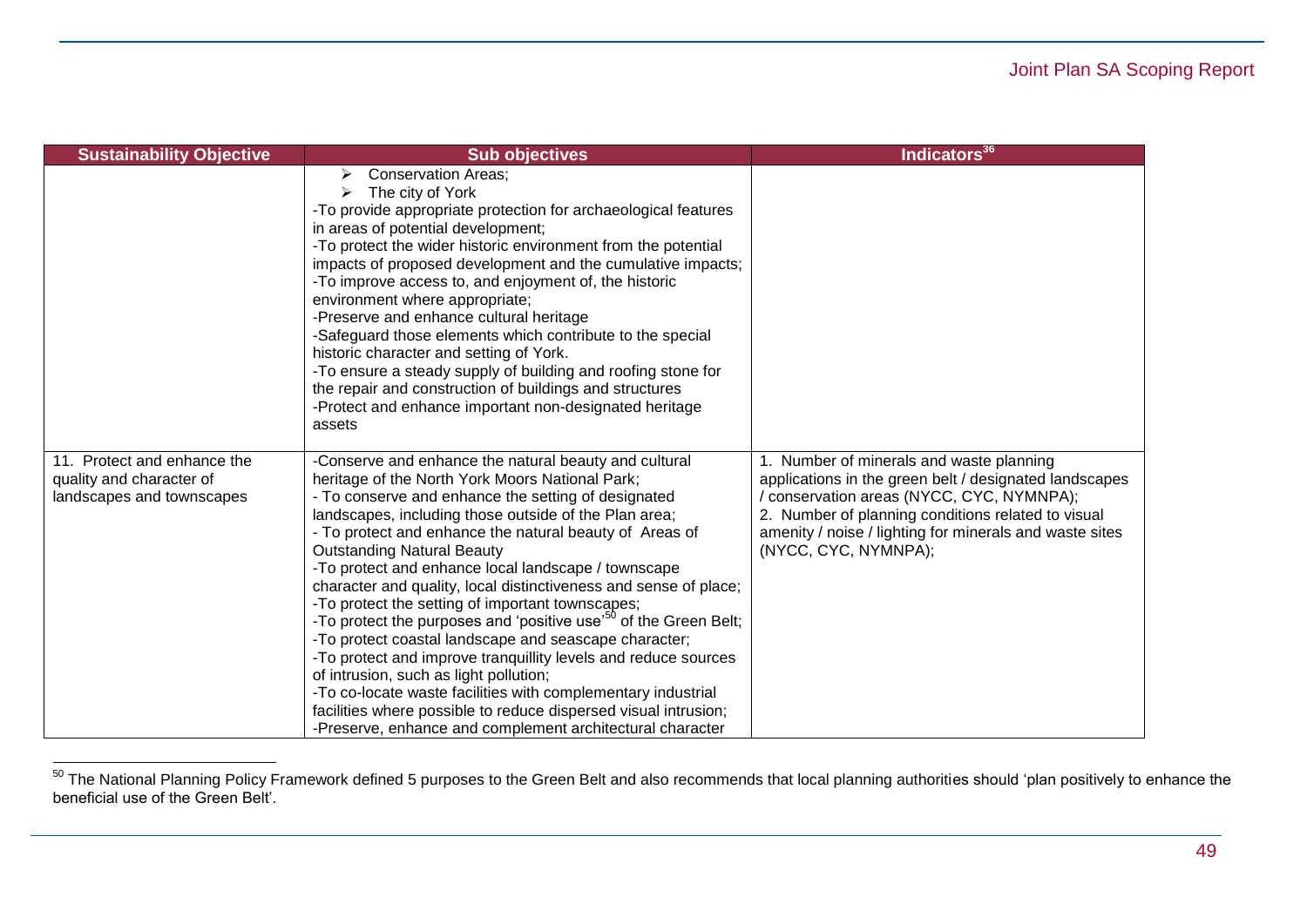| <b>Sustainability Objective</b>                                                     | <b>Sub objectives</b>                                                                                                                                                                                                                                                                                                                                                                                                                                                                                                                                                                                                                                  | Indicators <sup>36</sup>                                                                                                                                                                                                                                                                                                                                                                 |
|-------------------------------------------------------------------------------------|--------------------------------------------------------------------------------------------------------------------------------------------------------------------------------------------------------------------------------------------------------------------------------------------------------------------------------------------------------------------------------------------------------------------------------------------------------------------------------------------------------------------------------------------------------------------------------------------------------------------------------------------------------|------------------------------------------------------------------------------------------------------------------------------------------------------------------------------------------------------------------------------------------------------------------------------------------------------------------------------------------------------------------------------------------|
|                                                                                     | and complexity                                                                                                                                                                                                                                                                                                                                                                                                                                                                                                                                                                                                                                         |                                                                                                                                                                                                                                                                                                                                                                                          |
| 12. Achieve sustainable economic<br>growth and create and support<br>jobs           | -To increase the level and range of employment opportunities,<br>particularly in deprived areas;<br>-To encourage stable economic growth through provision of<br>an adequate, sustainable and steady supply of minerals;<br>-To promote conditions which enable sustainable local<br>economic activity and regeneration and encourage creativity<br>and innovation;<br>-To capture value from waste streams by creating saleable<br>products from them<br>-Promote a low carbon economy<br>-Support existing employment drivers and create new ones<br>-Support existing businesses and the local economy outside of<br>the minerals and waste sectors | 1. Economically Active Rate of 16 to 64 year olds<br>2 Number of new bank accounts (first current<br>accounts from a small business banking range) (LEP)<br>3. Unemployment rate (Annualised Population Survey<br>Rate)<br>4. Gross median weekly earnings of residents and<br>people who work within the area (NYCC)<br>5. Number of minerals and waste planning<br>applications (NYCC) |
| 13. Maintain and enhance the<br>viability and vitality of local<br>communities      | -Provide opportunities to boost tourism<br>-To promote job creation, training and volunteer opportunities<br>through sustainable site restoration<br>-Contribute to the provision of housing through the provision of<br>construction materials<br>-Promote conditions that would maintain the vitality and<br>functionality of the community                                                                                                                                                                                                                                                                                                          | 1. Ratio of lower quartile house prices to lower quartile<br>earnings (NYCC Stream)<br>2. Economically Active Rate of 16 to 64 year olds<br>4. Number of visits to historic sites (Yorkshire and the<br>Humber) (English Heritage)                                                                                                                                                       |
| 14. Provide opportunities to<br>enable recreation, leisure and<br>learning          | -Provide opportunities to enable the enjoyment and<br>understanding of the special qualities of the National Park;<br>-Promote recreation in the countryside and AONBs, consistent<br>with the wider social, economic and environmental facets;<br>-Provide opportunities for lifelong learning<br>-To contribute to networks of multifunctional green<br>infrastructure<br>-To increase access to the public rights of way network and<br>the wider countryside                                                                                                                                                                                       | 1. Length of Public Rights of Way Network<br>(NYCC/CYC/NYMNP)<br>2. People qualified to at least level 4 who are<br>economically active (NYCC Stream)<br>3. Visits to places out of doors (as measured in<br>Natural England's MENE programme) (Natural<br>England)                                                                                                                      |
| 15. Protect and improve the<br>wellbeing, health and safety of<br>local communities | -To minimise the impact of nuisances associated with minerals<br>and waste development, such as noise pollution, odour and<br>severance;<br>-Reduce traffic accidents                                                                                                                                                                                                                                                                                                                                                                                                                                                                                  | Incapacity benefit claimants as percentage of<br>working age population (NYCC Steam)<br>2. Mortality rate from coronary heart disease (NYCC<br>Stream)                                                                                                                                                                                                                                   |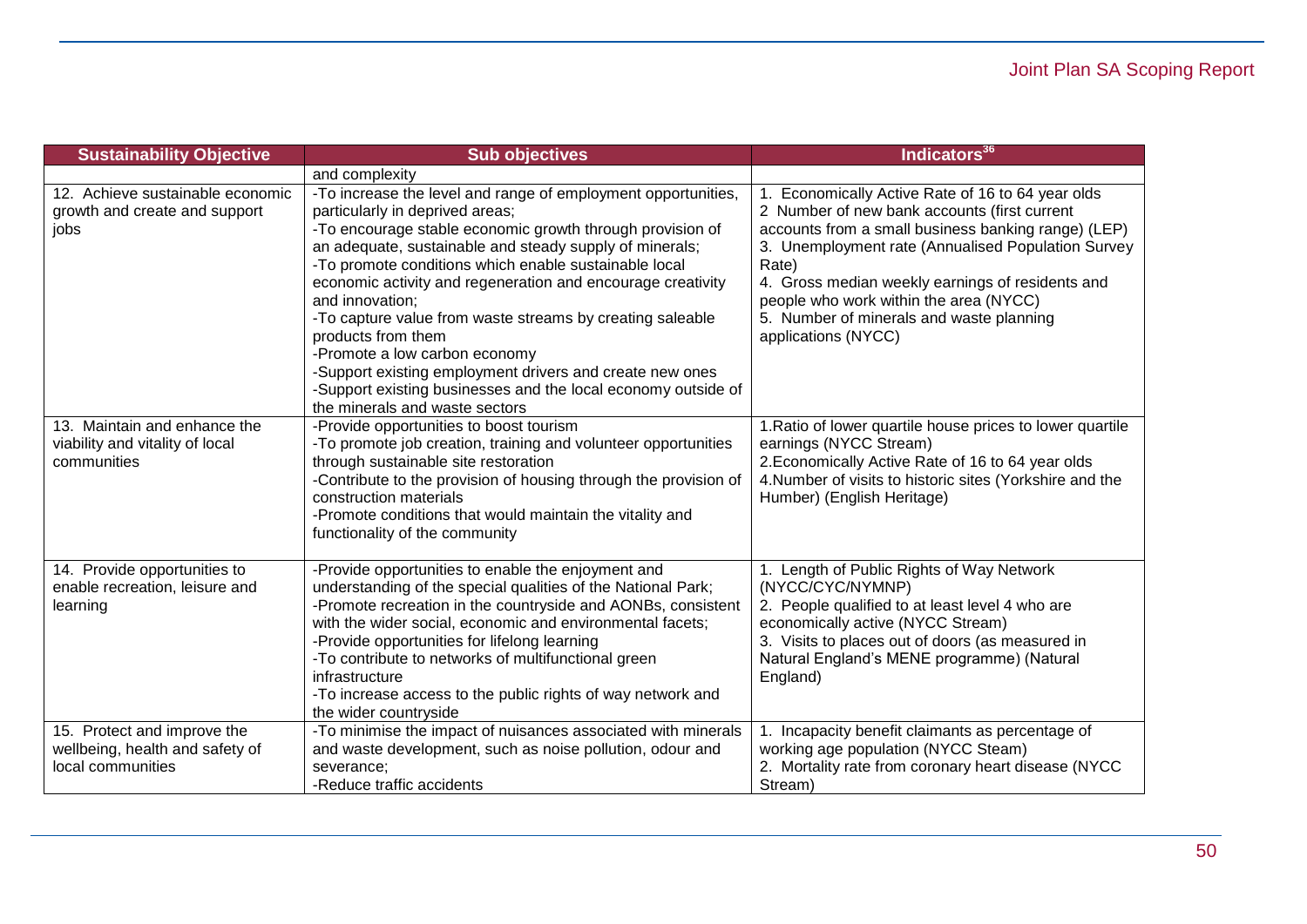| <b>Sustainability Objective</b>                                                            | <b>Sub objectives</b>                                                                                                                                                                                                                                                                                                                                                                                         | Indicators <sup>36</sup>                                                                                                                                                                                                                                                                                                                                  |
|--------------------------------------------------------------------------------------------|---------------------------------------------------------------------------------------------------------------------------------------------------------------------------------------------------------------------------------------------------------------------------------------------------------------------------------------------------------------------------------------------------------------|-----------------------------------------------------------------------------------------------------------------------------------------------------------------------------------------------------------------------------------------------------------------------------------------------------------------------------------------------------------|
|                                                                                            | -To reduce health inequalities;<br>-To promote healthy living, offer opportunities for more healthy<br>lifestyles and improve life expectancy;<br>-To improve levels of wellbeing<br>-To ensure the safety and security of local people and visitors<br>-To ensure that pollution does not pose unacceptable risks to<br>health                                                                               | 3. Road accident Casualties - Killed and Seriously<br>Injured (NYCC Stream)<br>4. Life expectancy at birth (ONS)<br>5. Fly tipping incidents reported by Local Authorities<br>(by waste source) (NYCC Stream)<br>6. Anti-social behaviour (all categories) number<br>(NYCC Stream)<br>7. All age respiratory disease mortality (Public Health<br>England) |
| Minimise flood risk and reduce<br>16.<br>the impact of flooding                            | -To ensure that the location and design of new development<br>has regard to the potential risk, causes and consequences of<br>flooding;<br>-To promote opportunities for sustainable flood alleviation;<br>-To reduce the number of people and properties at risk of<br>flooding.                                                                                                                             | Allocations requiring exception testing in North<br>Yorkshire SFRA (NYCC)<br>2. Number of planning conditions relating to SUDS<br>(NYCC, CYC, NYMNPA)                                                                                                                                                                                                     |
| 17. Address the needs of a<br>changing population in a<br>sustainable and inclusive manner | - To enable development and wider activity to meet the needs<br>of the population;<br>-To support shortened supply chains for building materials;<br>-To enable the community to contribute to and have influence<br>in decision making<br>-To improve public access to facilities enabling sustainable<br>waste management<br>-To support community led waste management schemes<br>-Reduce social exclusion | 1. Number of consultation responses to Joint Plan<br>and Sustainability Appraisal (NYCC)<br>2. Number of Household Waste Recycling Centres<br>(NYCC, CYC)<br>3. Indices of Deprivation Average Rank (NYCC)<br>Stream)                                                                                                                                     |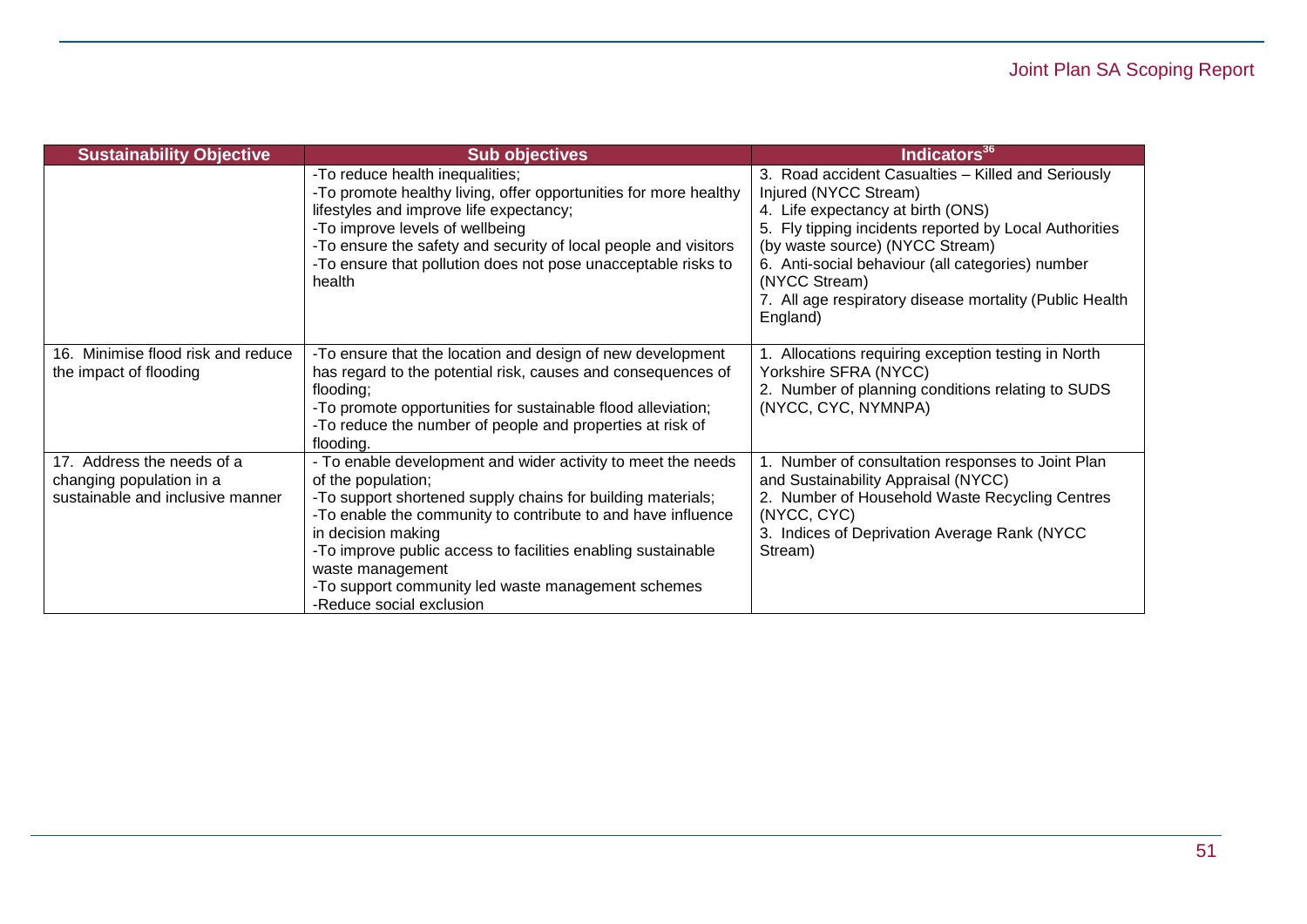## **6.3 Previous Work Relating to SA Objectives**

As the geographical coverage of this scoping report includes 3 planning authorities, the development of the SA Framework has also been informed by previous sustainability appraisal work in each of the plan areas. While the SA Framework has arisen through review of key sustainability issues, the wording for the objectives and sub objectives, as well as the selection of a number of indicators, has also been influenced by previous SA work in each of the three Minerals and Waste Planning Authorities. However, checks have been made to ensure that the information drawn from previous SA work remains consistent with the baseline and key sustainability issues for the whole joint plan area.

For a summary of previous sustainability appraisal objectives and the links between them see Appendix 4.

## **6.4 Rural Proofing**

 $\overline{a}$ 

The Government's Department for Environment, Food and Rural Affairs (Defra) state on their website that: *'rural proofing is a long standing process which requires policy-makers across Government to ensure that the needs and interests of rural people, communities and business are properly considered in the development and implementation of all policies and programmes*'.<sup>51</sup>

The Commission for Rural Communities has produced quidance<sup>52</sup> on assessing how policies will affect rural people and places to ensure that the policies are fair and effective for all. Drawing upon this guidance, the key steps in undertaking a rural proofing exercise of a policy are to:

- Consider whether the policy is likely to have a different impact in rural areas, because of particular rural circumstances or needs;
- Make a proper assessment of those impacts, if they are likely to be significant; and
- Adjust the policy, where appropriate, with solutions to meet rural needs and circumstances.

Rural Proofing is not a statutory requirement but it is nonetheless accepted good practice. While primarily designed as a tool for policy development, the Rural Proofing Guidance includes a number of challenge questions that can be asked as policies are developed. In terms of this sustainability appraisal it is helpful to consider whether the SA Framework effectively promotes the issues alluded to by the rural proofing challenge questions, in so far as they are relevant to minerals and waste planning. The following table highlights the links between the rural proofing questions and the Sustainability Appraisal objectives and sub objectives. This demonstrates how rural proofing will be addressed by the SA objectives.

<sup>51</sup> Defra, undated. What is Rural Proofing? [URL: [http://www.defra.gov.uk/corporate/about/how/policy-guidance/rural](http://www.defra.gov.uk/corporate/about/how/policy-guidance/rural-proofing/)[proofing/\]](http://www.defra.gov.uk/corporate/about/how/policy-guidance/rural-proofing/) (accessed 03/04/13).

<sup>52</sup> Rural Proofing Guidance - Commission for Rural Communities (May 2009).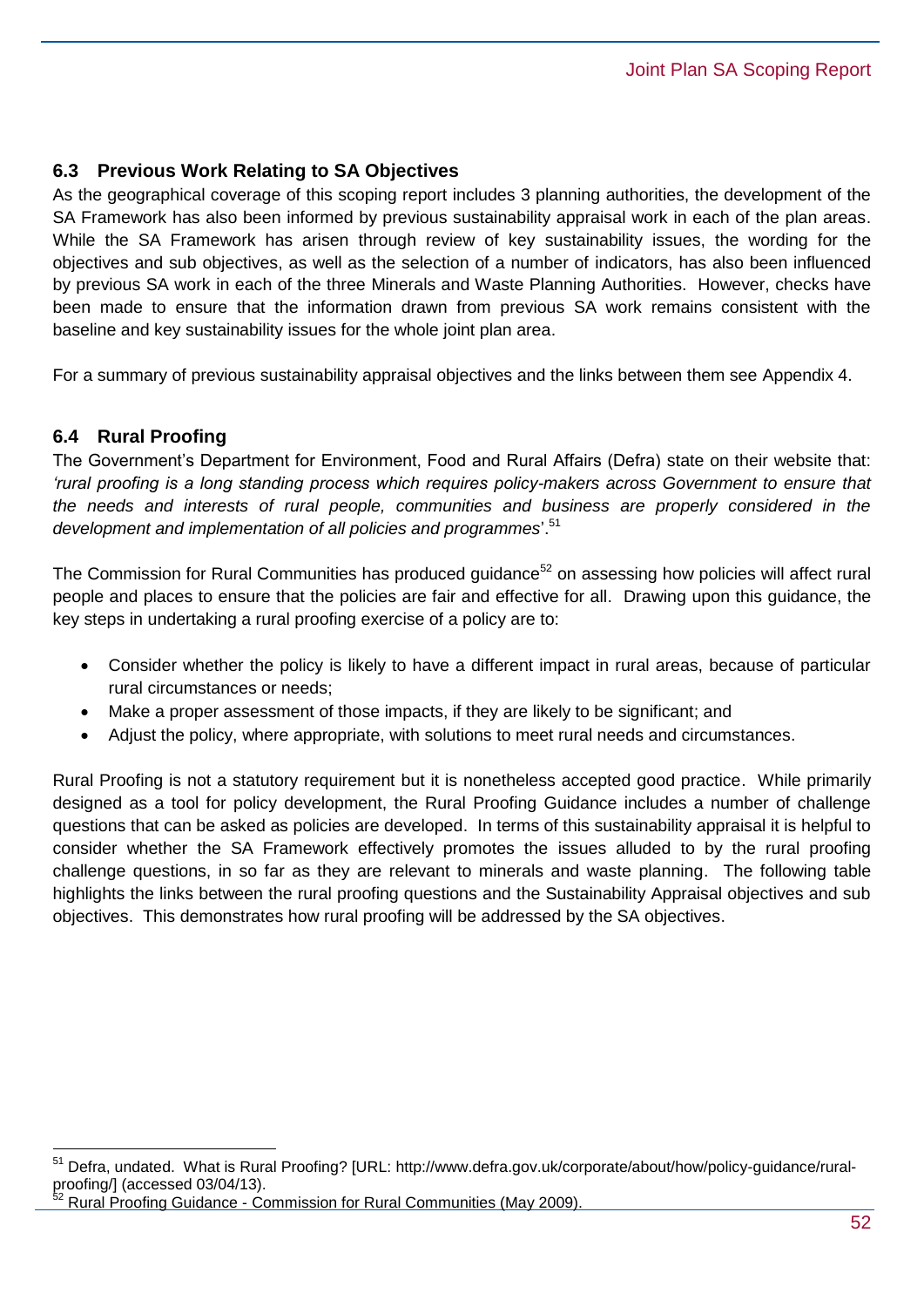**Table 8 – Rural proofing the SA framework.**

| <b>Rural Proofing Criteria</b>                                  | <b>Sustainability Appraisal Objectives</b>                                                                     |
|-----------------------------------------------------------------|----------------------------------------------------------------------------------------------------------------|
| Service provision and availability                              |                                                                                                                |
| Will it affect the availability of public                       | Yes SA objective 13 (viability of local communities) and                                                       |
| and private services?                                           | 14 (opportunities to enable recreation leisure and                                                             |
|                                                                 | learning) should promote positive effects on service                                                           |
|                                                                 | provision. This is because these objectives will identify                                                      |
|                                                                 | opportunities for minerals and waste infrastructure to                                                         |
|                                                                 | contribute to, rather than detract from, affordable housing                                                    |
|                                                                 | and key leisure and lifelong learning services. Objective                                                      |
|                                                                 | 9 (waste hierarchy) should also support opportunities for                                                      |
|                                                                 | greater re-use and recycling in rural communities, while                                                       |
|                                                                 | SA objective 17 includes a sub objective to improve                                                            |
|                                                                 | public access to sustainable waste management                                                                  |
| Will it rely on existing service outlets,                       | Not relevant to minerals and waste planning.                                                                   |
| such as schools, libraries and GP                               |                                                                                                                |
| surgeries?                                                      |                                                                                                                |
| Will it rely on the private sector or                           | The SA Framework does not distinguish between public                                                           |
| public-private service?                                         | and private sector service delivery as the plan presents                                                       |
|                                                                 | the spatial framework for delivery rather than a detailed                                                      |
|                                                                 | project plan for specific developments.                                                                        |
| <b>Delivery costs</b>                                           |                                                                                                                |
| Will the cost of delivery be higher in                          | It may potentially be more difficult to deliver some waste                                                     |
| rural areas where clients are more                              | facilities in rural areas. However, through SA objective                                                       |
| widely dispersed and economies of                               | 17, which includes sub-objectives relating to public                                                           |
| scale can be harder to achieve?                                 | access to waste facilities and support for community-led                                                       |
|                                                                 | waste management schemes, as well as shortening                                                                |
|                                                                 | supply chains for building materials, the SA should help                                                       |
|                                                                 | ensure that the interests of rural communities are                                                             |
|                                                                 | considered.                                                                                                    |
| Will it rely on local institutions for                          | The Joint Plan may plan for some minerals operations                                                           |
| delivery?                                                       | that are run by local small businesses. The SA will not                                                        |
|                                                                 | distinguish between the types or scale of firms that                                                           |
|                                                                 | deliver minerals and waste development.                                                                        |
| <b>Access and Infrastructure</b>                                |                                                                                                                |
| Will it affect travel needs or the ease /                       | Yes, Objective 3 of the SA Framework (transport)                                                               |
| cost of travel?                                                 | promotes sustainable modes of transport and promotes                                                           |
|                                                                 | sustainable travel by minerals and waste employees, so                                                         |
|                                                                 | the SA will make a positive contribution.                                                                      |
| Will it rely on infrastructure (e.g.                            | SA objectives such as 2 (water) and 3 (transport) will                                                         |
| broadband ICT, main roads, utilities)                           | assess any deleterious impact on rural infrastructure.                                                         |
| for delivery?                                                   |                                                                                                                |
| Will delivery of the policy be<br>challenging at the 'edges' of | The Duty to Co-operate should ensure that the plan                                                             |
| administrative area?                                            | considers the edges of the plan areas, while the SA<br>objectives taken as a whole should identify sustainable |
|                                                                 |                                                                                                                |
|                                                                 | solutions to dealing with cross boundary issues.                                                               |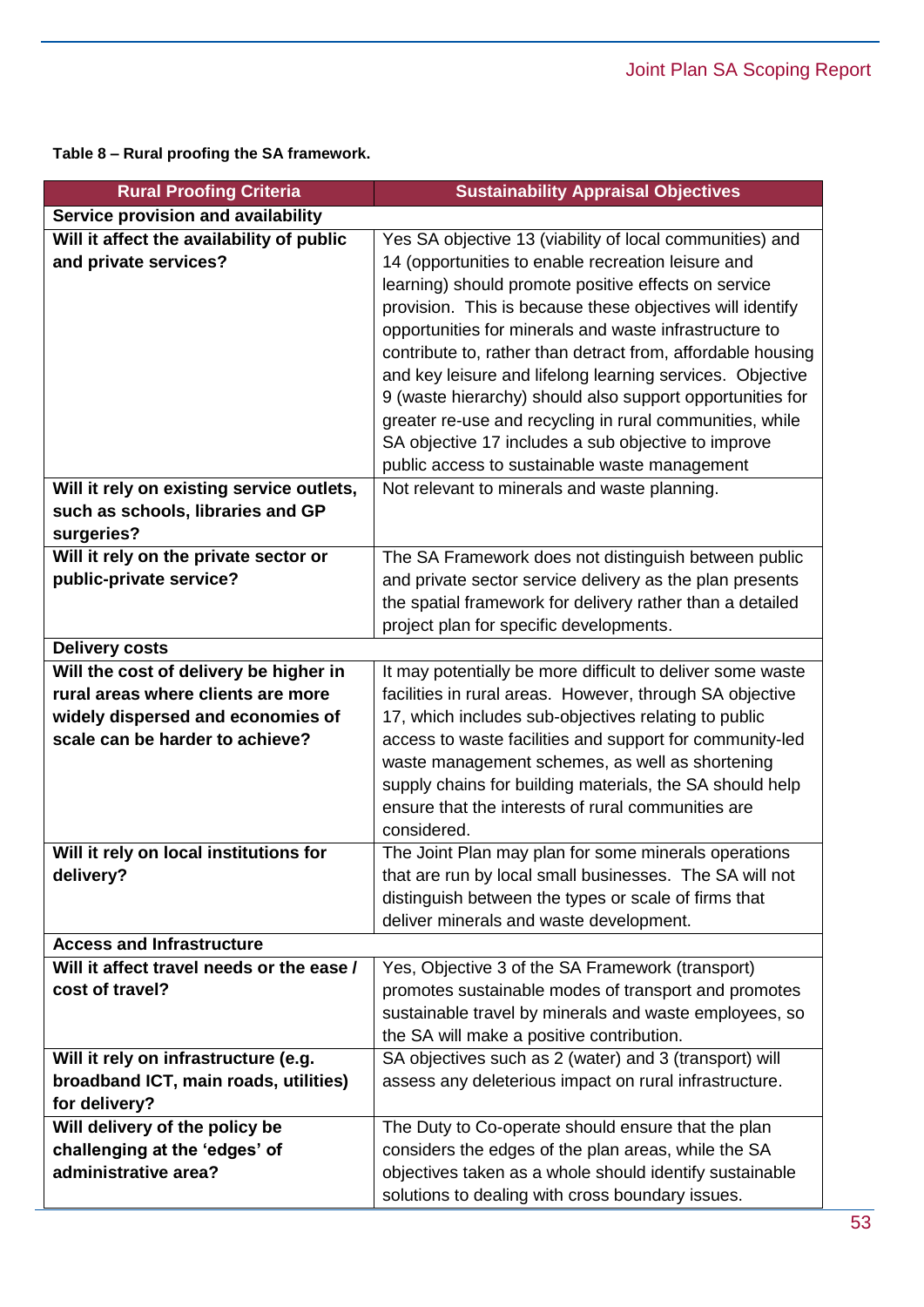| <b>Rural Proofing Criteria</b>         | <b>Sustainability Appraisal Objectives</b>                                   |
|----------------------------------------|------------------------------------------------------------------------------|
| Is it dependent on new buildings or    | The Sustainability Appraisal will assess individual sites to                 |
| development sites?                     | ensure development is sustainably located in a way                           |
|                                        | which is consistent with a wide range of rural interests.                    |
| <b>Communications</b>                  |                                                                              |
| Will it rely on communicating          | The plan itself will be a clear statement of the spatial                     |
| information to clients?                | framework for minerals and waste and will be used by                         |
|                                        | developers. The Sustainability Appraisal must ensure                         |
|                                        | that social, economic and environmental issues are fully                     |
|                                        | considered in the messages that the plan delivers.                           |
|                                        | Within this assessment rural interests will be promoted                      |
|                                        | via the SA objectives as a whole.                                            |
| <b>Economies</b>                       |                                                                              |
| Will it impact on rural businesses,    | Objectives 12 (sustainable economic growth) and 13                           |
| including the self-employed?           | (viability and vitality of local communities) will encourage                 |
|                                        | economic activity and tourism business as well as                            |
|                                        | employment opportunities in rural areas.                                     |
| Will it affect land-based industries   | Objectives 1 (biodiversity / geodiversity), 2 (water), 3                     |
| and, perhaps, rural economies and      | (transport), 4 (air quality), 10 (historic environment) and                  |
| environments?                          | 11 (landscape) will protect rural environments.                              |
|                                        | Objectives 12 (sustainable economic growth) and 13                           |
|                                        | (viability and vitality of local communities) will protect                   |
|                                        | economies, including rural economies. Objective 5 (soil                      |
|                                        | and land) will promote the interests of sustainable land<br>based industries |
| Will it affect people on low wages or  | Objective 12 (sustainable economic growth) and 13                            |
| in part-time or seasonal employment?   | (viability and vitality of local communities) will seek to                   |
|                                        | increase the supply of jobs which will potentially offer                     |
|                                        | alternative opportunities for some low wage or                               |
|                                        | underemployed individuals. Affordable housing will also                      |
|                                        | be promoted.                                                                 |
| <b>Disadvantage</b>                    |                                                                              |
| Will it target disadvantaged people or | Objective 12 (sustainable economic growth) includes a                        |
| places?                                | sub objective 'to increase the level and range of                            |
|                                        | employment opportunities, particularly in rural and                          |
|                                        | deprived areas'.                                                             |
|                                        |                                                                              |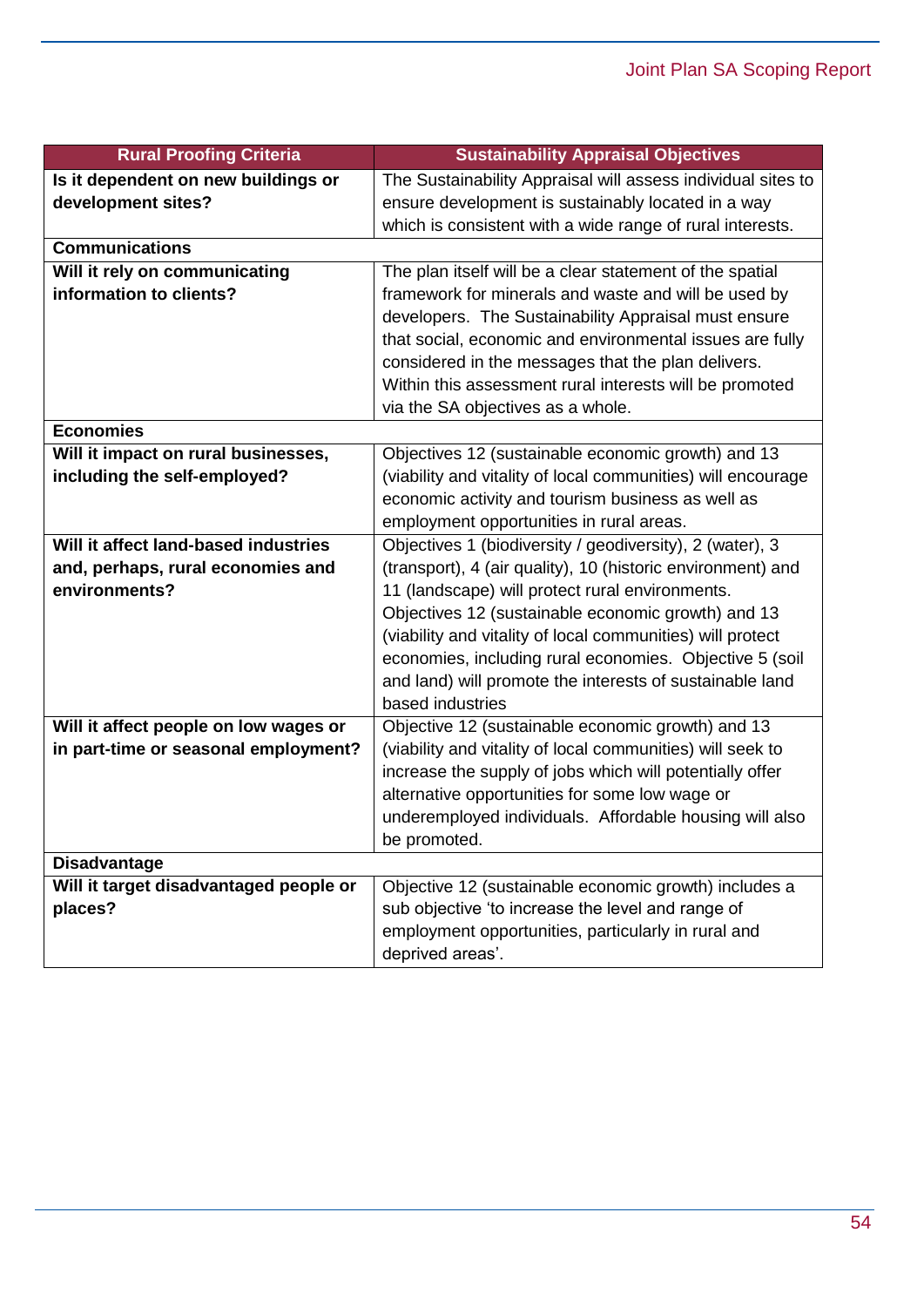### **6.5 SA objectives and coverage of SEA topics**

The SEA Directive requires that information is provided on the likely significant effects on a number of environmental topics. Table 9 below shows how the SEA topics are represented within the revised sustainability objectives.

| <b>SEA Topic</b>            | <b>SA Objective</b> | <b>Coverage in baseline</b>                  |
|-----------------------------|---------------------|----------------------------------------------|
| <b>Biodiversity</b>         | Objective 1         | -Biodiversity, Flora and Fauna Topic Sheet   |
| Population*                 | Objective 17        | -Population and Human Health Topic Sheet     |
|                             |                     | -Economy, Education and Deprivation Topic    |
|                             |                     | <b>Sheet</b>                                 |
| Human Health                | Objective 15        | -Population and Human Health Topic Sheet     |
| Fauna                       | Objectives 1        | -Biodiversity, Flora and Fauna Topic Sheet   |
| Flora                       |                     | -Biodiversity, Flora and Fauna Topic Sheet   |
|                             | Objective 1         |                                              |
| Soil                        | Objective 5         | -Water and Soil Topic Sheet                  |
| Water                       | Objectives 2 & 16   | -Water and Soil Topic Sheet                  |
| Air                         | Objectives 3 & 4    | -Air Quality Topic Sheet                     |
| <b>Climatic Factors</b>     | Objectives 3, 6 & 7 | -Climatic Factors Topic Sheet                |
| Material Assets*            | Objectives 8 & 9    | -Material Assets Topic Sheet                 |
| Cultural heritage including | Objective 10        | -Historic Environment Topic Sheet            |
| architectural and           |                     |                                              |
| archaeological heritage     |                     |                                              |
| Landscape                   | Objective 11        | -Landscape Topic Sheet                       |
|                             |                     | -Additional Environmental Issues Topic Sheet |

|  |  |  | Table 9 - Relationship between the SA objectives to the SEA Directive's topics. |  |
|--|--|--|---------------------------------------------------------------------------------|--|
|  |  |  |                                                                                 |  |

\* These terms are not clearly defined in the SEA Directive

## **6.6 SA Objectives and Internal Compatibility**

 $\overline{a}$ 

Guidance on sustainability appraisal<sup>53</sup> also suggests that sustainability objectives are checked for their compatibility with one another; the object of the exercise being to highlight tensions between objectives. Where objectives are seen to be incompatible this can help clarify where mitigation or alternatives might be considered. Figure 5 summarises the internal compatibility of sustainability objectives.

Most objectives are either compatible with one another, or exhibit no relationship. There was some uncertainty between a number of objectives, and no wholly negative relationships. The assessment has been reviewed following consultation on the draft Scoping Report and following the incorporation of the actions identified in Table 10 below, although this review has not resulted in any of the scoes being amended. It should be noted that where uncertainties remain, this reflects the fact that the objectives are strategic in nature and that it is possible for them to operate alongside one another provided the actions identified are considered during the SA process. Table 10 summarises areas of uncertainty between objectives.

<sup>53</sup> ODPM, 2005. Sustainability Appraisal of Regional Spatial Strategies and Local Development Documents (now deleted).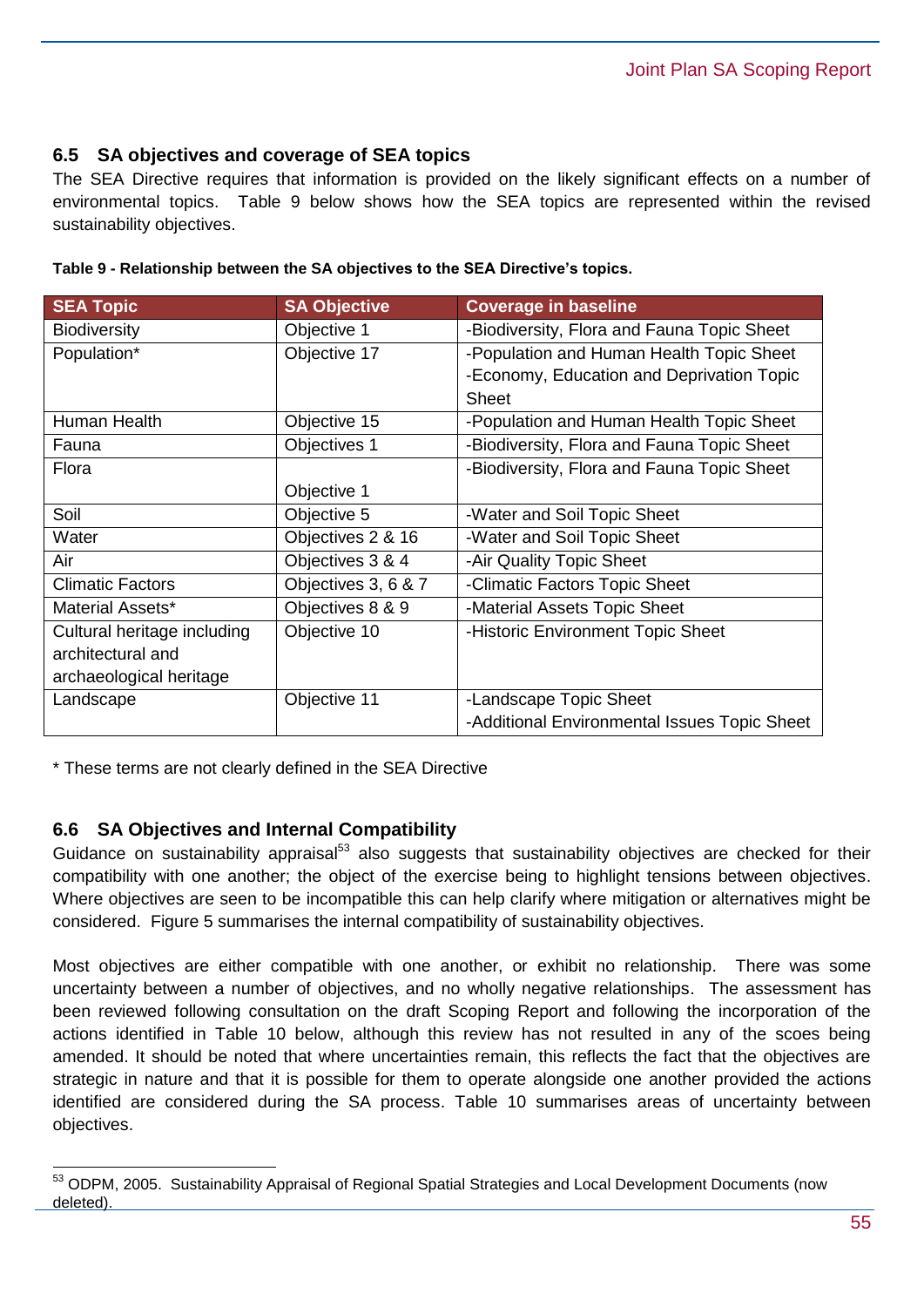| $\mathbf{1}$             |                |                |                |              |                          |     |                  |                  |                |                |                |          |                |     |     |     |    |
|--------------------------|----------------|----------------|----------------|--------------|--------------------------|-----|------------------|------------------|----------------|----------------|----------------|----------|----------------|-----|-----|-----|----|
| $\overline{2}$           | $+$            |                |                |              |                          |     |                  |                  |                |                |                |          |                |     |     |     |    |
| $\overline{\mathbf{3}}$  | $+$            | $\overline{0}$ |                |              |                          |     |                  |                  |                |                |                |          |                |     |     |     |    |
| $\overline{\mathbf{4}}$  | $+$            | $\overline{0}$ | $+$            |              |                          |     |                  |                  |                |                |                |          |                |     |     |     |    |
| $\overline{5}$           | $+$            | $+$            | $+$            | $^{+}$       |                          |     |                  |                  |                |                |                |          |                |     |     |     |    |
| $\boldsymbol{6}$         | $+$            | $\overline{0}$ | $+$            | $^{+}$       | $+$                      |     |                  |                  |                |                |                |          |                |     |     |     |    |
| $\overline{7}$           | $\theta$       | $+$            | $+$            | $\mathbf{0}$ | $+$                      | $+$ |                  |                  |                |                |                |          |                |     |     |     |    |
| $-8$                     | $^{+}$         | $+$            | $+$            | $+$          | $+$                      | $+$ | $\overline{0}$   |                  |                |                |                |          |                |     |     |     |    |
| $\overline{\phantom{a}}$ | $+$            | $+/?$          | $+$            | $+$          | $\mathbf{0}$             | $+$ | $\overline{0}$   | $+$              |                |                |                |          |                |     |     |     |    |
| $-10$                    | $\Omega$       | $\overline{0}$ | $+$            | $+$          | $+$                      | $+$ | $\overline{0}$   | $+$              | $+$            |                |                |          |                |     |     |     |    |
| $\vert$ 11               | $^{+}$         | $+$            | $+$            | $^{+}$       | $^{+}$                   | $+$ | $\boldsymbol{0}$ | $+$              | $+$            | $+$            |                |          |                |     |     |     |    |
| $-12$                    | $\overline{?}$ | $\overline{?}$ | $\overline{?}$ | $+$          | $\overline{?}$           | $+$ | $+$              | $+$              | $+$            | $+$            | $\overline{?}$ |          |                |     |     |     |    |
| 13                       | $\overline{?}$ | $\mathbf{0}$   | $+$            | $+$          | $\overline{\mathcal{L}}$ | $+$ | $+$              | $\mathbf{0}$     | $\overline{?}$ | $+$            | $\overline{?}$ | $+$      |                |     |     |     |    |
| 14                       | $+$            | $+$            | $+$            | $\mathbf{0}$ | $+$                      | $+$ | $+$              | $\mathbf{0}$     | $\mathbf{0}$   | $+$            | $+$            | $+$      | $+$            |     |     |     |    |
| 15                       | $\theta$       | $+$            | $+$            | $+$          | $\mathbf{0}$             | $+$ | $+$              | $\boldsymbol{0}$ | $+$            | $\Omega$       | $+$            | $+$      | $+$            | $+$ |     |     |    |
| 16                       | $+$            | $+$            | $\theta$       | $\mathbf{0}$ | $^{+}$                   | $+$ | $+$              | $\mathbf{0}$     | $\Omega$       | $\theta$       | $+$            | $\Omega$ | $\overline{0}$ | $+$ | $+$ |     |    |
| 17                       | $+$            | $\mathbf{0}$   | $+$            | $\mathbf{0}$ | $\mathbf{0}$             | $+$ | $+$              | $+$              | $+$            | $\overline{0}$ | $\mathbf{0}$   | $+$      | $+$            | $+$ | $+$ | $+$ |    |
|                          | 1              | $\overline{2}$ | 3              | 4            | 5                        | 6   | 7                | $\boldsymbol{8}$ | 9              | <b>10</b>      | 11             | 12       | 13             | 14  | 15  | 16  | 17 |

| Objectives are compatible               |
|-----------------------------------------|
| Objectives are potentially incompatible |
| No direct relationship                  |
| Uncertain relationship                  |

**Figure 5 - Sustainability appraisal objectives internal compatibility matrix.**

#### **Table 10 – Uncertainties in compatibility between SA objectives.**

| <b>Area of Tension Between Objectives</b> | Description and action required <sup>54</sup>                 |
|-------------------------------------------|---------------------------------------------------------------|
| Between objective 2 (water) and           | While managing waste higher up the waste hierarchy will       |
| objective 9 (waste hierarchy)             | generally avoid potential pollution management issues         |
|                                           | associated with leachate from landfill, as well as potential  |
|                                           | hydrological disruption from sealed landfill sites, there may |
|                                           | be local issues associated with the quantity of water used    |
|                                           | in the processing of waste for re-use or recycling.           |
|                                           | However this impact should be balanced against the often      |
|                                           | 'exported water footprint impacts' of extracting raw          |
|                                           | materials and manufacturing new products which                |
|                                           | ultimately become waste                                       |
|                                           | Action required: Evaluating water impacts associated with     |
|                                           | material flows and waste management is not possible in        |

<sup>&</sup>lt;sup>54</sup> Note: actions required have been addressed in the final Scoping Report and will be considered throughout the SA process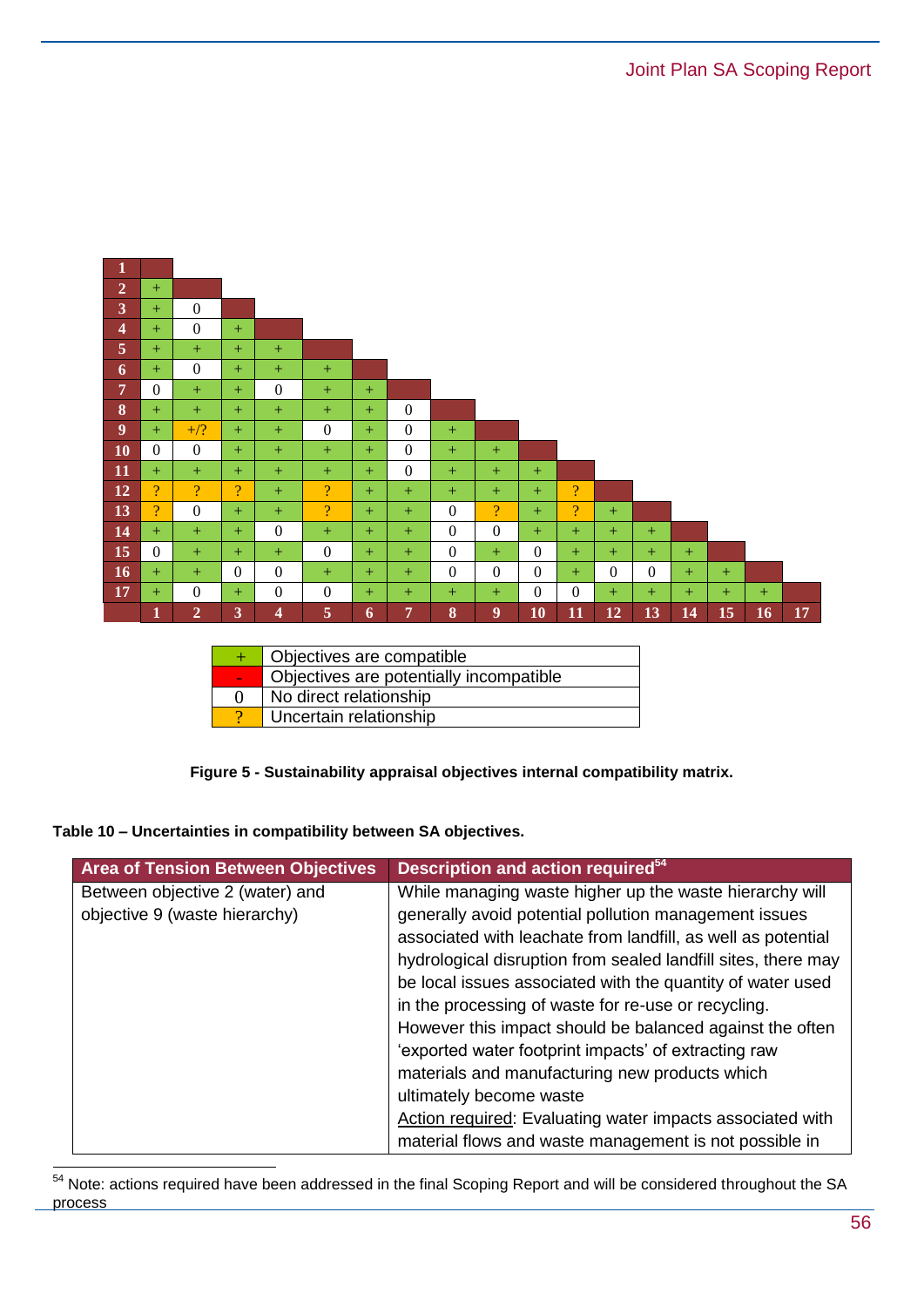|                                             | this SA due to insufficient resources. However, the SA                      |
|---------------------------------------------|-----------------------------------------------------------------------------|
|                                             | should make use of published work on the water                              |
|                                             | consumption of waste management processes where                             |
|                                             | available when undertaking appraisal work and this will be                  |
|                                             | documented in the Sustainability Appraisal reports                          |
|                                             | produced at key stages.                                                     |
| Between objective 12 (economy and           | Uncertainties exist between the economy objective and a                     |
| jobs) and 1 (biodiversity / geodiversity),  | number of others. This is because economic growth may                       |
| 2 (water), 3 (transportation), 5 (soil and  | require more resources to be consumed and transported                       |
| land), and 11 (landscape)                   | and more buildings with a water and land footprint and                      |
|                                             | visual impact to be built, the impact of which will often be                |
|                                             | highly dependent on the location of sites developed and                     |
|                                             | the mitigation measures and technology utilised. The                        |
|                                             | objective already refers to 'sustainable economic growth',                  |
|                                             | which means growth will be directed in a way that may                       |
|                                             | ultimately be cleaner and more efficient than previous                      |
|                                             | ways of managing minerals and waste in particular.                          |
|                                             | However, growth implies more economic activity so it is                     |
|                                             | unclear whether efficiency gains will offset the increased                  |
|                                             | impacts that would be associated with unmitigated growth.                   |
|                                             | Action required: No action necessary as objective 12 will                   |
|                                             | be balanced by other objectives in the SA Framework                         |
|                                             | during the assessment.                                                      |
|                                             |                                                                             |
| Between Objective 13 (community             | A core part of achieving viable communities is ensuring                     |
| vitality) and 1 (biodiversity), 5 (soil and | that those communities have access to affordable housing                    |
| land), 9 (waste hierarchy) and 11           | opportunities, which are likely to have a land take.                        |
| (landscape)                                 | However, it is unlikely that the Joint Plan will drive demand               |
|                                             | for new housing, simply that it may be able to make                         |
|                                             | construction materials more affordable, thus lessening                      |
|                                             | cost. Similarly managing waste higher up the waste                          |
|                                             | hierarchy may require sites for managing waste that on the                  |
|                                             | one hand may help make communities more viable, but on                      |
|                                             | the other may lead to negative impacts on certain                           |
|                                             | receptors, depending on where that development is                           |
|                                             | located.                                                                    |
|                                             | <b>Action required: The initial Scoping Report recommended</b>              |
|                                             | clarifying the sub objective 'contribute to sustainable and                 |
|                                             | affordable housing' by changing it to 'contribute to                        |
|                                             | sustainable and affordable housing through the provision                    |
|                                             | of locally sourced and recycled construction materials'.                    |
|                                             | The sub objective has been amended to 'To enable                            |
|                                             | development and wider activity to meet the needs of the                     |
|                                             | population' to reflect the fact that minerals are used for a                |
|                                             | wide range of purposes other than house building. Other                     |
|                                             | conflicts will be balanced by other SA objectives during the<br>assessment. |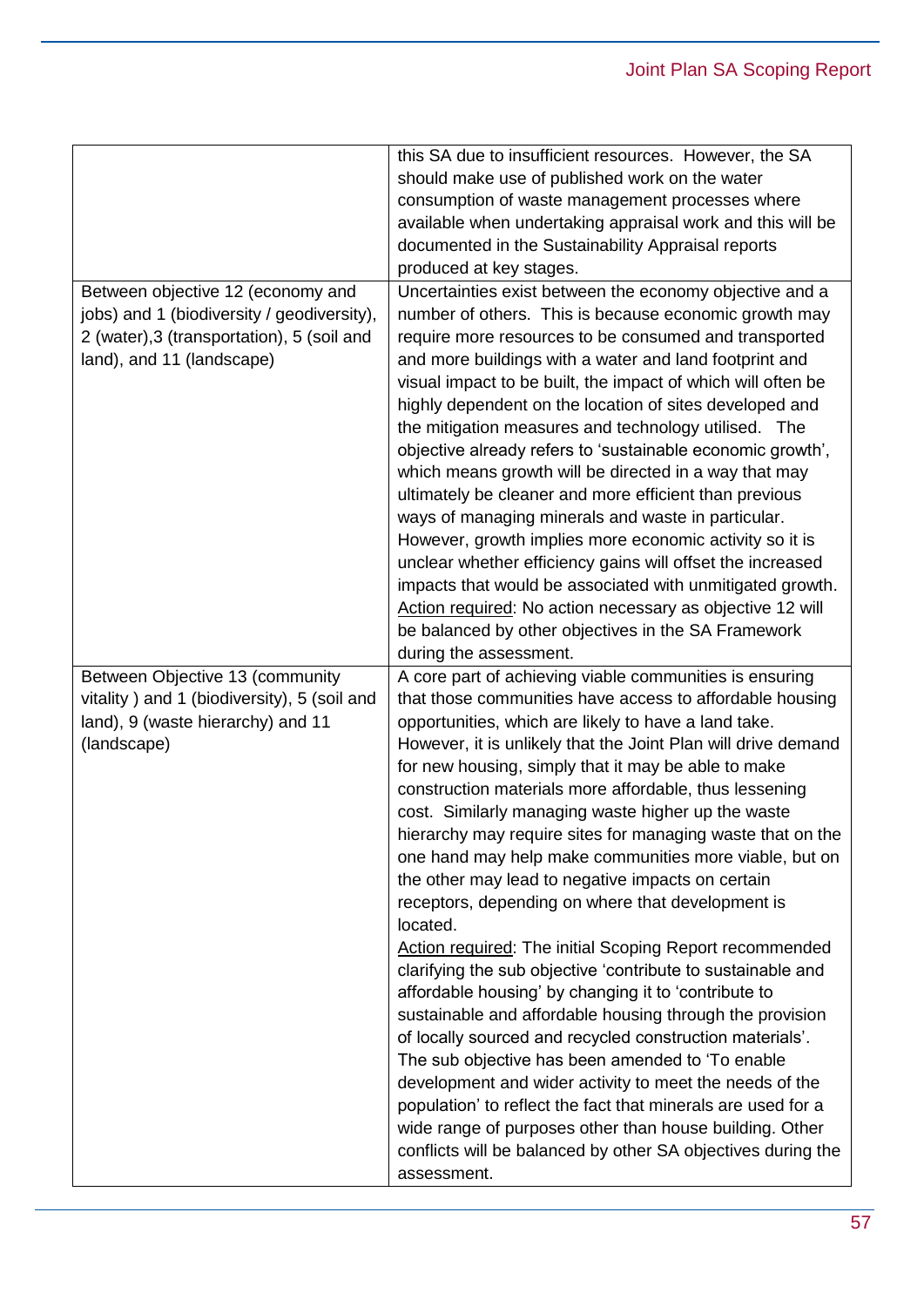## **6.7 Methodology for Testing Options against the SA Framework**

#### **Consideration of Significant Effects**

Stage B3 of this SA is to 'Predict and appraise the significant effects of the options'. This involves:

- *'Identifying the changes to the environmental (social and economic) baseline which are predicted to arise from the plan or programme, including alternatives.....'*
- *• 'Describing these changes in terms of their magnitude, their geographical scale, the time period over which they will occur, whether they are permanent or temporary, positive or negative, probable or improbable, frequent or rare, and whether or not there are secondary, cumulative and/or synergistic effects' 55 .*

In order to undertake this task the SA objectives will be presented alongside each set of policy options in matrices (tables 11 and 12). Each option will be considered in terms of its potential effects on each of the SA objective (including SA sub objectives) and indicators.

The significance of these impacts will then be considered across three different timescales: the short term (0-5 years from plan adoption), medium term  $(6 - 15$  years from plan adoption) and long term (16 – 30 years from plan adoption). Where impacts are considered to begin to occur beyond 30 years from plan adoption, or significantly increase in significance beyond 30 years, these will be recorded as long term significant impacts and explained further in footnotes to the matrix. The type of effect, including whether it is permanent, temporary, direct or indirect will also be recorded.

Box 1 gives more detail on how significance will be considered.

 $\overline{a}$ 

It is important to note that the impact score given for each objective will be a summary of direct and indirect, permanent, temporary and secondary, cumulative and synergistic impacts. In the context of the Joint Plan, permanent effects are those that are considered to be long term or permanent. However, the mechanisms by which secondary, cumulative and synergistic effects will occur will be further detailed at the bottom of the matrix (see also Box 2 below).

<sup>55</sup> ODPM, 2006. A Practical Guide to the Strategic Environmental Assessment Directive' ODPM, London. Text in parentheses is the author's own adaptation to reflect the broader scope of Sustainability Appraisal.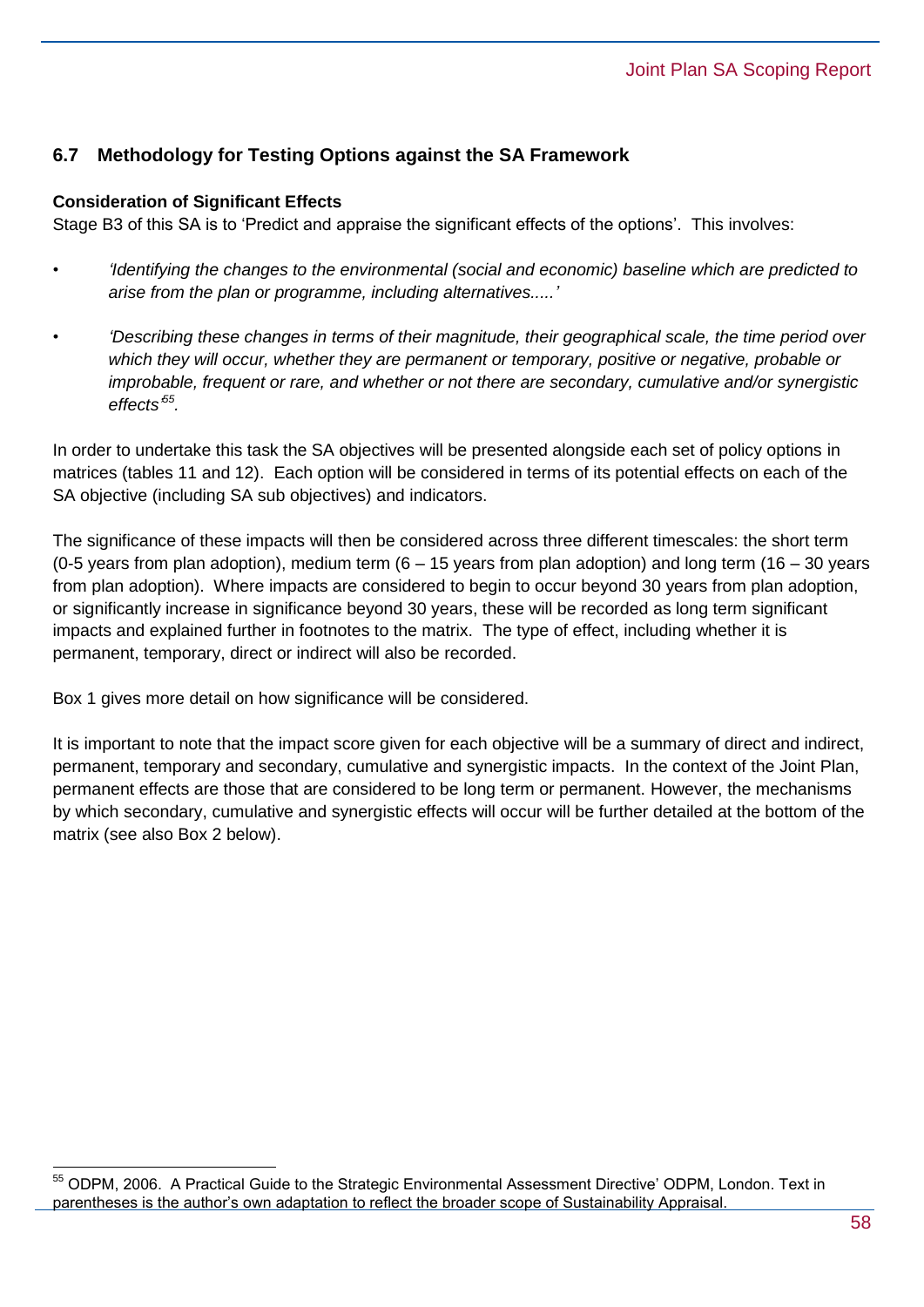#### **Box 1: Determining 'Significant Effects'.**

The SEA Directive makes reference to criteria for determining what significant effects might be in relation to deciding whether plans or programmes require SEA. However, these provide a useful indication of the issues to consider when establishing significance. The criteria listed in the SEA Directive are:

- *"The probability, duration, frequency and reversibility of the effects*
- *The cumulative nature of the effects*
- *The trans-boundary nature of the effects*
- *The risks to human health or the environment (e.g. due to accidents)*
- *The magnitude and spatial extent of the effects (geographical area and size of the population likely to be affected)*
- *The value and vulnerability of the area likely to be affected due to: - Special natural characteristics or cultural heritage -Exceeded of environmental quality standards or limit values -Intensive land use*
- *The effects on areas or landscapes which have a recognised national, Community or international protection status"*. (Annex II: 2.)

While helpful in a broad sense they say little about the point at which an impact of a plan becomes significant. They are also restricted to environmental and human health effects (i.e. the scope of the SEA Directive) rather than examining additional social and economic effects. However, the Plan Making Manual points out that "*significance has to be determined individually in each case"* and *"ultimately, the significance of an effect is a matter of judgment and should require no more than a clear and reasonable justification"* (DCLG, undated).

This assessment has regard to the SEA Directive's criteria of significance in making professional judgements about sustainability that will be supported by a clear and reasonable justification.

The matrix will record the findings of the assessment by using a scoring system. The scores used will be as follows:

| Score   | <b>Significance</b>                                                                                                   |
|---------|-----------------------------------------------------------------------------------------------------------------------|
| $^{++}$ | The option is predicted to have major positive<br>effects on the baseline and the achievement of the<br>SA objective. |
| +       | The option is predicted to have minor positive<br>effects on the baseline and the achievement of the<br>SA objective. |
| O       | The option will have no effect on the baseline and<br>the achievement of the SA objective.                            |
|         | The option is predicted to have minor negative<br>effects on the baseline and the achievement of the<br>SA objective. |
|         | The option is predicted to have major negative<br>effects and the achievement of the SA objective.                    |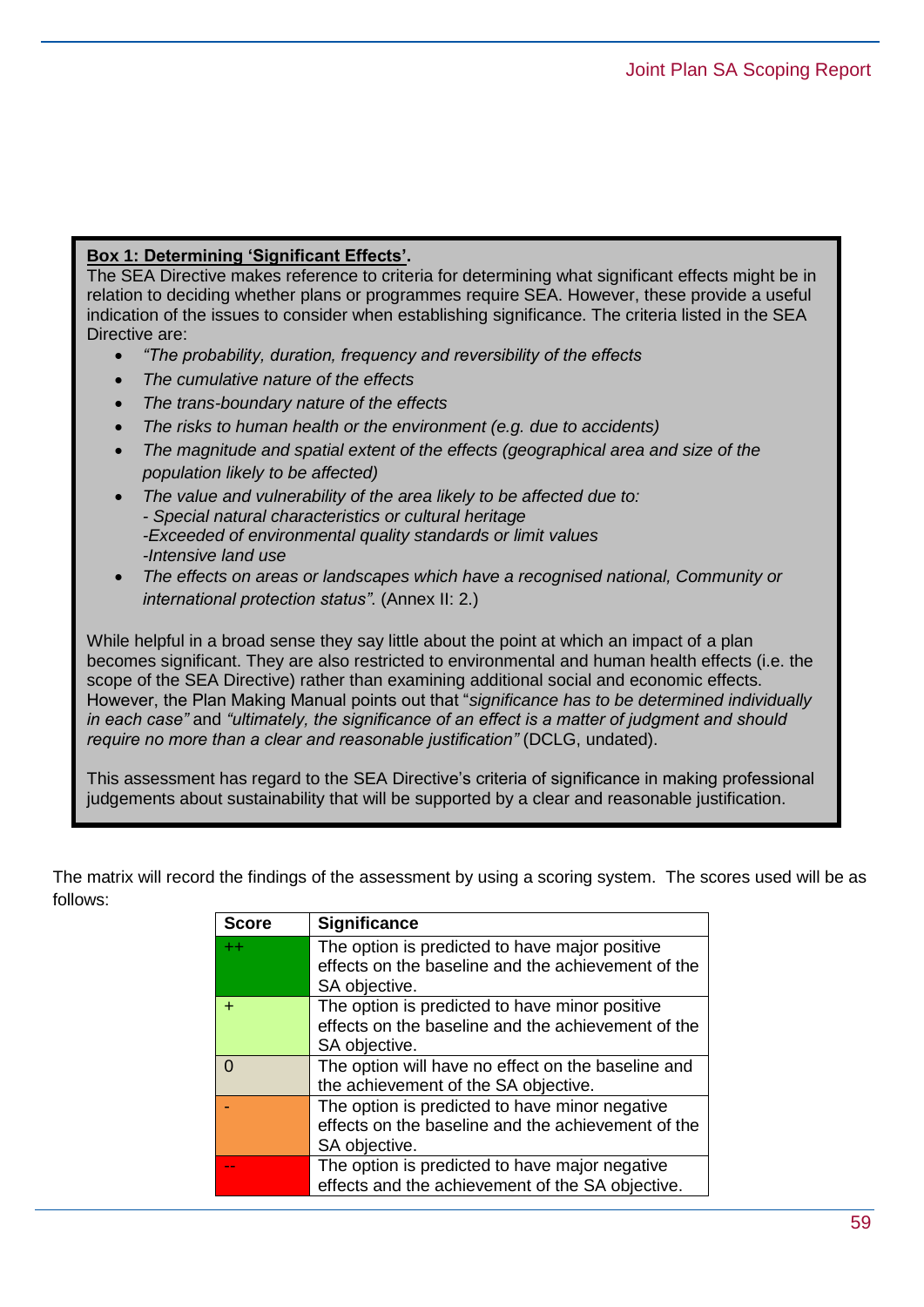? The impact of the objective on the baseline / SA objective is uncertain.

In addition, a justification for each score will be documented in the matrix in an analysis column. This will include any evidence which has contributed to the assessment and any areas of uncertainty. A column will also set out suggested mitigation and enhancement measures. Table 11 below shows the layout of the matrix.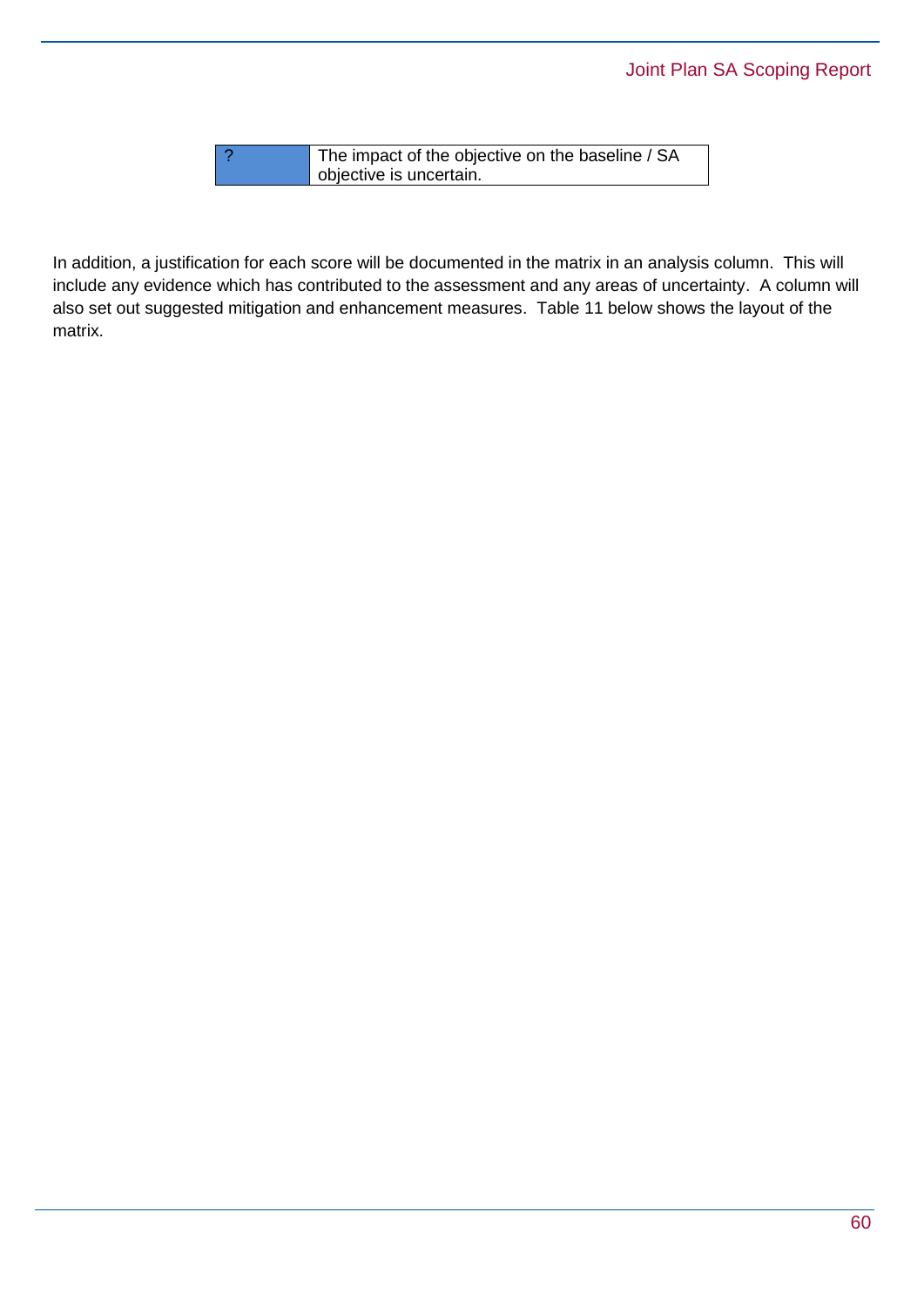| <b>Option</b>                                              |                                      | [Description of Option]    |      |         |              |                                                                                                                                                                                  |
|------------------------------------------------------------|--------------------------------------|----------------------------|------|---------|--------------|----------------------------------------------------------------------------------------------------------------------------------------------------------------------------------|
| <b>SA Objective</b>                                        | Impact / timescale<br>Type of effect |                            |      |         |              | <b>Analysis</b>                                                                                                                                                                  |
|                                                            | S <sup>56</sup>                      | M                          | L    | P<br>57 | D            |                                                                                                                                                                                  |
| 1. To protect and enhance<br>biodiversity and geodiversity |                                      | $+$                        | $++$ |         |              | Biodiversity is likely to benefit from $*^{58}$ , $*$ and $*$ . In the longer term these effects<br>will be enhanced as habitats mature. However there may be minor impacts from |
| and improve habitat                                        |                                      |                            |      |         |              | habitat loss as construction works are undertaken. Further secondary effects are                                                                                                 |
| connectivity                                               |                                      |                            |      |         |              | likely to occur and are noted at the bottom of the table                                                                                                                         |
| 2. To enhance or maintain                                  | $\mathbf 0$                          | $\overline{0}$             |      |         | $\checkmark$ | Option is likely to reduce pressure on high quality agricultural land in the short and                                                                                           |
| water quality and improve                                  |                                      |                            |      |         |              | medium term, though in the longer term demand for sites in different areas may                                                                                                   |
| efficiency of water use                                    |                                      |                            |      |         |              | be required.                                                                                                                                                                     |
|                                                            |                                      |                            |      |         |              |                                                                                                                                                                                  |
| Secondary, Cumulative and                                  |                                      |                            |      |         |              | Secondary effects: There may be secondary effects on biodiversity resulting from*. These are likely to have a minor                                                              |
| <b>Synergistic Effects</b>                                 | impact.                              |                            |      |         |              |                                                                                                                                                                                  |
|                                                            |                                      |                            |      |         |              |                                                                                                                                                                                  |
|                                                            |                                      |                            |      |         |              | Synergistic effects: The option could result in positive or negative synergistic effects arising from interaction with options *,                                                |
|                                                            |                                      | * and *. These are ******. |      |         |              |                                                                                                                                                                                  |
|                                                            |                                      |                            |      |         |              |                                                                                                                                                                                  |
|                                                            |                                      |                            |      |         |              | Cumulative effects: There are * predicted cumulative effects.                                                                                                                    |
| <b>Recommendations for</b>                                 |                                      |                            |      |         |              |                                                                                                                                                                                  |
| <b>Mitigation</b>                                          |                                      |                            |      |         |              |                                                                                                                                                                                  |

**Table 11 - Proposed options appraisal matrix (includes illustrative example of how table will be completed).**

 $56$  S, M, L stand for 'short term', 'medium term' and 'long term' respectively.

 $57$  P, T, D, I stand for 'permanent', 'temporary', 'direct' and 'indirect'.

 $58$  The text within the matrix is purely indicative and  $\cdot\cdot$  symbols are used to give an indication of areas of text where environmental effects will be described.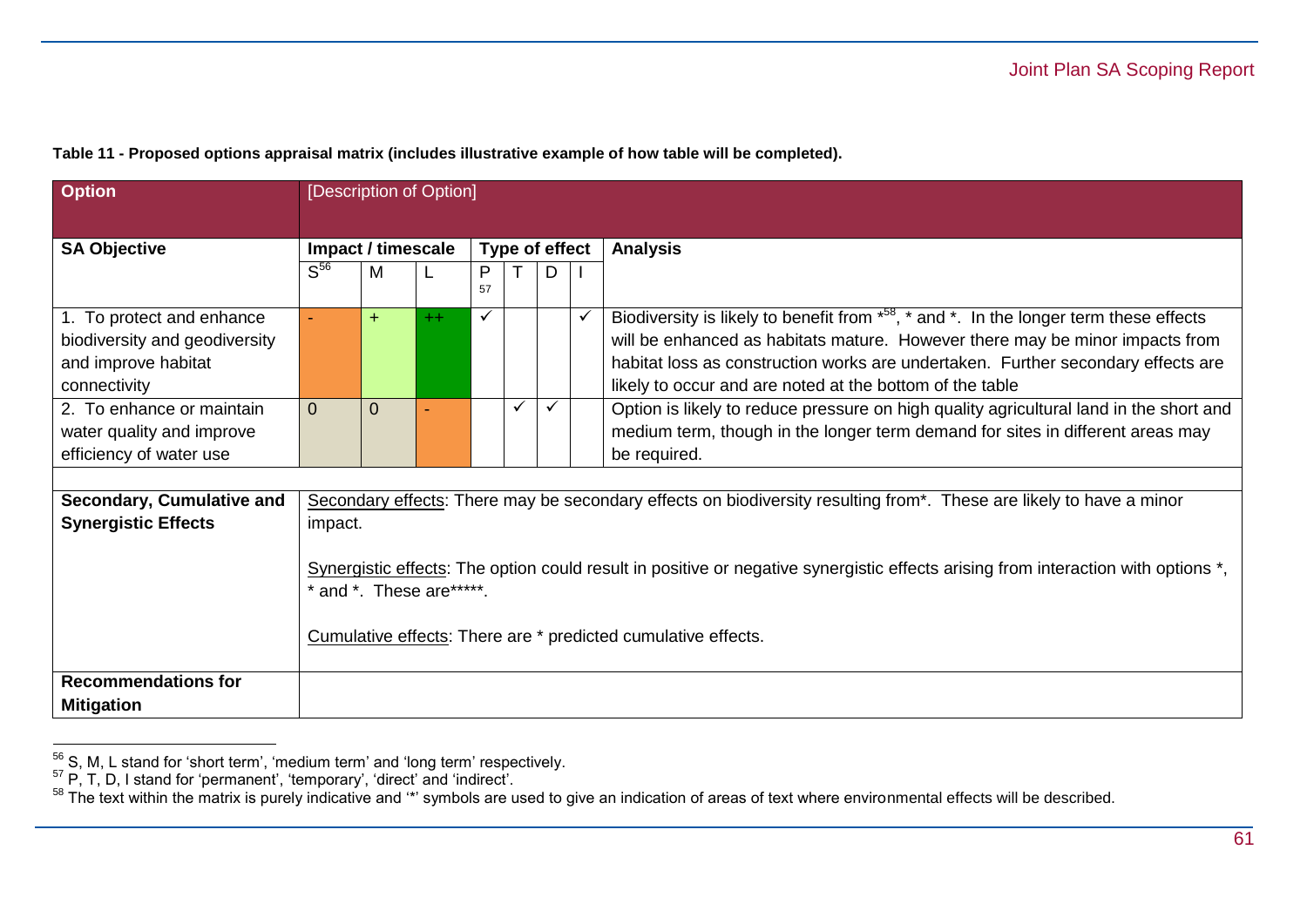A summary version of the table will also be presented to allow easy comparison between options within the main Sustainability Report (see table 12). A discussion of the significant effects will follow the comparison of each set of options to help the reader consider their relevant merits and the justification for any mitigation proposed.

| <b>Option</b><br><b>SA Objective</b>                                                              | <b>Example</b><br><b>Option X</b><br>Impact /<br>timescale |           |         | <b>Example</b><br><b>Option Y</b><br>Impact /<br>timescale |      |       | <b>Example</b><br><b>Option Z</b><br>Impact /<br>timescale |        |  |
|---------------------------------------------------------------------------------------------------|------------------------------------------------------------|-----------|---------|------------------------------------------------------------|------|-------|------------------------------------------------------------|--------|--|
|                                                                                                   | S                                                          | м         |         | S                                                          | м    | L     | S                                                          | м      |  |
| 1. To protect and enhance<br>biodiversity and<br>geodiversity and improve<br>habitat connectivity | ٠                                                          | $\ddot{}$ | $^{++}$ | $^{++}$                                                    | $++$ | $+ +$ |                                                            |        |  |
| 2. To enhance or maintain<br>water quality and improve<br>efficiency of water use                 | $\Omega$                                                   | $\Omega$  | ٠       | $\Omega$                                                   | $+$  | $+ +$ | $\Omega$                                                   | $\sim$ |  |

## **Consideration of Synergistic, Cumulative and Secondary effects**

Synergistic, cumulative and secondary effects and their predicted significance will be noted in the options assessment matrices at the bottom of the full options appraisal matrix (table 11 above). Box 2 gives further explanation of synergistic, cumulative and secondary effects.

### **Box 2: What do we mean by Synergistic, Cumulative and Secondary effects?**

Annex 1 of the SEA Directive requires the assessment of effects to include secondary, cumulative and synergistic effects. These can be defined as:

**-Secondary (or indirect) effects** are effects that do not directly result from the implementation of the plan. For instance, where the direct effect of a policy might include the loss of some hedgerows, an indirect effect might be that, as a result of that loss, the erosion rate of soils increases.

**-Cumulative effects** are where effects, that may not in themselves be significant, are, when taken together with other effects, significant.

**-Synergistic effects** are where two or more effects interact to create an effect that is greater than the sum of those effects. For example, an air pollutant in the presence of other pollutants may have a different effect than an air pollutant on its own.

**Consultation Question 8: Is there anything else we should consider when we assess options in the Minerals and Waste Joint Plan?**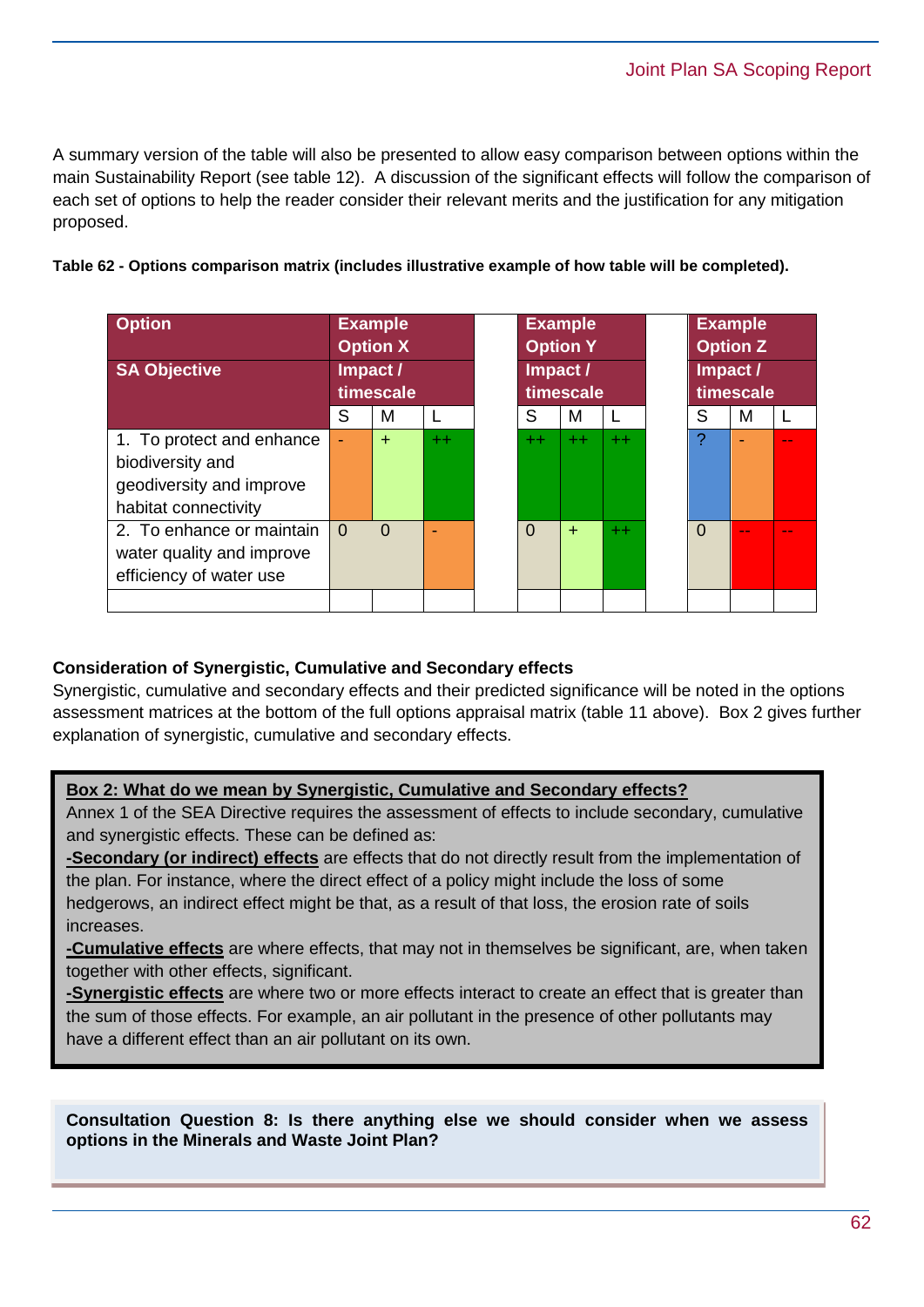#### **6.8 Monitoring**

Whilst the Sustainability Appraisal will identify the effects of the Plan which are likely to occur or may occur, only through monitoring the Plan's implementation can the actual effects on sustainability be determined. This enables implementation to be managed to address any unforeseen issues which arise.

Requirements of the SEA Directive:

'Member states shall monitor the significant environmental effects of the implementation of plans and programmes in order, inter alia, to identify at an early stage unforeseen adverse effects, and to be able to undertake appropriate remedial action.' (Article 10.1)

The Environmental Report shall include 'a description of the measures envisaged for monitoring'.

Whilst indicators will be established to monitor overall trends in sustainability topics where these relate to the Joint Plan, it is important to note that it is not necessary to monitor everything and the main focus should be on significant effects. Monitoring of significant effects needs to be clearly linked to the Sustainability Appraisal process, relating to for example, sustainability objectives, features of the baseline that will indicate the effects of the Plan, likely significant effects and any associated mitigation measures.

Indicators have been identified as part of the development of the baseline and are also shown in the Sustainability Framework. As Sustainability Appraisal is carried out on the draft Plan (which will take place at various stages as outlined in section 3 of this report), where any potential significant effects are highlighted indicators to monitor this will be established, these may or may not be the same indicators identified in the baseline. The Planning Advisory Service guidance on Sustainability Appraisal<sup>59</sup> suggests that where policies are put in place to mitigate adverse effects, monitoring of the implementation of this policy may help to identify whether or not significant adverse effects will be occurring.

Whilst current Government planning policy, contained in the National Planning Policy Framework, is minimal on requirements for monitoring the Plan itself, the Localism Act requires local planning authorities to produce a monitoring report annually titled the 'Authority report'. In relation to minerals and waste planning requirements for monitoring are also set out via the requirement for a Local Aggregate Assessment<sup>60</sup> and the requirements of the EU Waste Framework Directive<sup>61</sup> respectively. A suite of indicators for monitoring the implementation of the Joint Plan itself will therefore be established as part of the Plan production process. It is likely that each of the three minerals planning authorities will report on progress separately, although some indicators may relate to the Joint Plan Area. It is envisaged that the indicators established to monitor effects on the sustainability objectives will form part this monitoring process and be reported in the same way. Efforts will be made to avoid duplication of monitoring where possible.

Sustainability Appraisal Advice Note (Planning Advisory Service, July 2010)

 $60$  National Planning Policy Framework (CLG, 2012) – see paragraph 145

<sup>&</sup>lt;sup>61</sup> See Guidance for local planning authorities on implementing planning requirements of the EU Waste Framework Directive (2008/98/EC) (CLG, 2012)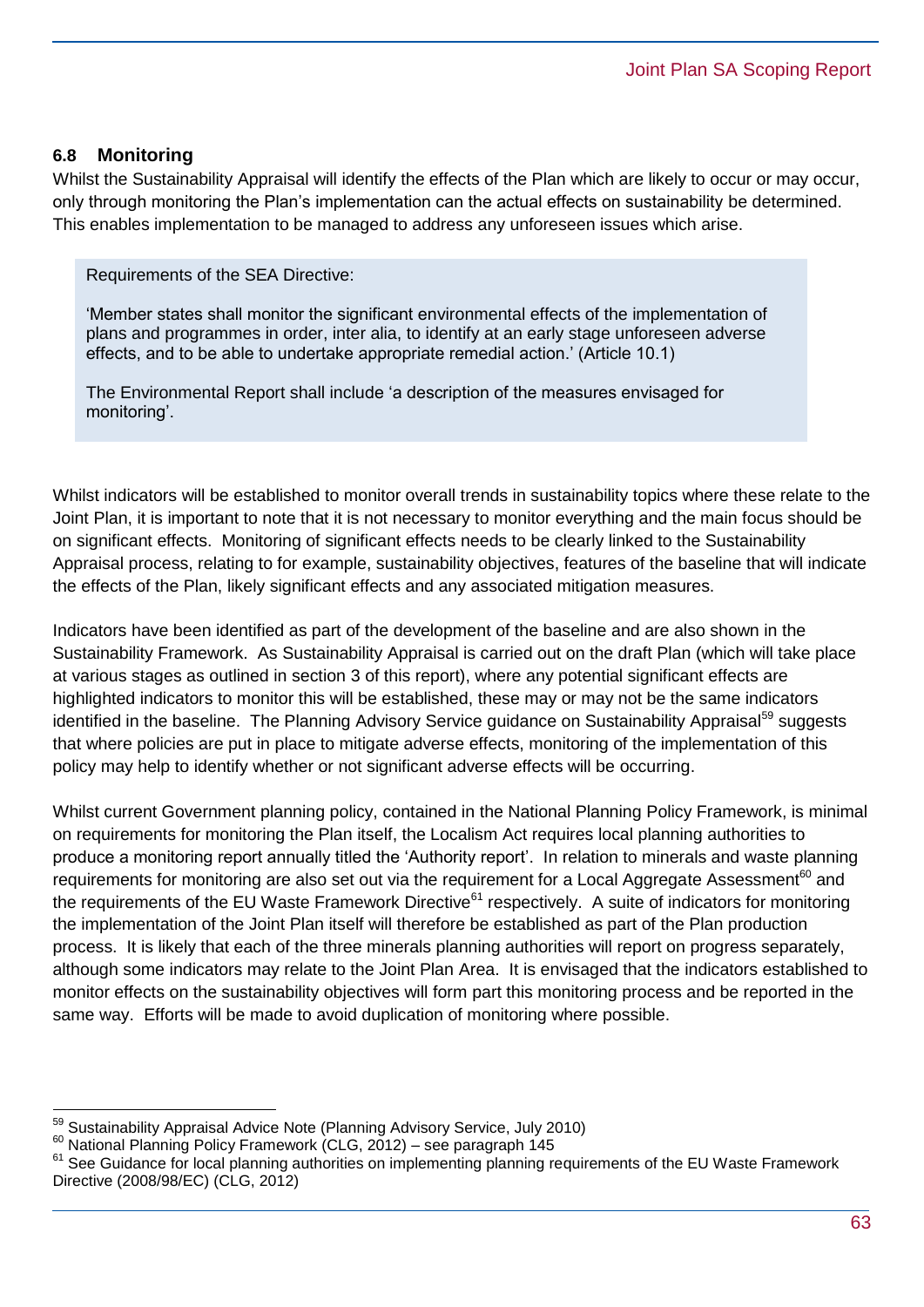## **6.9 Limitations**

While an objectives led Sustainability Appraisal such as that proposed in this scoping report can examine and seek to mitigate environmental, social and economic effects that arise from strategic level plans, it should be noted that there are a number of limitations to the approach. These are summarised in Table 13 below.

#### **Table 13: Limitations of this Sustainability Appraisal**

| <b>Limitation</b>                                                        | <b>Description</b>                                                                                                                                                                                                                                                                                                                                                                                                                                                                                                                                                                                                                                            |
|--------------------------------------------------------------------------|---------------------------------------------------------------------------------------------------------------------------------------------------------------------------------------------------------------------------------------------------------------------------------------------------------------------------------------------------------------------------------------------------------------------------------------------------------------------------------------------------------------------------------------------------------------------------------------------------------------------------------------------------------------|
| Strategic focus                                                          | The SA will be undertaken at a strategic level. That<br>means that in many cases it will not be possible to<br>identify the specific receptors that may be affected by<br>sustainability effects. For instance, if a policy were<br>deemed in the appraisal to increase the risk of flooding<br>to future development, local circumstances may dictate<br>whether specific individual future development is more<br>or less flood prone. However, wherever possible the<br>SA will make recommendations that will inform the<br>information that will be requested of future planning<br>applications.<br>A more detailed site and area assessment process is |
|                                                                          | also being developed to complement the sustainability<br>appraisal.                                                                                                                                                                                                                                                                                                                                                                                                                                                                                                                                                                                           |
| Limited number of appraisal objectives,<br>sub objectives and indicators | When assembling the SA Framework the most relevant<br>SA objectives and sub objectives have been chosen,<br>informed by the review of baseline information.<br>However, this does not mean that all environmental,<br>social and economic effects are dealt with by the SA<br>Framework.                                                                                                                                                                                                                                                                                                                                                                      |
|                                                                          | Consultation should help refine the SA Framework, but<br>sustainability effects are often highly complex and it<br>may be that there are issues that may be significant<br>that have not been addressed and may come to light<br>later in the appraisal process. To address this, the<br>scope of this SA will remain open during plan<br>production so that any unforeseen sustainability effect<br>can be taken into consideration.                                                                                                                                                                                                                         |
|                                                                          | While the monitoring of indicators will help identify any<br>additional sustainability problems, it should be noted                                                                                                                                                                                                                                                                                                                                                                                                                                                                                                                                           |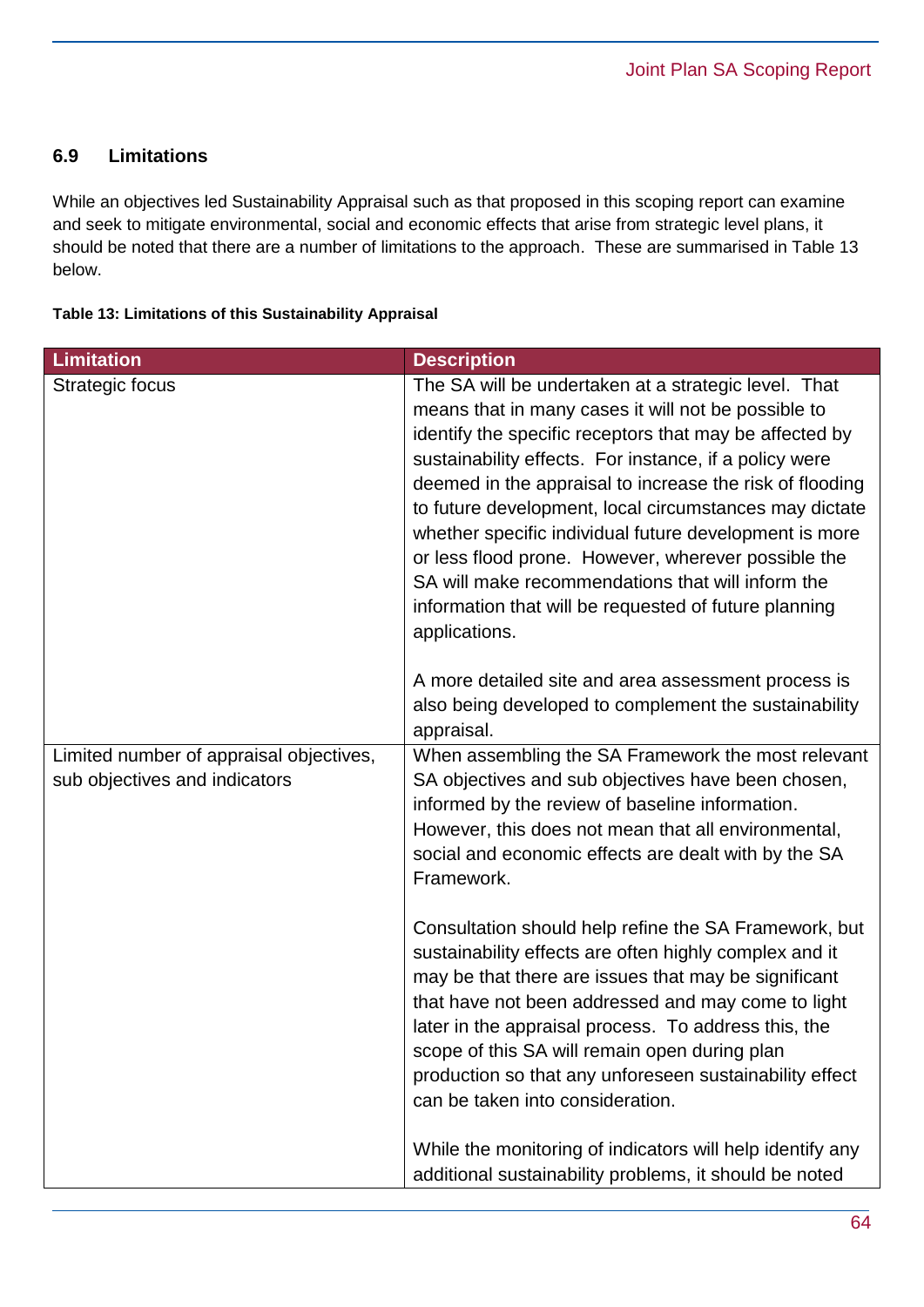|                                                 | that only a limited basket of indicators has been<br>presented based on the accessibility of available data.<br>While professional judgement will help to address gaps<br>in data, resource constraints mean that every potential<br>sustainability effect does not have indicators<br>associated with it.                                                                                                                                                                                                                                                                                                                    |
|-------------------------------------------------|-------------------------------------------------------------------------------------------------------------------------------------------------------------------------------------------------------------------------------------------------------------------------------------------------------------------------------------------------------------------------------------------------------------------------------------------------------------------------------------------------------------------------------------------------------------------------------------------------------------------------------|
| Life cycle and imported 'footprints'<br>impacts | One key data gap is the lack of data feeding in to this<br>appraisal on the lifecycle impacts of the resources<br>employed in pursuing minerals and waste<br>development. Often items such as building materials,<br>use of vehicles and land restoration processes can<br>exhibit good or bad 'end of pipe' sustainability effects,<br>however this may mask sustainability effects incurred<br>when bringing products used to market or disposing of<br>them at the end of their life. Often these effects can<br>occur at considerable (transnational) distance from the<br>place where products or services are utilised. |
|                                                 | Life cycle assessment (LCA) is often used to<br>investigate and evaluate these 'embedded'<br>sustainability effects. Undertaking LCA can involve<br>significant, lengthy and sometimes costly investigative<br>work. While relevant published life cycle assessment<br>data may be reviewed where relevant to the appraisal<br>of certain development options, it is not the intention of<br>this SA to commission new LCA.                                                                                                                                                                                                   |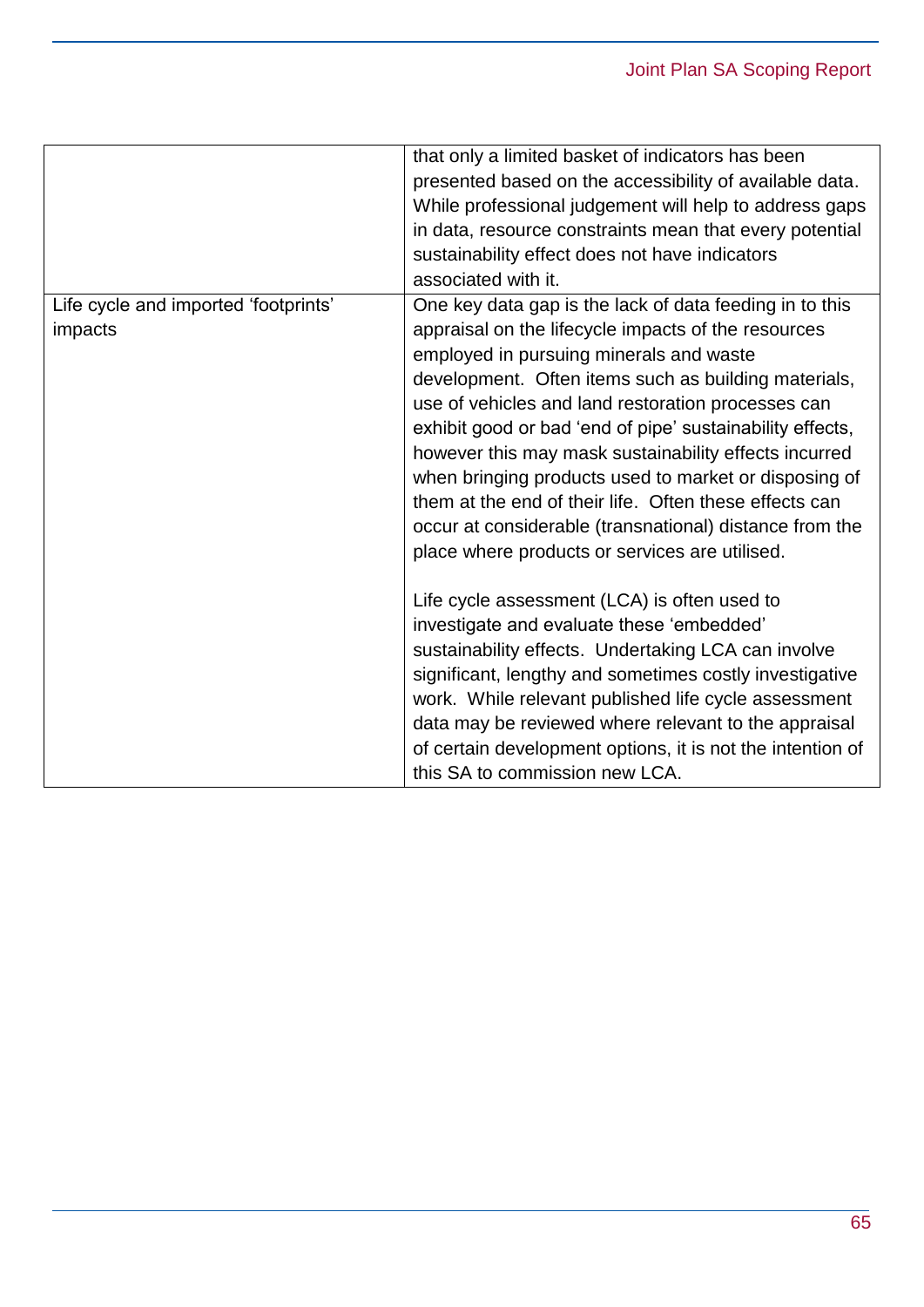## **7 Next Steps and Consultation Questions**

## **7.1 Next Steps**

 $\overline{a}$ 

The sustainability appraisal objectives that have been developed in this Scoping Report will now be used in the later stages of the Sustainability Appraisal process to measure the proposed policies' contribution to, or detraction from, sustainable development. This will also assist with the development of potential policy options. This Scoping Report represents Stage A of the Sustainability Appraisal process.

The Scoping Report was consulted on in May and June 2013, alongside the First Consultation on the Joint Plan. This finalised Scoping Report takes into account consultees' comments and suggestions. This Framework will now be used to appraise options and policies set out in the Minerals and Waste Joint Plan at key stages of its development.

A fundamental part of the process of Sustainability Appraisal is the assessment of alternatives (or options). This enables the sustainability implications of more than one approach to the Plan to be considered against each other.

Requirements of the SEA Directive:

'…an environmental report shall be prepared in which the likely significant effects on the environment of implementing the plan or programme, and reasonable alternatives taking into account the objectives and the geographical scope of the plan or programme, are identified, described and evaluated.' (Article 5.1)

The Environmental Report must include 'an outline of the reasons for selecting the alternatives dealt with.'

In addition to the requirements of the SEA Directive, the National Planning Policy Framework requires the strategy to be the most appropriate 'when considered against the reasonable alternatives'<sup>62</sup>. The Sustainability Appraisal of alternatives will form part of this consideration.

To generate realistic options, Planning Advisory Service guidance<sup>63</sup> suggests that the evidence base needs to contain a comprehensive review of the policy context, an analysis of opportunities and constraints, area profiles and an analysis of what might happen without the Plan. The evidence base for the Plan, as well as the baselines for the Plan area and for the City of York and the North York Moors National Park (see section 5), provide this information and will be updated as and when necessary throughout the course of the production of the Plan.

At Issues and Options stage, Sustainability Appraisal will be undertaken on each option which, along with consideration of consultation responses at issues and option consultation stage and other elements of the

 $62$  National Planning Policy Framework (CLG, 2012) – see paragraph 182.

<sup>&</sup>lt;sup>63</sup> Local Development Frameworks – Guidance on Options Generation and Appraisal (Planning Advisory Service, 2009).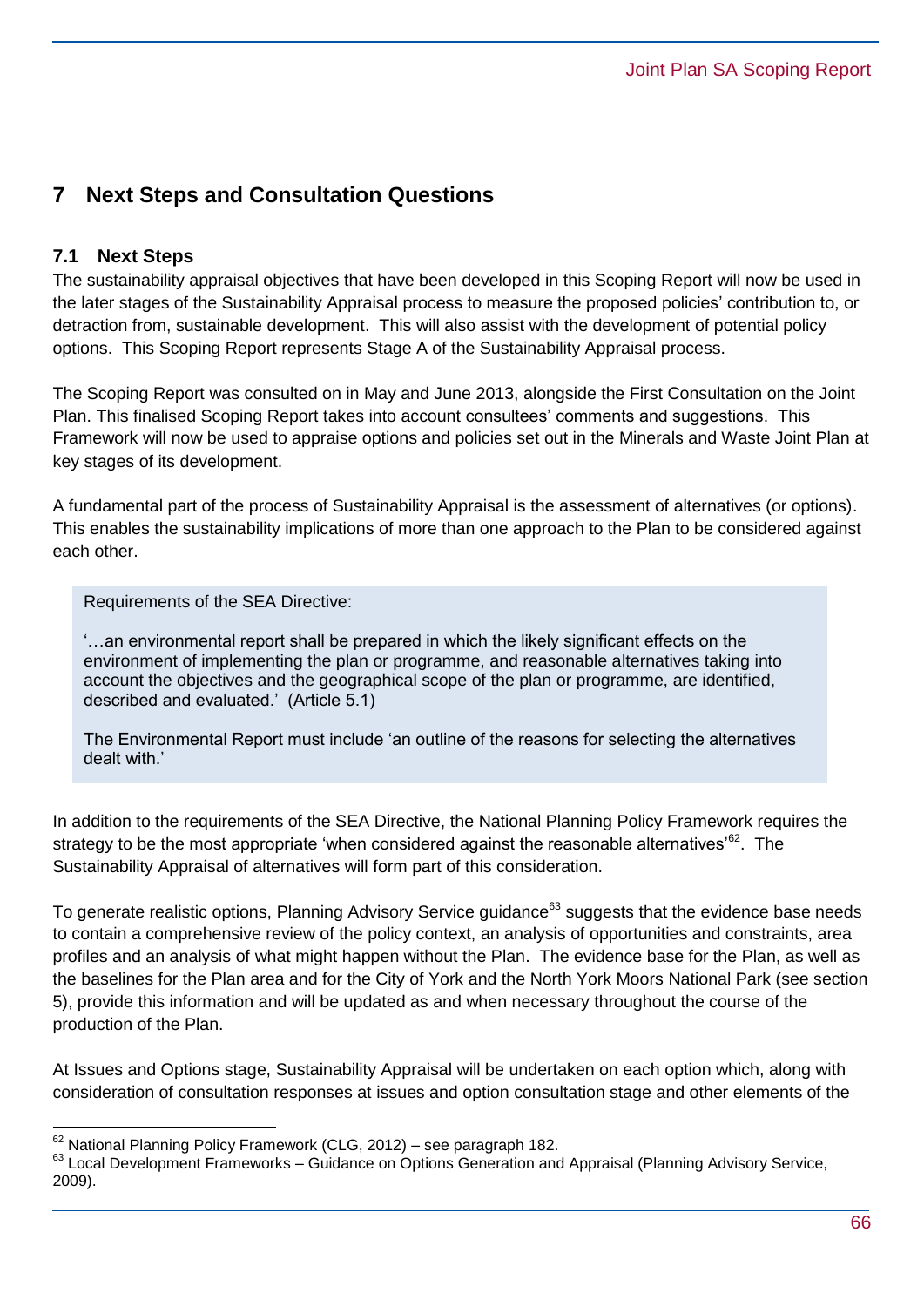evidence base, will help to inform selection of preferred options. The Sustainability Appraisal will play a key role in helping to generate alternative options. An option which looks at how sustainability issues would fare without the Plan will also be considered. A Sustainability Appraisal Update Report will be published as part of the Issues and Options consultation which will contain the conclusions of the Sustainability Appraisal for each option. A Sustainability Report will also be published at both Preferred Options and Publication stage.

If you would like to contact someone in any of the three authorities, please use the contact details below:

North Yorkshire County Council: Environmental Policy Officers -mwsustainability@northyorks.gov.uk 01609 536493

North York Moors National Park Authority: [policy@northyorkmoors.org.uk,](mailto:policy@northyorkmoors.org.uk) 01439 772700

City of York Council: [integratedstrategy@york.gov.uk,](mailto:integratedstrategy@york.gov.uk) 01904 551467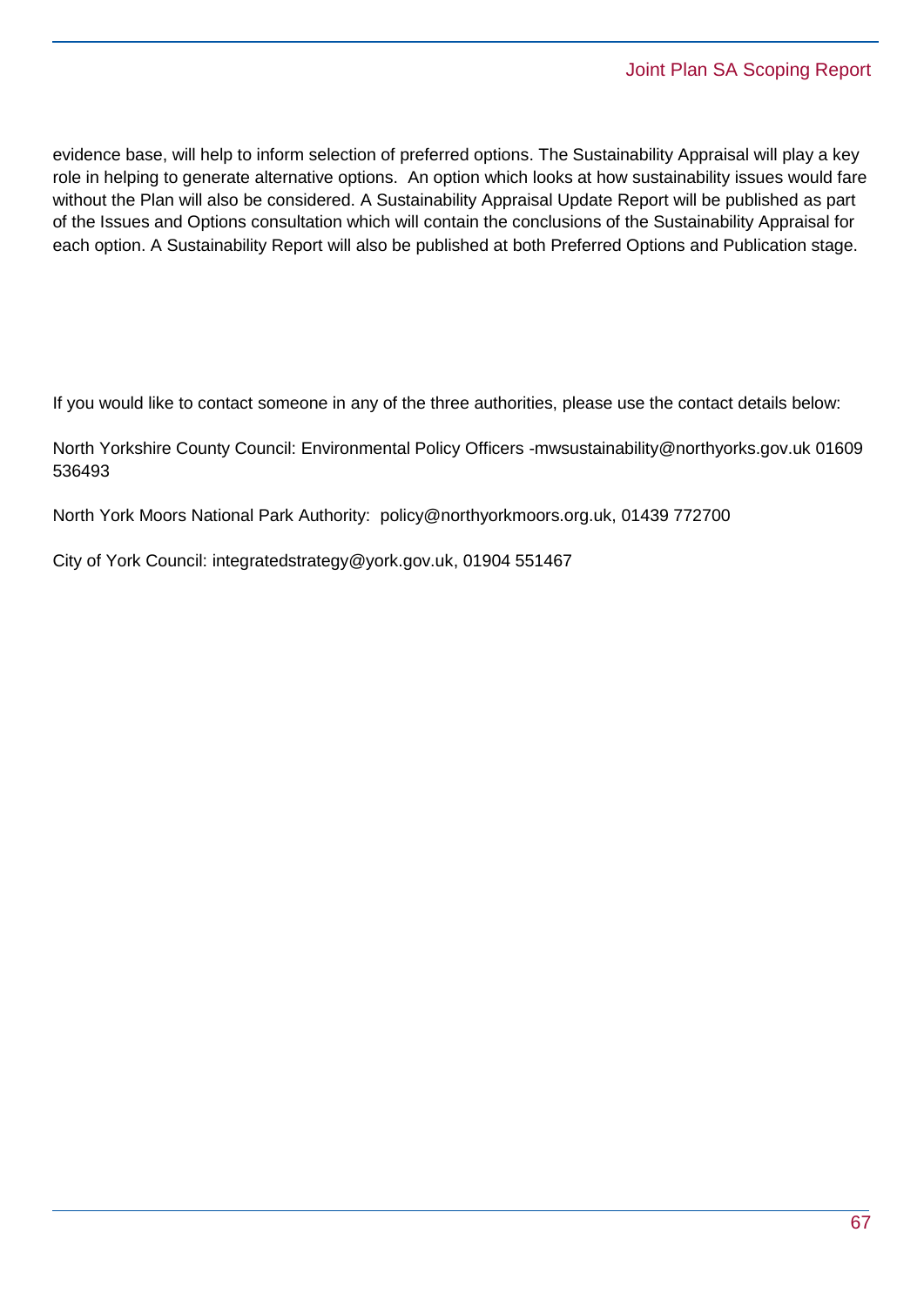#### **Glossary**

**Agricultural Land Classification (ALC)** places agricultural land in five categories according to its versatility and suitability for growing crops (grade 1 being the best; grade 5 the poorest). The top three grades, grade 1, 2 and 3a, are referred to as 'best and most versatile' land, and enjoy significant protection from development.

**Air Quality Management Area (AQMA)** is a specific place where national targets for air quality are not being met. Each local authority is responsible for measuring their air quality and trying to predict how it may change over several years. The aim of the review is to make sure that the national air quality objectives will be achieved across the UK by the relevant deadlines. These objectives have been put in place to protect people's health and the environment. If objectives are not achieved an AQMA with an accompanying plan is produced in order to improve air quality.

**Area of Outstanding Natural Beauty (AONB)** is an area of countryside which is considered to have significant landscape value. There are two AONBs wholly within the plan area, the Nidderdale and Howardian Hills AONBs and two partially, the Forest of Bowland and the North Pennines AONBs.

**Biodiversity** simply means biological diversity. It is the degree of variation amongst living organisms within a given area. Biodiversity provides many services to society; human survival depends on it and it is the foundation of our economy and lifestyles. Therefore, diminishing biodiversity has a negative impact on humanity.

**Biodiversity Action Plan (BAP).** A BAP is an internationally recognised plan which shows how species and habitats will be conserved. The UK Biodiversity Action Plan (UK BAP) was published in 1994, and is the UK Government's response to the Convention on Biological Diversity (CBD). The CBD called for the development and enforcement of national strategies and associated action plans to identify, conserve and protect existing biological diversity, and to enhance it wherever possible. BAPs can exist at national, local or organisational levels.

**Civil Engineering Environmental Quality Assessment and Award Scheme (CEEQUAL)** is the assessment and awards scheme for improving sustainability in civil engineering and the public realm. It aims to deliver improved project specification, design and construction and to demonstrate the commitment of the civil engineering industry to improved environmental and social performance.

**Department for Business, Innovation and Skills (BIS)** (merger of the Department for Business, Enterprise and Regulatory Reform and the Department for Innovation, Universities and Skills), is the government department responsible for economic growth.

**Department of Communities and Local Government (DCLG)** sets policy on: local government; community cohesion; building regulations; housing; planning; decentralisation; and fire services.

**Department of Environment Food and Rural Affairs (Defra)** is the UK government department responsible for environmental protection, food production and standards, agriculture, fisheries and rural communities.

**District Councils** are local authorities which look after tourism, leisure, designated parking, local development planning and frameworks, housing, environmental health and other local issues within districts. There are seven district council areas in North Yorkshire: Craven, Hambleton, Harrogate, Richmondshire, Ryedale, Scarborough and Selby.

**Development Plan Documents (DPDs)** are the statutory components of local development frameworks. Development plan documents include core strategies, areas action plans and site-specific allocations. These documents guide the future use and development of land. It is prepared in consultation with the public and interested groups and organisations.

**Ecosystems Services** can be simply described as the benefits people obtain from ecosystems. These include: provisioning services (food and water); regulating services (flood and disease control); cultural services (such as spiritual and cultural benefits); and supporting services (such as nutrient cycling that maintains conditions for life on Earth).

**English Heritage (EH)** is the government body responsible for the historic built environment and archaeology.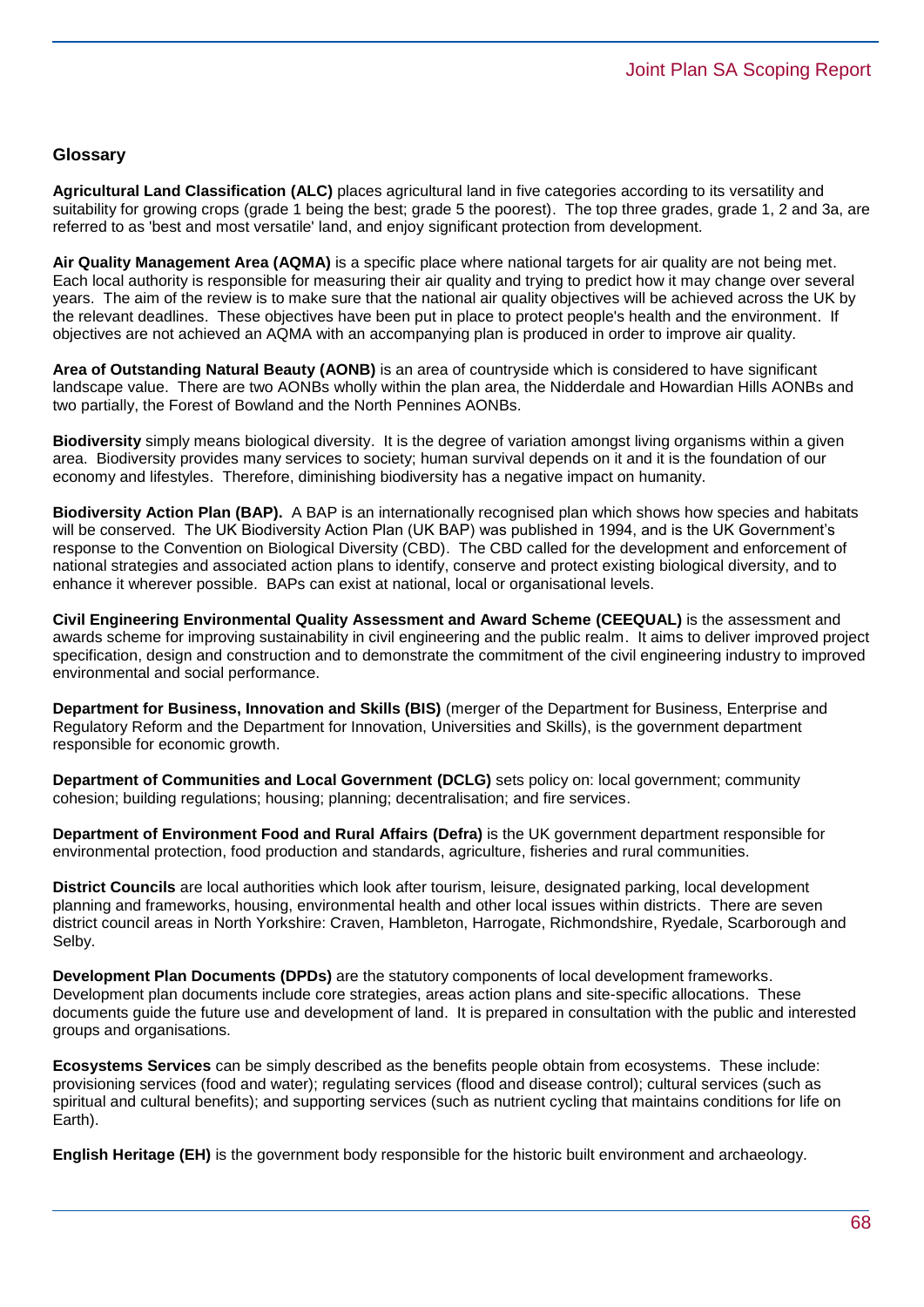**Environment Agency (EA)** is an England-only government regulatory organisation which looks after waste management, catchment management, pollution control and protection of the environment.

**Environmental Stewardship** is a government scheme that offers financial rewards for good stewardship and management of the land to improve the quality of the environment. The funding is provided to farmers and other land managers. Schemes range from Entry Level Stewardship to more complex Higher Level Stewardship.

**European Landscape Convention** promotes the protection, management and planning of European landscapes and organises European co-operation on landscape issues.

**Geodiversity** incorporates all the variety of rocks, minerals, fossils, soils and landforms and the associated natural processes which have formed these features throughout geological time.

**Geodiversity Action Plans (GAPs)** set out actions to conserve and enhance the geodiversity of a particular area. They aim to: identify and conserve the best geological sites in an area; promote geological sites; provide a Geodiversity audit; and influence local planning policy.

**Geographic Information System (GIS)** is a computer application which allows users to capture, store, manipulate, analyse, manage and present all kinds of geographical data.

**Geomorphology** is the study of landforms and the process that form landforms. Formation and evolution of landforms can take place on different scales (e.g. river beds, to valleys) and by different media, such as water, wind and ice (including glaciers).

**Green Infrastructure (GI)** is a strategically planned and delivered network of high quality green spaces and other environmental features. It should be designed and managed as a multifunctional resource capable of delivering a wide range of environmental and quality of life benefits for local communities. Green Infrastructure includes parks, open spaces, playing fields, woodlands, allotments and private gardens.

**Habitats Regulations Assessment (HRA)** is founded in European legislation and government regulations which introduced a need to carry out Habitat Regulations Assessments (and the associated appropriate assessment) for any plans which may affect European sites of significance (Natura 2000 sites).

**Heritage Coast** is a non-statutory designation which covers coastline around England and Wales that are noted for their natural beauty or scientific significance.

**Heritage at Risk/At Risk Register** is updated by English Heritage and provides information on the health of England's built heritage. It aims to reduce the number of sites at risk of loss through neglect, decay, or development.

**Historic Environment Records** are records of archaeological sites and monuments, finds, historic buildings, parks and gardens, battlefields, industrial and 20<sup>th</sup> century remains, archaeological fieldwork and information on historic landscape character.

**Historic Landscape Characterisation** is a method for understanding and mapping the landscape that we see today with reference to its historical development.

**Hydromorphology** is a term used in river basin management to describe the combination of hydrological and geomorphological (structural) processes and attributes of different water bodies.

**Index of Multiple Deprivation** is a UK government measure which provides information on deprived areas across UK local councils. It measures deprivation by information on income, employment, health and disability, education, skills and training, barriers to housing or services, crime and environment.

**Listed Buildings** are buildings that have been placed on the Statutory List of Buildings of Special Architectural or Historic Interest. A listed building may not be demolished, extended or altered without special permission from the local planning authority.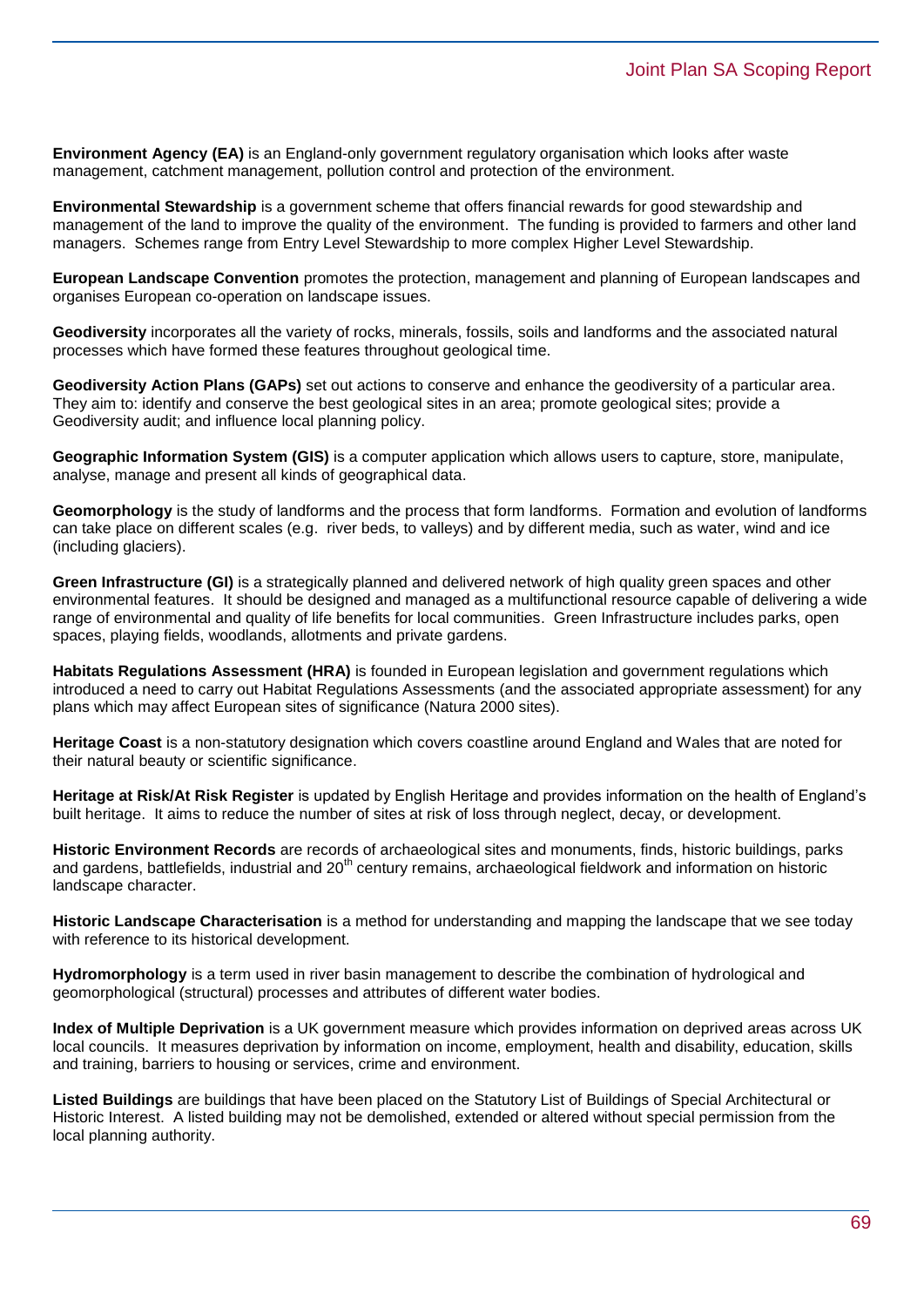**Local Development Documents (LDDs)** are a set of documents specified in planning law which a local planning authority creates to describe their strategy for development and use of land in their area of authority. They include development plan documents.

**Local Development Frameworks (LDFs)** are spatial planning strategies introduced in England and Wales by the Planning and Compulsory Purchase Act 2004. These documents outline how planning will be managed in a local area.

**Local Enterprise Partnerships (LEPs)** are locally-owned partnerships between local authorities and businesses. They aim to determine local economic priorities and undertake activities to drive economic growth and create jobs.

**Local Nature Reserves (LNRs)** are places with wildlife or geological features that are of special interest to local people. LNRs are controlled by their local authority through ownership, lease, or agreement with the owner.

**Minerals and Waste Joint Plan (MWJP)** is a planning policy document which will set out a local basis for minerals and waste planning over the local plan area.

**Minerals and Waste Planning Authority** North Yorkshire County Council, the North York Moors National Park Authority and the City of York Council are together the minerals and waste planning authorities for the parts of the County outside the Yorkshire Dales National Park together with the City of York. The authorities have a statutory duty to prepare a Minerals and Waste Joint Plan, containing proposals and policies to guide minerals and waste planning decisions.

**National Nature Reserves (NNRs)** represent the finest wildlife and geological sites in England. Natural England declares NNRs in England. NNRs contain some of England's most pristine habitats, rarest species and most significant geology.

**National Park Authorities** are organisations which manage the national parks of the UK. National park authorities have two main purposes: to conserve and enhance the natural beauty, wildlife and cultural heritage of a national park; and to promote opportunities for the understanding of the special qualities of the national park.

**Natura 2000** is a Europe-wide network of sites which aim to protect the most seriously threatened habitats and species across Europe. Sites include Special Protection Areas (designated for birds) and Special Areas of Conservation (designated for habitats).

**Natural England (NE)** is a non-departmental public body whose purpose is to protect and improve England's natural environment.

**Ordnance Survey (OS)** is a non-ministerial government department that produces and licenses map-based information.

**Plan Area** The planning authority areas of North Yorkshire (i.e. the part of the county outside of the two National Parks), the City of York and the North York Moors National Park.

**Plans, Policies, Programmes, Strategies and Initiatives (PPPSIs)** are reviewed and updated during the production of a strategic environmental assessment or sustainability appraisal of a local authority plan. The review is carried out in order to identify how options within local plans might be affected by other international, national, regional or local PPPSIs.

**Proposals Maps** display (on Ordnance Survey maps) policies and proposals from the adopted local development documents of the local development framework.

**Protected Wrecks** are designated shipwrecks that are given protection under the Protection of Wrecks Act (1973). Designated sites are identified as being likely to contain the remains of a vessel, or its contents, which are of historical, artistic or archaeological importance.

**Public Rights of Way** are paths on which the public have a legally protected right of passage.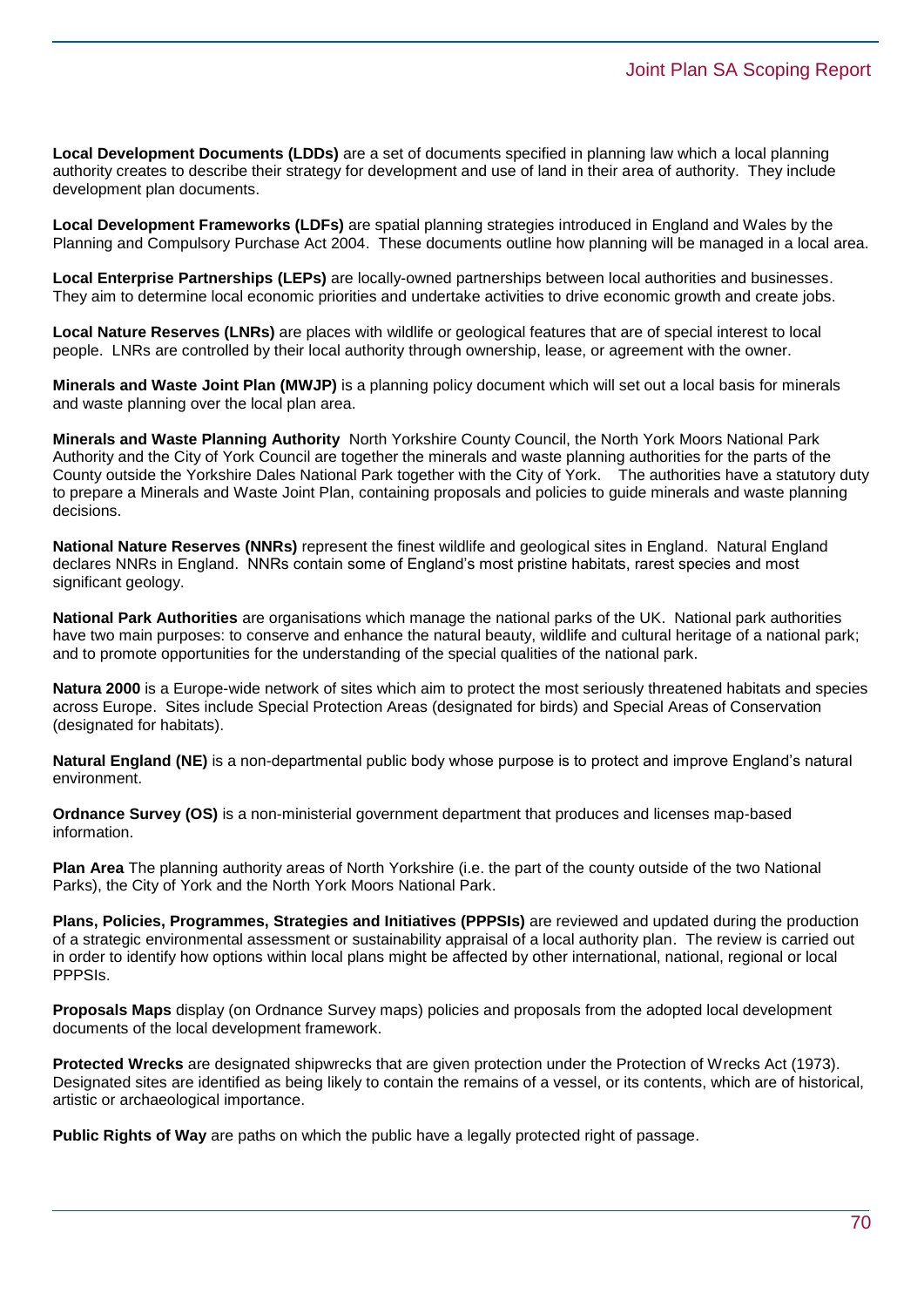**Ramsar Sites,** or the Ramsar Convention is an intergovernmental treaty that embodies the commitments of its member countries to maintain the ecological character of their Wetlands of International Importance and to plan for the "wise use", or sustainable use, of all of the wetlands in their territories. A number of internationally important wetland sites are designated as Ramsar sites.

**Registered Battlefields,** or the Register of Historic Battlefields comprises the sites of 43 of the most important military battles on English soil. The registration offers battlefields protection and promotes understanding of their significance.

**Registered Parks and Gardens** is a listing and classification system for historic parks and gardens similar to that used for listed buildings. The register is managed by English Heritage under the provisions of the National Heritage Act 1983. Over 1,600 sites are listed, ranging from the grounds large stately homes to small domestic gardens, as well other designed landscapes such as town squares, public parks and cemeteries.

**Rural Proofing** is the scrutiny of public policy to ensure that impacts on rural areas are considered when implementing new policies and programmes.

**Scheduled Monuments** are nationally important sites and monuments which are given legal protection by being placed on a list, or 'schedule'. English Heritage takes the lead in identifying sites in England which should be placed on the schedule by the Secretary of State for Culture, Media and Sport.

**Scoping Report or SA Scoping Report** establishes the scope of, and methodology for, the sustainability appraisal and identifies appropriate data that maybe of relevance to the assessment.

**Sites of Nature Conservation Interest (SINCs)** are designations applied to locally important nature conservation sites and can be designated for both their ecology and geological interest.

**Sites of Special Scientific Interest (SSSIs)** are the country's very best wildlife and geological sites.

**Special Areas of Conservation (SACs)** are strictly protected sites designated under the EC Habitats Directive (92/43/EEC). The listed habitats and species are those considered to be most in need of conservation at a European level.

**Special Protection Areas (SPAs)** are strictly protected sites classified in accordance with Article 4 of the EC Birds Directive, 2009/147/EC (the codified version of Council Directive 79/409/EEC as amended). The areas are classified for rare and vulnerable birds (as listed on Annex I of the Directive), and for regularly occurring migratory species.

**Strategic Environmental Assessment (SEA)** relates to European Directive 2001/42/EC and is a process to ensure that significant environmental effects arising from policies, plans and programmes are identified, assessed, mitigated, communicated to decision-makers and monitored and that opportunities for public involvement are provided.

**Sustainability Appraisal (SA)** is a mechanism for assessing social, environmental and economic effects of plans in order to ensure that decisions are made that contribute to sustainable development.

**Sustainability Appraisal Framework (SA Framework)** is a framework that shows the objectives by which a sustainability appraisal will assess a plan or policy. In addition, an SA framework also sets out the mechanisms to monitor the achievement of those objectives.

**World Heritage Sites** are places (such as a forests, mountains, lakes, deserts, monuments, buildings, complexes, or cities) that are listed by UNESCO (United Nations Educational, Scientific and Cultural Organization) as of special cultural or physical significance. The program catalogues, names, and conserves sites of outstanding cultural or natural importance to the common heritage of humanity.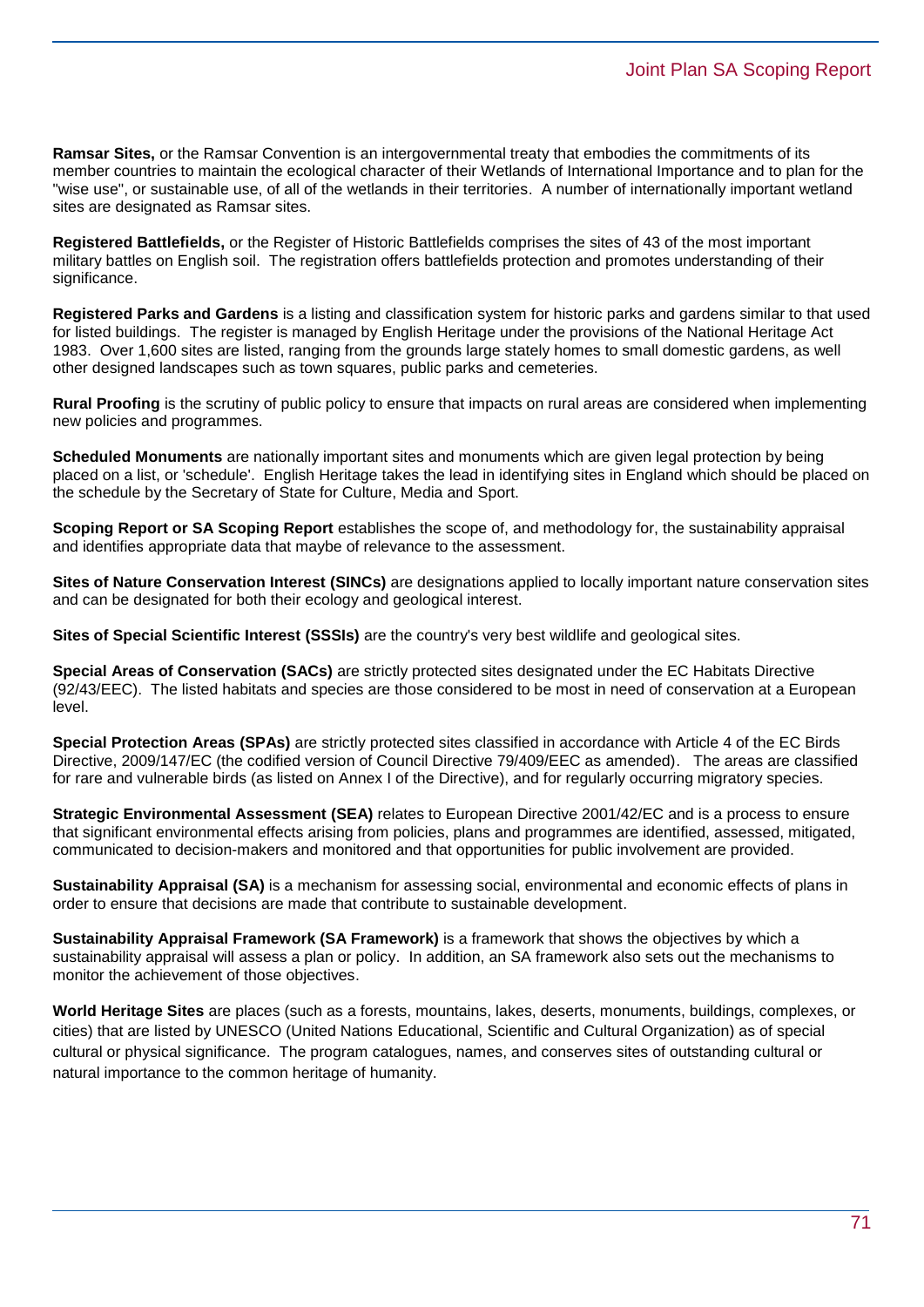### **Bibliography**

Council of Europe, 2000 (adopted 2004). European Landscape Convention [URL: [http://www.coe.int/t/dg4/cultureheritage/heritage/landscape/default\\_en.asp\]](http://www.coe.int/t/dg4/cultureheritage/heritage/landscape/default_en.asp).

DCLG, Scottish Executive, Welsh Assembly Government and Department for the Environment Northern Ireland (formerly ODPM), 2005. A Practical Guide to the Strategic Environmental Assessment Directive. [URL:

[https://www.gov.uk/government/uploads/system/uploads/attachment\\_data/file/7657/practicalguidesea.pdf\]](https://www.gov.uk/government/uploads/system/uploads/attachment_data/file/7657/practicalguidesea.pdf).

DCLG, 2011. Planning Policy Statement 10: Planning for Sustainable Waste Management. [URL: [https://www.gov.uk/government/uploads/system/uploads/attachment\\_data/file/11443/1876202.pdf\]](https://www.gov.uk/government/uploads/system/uploads/attachment_data/file/11443/1876202.pdf).

DCLG, 2012. National Planning Policy Framework. [URL: [https://www.gov.uk/government/uploads/system/uploads/attachment\\_data/file/6077/2116950.pdf\]](https://www.gov.uk/government/uploads/system/uploads/attachment_data/file/6077/2116950.pdf).

DCLG, 2012. Technical Guidance to the National Planning Policy Framework [URL: [https://www.gov.uk/government/uploads/system/uploads/attachment\\_data/file/6000/2115548.pdf\]](https://www.gov.uk/government/uploads/system/uploads/attachment_data/file/6000/2115548.pdf)

DCLG, 2013 Draft National Planning Practice Guidance – Strategic Environmental Assessment and Sustainability Appraisal [URL: http://planningguidance.planningportal.gov.uk/blog/guidance/strategicenvironmental-assessment-and-sustainability-appraisal/what-is-a-sustainability-appraisal-and-how-does-itrelate-to-strategic-environmental-assessment/]

Defra, undated. Rural Proofing Guidance. [URL: [https://www.gov.uk/rural-proofing-guidance\]](https://www.gov.uk/rural-proofing-guidance).

Defra, 2005. Securing the Future: Delivering UK sustainable development strategy [deleted from the Defra website, though a publication record page is available for archive purposes only at: [https://www.gov.uk/government/uploads/system/uploads/attachment\\_data/file/69412/pb10589-securing-the](https://www.gov.uk/government/uploads/system/uploads/attachment_data/file/69412/pb10589-securing-the-future-050307.pdf)[future-050307.pdf\]](https://www.gov.uk/government/uploads/system/uploads/attachment_data/file/69412/pb10589-securing-the-future-050307.pdf).

Defra, 2007. An Introductory Guide to Valuing Ecosystem Services. [URL: [http://archive.defra.gov.uk/environment/policy/natural-environ/documents/eco-valuing.pdf\]](http://archive.defra.gov.uk/environment/policy/natural-environ/documents/eco-valuing.pdf).

Defra, 2010. English National Parks and the Broads – UK Government Vision and Circular. [URL: [https://www.gov.uk/government/uploads/system/uploads/attachment\\_data/file/181876/pb13387-vision](https://www.gov.uk/government/uploads/system/uploads/attachment_data/file/181876/pb13387-vision-circular2010.pdf.pdf)[circular2010.pdf.pdf\]](https://www.gov.uk/government/uploads/system/uploads/attachment_data/file/181876/pb13387-vision-circular2010.pdf.pdf).

Defra, 2011. Mainstreaming Sustainable Development: The Government's Vision and What this Means in Practice. [URL: [http://sd.defra.gov.uk/documents/mainstreaming-sustainable-development.pdf\]](http://sd.defra.gov.uk/documents/mainstreaming-sustainable-development.pdf).

Defra, 2011. The Natural Choice: securing the value of nature. [URL: [http://www.ukeof.org.uk/documents/Defra-white-paper.pdf\]](http://www.ukeof.org.uk/documents/Defra-white-paper.pdf).

Defra, 2011. Biodiversity 2020: A strategy for England's wildlife and ecosystem services. [URL: [https://www.gov.uk/government/uploads/system/uploads/attachment\\_data/file/69446/pb13583-biodiversity](https://www.gov.uk/government/uploads/system/uploads/attachment_data/file/69446/pb13583-biodiversity-strategy-2020-111111.pdf)[strategy-2020-111111.pdf\]](https://www.gov.uk/government/uploads/system/uploads/attachment_data/file/69446/pb13583-biodiversity-strategy-2020-111111.pdf).

Defra/UK National Ecosystem Assessment, 2011. The UK National Ecosystem Assessment: Synthesis of the Key Findings. UNEP-WCMC, Cambridge [URL: [http://uknea.unep](http://uknea.unep-wcmc.org/Resources/tabid/82/Default.aspx)[wcmc.org/Resources/tabid/82/Default.aspx\]](http://uknea.unep-wcmc.org/Resources/tabid/82/Default.aspx).